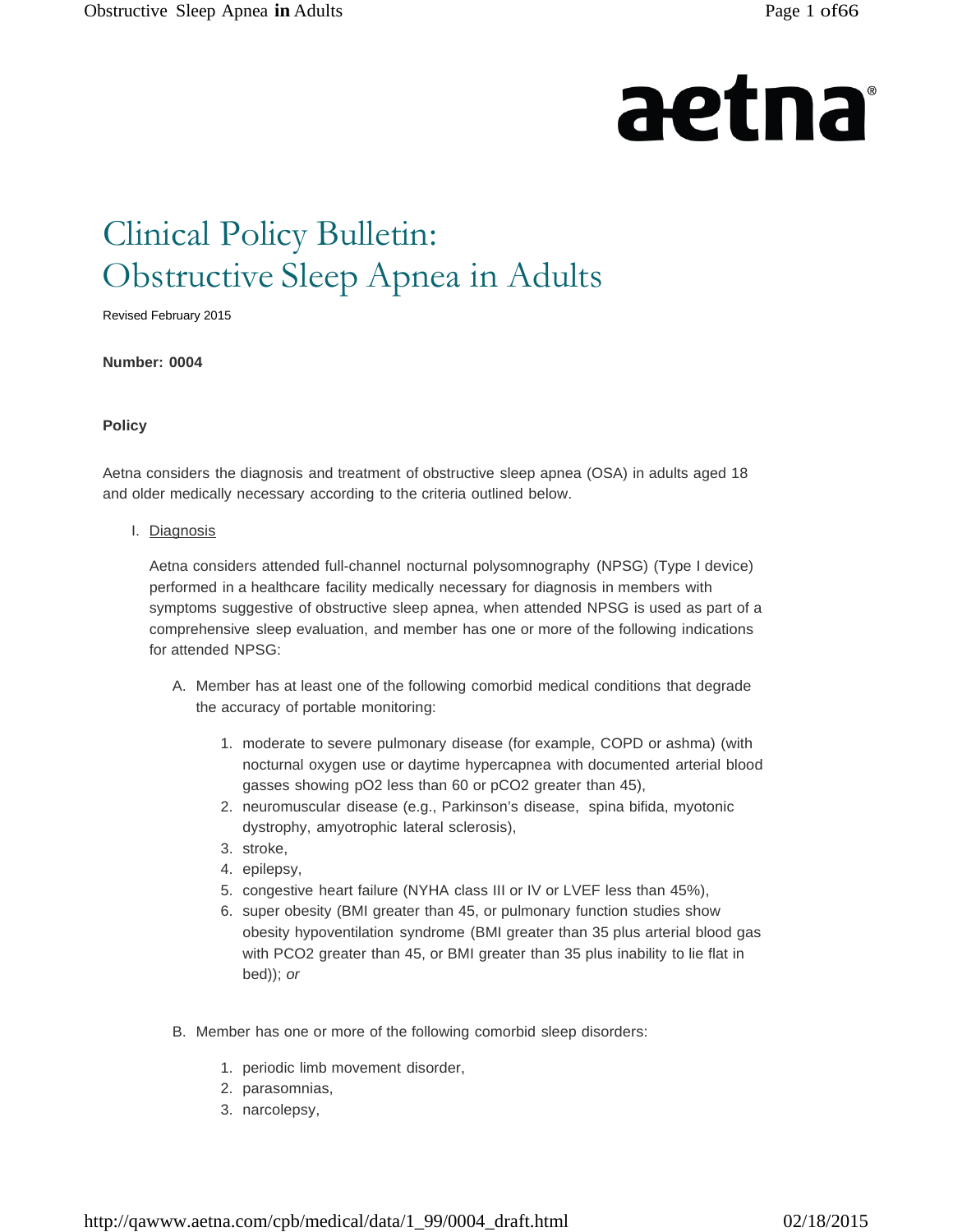- 4. central sleep apnea or complex sleep apnea; *or*
- C. Member has negative or technically inadequate portable monitoring results; *or*
- D. Member has low pretest probability of obstructive sleep apnea (normal BMI (less than 30), normal airway (Mallampati score 1 or 2), no snoring, and normal neck circumference (less than 17 inches in men, and less than 16 inches in women)); *or*
- E. Member lacks the mobility or dexterity to use portable monitoring equipment safely at home.

Note: Where attended NPSG is indicated, a split-night study NPSG is considered medically necessary, in which the final portion of the NPSG is used to titrate continuous positive airway pressure (CPAP), if the Apnea Hypopnea Index (AHI) is greater than 15 in first 2 hours of a diagnostic sleep study. An additional full-night CPAP titration NPSG is considered medically necessary only if the AHI is less than or equal to 15 during the first 2 hours of a diagnostic sleep study, or if the split-night study did not allow for the abolishment of the vast majority of obstructive respiratory events (see section III below).

- II. Aetna considers unattended (home) sleep studies using *any* of the following diagnostic techniques medically necessary for members with symptoms suggestive of OSA (see Appendix B for definition of device types), when the home sleep study is used as part of a comprehensive sleep evaluation:
	- A. Sleep monitoring using a Type II device; *or*
	- B. Sleep monitoring using a Type III device, *or*
	- C. Sleep monitoring using a Type IV(A) device, measuring airflow and at least 2 other channels and providing measurement of apnea-hypopnea index (AHI); *or*
	- D. Sleep monitoring using a device that measures 3 or more channels that include pulse oximetry, actigraphy, and peripheral arterial tone (e.g., Watch-PAT device).

Note: Sleep studies using devices that do not provide a measurement of apneahypopnea index (AHI) and oxygen saturation are considered not medically necessary because they do not provide sufficient information to prescribe treatment. Examples include the Biancamed SleepMinder, SNAP testing with fewer than three channels, and the SleepImage Sleep Quality Screener. Note that the ApneaLink does not meet criteria as a covered type IV device because it does not measure airflow; however, the ApneaLink Plus records 5 channels, including airflow, and meets criteria for a covered sleep study device.

- III. Attended full-channel nocturnal polysomnography (NPSG) (Type I device) performed in a healthcare facility is considered medically necessary for persons diagnosed with obstructive sleep apnea who have any of the following indications for attended NPSG:
	- A. To titrate CPAP in persons diagnosed with clinically significant OSA for whom inlaboratory NPSG was medically necessary, but who were unable to undergo a splitnight study because they had an insufficient AHI (less than 15) during the first two hours of an attended NPSG; *or*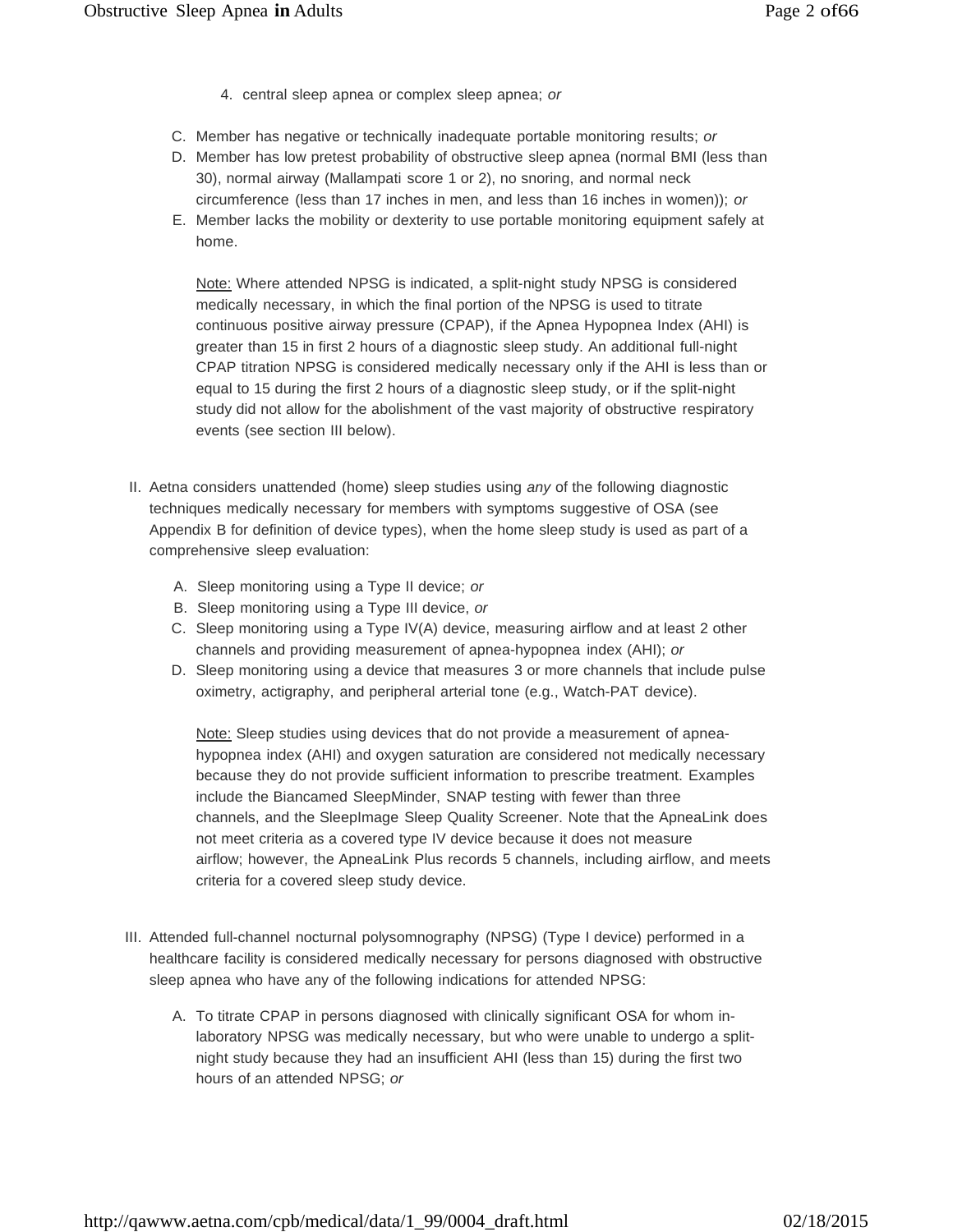- B. To titrate CPAP in persons with clinically significant OSA for whom inlaboratory NPSG was medically necessary, and who underwent a split-night study that did not abolish the vast majority of obstructive respiratory events; *or*
- C. To monitor results from CPAP in persons with OSA who have persistent significant symptoms (disturbed sleep with significant arousals) despite documented AHI less than 5 on CPAP and documented compliance with CPAP (CPAP used for 70 percent of nights for four or more hours per night, for two or more months); *or*
- D. To confirm diagnosis of obstructive sleep apnea prior to surgical modifications of the upper airway.
- IV. It may be necessary to perform repeat sleep studies up to twice a year for *any* of the following indications (Note: where repeat testing is indicated, attended full-channel nocturnal polysomnography (NPSG) (Type I device) performed in a healthcare facility is considered medically necessary for persons who meet criteria for attended NPSG in section I above; in all other cases, unattended (home) sleep studies are considered medically necessary):
	- A. To determine whether positive airway pressure treatment (i.e., CPAP, bilevel positive airway pressure (BiPAP), demand positive airway pressure (DPAP), variable positive airway pressure (VPAP), or auto-titrating positive airway pressure (AutoPAP)) continues to be effective; *or*
	- B. To determine whether positive airway pressure treatment settings need to be changed; *or*
	- C. To determine whether continued treatment with positive airway pressure treatment is necessary; *or*
	- D. To assess treatment response after upper airway surgical procedures and after initial treatment with oral appliances.

Note: A home sleep study is performed over multiple nights with a single interpretation is considered a single sleep study for purposes of reimbursement.

- V. Video-EEG-NPSG (NPSG with video monitoring of body positions and extended EEG channels) is considered medically necessary to assist with the diagnosis of paroxysmal arousals or other sleep disruptions that are thought to be seizure related when the initial clinical evaluation and results of a standard EEG are inconclusive.
- VI. Aetna considers *any* of the following diagnostic techniques experimental and investigational in members with symptoms suggestive of OSA because their effectiveness for this indication has not been established:
	- A. Acoustic pharyngometry. See CPB 0336 Acoustic Pharyngometers and SNAP Testing System; *or*
	- B. Actigraphy testing when used alone. Actigraphy, which consists of a small portable device that senses physical motion and stores the resulting information, has been used in research studies for the evaluation of rest-activity cycles. This technique, when used alone (single channel study), has not been validated as a method of diagnosing OSA. See CPB 0710 - Actigraphy and Accelerometry; *or*
	- C. Cephalographic X-rays for diagnosis of OSA. Lateral cephalographic X-rays and orthopantograms may be medically necessary for evaluating persons for oral appliances; lateral cephalographic X-rays may also be necessary to evaluate persons for OSA surgery; *or*
	- D. Daytime nap polysomnography; *or*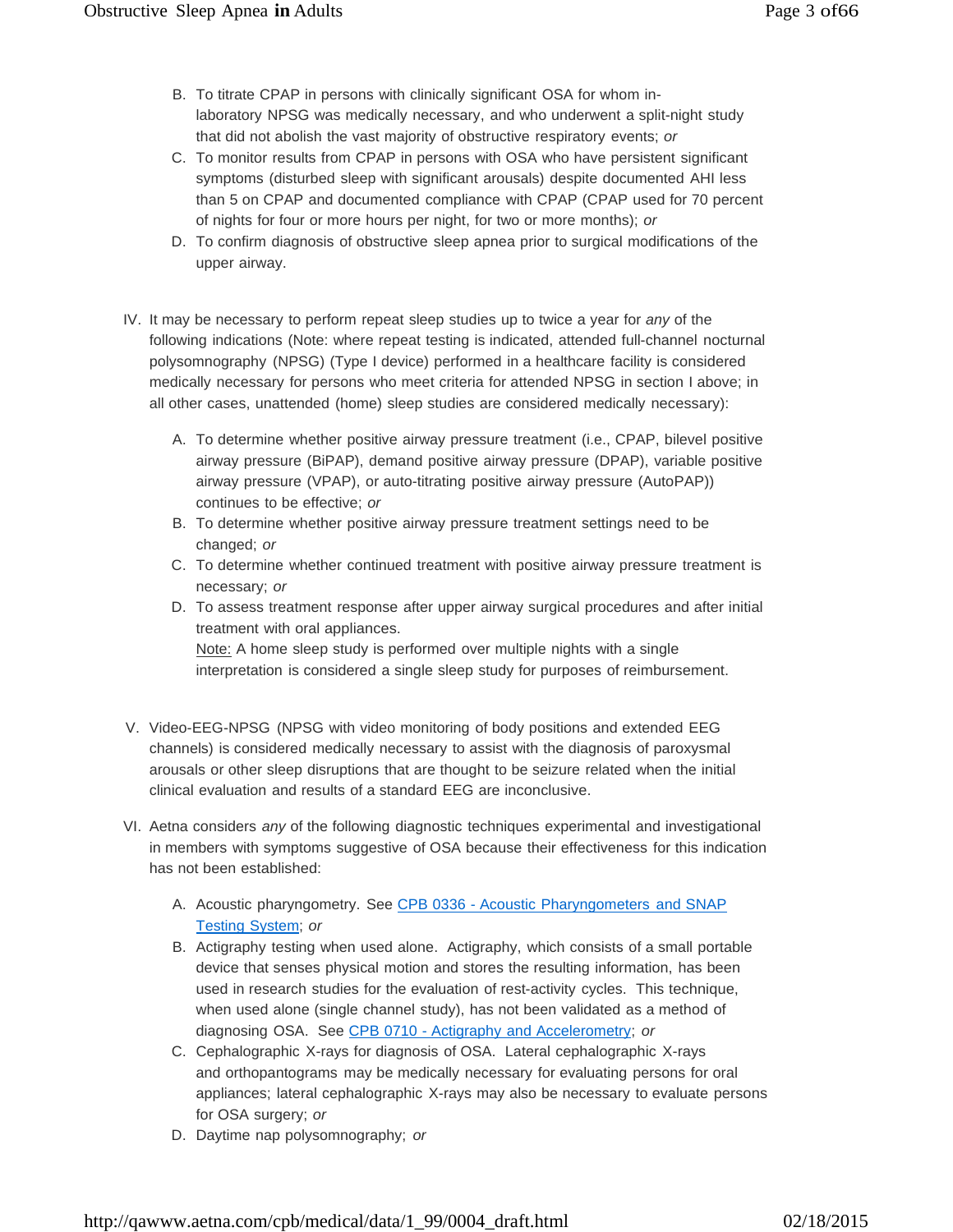- E. Diagnostic audio recording, with or without pulse oxymetry to diagnose sleep apnea; *or*
- F. Laryngeal function studies; *or*
- G. Maintenance of wakefulness test; *or*
- H. Multiple sleep latency test (see CPB 0330 Multiple Sleep Latency Testing (MSLT)); *or*
- I. SleepStrip; *or*
- J. Sonography; *or*
- K. The static charge sensitive bed; *or*
- L. Tomographic X-ray; *or*
- M. X-rays of the temporomandibular joint or sella turcica.

Note: SNAP testing using 3 or more channels is considered a medically necessary method of home sleep testing; SNAP testing using less than 3 channels is considered experimental and investigational. See CPB 0336 Acoustic Pharyngometers and SNAP Testing System.

VII. Treatment

Treatment of snoring alone, without significant OSA, is *not* considered medically necessary.

A. Continuous Positive Airway Pressure (CPAP)

It is expected that members receive lifestyle advice where applicable (i.e., helping people to lose weight, stop smoking and/or decrease alcohol consumption).

Aetna considers CPAP or autoPAP medically necessary DME for members with a positive facility-based NPSG\*, or with a positive home sleep test\* including Type II, III, IV(A) or Watch-PAT devices, as defined by *either* of the following criteria:

- 1. Member's apnea-hypopnea index (AHI) or respiratory disturbance index (RDI) is greater than or equal to 15 events/hour with a minimum of 30 events; *or*
- 2. AHI or RDI greater than or equal to 5 and less than 15 events/hour with a minimum of 10 events and at least one of the following is met:
	- a. Documented history of stroke; *or*
	- b. Documented hypertension (systolic blood pressure greater than 140 mm Hg and/or diastolic blood pressure greater than 90 mm Hg); *or*
	- c. Documented ischemic heart disease; *or*
	- d. Documented symptoms of impaired cognition, mood disorders, or insomnia; *or*
	- e. Excessive daytime sleepiness (documented by either Epworth greater than 10 (see appendix)); *or*
	- f. Greater than 20 episodes of oxygen desaturation (i.e., oxygen saturation of less than 85 %) during a full night sleep study, or any one episode of oxygen desaturation (i.e., oxygen saturation of less than 70 %).

\*The sleep study is based on a minimum of 2 hours of continuous recorded sleep or shorter periods of continuous recorded sleep if the total number of recorded events during that shorter period is at least the number of events that would have been required in a 2-hour period. If the AHI or RDI is calculated based on less than 2 hours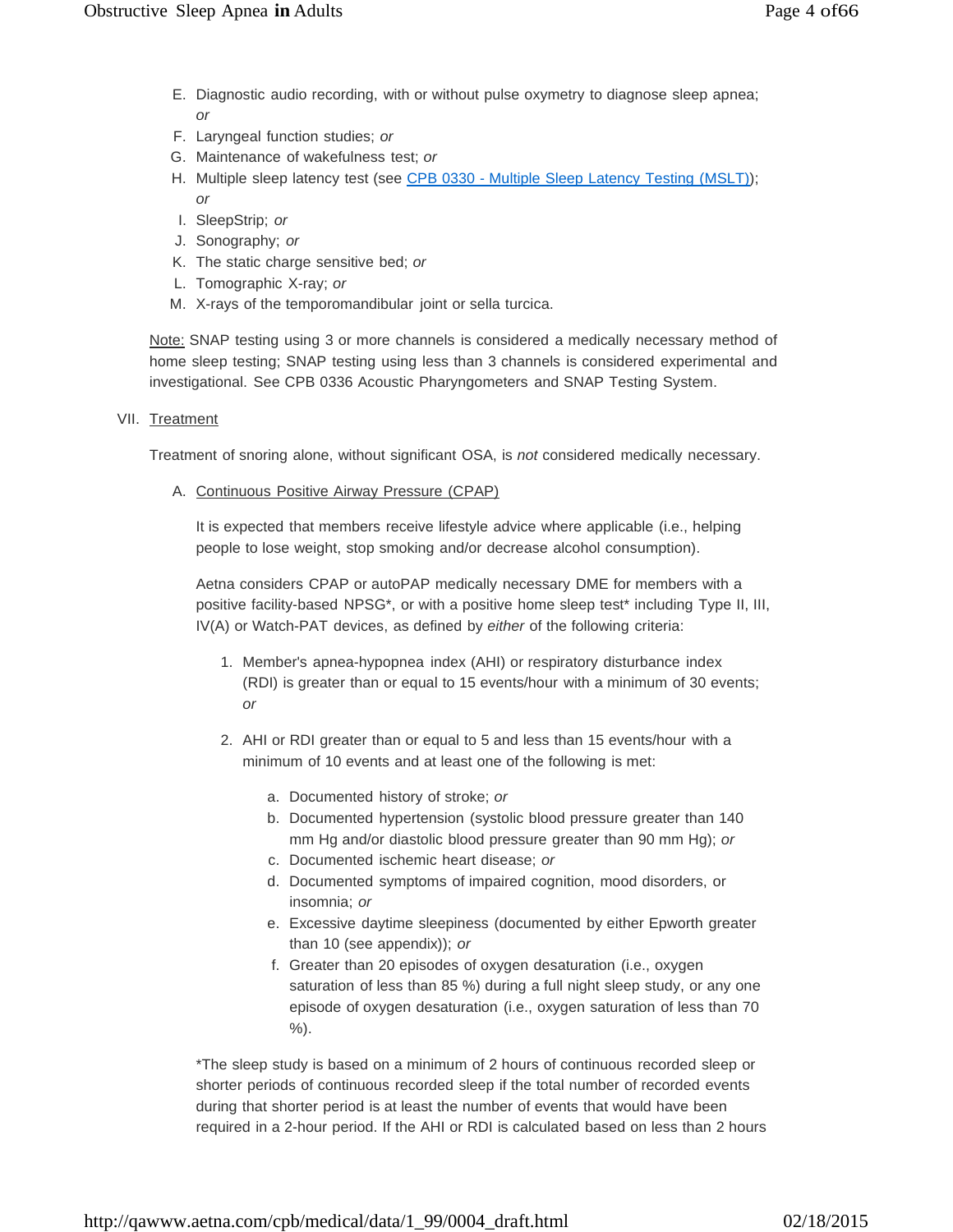of sleep or recording time, the total number of recorded events used to calculate the AHI or RDI (respectively) must be at least the number of events that would have been required in a 2-hour period (i.e., must reach more than 30 events without symptoms or more than 10 events with symptoms). Projections of AHI or RDI based upon shorter testing times and/or fewer events are not acceptable for use in determining whether the member meets medical necessity criteria. In addition, estimates of AHI or RDI should include all stages of sleep. Estimates of AHI or

RDI that only count events during periods of REM sleep (and exclude periods of non-REM sleep from the calculation) are not acceptable for use in determining whether the member meets medical necessity criteria.

Notes: For purposes of this policy, apnea is defined as a cessation of airflow for at least 10 seconds. Hypopnea is defined as an abnormal respiratory event lasting at least 10 seconds with at least a 30 % reduction in thoraco-abdominal movement or airflow as compared to baseline, and with at least a 4 % oxygen desaturation.

The apnea-hypopnea index (AHI) is equal to the average number of episodes of apnea and hypopnea per hour of sleep without the use of a positive airway pressure device. Sleep time can only be measured in a Type I (facility-based polysomnogram) or Type II sleep study. Thus the AHI is reported only in Tyipe I or Type II sleep studies.

The respiratory disturbance index (RDI) is equal to the episodes of apnea and hypopnea per hour of recording without the use of a positive airway pressure device. The RDI is reported in Type III, Type IV, and other home sleep studies.

Leg movement, snoring, respiratory effort related arousals (RERAs), and other sleep disturbances that may be included by some polysomnographic facilities are not considered to meet the AHI and/or RDI definition in this policy. Although AHI and RDI have been used interchangeably, some facilities use the term RDI to describe a calculation that includes these other sleep disturbances. Requests for positive airway pressure devices will be considered not medically necessary if based upon an index that does not score apneas and hypopneas separately from other sleep disturbance events. Only persons with an AHI and/or RDI, as defined in this policy that meets medical necessity criteria may qualify for a positive airway pressure device.

Aetna considers CPAP experimental and investigational for the treatment of persons with upper airway resistance syndrome (UARS) or for the improvement of seizure control in persons with epilepsy.

BiPAP without a backup rate feature, DPAP, and VPAP are considered medically necessary DME for members who are intolerant to CPAP or AutoPAP, or for whom CPAP or AutoPAP is ineffective. Ineffective is defined as documented failure to meet therapeutic goals using CPAP or AutoPAP during the titration portion of a facilitybased study or during home use despite optimal therapy (i.e., proper mask selection and fitting and appropriate pressure settings). The records must document that both of the following medical necessity criteria are met:

1. An appropriate interface for the CPAP and AutoPAP has been properly fit and the member is using it without difficulty; and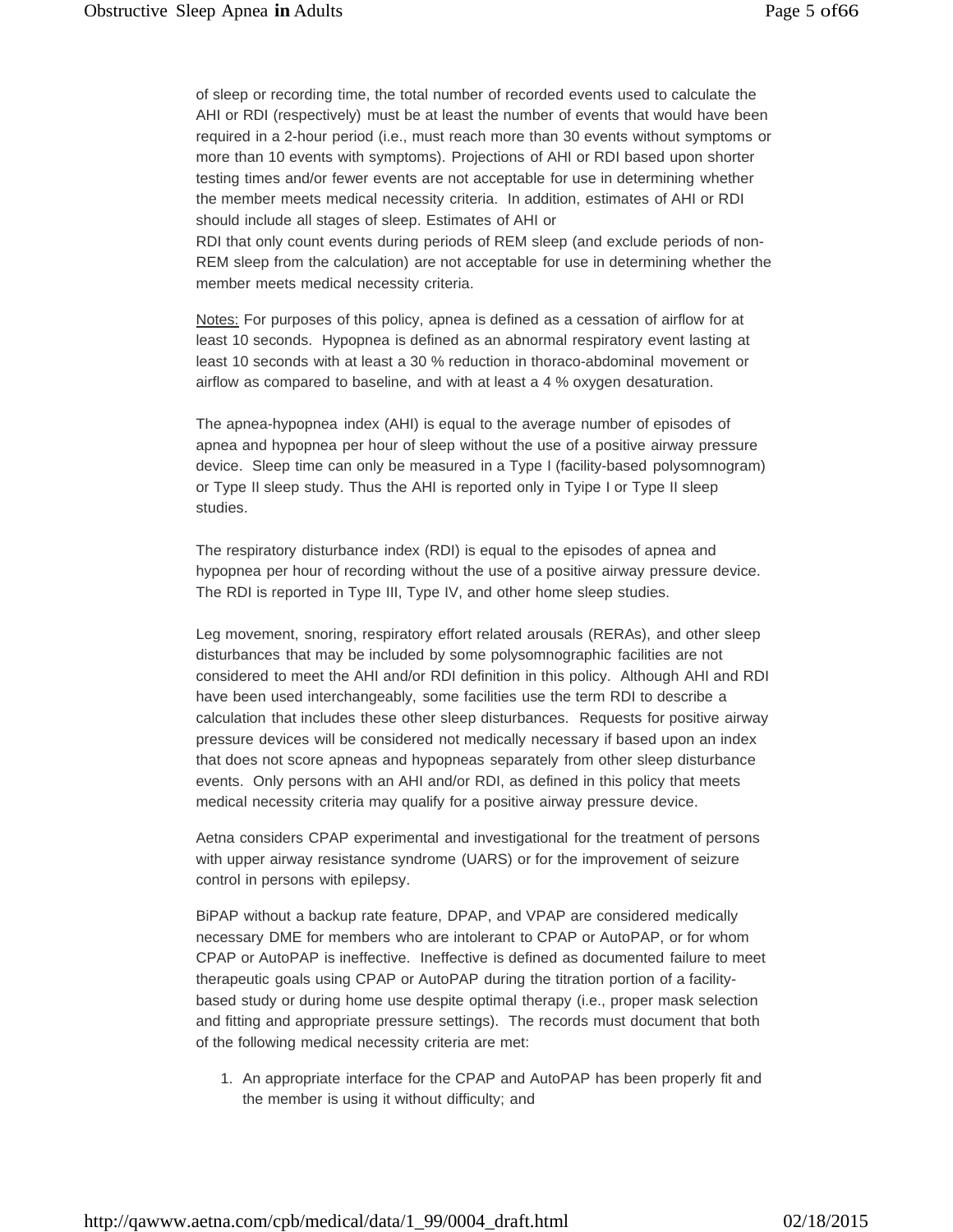- 2. The current pressure setting of the CPAP or AutoPAP prevents the member from tolerating the therapy and lower pressure settings of the CPAP or AutoPAP were tried but failed to:
	- a. Adequately control the symptoms of OSA; *or*
	- b. Improve sleep quality; *or*
	- c. Reduce the AHI/RDI to acceptable levels.

These alternatives to CPAP may also be considered medically necessary for OSA members with concomitant breathing disorders, which include restrictive thoracic disorders, COPD, and nocturnal hypoventilation. An oral pressure appliance (OPAP) is considered medically necessary DME only on an exception basis for members who are unable to tolerate a standard nasal/face mask due to facial discomfort, sinus pain, or claustrophobia from masks. A BiPAP device with a backup rate feature (e.g., adaptive servoventilation, VPAP Adapt SV) is considered experimental and investigational for obstructive sleep apnea (see CPB 0452 - Noninvasive Positive Pressure Ventilation).

Replacement of positive airway pressure devices is considered medically necessary at the end of their 5-year reasonable useful lifetime (RUL). Replacement of these items is considered medically necessary prior to the end of the 5-year RUL due to a change in the member's condition. Replacement needed due to misuse or abuse are not covered.

- B. The following accessories and supplies are considered medically necessary for members who meet criteria for positive airway pressure devices:
	- Chinstrap
	- Disposable or non-disposable filters
	- Full face mask with positive airway pressure device\*
	- Headgear
	- Heated or non-heated humidifier
	- Nasal interface (mask or cannula type) for positive airway pressure device
	- Oral interface for positive airway pressure device
	- Replacement cushions and pillows for nasal application device
	- Replacement interface for full face mask
	- Tubing for heated or non-heated humidifier.

\* A nasal interface (mask or cannula type) may be used with a positive airway pressure device, with or without a head strap as an alternative to a full face mask. However, upgraded face mask is considered medically necessary only if there is documentation that the member needs a different mask because he/she can not maintain CPAP pressures or that in order to get the pressure the mask needs to be so tight as to generate pressure sores.

The following positive airway pressure supplies are considered not medically necessary convenience items: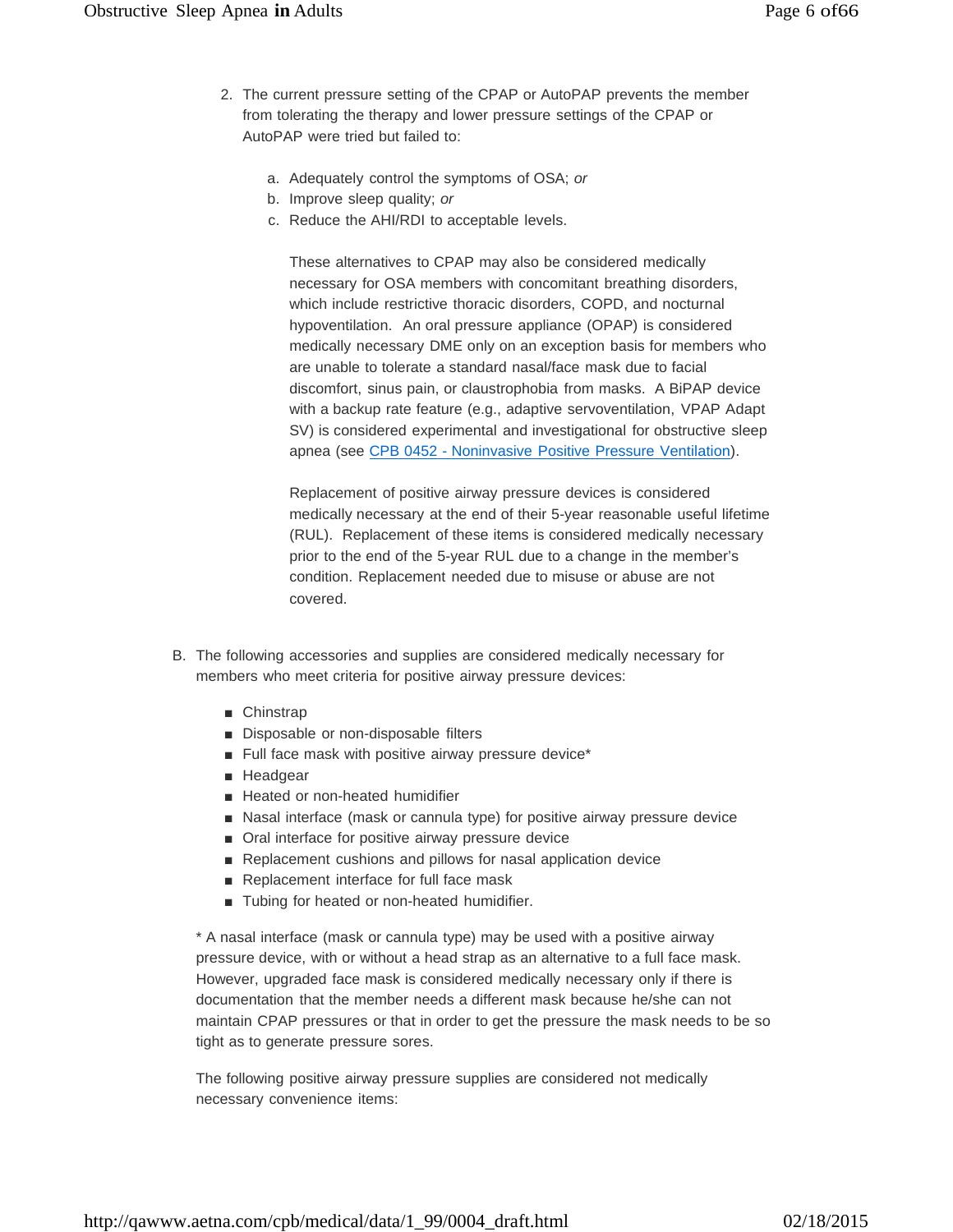Positive airway pressure bed pillows Batteries for positive airway pressure devices DC adapters for positive airway pressure devices

Note: Aetna follows Medicare DME MAC rules with respect to the usual medically necessary quantity of supplies for positive airway pressure devices.

Upon individual review, positive airway pressure devices are considered a medically necessary form of non-invasive ventilation for members with lung disease without OSA. See CPB 0452 - Noninvasive Positive Pressure Ventilation. Requests for these devices for non-invasive ventilation of members with lung disease are subject to medical review.

## C. Continued Medical Necessity of Positive Airway Pressure Devices Beyond Initial Authorization Period

Continued use of a positive airway pressure device beyond the initial authorization period is considered medically necessary if the treating physician documents that the member is benefiting from positive airway pressure therapy. Documentation of clinical benefit is demonstrated by:

- 1. Face-to-face clinical reevaluation by the treating physician with documentation that symptoms of obstructive sleep apnea are improved; *and*
- 2. Objective evidence of adherence to use of the positive airway pressure device, reviewed by the treating physician. Adherence to therapy is defined as use of positive airway pressure four (4) or more hours per night on at least 70% of nights during a consecutive thirty (30) day period anytime during the initial period of usage.

#### D. Oral Appliances

Mandibular advancement oral appliances to reduce upper airway collapsibility or tongue retaining devices are considered medically necessary for members who have sleep test results that meets one of the following criteria:

- 1. The AHI or RDI is greater than or equal to 15 events per hour with a minimum of 30 events; or
- 2. The AHI or RDI is greater than or equal to 5 and less than 15 events per hour with a minimum of 10 events and documentation of:
	- a. Documented history of stroke; or
	- b. Documented hypertension (systolic blood pressure greater than 140 mm Hg and/or diastolic blood pressure greater than 90 mm Hg); or
	- c. Documented ischemic heart disease; or
	- d. Documented symptoms of impaired cognition, mood disorders, or insomnia; or
	- e. Excessive daytime sleepiness (documented by either Epworth greater than 10 or MSLT less than 6); or
	- f. Greater than 20 episodes of oxygen desaturation (i.e., oxygen saturation of less than 85 %) during a full night sleep study, or any 1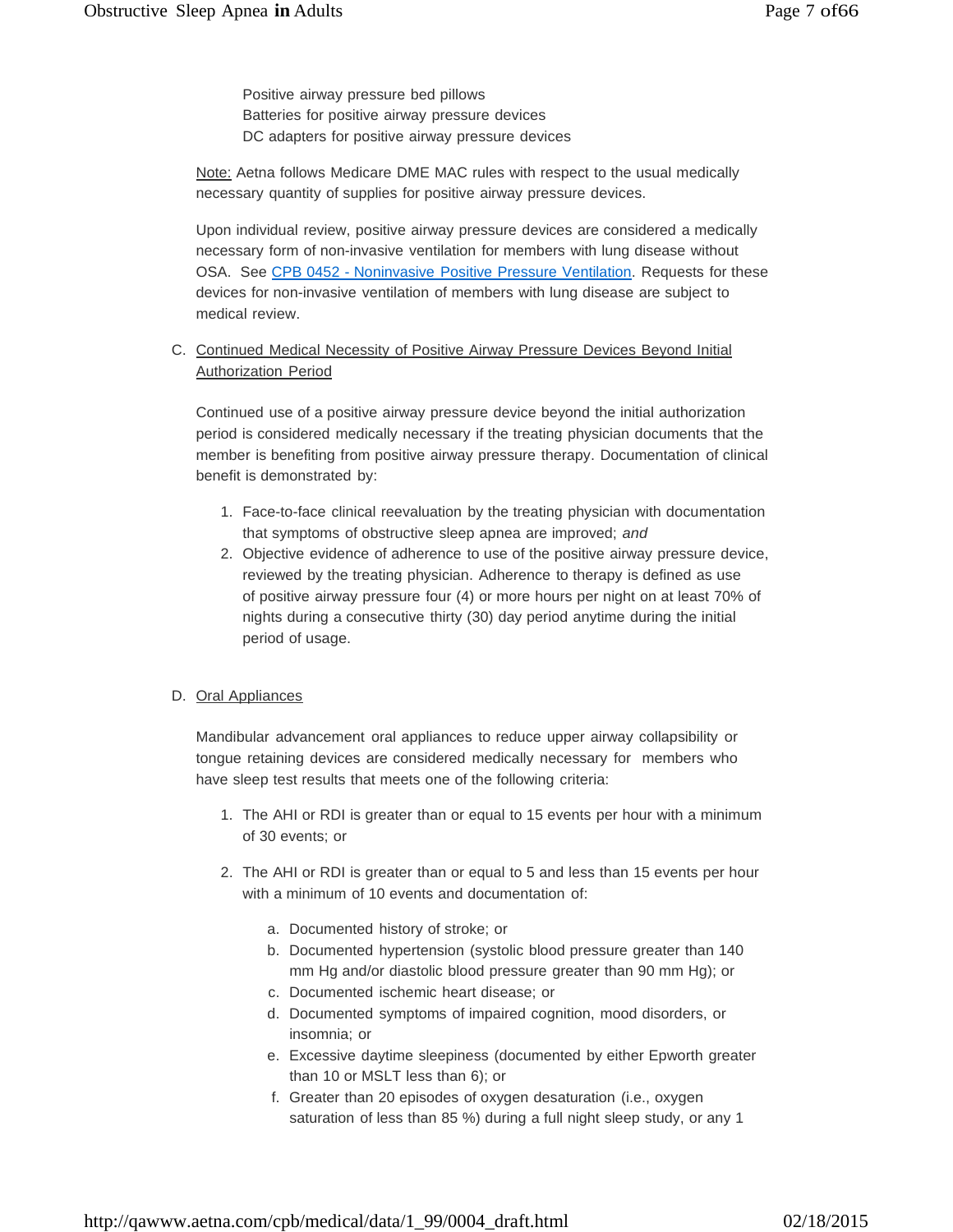episode of oxygen desaturation (i.e., oxygen saturation of less than 70 %).

- 3. If the AHI is greater than 30 or the RDI is greater than 30 and meets either of the following:
	- a. The member is not able to tolerate a positive airway pressure (PAP) device; or
	- b. The use of a PAP device is contraindicated.
- E. Oral appliances to reduce upper airway collapsibility are considered experimental and investigational for indications other than OSA. For policy on oral occlusal appliances used to treat temporomandibular joint (TMJ) disorders, see CPB 0028 -Temporomandibular Disorders.

Replacement of oral appliances is considered medically necessary at the end of their 5-year RUL. Replacement of these items is considered medically necessary prior to the end of the 5-year RUL due to a change in the member's condition. Replacement needed due to misuse or abuse are not covered.

Note: All follow-up care, including fitting, adjustments, modifications, professional services (not all-inclusive) required during the first 90 days after provision of the oral appliance are considered to be included in the payment for device.

Note: Dental rehabilitation services (dentures, bridgework, etc.) as treatment for OSA, even if medically necessary, are not available benefits under standard Aetna health insurance plans. Members should review their dental benefits plan, if any.

#### F. Uvulopalatopharyngoplasty (UPPP)

Uvulopalatopharyngoplasty is used to treat OSA by enlarging the oropharynx; it is considered medically necessary for OSA members who meet the criteria for CPAP or AutoPAP (see above), but who are intolerant to CPAP or AutoPAP. The medical records must document that the member has attempted CPAP or AutoPAP before considering surgery.

Uvulopalatopharyngoplasty has been found to be most reliably effective in OSA members who have adequately responded to a trial of CPAP or AutoPAP. If CPAP or AutoPAP is unsuccessful in relieving a member's symptoms, this indicates that apnea is not due to obstruction. Aetna considers this procedure experimental and investigational for persons who do not respond to CPAP or AutoPAP because this surgical approach has not been shown to be effective in non-obstructive apnea.

#### G. Uvulectomy and Laser Assisted Uvuloplasty (LAUP)

Cold knife uvulectomy and laser assisted uvuloplasty (LAUP, laser uvulectomy) are considered experimental and investigational for OSA because they have not been shown to be as effective as UPPP for this indication. However, Aetna may consider these procedures medically necessary, upon individual case review, for members with severe OSA who have other medical conditions that make them unable to undergo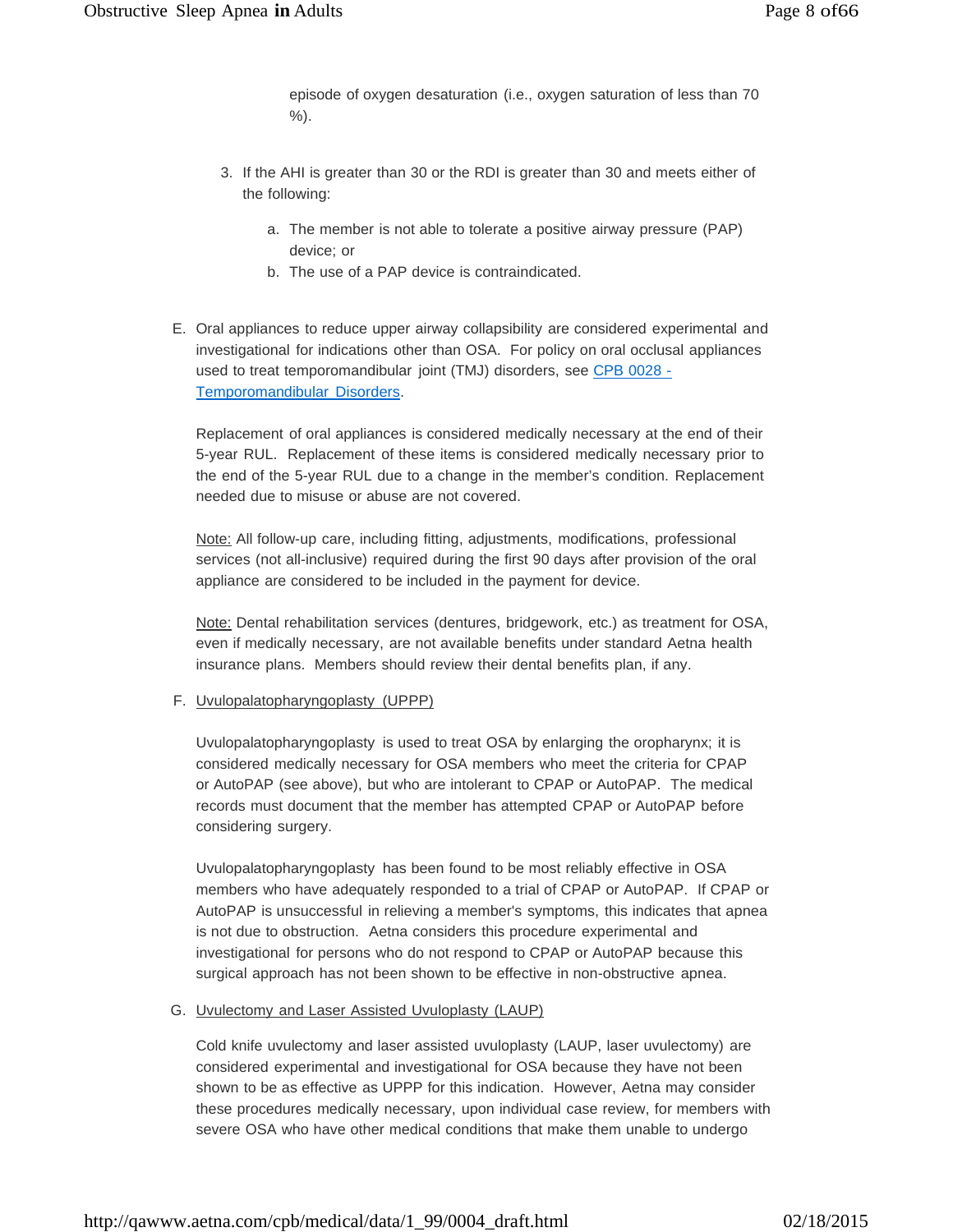UPPP and have failed a trial of CPAP or AutoPAP or the use of an oral appliance or device. Note: Uvulectomy is considered medically necessary as an emergent treatment for acute edema of the uvula causing acute respiratory distress. Uvulectomy is considered experimental and investigational as a treatment for recurrent throat infections and for all other indications.

#### H. Somnoplasty and Coblation

Aetna considers radiofrequency ablation of the tongue base, uvula or soft palate (Somnoplasty) or of the nasal passages and soft palate (Coblation) experimental and investigational as a treatment for OSA because there is inadequate scientific evidence to validate the effectiveness of these procedures for this indication. Please see CPB 0592 - Radiofrequency Ablation of Hypertrophied Nasal Turbinates.

## I. The Repose (AIRvance Tongue Suspension) System and the Encore Tongue Base Suspension

Aetna considers the AIRvance Tongue Suspension (formerly Repose) System, a minimally invasive technique involving tongue base suspension, and the Encore tongue base suspension, experimental and investigational. These procedures, also referred to as tongue stabilization, tongue stitch or tongue fixation, have been used for treating sleep disordered breathing (SDB) caused by tongue base collapse. No specific criteria exist regarding the diagnosis of tongue base collapse in SDB. Preliminary short-term studies of surgery targeted to alleviate tongue base collapse in SDB have shown subjective improvements in snoring and statistically significant decreases in mean RDI. However, the reported rates of success have been inconsistent among studies, and larger controlled studies with long-term follow-up are necessary to determine whether these lingual suspension procedures safe and effective.

J. Pediatric Obstructive Sleep Apnea Syndrome (OSAS): Tonsillectomy and **Adenoidectomy** 

See CPB 0752 - Obstructive Sleep Apnea in Children.

K. Adult Lingual or Pharyngeal Tonsillectomy

Aetna considers adult lingual or pharyngeal tonsillectomy experimental and investigational for the treatment of adult OSA. Aetna considers adult tonsillectomy medically necessary for members with symptomatic tonsillar hypertrophy. Note: A tonsillectomy is considered an integral component of a uvulopalatopharyngoplasty and is not separately reimbursed.

L. Jaw Realignment Surgery (i.e., hyoid myotomy and suspension, mandibular osteotomy, genioglossal advancement)

Aetna considers jaw realignment surgery medically necessary for persons who fail other treatment approaches for OSA.

Although jaw realignment surgery may be considered medically necessary on an individual case basis, because of the extent of surgery, these cases may be subject to review by Aetna's Oral and Maxillofacial Surgery Unit to assess medical necessity.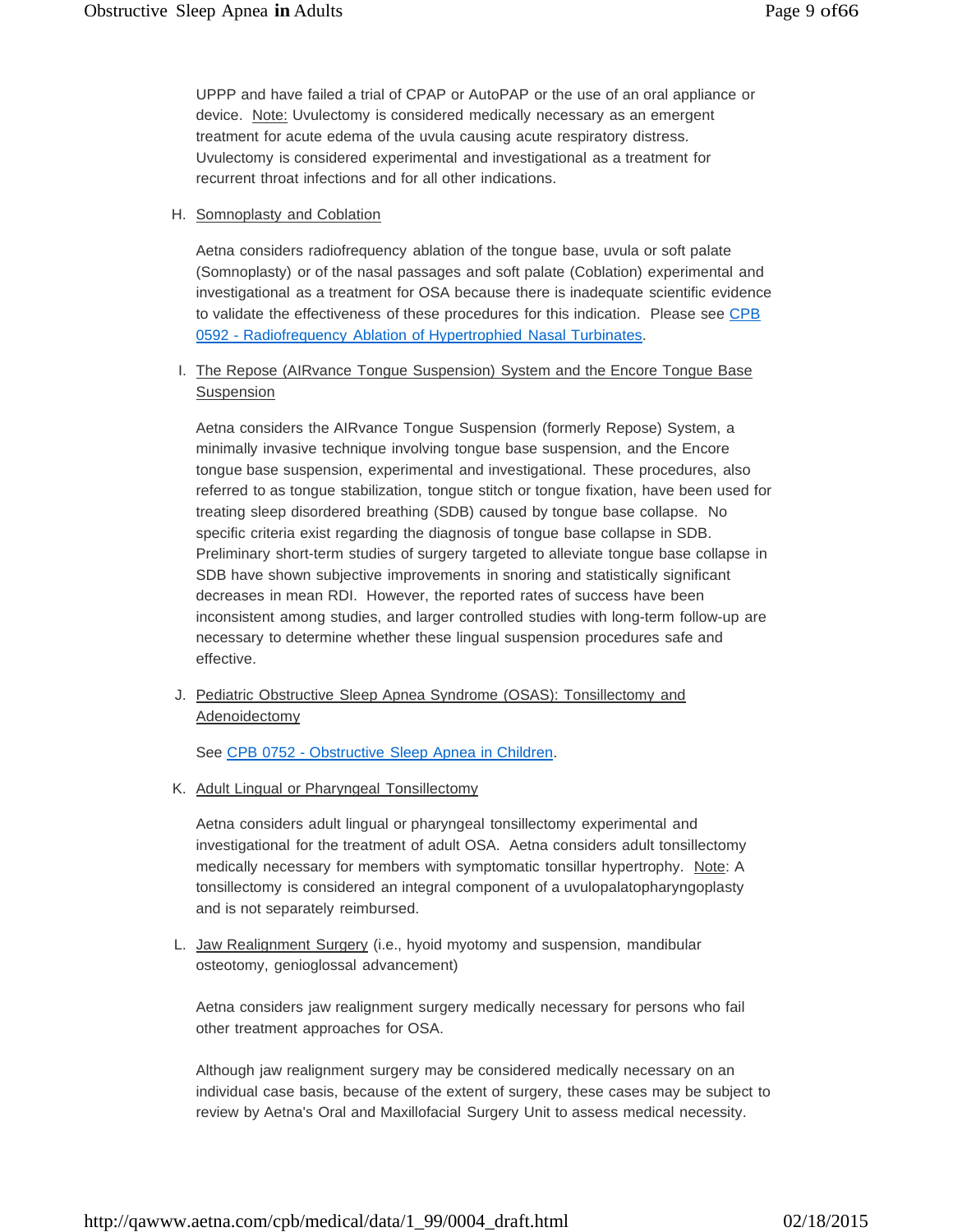Note: According to the medical literature, persons undergoing jaw realignment surgery must usually also undergo orthodontic therapy to correct changes in occlusion associated with the surgery. Orthodontic therapy (i.e., the placement of orthodontic brackets and wires) is excluded from coverage under standard Aetna medical plans regardless of medical necessity. Please check benefit plan descriptions for details. Benefits for orthodontic therapy may be available under the member's dental plan, if any.

#### M. Tracheostomy

Aetna considers tracheostomy medically necessary for those members with the most severe OSA not manageable by other interventions. Requests for tracheostomy for OSA are subject to medical review. Note: Aetna follows Medicare DME MAC rules for the medically necessary quantity of tracheostomy supplies for OSA and other indications.

#### N. Cardiac (Atrial) Pacing

Aetna considers cardiac (atrial) pacing for treatment of OSA experimental and investigational because the effectiveness of this procedure for OSA has not been established.

#### O. Injection Snoreplasty

Aetna considers injection snoreplasty, injection of a sclerosing agent into the soft palate, experimental and investigational for the treatment of OSA because its effectiveness for this indication has not been established. Treatment of snoring alone, without significant OSA, is not considered medically necessary

#### P. Cautery-Assisted Palatal Stiffening Operation (CAPSO)

Aetna considers cautery-assisted palatal stiffening operation (CAPSO) experimental and investigational for the treatment of OSA because its effectiveness for this indication has not been established.

#### Q. Pillar<sup>™</sup> Palatal Implant System

Aetna considers the Pillar Palatal Implant System (Restore Medical, Inc.) experimental and investigational for the treatment of OSA and all other indications because its effectiveness for this and other indications has not been established.

#### R. **Flexible Positive Airway Pressure**

Aetna considers flexible positive airway pressure (C-Flex, Respironics) experimental and investigational because its effectiveness has not been established.

#### S. Transpalatal Advancement Pharyngoplasty

Aetna considers transpalatal advancement pharyngoplasty experimental and investigational for the treatment of OSA because its effectiveness has not been established.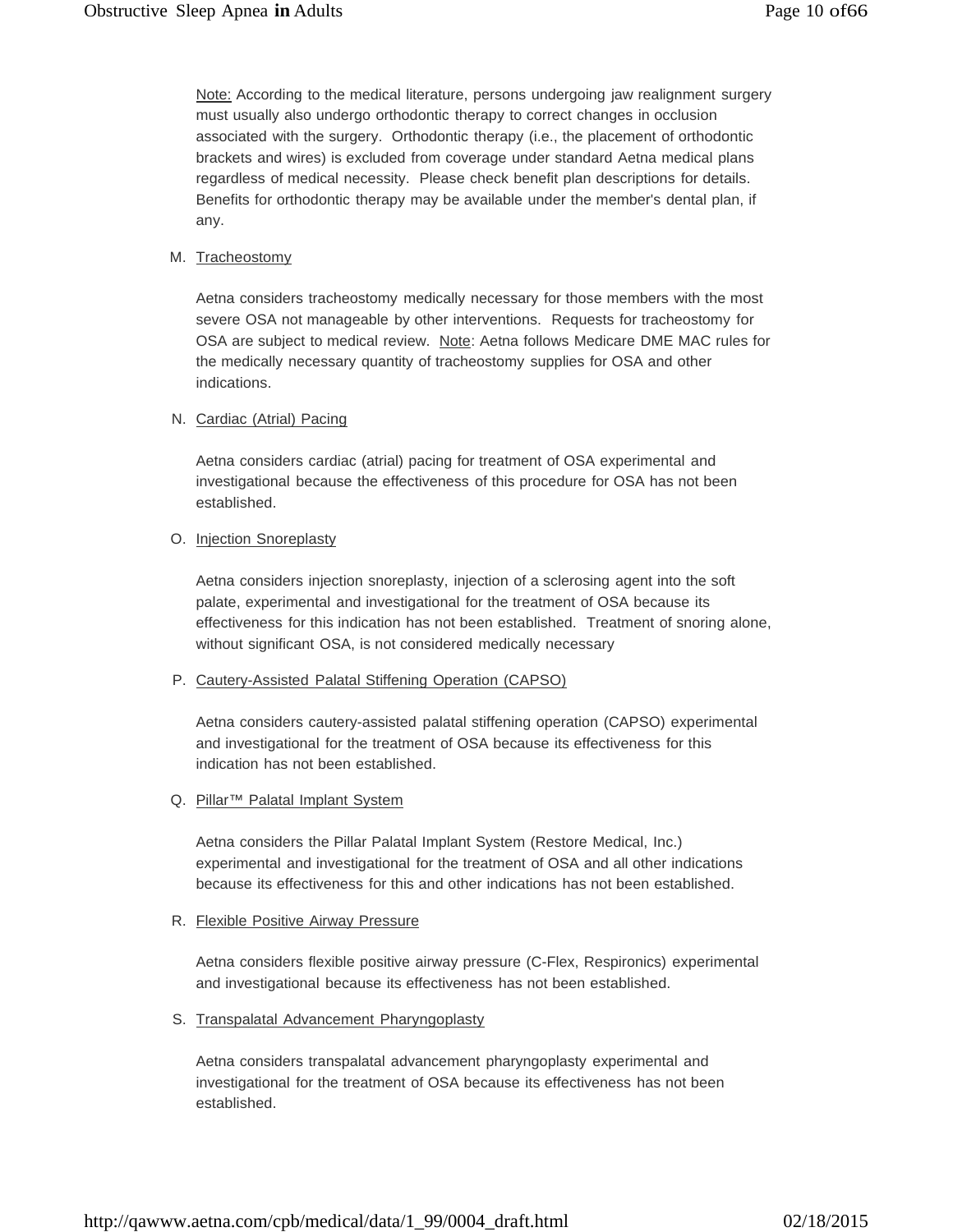#### T. Nasal Surgery

Aetna considers nasal surgery (including nasal valve surgery, polypectomy, septoplasty, turbinectomy) experimental and investigational for the treatment of OSA because its effectiveness has not been established.

#### U. The Advance System

Aetna considers the Advance System (an adjustable tongue-advancement device) experimental and investigational for the treatment of OSA because its effectiveness has not been established.

#### V. Tongue Base Reduction Surgery

Aetna considers tongue base reduction surgery experimental and investigational for the treatment of OSA because its effectiveness has not been established.

#### W. Partial Glossectomy

Aetna considers partial glossectomy experimental and investigational for the treatment of OSA because its effectiveness has not been established.

#### X. The Provent Sleep Apnea Therapy

Aetna considers the Provent sleep apnea therapy experimental and investigational for the treatment of OSA because its effectiveness has not been established.

#### Y. The Zzoma Positional Device

Aetna considers the Zzoma positional device not medically necessary because it has not been proven to be superior to other interventions to keep a person in a non-supine position.

#### Z. Nasal Dilators

Aetna considers nasal dilators experimental and investigational for the treatment of OSA because their effectiveness has not been established.

#### AA. Apnea-Triggered Muscle Stimulation

Aetna considers apnea-triggered muscle stimulation experimental and investigational for the treatment of OSA because its effectiveness has not been established.

#### AB. The Winx Therapy System/Oral Pressure Therapy

Aetna considers the Winx therapy system/oral pressure therapy experimental and investigational for the treatment of OSA because of insufficient evidence in the peerreviewed published medical literature of its effectiveness and safety.

#### AC. Hypoglossal Nerve Neurostimulation

Aetna considers hypoglossal nerve neurostimulation (e.g., the Apnex Hypoglossal Nerve Stimulation (HGNS™) System, the aura6000™ Neurostimulation System,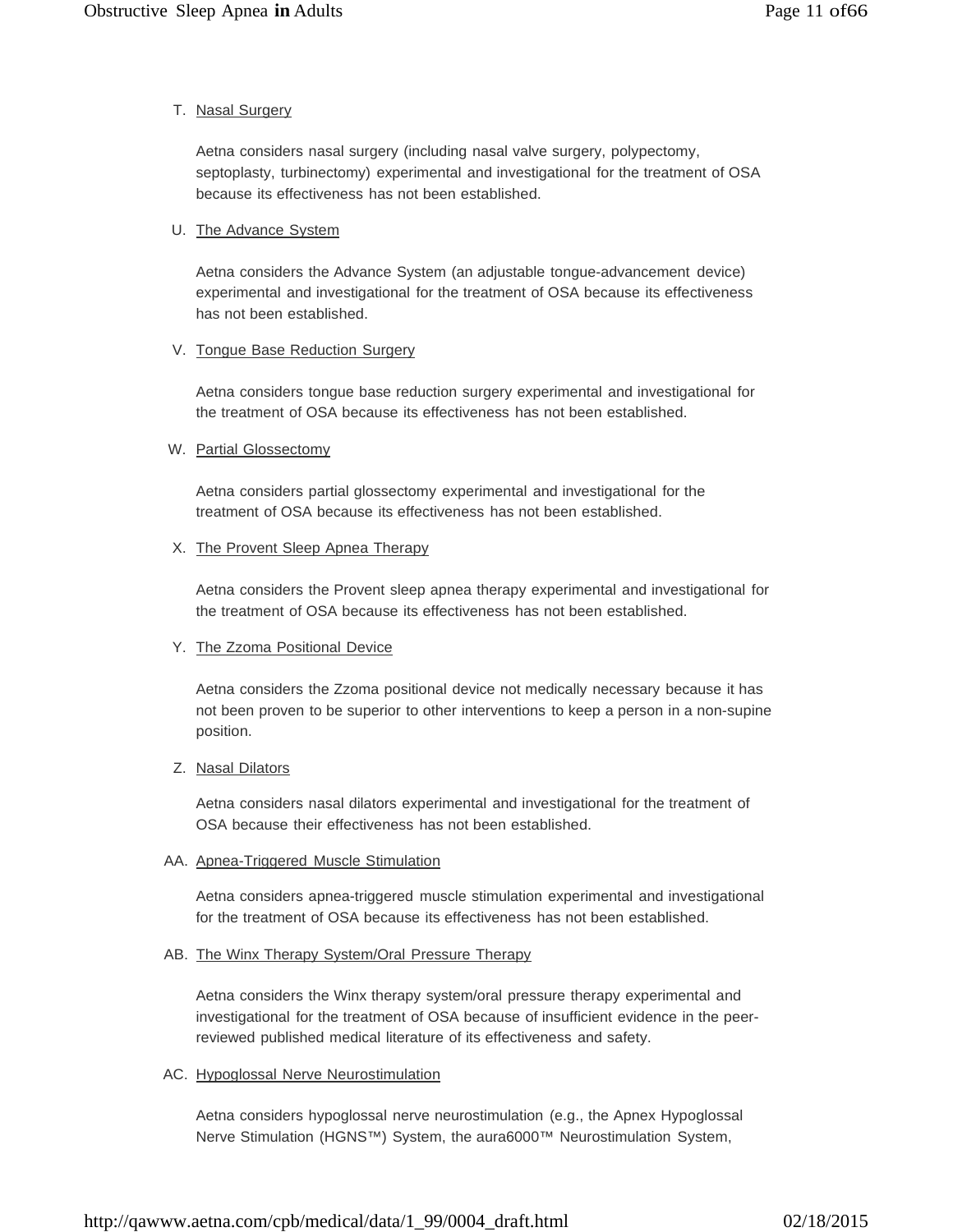ImThera's Targeted Hypoglossal Neurostimulation Therapy, Inspire® II System for Upper Airway Stimulation (UAS) Therapy, and WellStar upper airway neurostimulation implant)

AD. Expansion Sphincteroplasty

Aetna considers expansion sphincteroplasty experimental and investigational for the treatment of adult OSA because of insufficient evidence in the peer-reviewed published medical literature of its safety and effectiveness.

See also CPB 0330 - Multiple Sleep Latency Test (MSLT), CPB 0452 - Noninvasive Positive Pressure Ventilation, and CPB 0456 - Pillows and Cushions.

#### **Background**

Airway obstruction during sleep is a commonly recognized problem, which may be associated with significant morbidity. Various diagnostic studies and treatment approaches are employed in managing this condition.

Data from the history and physical examination have been shown to be sensitive but not specific for diagnosing obstructive sleep apnea (OSA). According to available guidelines (ICSI, 2006), the following signs and symptoms may suggest significant risk for OSA: reported apneas by sleep partner; awakening with choking; intense snoring; severe daytime sleepiness, especially with impairment of driving; male gender and post-menopausal females; obesity (body mass index [BMI] greater than or equal to 30); large neck circumference; and hypertension.

Diagnostic tests for OSA can be classified into 4 types. The most comprehensive type is Type I: attended, or in-facility polysomnography (PSG). There are 3 categories of portable monitors (used in both attended and unattended settings). Type II monitors have a minimum of 7 channels (e.g., electroencephalogram (EEG), electrooculogram (EOG), electromyogram (EMG), electrocardiogram (ECG), heart rate, airflow, respiratory effort, oxygen saturation). Type III monitors have a minimum of 4 monitored channels including ventilation or airflow (at least 2 channels of respiratory movement or respiratory movement and airflow), heart rate or ECG, and oxygen saturation. Type IV are all other monitors that fail to fulfill criteria for type III monitors. These are split into 2 subgroups: those assessing 3 or more bioparameters (i.e., most newer monitors fall here) and those assessing 1 or 2 bioparameters (i.e., the original ASDA level IV category) (see Appendix B).

There is no "gold standard" for the diagnosis of OSA in adults. NPSG performed in a sleep laboratory (Type I) is a definitive diagnostic tool to confirm the presence and severity of upper airway obstruction. According to current guidelines, a minimum 6-hour NPSG is preferred, which allows for the assessment of variability related to sleep stage and position with respect to the frequency of obstructive respiratory events and the occurrence of other types of nocturnal events such as periodic limb movements.

According to the available literature, NPSG performed in a sleep laboratory should include EEG, EOG, EMG, oronasal airflow, chest wall effort, body position, snore microphone, ECG, and oxyhemoglobin saturation. However, diagnostic NPSG may be performed in a healthcare facility, or for appropriate cases, in the patient's home. The use of unattended home sleep monitoring using a Type II, III, or IV device, may identify apnea-hypopnea index (AHI) suggestive of OSAHS. A technology assessment by the Agency for Healthcare Research and Quality (AHRQ) on *Home Diagnosis of Obstructive Sleep Apnea-Hypopnea Syndrome* (2007) commissioned by the Centers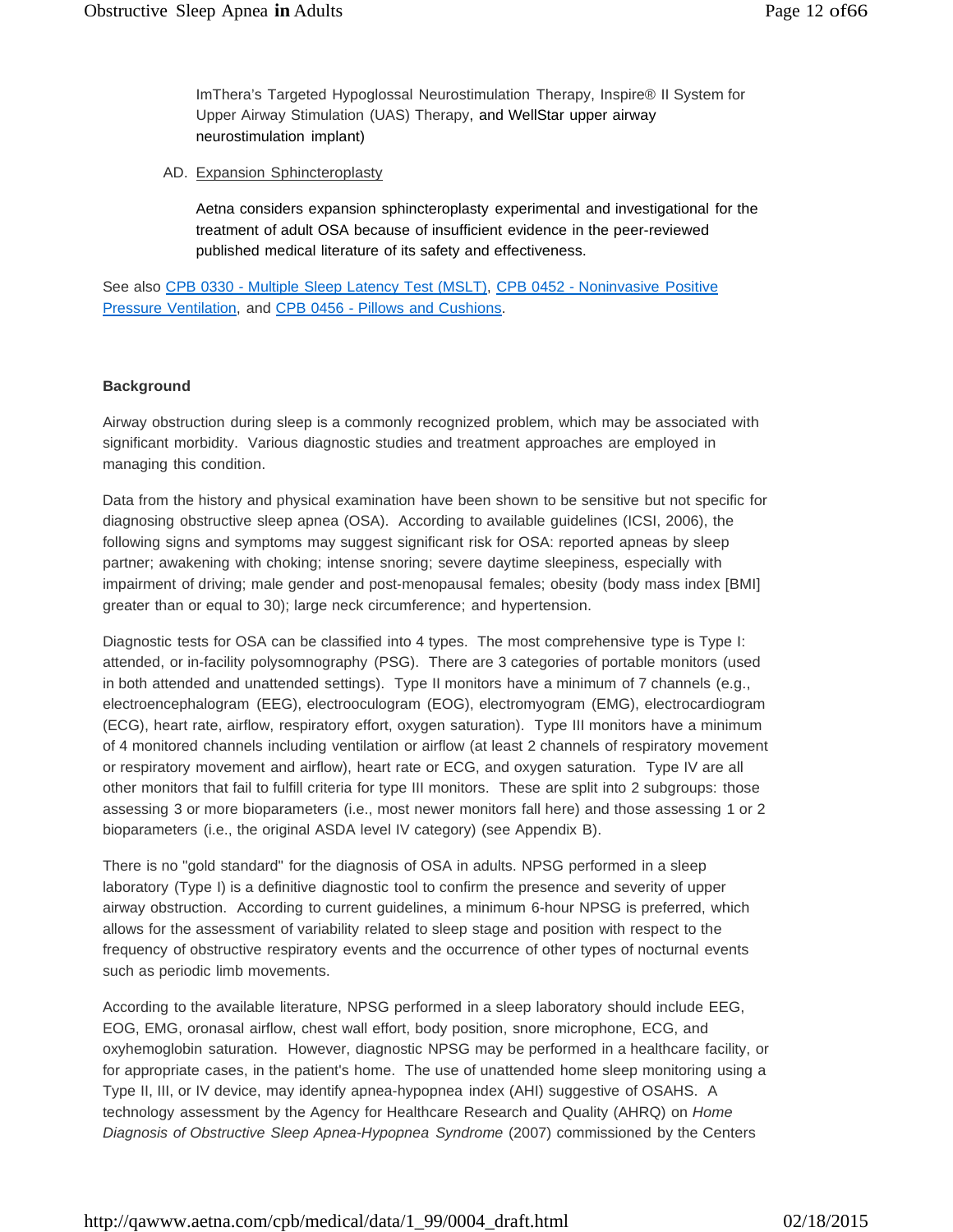for Medicare & Medicaid Services (CMS), reported the following: Type II monitors identify AHI suggestive of obstructive sleep apnea-hypopnea syndrome (OSAHA) with high positive ratios (greater than 10) and low negative likelihood ratios (less than 0.1) both when the portable monitors were studied in the sleep laboratory and at home. Type III monitors may have the ability to predict AHI suggestive of OSAHA with high positive likelihood ratios and low negative likelihood ratios for various AHI cut-offs in laboratory-based PSG, especially when manual scoring is used. The ability of type III monitors to predict AHI suggestive of OSAHS appears to be better in studies conducted in sleep laboratories compared to studies in the home setting. Some studies of type IV devices also showed high positive likelihood ratios and low negative likelihood ratios, at least for selected sensitivity and specificity pairs from ROC curve analyses. Similarly to type III devices, the ability of type IV devices to predict AHI suggestive of OSAHS appears to be better in studies conducted in sleep laboratories.

A Decision Memorandum from the Centers for Medicare & Medicaid Services (CMS, 2009) concluded that there is sufficient evidence to support the use of devices that measure 3 or more channels that include actigraphy, oximetry, and peripheral arterial tone (e.g., Watch-PAT 100, Itamar Medical, Inc.) to aid the diagnosis of OSA in persons who have signs and symptoms indicative of OSA if performed unattended in or out of a sleep lab facility or attended in a sleep lab facility. An assessment by the California Technology Assessment Forum (Tice, 2009) found sufficient evidence to support the use of the Watch-PAT device for diagnosis of OSA.

Clinical guidelines on the use of unattended home (portable) monitoring devices for the diagnosis of obstructive sleep apnea in adults, from the American Academy of Sleep Medicine (Collop, et al., 2007) for the diagnosis of OSA should be performed only in conjunction with a comprehensive sleep evaluation. The guidelines state that unattended sleep studies are not appropriate for the diagnosis of OSA in patients with significant comorbid medical conditions that may degrade the accuracy of unattended sleep studies, including moderate to severe pulmonary disease, neuromuscular disease, or congestive heart failure. The guidelines note that unattended sleep studies are not appropriate for the diagnostic evaluation of OSA in patients suspected of having other sleep disorders. The guidelines state that unattended sleep studies are not appropriate for general screening of asymptomatic populations.

According to the American Academy of Sleep Medicine (AASM) guidelines (Collop et al, 2007), unattended sleep studies may be indicated for the diagnosis of OSA in patients for whom inlaboratory NPSG is not possible by virtue of immobility, safety, or critical illness. Unattended sleep studies may be indicated to monitor the response to non-continuous positive airway pressure (CPAP) treatments for obstructive sleep apnea, including oral appliances, upper airway surgery, and weight loss. The guidelines note that in laboratory NPSG may be indicated in cases where unattended sleep studies are technically inadequate or fail to establish the diagnosis of OSA in patients with a high pretest probability.

According to the American Sleep Disorders Association (ASDA) (1997), split-night study NPSG is indicated for patients with an AHI greater than 40 events/hour during the first 2 hours of a diagnostic NPSG. Split-night studies may also be considered for patients with an AHI of 20 to 40 events/hour, based on clinical observations, such as the occurrence of obstructive respiratory events with a prolonged duration or in association with severe oxygen desaturation. Split-night studies require the recording and analysis of the same parameters as a standard diagnostic NPSG. Accepted guidelines provide that the diagnostic portion of a split-night study should be at least 2 hours duration. A minimum of 3 hours sleep is preferred to adequately titrate CPAP after this treatment is initiated.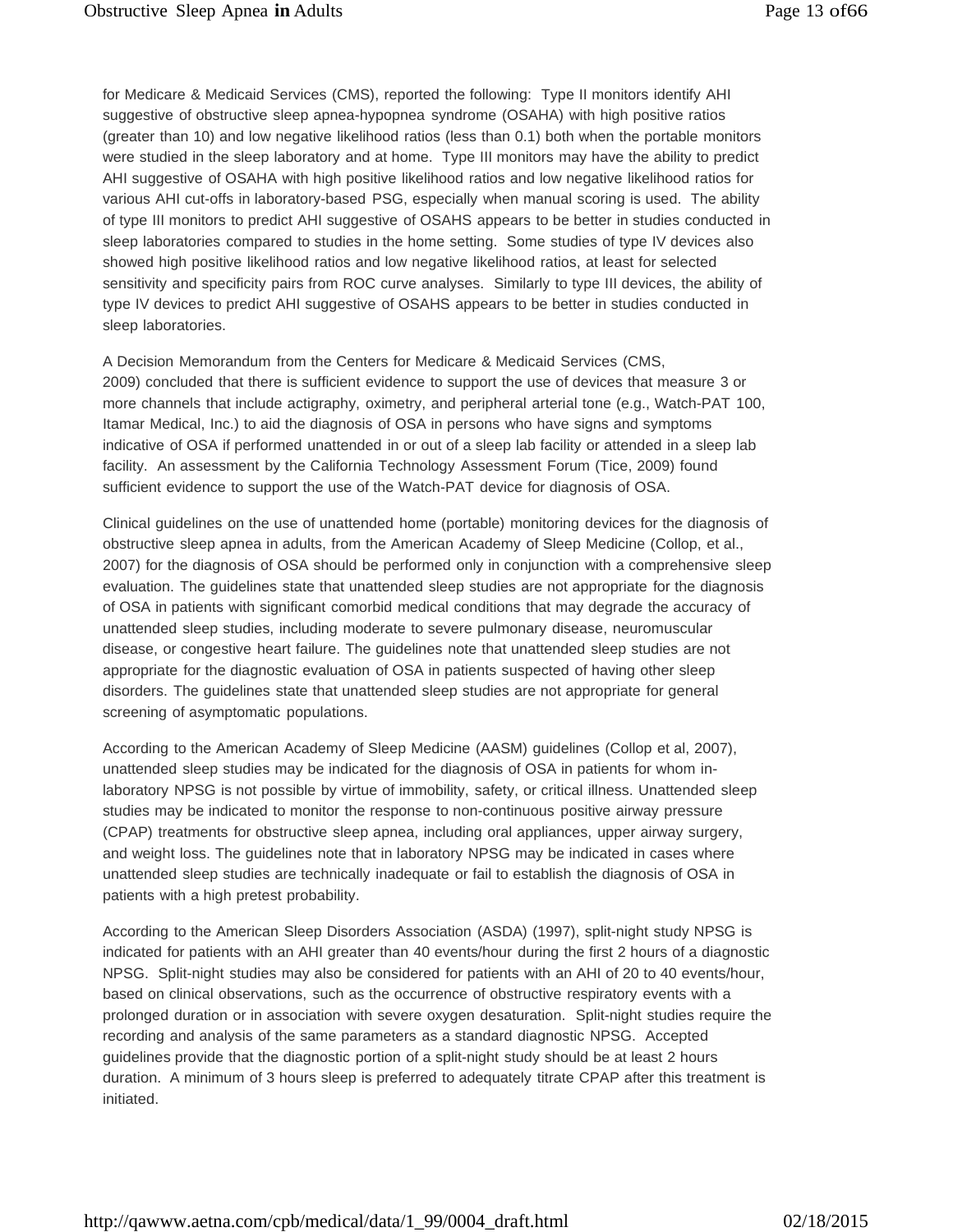Following a standard diagnostic NPSG, the available literature indicates that OSA patients should receive CPAP titration to specify the lowest CPAP level, which abolishes obstructive apneas, hypopneas, respiratory-effort related arousals, and snoring in all sleep positions and sleep stages. On occasion, an additional full-night CPAP titration NPSG may also be required following split-night study if the split-night NPSG did not allow for the abolishment of the vast majority of obstructive respiratory events or prescribed CPAP treatment does not control clinical symptoms. Alternatively, persons diagnosed with portable monitoring may be prescribed an auto-titrating positive airway pressure device (AutoPAP) that does not require attended titration.

According to guidelines from the American Academy of Sleep Medicine (Chesson et al, 1997), polysomnography with video recording and additional EEG channels in an extended bilateral montage may be indicated to assist with the diagnosis of paroxysmal arousals or other sleep disruptions that are thought to be seizure related when the initial clinical evaluation and results of a standard EEG are inconclusive.

Accepted guidelines indicate that nocturnal pulse oximetry alone is not appropriately used as a case finding or screening method to rule out OSA. Pulse oximetry, when used alone, has not been shown to have an adequate negative predictive value to rule out OSA (i.e., all patients with symptoms suggestive of OSA would require polysomnography regardless of whether the pulse oximetry was positive or negative).

The MESAM and the static charge sensitive bed have not been proven to be valid devices for screening or diagnosing OSA. Actigraphy has not been validated as a method of screening or diagnosing OSA although it may be a useful adjunct to other procedures in the evaluation of sleep disorders.

Although the cephalometric x-ray is not necessary for the diagnosis of OSA, it is necessary for certain non-surgical and surgical treatments. A lateral cephalometric x-ray is very helpful if an anterior mandibular osteotomy is being performed for genioglossus advancement, or if maxillomandibular surgery is being planned for surgical correction of OSA. It is also helpful in analyzing hyoid position, posterior airway space, and other cephalometric parameters used in the treatment of OSA. For sleep apnea appliances for OSA, a pre-treatment lateral cephalometric x-ray and a second cephalometric X-ray with the bite registration or appliance in place may be necessary to visualize the mandibular repositioning and the changes in the airway space.

Uvulopalatopharyngoplasty (UPPP), jaw realignment surgery, positive airway pressure devices (e.g., CPAP, BiPAP, etc.), tracheostomy, tonsillectomy and adenoidectomy, and orthodontic devices such as the tongue retaining device, may be effective treatments for properly selected patients with OSA.

Several small scale studies have examined adult tonsillectomy as treatment for tonsil hypertrophy. Martinho et al (2006) evaluated seven moderately obese obstructive sleep apnea-hypopnea syndrome (OSAHS) with obstructive palatine tonsil hypertrophy patients who were treated with tonsillectomy. The authors reported that tonsillectomy resulted in a significant reduction in AHI post -operatively and concluded that tonsillectomy could be considered an option for obese OSAHS patients with significant tonsil hypertrophy when CPAP is not possible as the first choice of treatment.

Verse et al (2000) evaluated 11 patients with substantial tonsilar hypertrophy who had undergone tonsillectomy as single-treatment. The patient population included 5 patients with severe OSA, 4 with mild OSA, and 2 patients who were simple snorers with an AHI below 10. The results of 3 to 6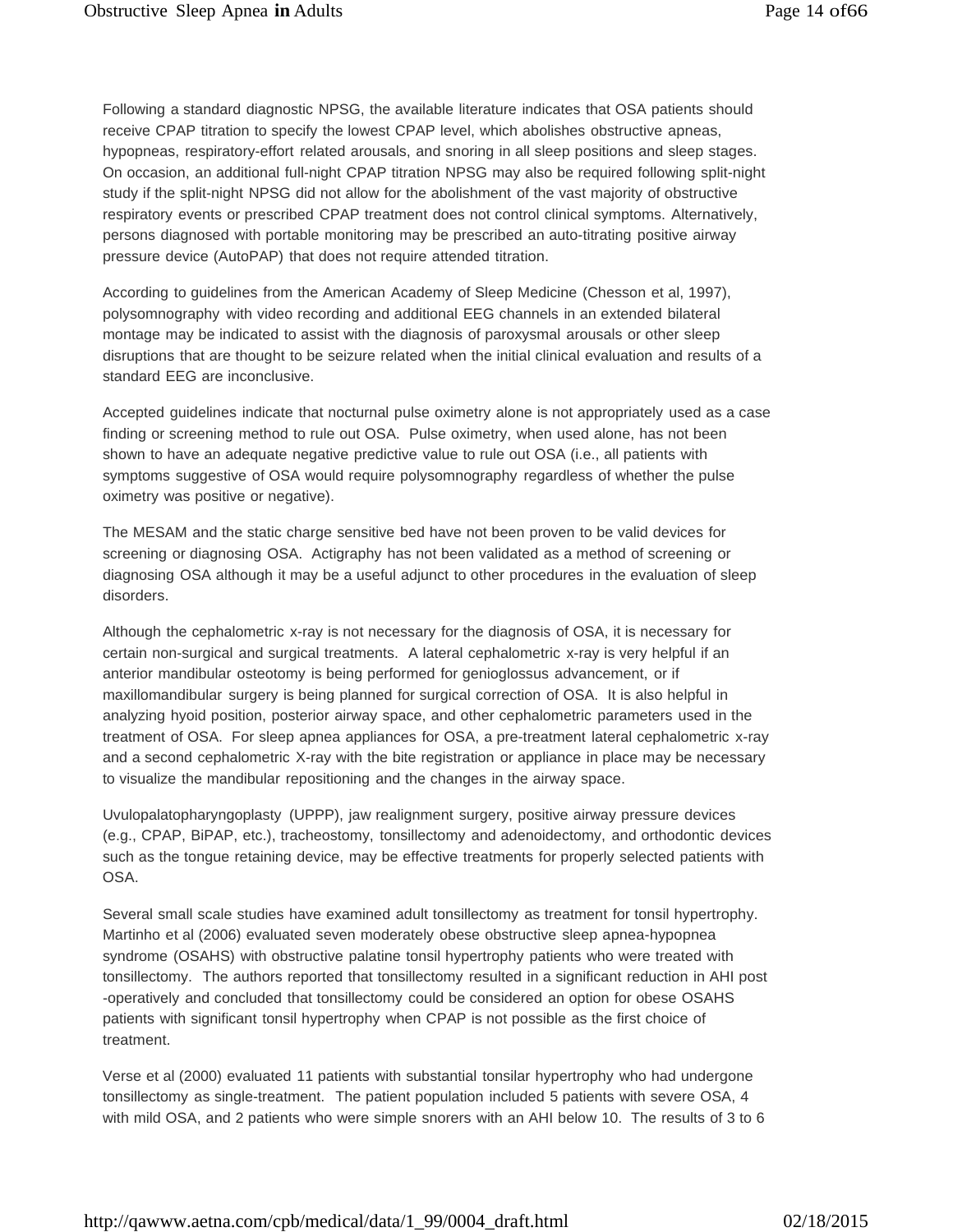months of follow-up showed surgical response rates were 80 % in severe apneics and 100 % in mild apneics. However, Verse et al also noted that substantial tonsilar hypertrophy can rarely cause OSA in adults and that their patient population was carefully selected to determine if tonsillectomy was an effective and safe surgical option in treating this disorder.

With respect to simple tonsillectomy as a treatment for adult OSA, updates to the American Academy of Sleep Medicine practice parameters for the treatment of OSA state that classic upper airway surgical techniques such as nasal-septal reconstruction, cauterization, and tonsillectomy frequently fail to correct OSA (Aurora et al, 2010).

The Food and Drug Administration (FDA) has cleared numerous types of CPAP devices under the 510(k) process. These include but are not limited to many devices that allow a patient to wear a device that collects airflow and other patient measurements into a device that records data, while treating OSA with that device. The patient then takes the device to the physician and the physician downloads information that determines whether the patient has apnea sleep-related breathing disorder including OSA or needs further sleep studies or assessment. There are currently many sleep assessment devices on the market cleared by the FDA through the 510(k) process for use in the home. Patients may have a 3-month trial period of CPAP to assess appropriate therapeutic use and response. Reports obtained via a compliance monitor may be included when making this determination.

A variety of oral appliances and prostheses, including tongue retainers and mandibular advancing devices, have been used to treat patients with OSA. These devices modify the airway by changing the posture of the mandible and tongue. A task force of the Standards of Practice Committee of the ASDA concluded that, despite the considerable variation in the design of these devices, their clinical effects in improving OSA have been consistent (Kushida et al, 2006). These devices have been shown to be effective in alleviating OSA, and present a useful alternative to CPAP or surgery (Ferguson et al, 2006; Gotsopoulos et al, 2002). Oral appliances, however, have been shown to be less reliable and effective than CPAP, and therefore the literature suggests that their use should generally be reserved for patients who are intolerant of CPAP. Oral appliances can be prefabricated or custom-fabricated. There is evidence of the efficacy of both pre-fabricated and custom -fabricated appliances for OSA (Vanderveken et al, 2008; Henke et al, 2000).

Patients with OSA suffer from numerous apneic events while sleeping, due to collapse of the upper airway during inspiration. Continuous positive airway pressure, and more recently, BiPAP, DPAP, VPAP, and AutoPAP, have been used in the treatment of OSA as a means of serving as a "pneumatic splint" in order to prop open the airways during inspiration.

Bilevel positive airway pressure, DPAP, and VPAP have been shown to be effective alternatives to CPAP, but are indicated only as second line measures for patients who are intolerant to CPAP. These alternatives to CPAP may also be indicated for OSA patients with concomitant breathing disorders to include restrictive thoracic disorders, COPD, and nocturnal hypoventilation. Long-term adherence to CPAP therapy was initially reported to range from 65 to 80 % (Nino-Murcia et al, 1989; Waldhorn et al, 1990; Rolfe et al, 1991; Hoffstein et al, 1992) with 8 to 15 % of patients refusing to accept treatment (Waldhorn, 1990; Krieger, 1992) after a single night's use. Other studies have evaluated compliance as regular CPAP use. More recent studies have shown up to 80 % of patients falling into the category of regular users (Pepin et al, 1999).

OPAP (Oral Pressure Appliance) is a custom fabricated intra-oral device that is used with a positive airway pressure device (e.g., CPAP, BiPAP, etc.) in place of a standard nasal mask. The oral pressure appliance positions the lower jaw forward to maximize the forward movement of the tongue and soft tissues of the back of the throat. In addition, the device has a chamber that,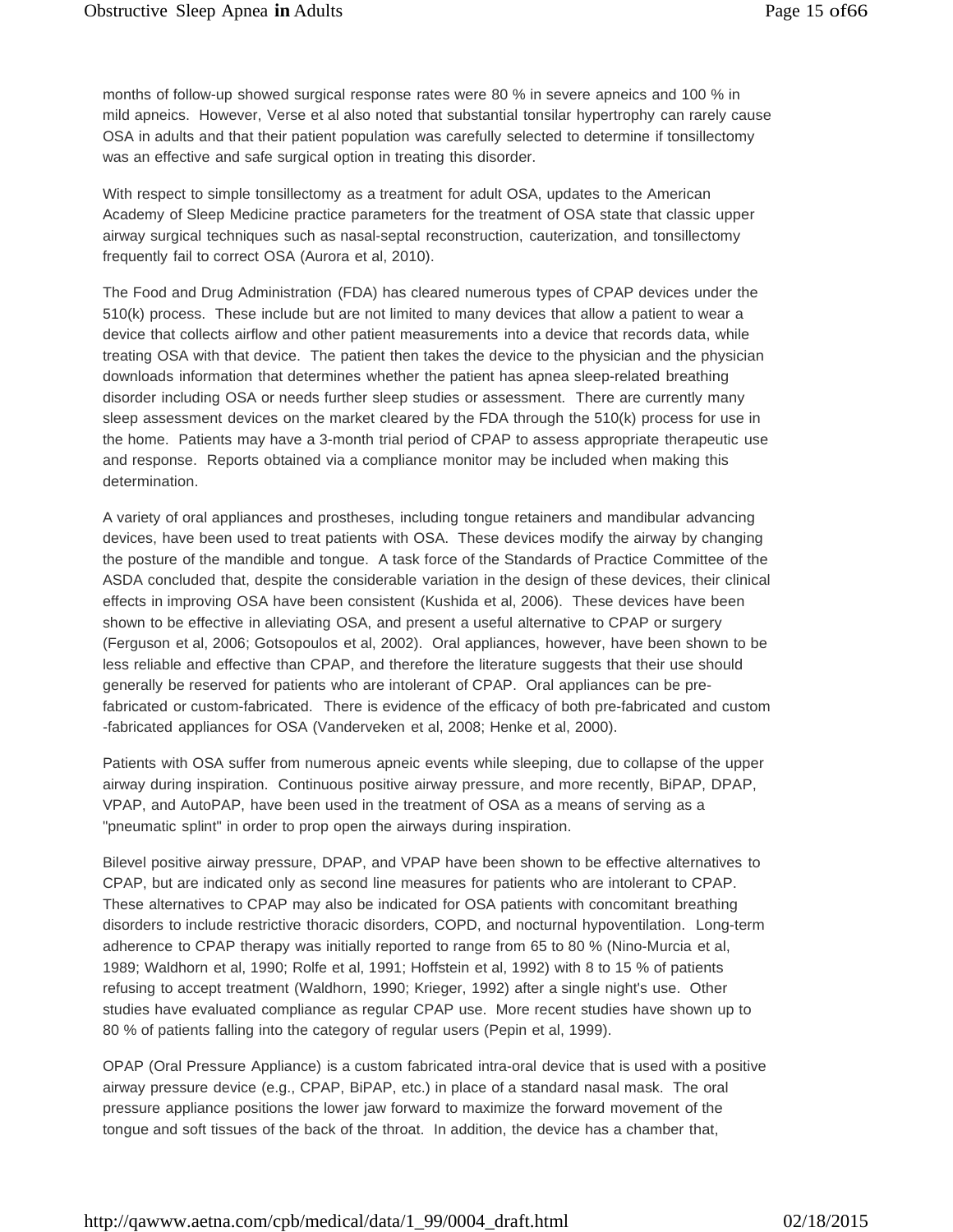according to the manufacturer, allows air flow and pressure to be delivered into the back of the throat and thereby "splint" the soft tissues of the upper airway and prevent their collapse during sleep. The oral pressure appliance is custom fitted by a dentist specializing in dental appliances for sleep disorders. The OPAP method of treatment is similar to nasal mask delivery of air pressure with CPAP or BiPAP. The oral pressure appliance is connected to the end of the hose coming from the CPAP or BiPAP, and the pressure is adjusted in the same way as through the nose. OPAP differs from nasal masks in that it does not require head gear to hold it in place. It is inserted into the mouth and held in place by the upper and lower teeth. At present, no studies of OPAP have been published in peer-reviewed medical journals. Therefore, one is unable to draw any conclusions about the effectiveness of OPAP compared to a standard nasal mask in treatment of patients with obstructive sleep apnea.

In contrast to fixed CPAP, flexible positive airway pressure (C-Flex, Respironics, Murraysville, PA) (also known as pressure-relief CPAP) is characterized by a pressure reduction at the beginning of expiration. Flexible positive airway pressure is intended to improve patient satisfaction and compliance over standard CPAP. To compare adherence and clinical outcomes between flexible positive airway pressure CPAP, Aloia et al (2005) conducted a nonrandomized, open-label controlled trial of CPAP therapy versus therapy using the C-Flex device in persons with moderate-to -severe OSA. Study participants received either therapy with CPAP ( $n = 41$ ) or with the C-Flex device  $(n = 48)$ , depending on the available treatment at the time of recruitment, with those recruited earlier receiving CPAP therapy and those recruited later receiving therapy with the C-Flex device. The mean (+/- SD) treatment adherence over the 3-month follow-up period was higher in the C-Flex group compared to the CPAP group (weeks 2 to 4, 4.2 +/- 2.4 versus 3.5 +/- 2.8, respectively; weeks 9 to 12, 4.8  $+/-$  2.4 versus 3.1  $+/-$  2.8, respectively). The investigators reported that change in subjective sleepiness and functional outcomes associated with sleep did not improve more in one group over the other. Self-efficacy showed a trend toward being higher at the follow-up in those patients who had been treated with the C-Flex device compared to CPAP treatment. The investigators concluded that therapy with the C-Flex device may improve overall adherence over 3 months compared to standard therapy with CPAP. The investigators stated that clinical outcomes do not improve consistently, but C-Flex users may be more confident about their ability to adhere to treatment. The investigators concluded that randomized clinical trials are needed to replicate these findings.

A study by Nilius et al (2006) found no significant differences between C-Flex and CPAP in effectiveness and compliance. During the first night of treatment, patients receiving C-Flex had less dryness of the mouth, but this difference disappeared over a period of 7 weeks. The investigators conducted a study to compare polysomnographic data and compliance in sleep apnea patients receiving continuous positive airway pressure (CPAP) and C-Flex. A total of 52 persons newly diagnosed with OSA underwent conventional CPAP titration. Thereafter, polysomnography was performed at the titrated pressure using both the fixed CPAP pressure mode and the C-Flex mode in a randomized crossover approach. The patients were then discharged home for 7 weeks of treatment with the last-applied treatment mode, and compliance data were established at the end of that time. The average AHI was 5.8/hour with CPAP, and 7.0/hour with C-Flex. The investigators reported that compliance after 7 weeks was, on average, 9.4 mins longer with C-Flex than with CPAP, a difference that was not statistically significant. Evaluation of a 13-item questionnaire (the fewer the complaints, the lower the score) showed no significant difference between scores for C-Flex (16.4) and CPAP (18.1). With regard to oral dryness, the score with C-Flex (1.4) was significantly lower than with CPAP (1.9) ( $p < 0.05$ ). The investigators reported that this difference in oral dryness score was no longer detectable after 7 weeks. The investigators concluded that further studies are needed.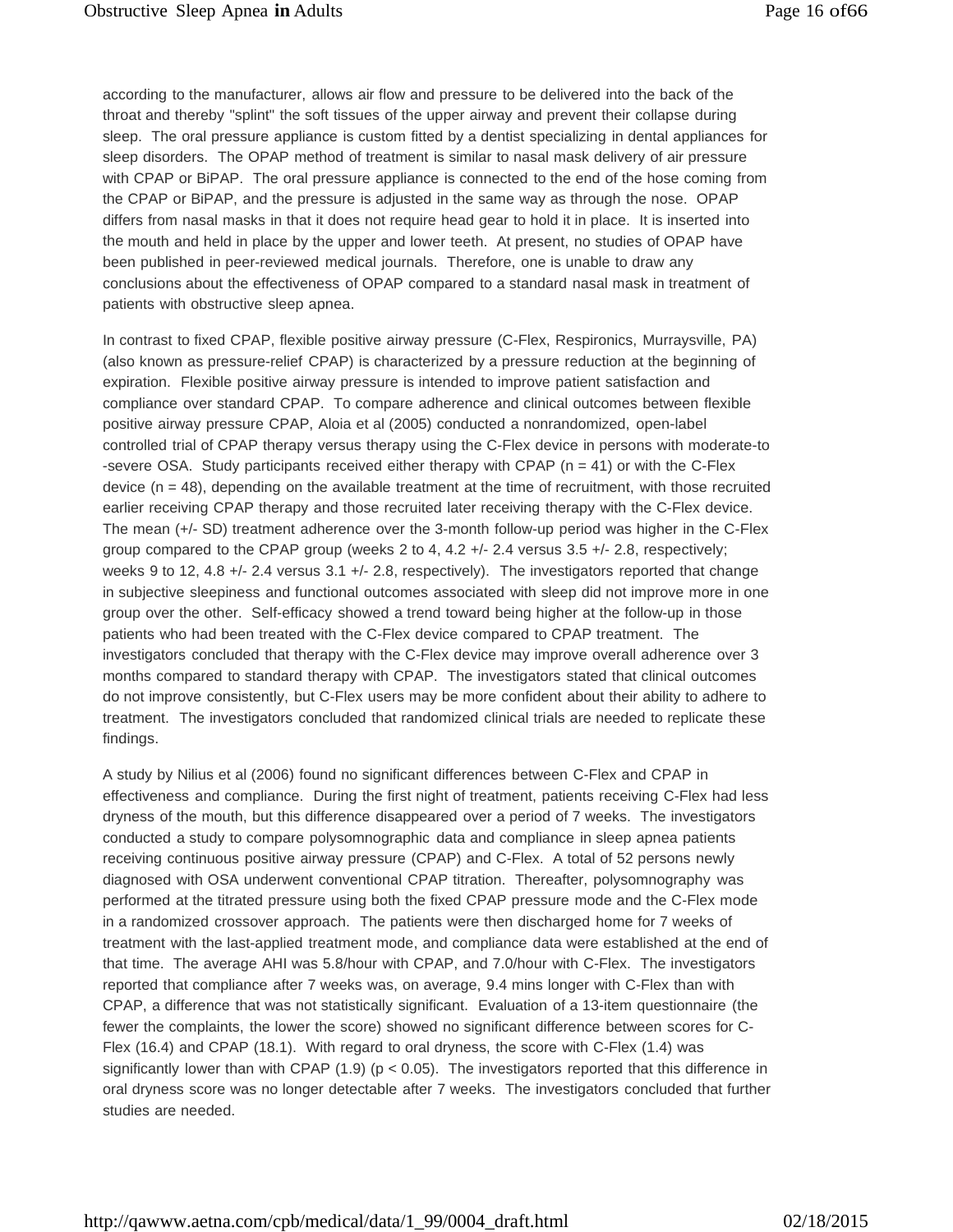According to the Standard of Practice Committee of the American Academy of Sleep Medicine (Littner et al, 2002), central apnea may occur in some OSA patients with congestive heart failure (CHF) during CPAP titration after the airway obstruction of OSA is treated. Other patients with OSA may have central apneas after arousals as they fall back to sleep or which are the result of excessive CPAP pressure. Attempts to identify central apnea by detecting cardiac oscillations in the airflow tracing during polysomnography are not reliable because the airway can close during central apnea and the oscillations may not appear.

Adaptive servo-ventilation (ASV), a novel method of ventilatory support, is considered a bilevel positive airway pressure with a backup rate feature, and uses an automatic, minute ventilationtargeted device (VPAP Adapt, ResMed, Poway, CA) that performs breath to breath analysis and adjusts its settings accordingly. Depending on breathing effort, the device will automatically adjust the amount of airflow it delivers in order to maintain a steady minute ventilation. Most studies on the use of ASV have investigated its use for heart failure patients with central apnea or Cheyne-Stokes respiration (Teschler et al, 2001; Pepperell et al, 2003; Töpfer et al, 2004; Pepin et al, 2006; Kasai et al, 2006; Zhang et al, 2006; Banno et al, 2006; Morrell et al, 2007; Morgenthaler et al, 2007; Hastings et al, 2010). Consistent with Durable Medical Equipment Medicare Administrative Carrier (DME MAC) policy, bilevel positive airway pressure with a backup rate feature is considered experimental and investigational for OSA (NHIC, 2008).

While virtually all studies report that surgical treatment of OSA improves snoring and daytime sleepiness, improvements in objective outcomes have been inconsistent with successful results of UPPP ranging from 50 % to 75 %. Fujita is credited with developing the UPPP as a method of enlarging the oropharynx (Fujita et al, 1985). He based the UPPP on his observation that patients with OSA, without other obvious sites of obstruction, often have a large edematous uvula, wide posterior tonsillar pillar mucosa and redundant mucosal folds in the lateral posterior pharyngeal walls extending from the nasopharynx to the hypopharynx. The surgery attempts to remove the redundant tissue but preserve the underlying muscular layer. In brief, the mucosae and submucosae of the soft palate, tonsillar fossa and the lateral aspect of the uvula are resected. The posterior pillar may be resected if contributing to the narrowing. In essence the amount of tissue removed is individualized for each patient, determined by the potential space and the width of the tonsillar pillar mucosa between the 2 palatal arches (Fujita et al, 1985). For a detailed discussion of the UPPP technique and its variants see the review by Koopmann and Moran (1990).

The UPPP enlarges the oropharynx but cannot correct obstructions in the hypopharynx. Early on it was recognized that UPPP failed in about 50 % of unselected patients with OSA. Riley et al (1990) and Crumley et al (1987) proposed that these failures may have been caused by an obstruction at the base of the tongue. The surgical approach to this problem has been to either modify the tongue itself or reposition the tongue by repositioning the mandible and/or maxilla.

Riley and Guilleminault and colleagues at the Sleep Disorders Center at Stanford University (Palo Alto CA) have been the primary early advocates of maxillofacial surgery for those patients who fail other treatment approaches. A stepwise protocol has been described (Riley et al, 1986; Riley et al, 1989; Riley et al, 1990). For example a hyoid resuspension can be done at the time of a UPPP. In this procedure the hyoid is resuspended anteriorally and superiorally from the mandible with strips of fascia lata harvested from the thigh. In this way the tongue is moved anteriorally. If the patient fails this treatment, he/she then becomes eligible for the maxillary and mandibular osteotomy (MMO). While the purpose of this procedure is to enlarge the hypopharynx by advancing the mandible, the maxilla is also advanced to permit greater advancement of the mandible and to provide optimal esthetics. The maxilla is advanced by a Le Fort I osteotomy with rigid fixation and the mandible by a bilateral sagittal ramus split. The fixation must be maintained for one to three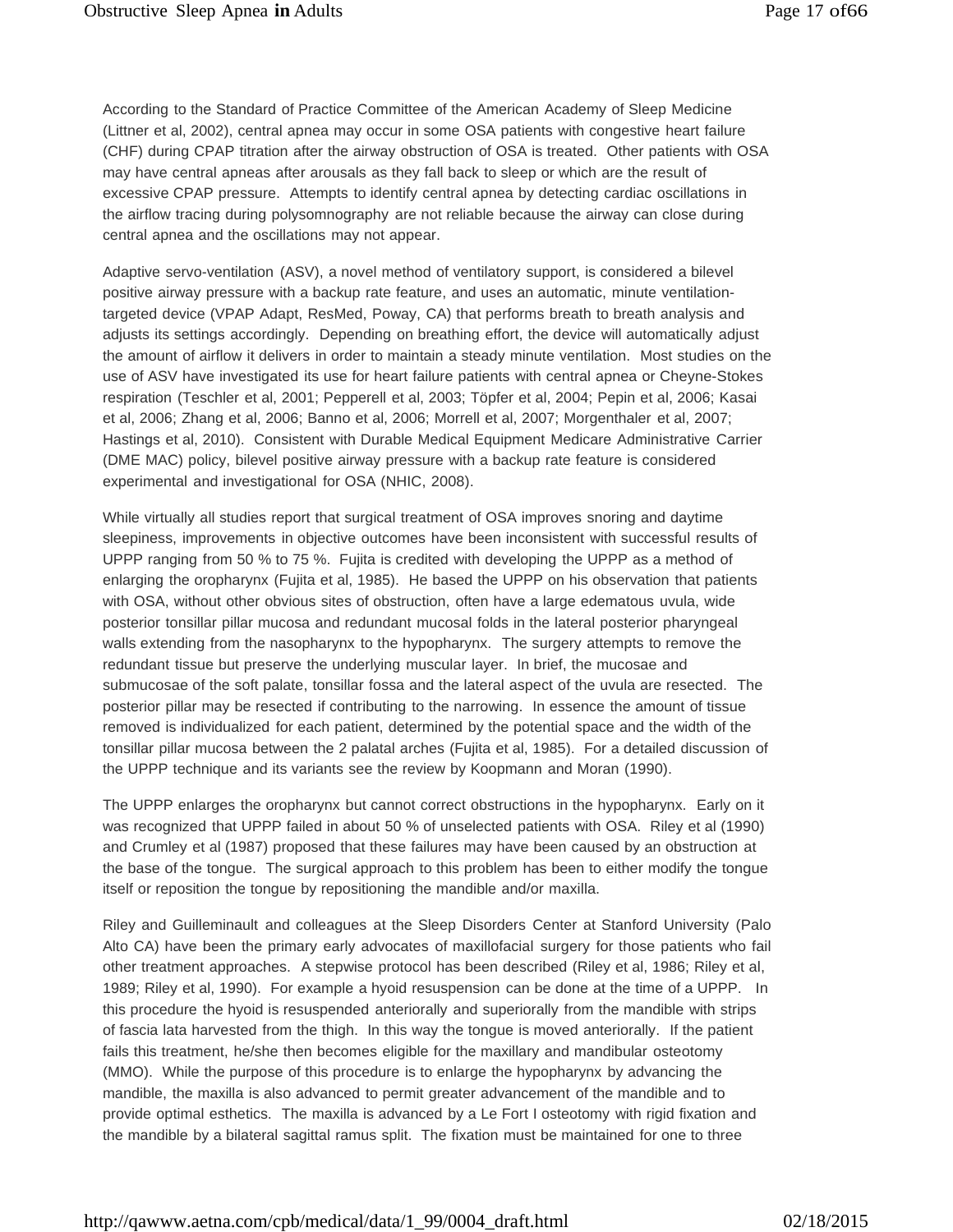weeks. If a dental malocclusion is created by this surgery, the MMO must be preceeded by a total mandibular subapical osteotomy with retropostioning of the dentition and bilateral repositioning of the inferior alveolar nerve. All 3 of the above procedures are frequently preformed in conjunction with removal of fatty tissue of the neck.

Jaw realignment is an aggressive, multi-step procedure requiring a 3- to 6-month interval between each step. According to the medical literature, jaw realignment surgery is generally reserved for those patients who fail other treatment approaches for OSA. An NIH Statement (1995) and American Sleep Disorders Association Guidelines (1996) state that jaw realignment surgery is a promising treatment for OSA. A systematic review of the evidence prepared for the American Sleep Disorders Association by Scher et al (1996), concluded that inferior sagittal mandibular osteotomy and genioglossal advancement with or without hyoid myotomy and suspension appears to be the most promising of procedures directed at enlarging the retrolingual region. The ASDA assessment stated that most of the experience with genioglossal advancement with or without hyoid suspension has been in conjunction with or following UPPP. Jaw fixation is necessary for 2 to 3 weeks following surgery, and a soft diet is necessary for a total of 6 weeks. Patients undergoing jaw realignment surgery must usually also undergo orthodontic therapy to correct changes in occlusion associated with the surgery. Jaw realignment surgery is generally reserved for those patients who fail other treatment approaches for OSA. According to the medical literature, patients undergoing jaw realignment surgery must usually also undergo orthodontic therapy to correct changes in occlusion associated with the surgery.

Tracheostomy, which simply bypasses the obstructing lesion of the upper airways, has been shown to be the most effective and predictable surgical approach to OSA. However, the social and medical morbidities of a permanent tracheostomy and the advent of surgical alternatives have made tracheostomy an unpopular solution to OSA, reserved for those patients with the most severe sleep apnea not manageable by other interventions.

Laser-assisted uvulopalatoplasty (LAUP) is an outpatient surgical procedure, which has been used as a treatment for snoring. LAUP has also been used as a treatment for sleep-related breathing disorders, including obstructive sleep apnea. The American Academy of Sleep Medicine Standards of Practice Committee reviewed the evidence supporting the use of LAUP in obstructive sleep apnea, and found that adequate controlled studies on the LAUP procedure for sleep-related breathing disorders were not found in the peer-reviewed literature (Littner et al, 2001). The AASM concluded that "LAUP is not recommended for treatment of sleep-related breathing disorders."

There is some evidence for the use of uvulectomy or uvuloplasty as a treatment for snoring, but Aetna does not consider treatment of snoring medically necessary because snoring, in itself, is not associated with functional limitations. Most of the published literature on uvulectomy have to do with ritual removal of the uvula at birth in Africa, a practice that is associated with significant complications. Uvulectomy is also performed, again primarily in Africa, as a treatment for recurrent throat infections. However, there is no reliable evidence to support this practice. Acute edema of the uvula causing respiratory distress is an accepted indication for uvulectomy. Hawke and Kwok (1987) reported on uvulectomy in treating a patient with acute inflammatory edema of the uvula (uvulitis) associated with asphyxiation. Waeckerle et al (1976) reported on uvulectomy for hereditary angioneurotic edema. There is no evidence to support the use of uvulectomy as a treatment for gagging. Dawodu (2007) reported that gagging may occur as a complication of uvulectomy.

Radiofrequency ablation may be used to reduce and tighten excess tissues of the soft palate, uvula and tongue base (Somnoplasty) or nasal passages and soft palate (Coblation or Coblation channeling). These procedures are performed in an outpatient setting under local anesthesia.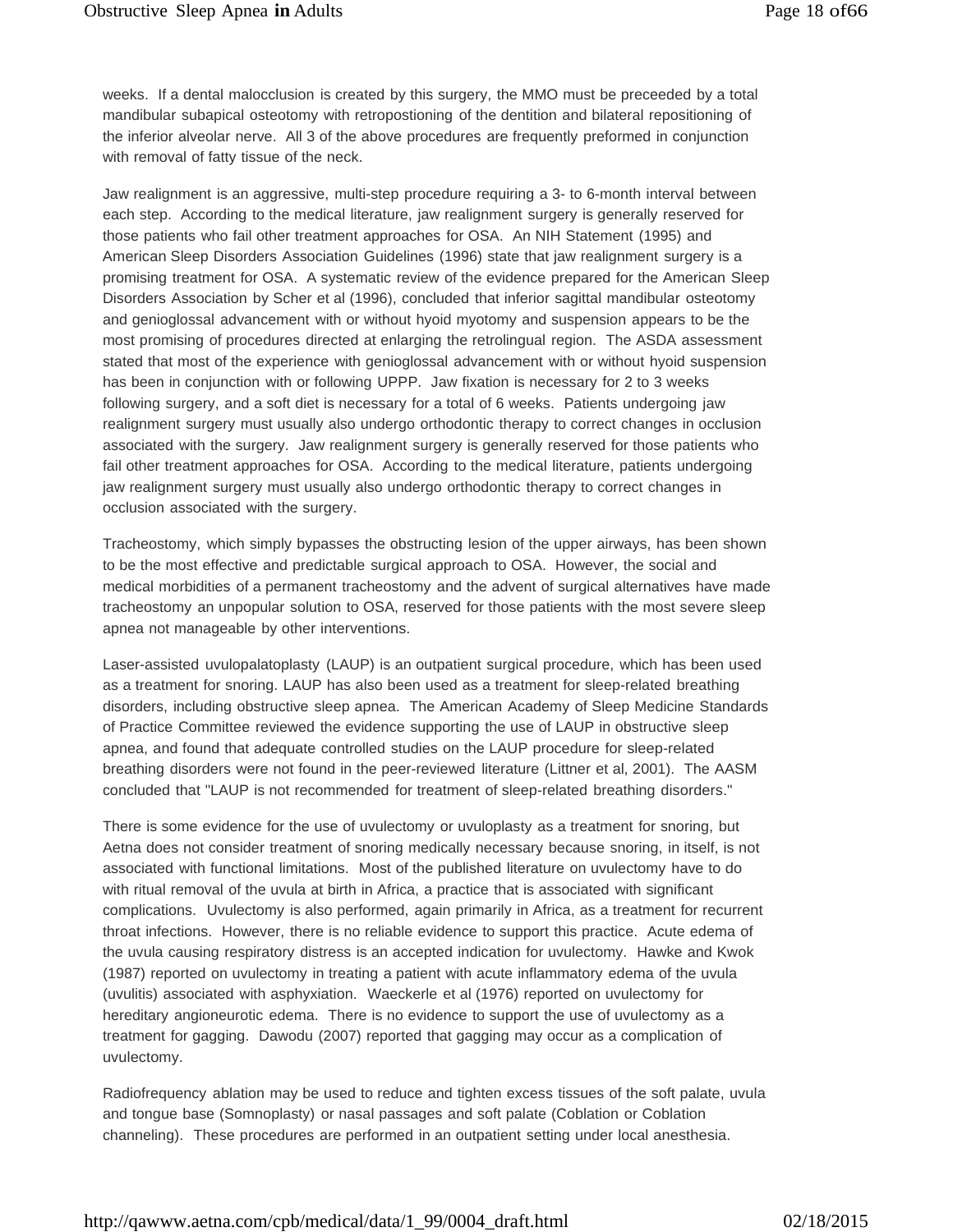Current literature does not support their efficacy and applicability for OSA. Most published studies have been nonrandomized and have enrolled highly selected patients. These studies also fail to report long-term outcomes or recurrence rates. Woodson et al (2003) reported on the results of radiofrequency ablation of the turbinates and soft palate in patients with mild to moderate obstructive sleep apnea (AHI of 10 to 30 on screening sleep study). A total of 90 subjects were randomly assigned to radiofrequency ablation, CPAP, or sham-placebo. Subjects assigned to radiofrequency ablation had a moderate decrease in AHI that did not reach statistical significance. The AHI of subjects assigned to radiofrequency ablation decreased by an average of 4.5 events/hour, whereas the AHI of subjects assigned to sham-placebo decreased by an average of 1.8 events/hour, a difference that did not achieve statistical significance. However, compared with sham-placebo, subjects assigned to radiofrequency ablation reported statistically significant improvements in quality of life, airway volume, apnea index and respiratory arousal index. In addition to the modest impact of radiofrequency ablation on AHI, this study has a number of other important limitations. First, it is a relatively small study, and improvements were not consistently seen among each of the measured parameters. Second, a significant number of subjects were lost to follow-up, and data were incomplete on 25 % of study subjects. Third, the study does not report on long-term clinical outcomes or recurrence rates. Fourth, although this study did not involve a direct comparison with UPPP, which is the current surgical standard treatment for OSA, studies of UPPP have reported much more substantial improvements in AHI, AI and other relevant parameters. Finally, this study involved a single investigator group and is the only published randomized clinical study of radiofrequency ablation for OSA; this study needs to be replicated by other investigators and in larger numbers of subjects.

A recent study (Garrigue et al, 2002) reported on the results of an uncontrolled case series examining the impact of atrial overdrive pacing in 15 patients with central or OSA syndrome who had received permanent atrial-synchronous ventricular pacemakers for symptomatic sinus bradycardia. With atrial overdrive pacing, achieved by increasing the atrial base rate, patients had a significantly reduced the number of episodes of central or OSA (from an average AHI of 28 with spontaneous rhythm to an average AHI of 11 with atrial overdrive pacing) without a significant reduction in total sleep time. The authors, however, concluded that further studies are needed to elucidate the mechanisms involved in achieving these reductions and to assess the precise role of cardiac pacing in preventing symptoms, disability, and death in patients with sleep apnea syndrome. In a randomized controlled trial, Luthje et al (2005) aimed to reproduce the finding of a recent study that atrial overdrive pacing markedly improved SDB. These investigators found that neither the primary endpoint AHI, nor the apnea index, oxygen desaturation, ventilation, biomarkers were affected by the nocturnal atrial overdrive pacing. They concluded that the lack of effect on the AHI means that atrial overdrive pacing is inappropriate for treating SDB. This is in agreement with the findings of a randomized controlled study by Pepin et al (2005) who reported that atrial overdrive pacing has no significant effect on OSA.

In a randomized controlled study, Simantirakis et al (2005) reported that atrial over-drive pacing had no significant effect in treating OSA-hypopnea syndrome. In another randomized controlled study, Krahn et al (2006) evaluated the impact of prevention of bradycardia with physiologic pacing on the severity of OSA. The authors concluded that temporary atrial pacing does not appear to improve respiratory manifestations of OSA, and that permanent atrial pacing in this patient population does not appear to be justified.

Upper airway resistance syndrome (UARS) is characterized by a normal AHI, but with sleep fragmentation related to subtle airway resistance. Guilleminault and colleagues (1993) considered UARS clinically significant if it entails greater than 10 episodes of EEG arousals/hour of sleep in patients with a documented history of excessive daytime sleepiness. They described UARS as

[http://qawww.aetna.com/cpb/medical/data/1\\_99/0004\\_draft.html](http://qawww.aetna.com/cpb/medical/data/1_99/0004_draft.html) 02/18/2015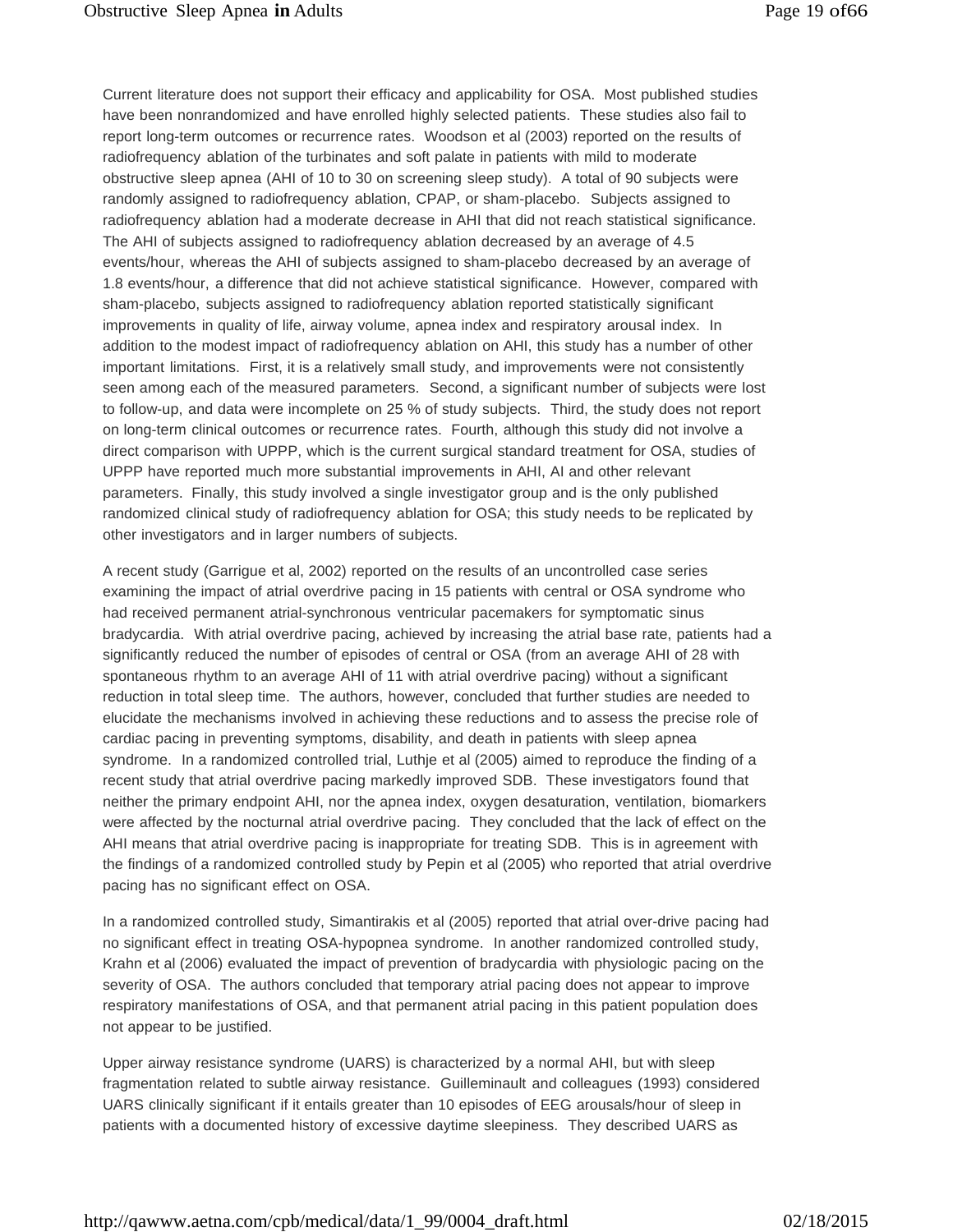multiple sleep fragmentations resulting from very short alpha EEG arousals, which in turn are related to an increase in resistance to airflow. According to Guilleminault et al (1993), the resistance to airflow is subtle enough that it is not detected by routine sleep analysis, but can be detected with esophageal pressure tracings. In addition, UARS may not be associated with snoring, the classic symptom of OSA. However, there is no consensus on the criteria for diagnosis or indications for treatment of UARS. Neither the American Sleep Disorders Association nor any other professional medical organization has issued guidelines for the diagnosis and treatment of UARS.

Cautery-assisted palatal stiffening operation (CAPSO) is an office-based procedure performed with local anesthesia for the treatment of palatal snoring. A midline strip of soft palate mucosa is removed, and the wound is allowed to heal by secondary intention. The flaccid palate is stiffened, and palatal snoring ceases. Wassmuth et al (2000) evaluated the ability of CAPSO to treat OSA syndrome (OSAS). A total of 25 consecutive patients with OSAS underwent CAPSO. Responders were defined as patients who had a reduction in AHI of 50 % or more and an AHI of 10 or less after surgery. By these strict criteria, 40 % of patients were considered to have responded to CAPSO. Mean AHI improved significantly from 25.1 +/- 12.9 to 16.6 +/- 15.0. The Epworth Sleepiness Scale improved significantly from 12.7 +/- 5.6 to 8.8 +/- 4.6. Mair and Day (2000) analyzed data on CAPSO with regard to extent of surgery, need for repetition of procedure, results, complications, predictors of success. A totalof 206 consecutive patients underwent CAPSO over an 18-month period, followed by office examination and telephone evaluation. The success rate was initially 92 % and dipped to 77 % after 1 year. CAPSO eliminates excessive snoring caused by palatal flutter and has success rates that were comparable with those of traditional palatal surgery. The authors stated that CAPSO is a simple and safe office procedure that avoids the need for multiple-stage operations and does not rely on expensive laser systems or radiofrequency generators and hand pieces. The results of these studies appear to be promising; however their findings need to be verified by randomized controlled studies.

In a prospective, non-randomized study, Pang and Terris (2007) evaluated the effectiveness of CAPSO in treating snoring and mild OSA. A total of 13 patients with simple snoring and mild OSA underwent the modified CAPSO under local anesthesia. Patients had pre-operative polysomnography and at 3 months post-operatively; they were Friedman stage II and III, with tonsil size 0, 1, or 2. All patients had improvement in their snoring; 84 % had improvement in the Epworth Sleepiness Scale, from 12.2 to 8.9. Objective success on the polysomnogram was noted in 75 % of patients (6/8) with mild OSA. The AHI improved from 12.3 % to 5.2 % ( $p < 0.05$ ), and the lowest oxygen saturation improved from 88.3 % to 92.5 % ( $p < 0.05$ ). The authors concluded that the modified CAPSO is a simple, low-cost, and effective office-based method to treat snoring and mild OSA. The findings of this small study are promising. Randomized controlled trials with larger sample size and longer follow-up are needed to ascertain the clinical value of CAPSO.

The Pillar Palatal Implant System (Restore Medical, Inc.) is intended as a treatment option for snoring and OSA. The System consists of an implant and a delivery tool. The implants are designed to stiffen the tissue of the soft palate reducing the dynamic flutter which causes snoring. According to the manufacturer, the implants reduce the incidence of airway obstruction caused by the soft palate. The implant is a cylindrical shaped segment of braided polyester filaments. The delivery tool is comprised of a handle and needle assembly that allows for positioning and placement of the implant submucosally in the soft palate. The implant is designed to be permanent while the delivery tool is disposable.

Clinical information on Restore's website reported that with the Pillar Procedure, AHI was reduced in 13 of 16 patients (81.3 %) with a 53.4 % mean decrease for those 13 patients. Six of the 13 patients (46.2 %) experienced an AHI decrease of greater than 50 % along with a 90-day AHI of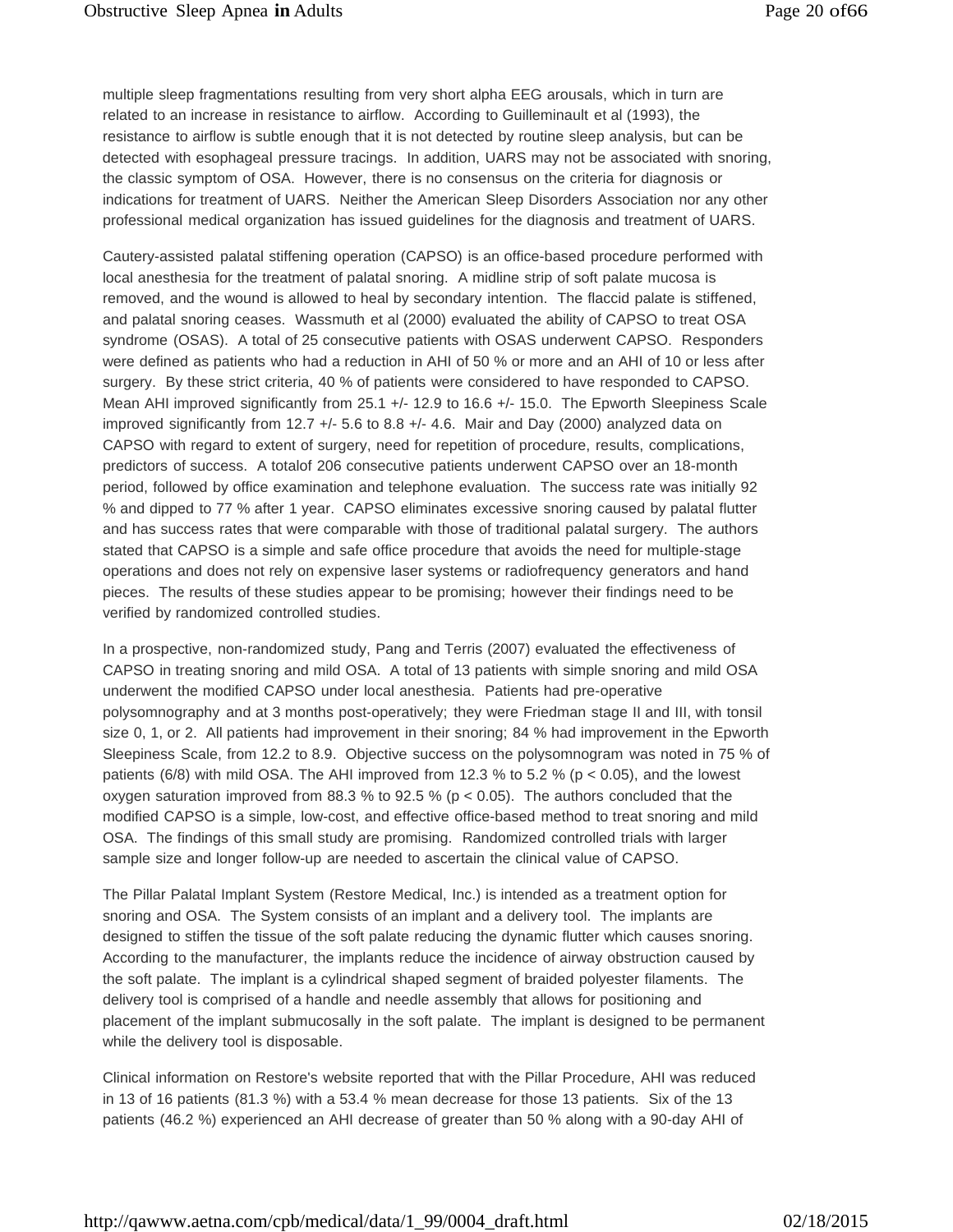less than 10. Ten of the 13 patients (76.9 %) decreased to an AHI less than 10. While these data appeared promising, larger prospective clinical studies with longer follow-up are needed in the peerreviewed published literature to validate the effectiveness of this procedure for OSA.

In a retrospective review of 125 patients who underwent the Pillar implant for snoring and obstructive sleep apnea/hypopnea syndrome (OSAHS), Friedman and colleagues (2006) found that the Pillar implant is an effective treatment for snoring and OSAHS in selected patients and can be combined with adjunctive procedures to treat OSAHS. The major drawback of this study was that it was a short-term study. Well-designed studies with long-term follow-up are needed to determine the real value of this technique.

A structured assessment of the evidence for the Pillar procedure by Adelaide Health Technology Assessment for the Australian Department of Health and Ageing (Mundy et al, 2006) concluded: "Further investigation is required to establish which patients (mild or moderate obstructive sleep apnoea) would benefit the most from this procedure, and whether greater success would be achieved in conjunction with more invasive surgical procedures. In addition, long-term follow-up of obstructive sleep apnoea patients may indicate whether or not the observed reductions in AHI delivered a clinical benefit to these patients".

This is in agreement with the conclusions of an assessment by the Canadian Agency for Drugs and Technologies in Health (CADTH, 2007), which stated that there is currently insufficient published evidence to ascertain if palatal implants (e.g., the Pillar System) are an effective treatment option for patients with mild to moderate OSA due to palatal obstruction. The CADTH report further stated that larger, randomized controlled studies are needed to determine the long-term safety and effectiveness of the implants in a more diverse patient population, including those who are obese or those with co-morbid medical conditions. Comparisons with existing treatments for OSA are also needed.

An assessment by the National Institute for Health and Clinical Excellence (NICE, 2007) reached similar conclusions about the lack of reliable evidence of the effectiveness of palatal implants as a treatment for obstructive sleep apnea. The assessment concluded: "Current evidence on softpalate implants for obstructive sleep apnoea (OSA) raises no major safety concerns, but there is inadequate evidence that the procedure is efficacious in the treatment of this potentially serious condition for which other treatments exist. Therefore, soft-palate implants should not be used in the treatment of this condition".

In a prospective study, Nordgard et al (2007) assessed the long-term effectiveness of palatal implants for treatment of mild-to-moderate OSA. A total of 26 referred patients with a pre-treatment AHI of 10 to 30 and a BMI of less than or equal to 30, representing an extended follow-up of a subset of 41 patients enrolled in previous short-term trials were included. Twenty-one of 26 patients (80.8 %) experienced a decrease in AHI. Fifteen of 26 patients (57.7 %) had a follow-up AHI less than 10 at 1 year, whereas 13 patients (50 %) had a 50 % or greater reduction to an AHI less than 10 at 1 year. Mean AHI was reduced from 16.5  $+/-$  4.5 at baseline to 12.5  $+/-$  10.5 at 3 months (p < 0.014) and to 12.3  $+/-$  12.7 at 1 year (p < 0.019). The authors concluded that patients initially responding to palatal implants with improved AHI maintained improvement through long-term followup at 1 year. The main drawback of this study was its small sample size. The authors noted that additional studies with longer follow-up would be appropriate.

In a continuation of a prospective case series, Walker et al (2007) assessed the long-term safety and outcomes of palatal implants for patients with mild-to-moderate OSA. Polysomnography, daytime sleepiness, and snoring intensity were measured at baseline, 90 days, and extended follow -up. A total of 22 (42 %) patients from the previous study were followed for a median of 435.5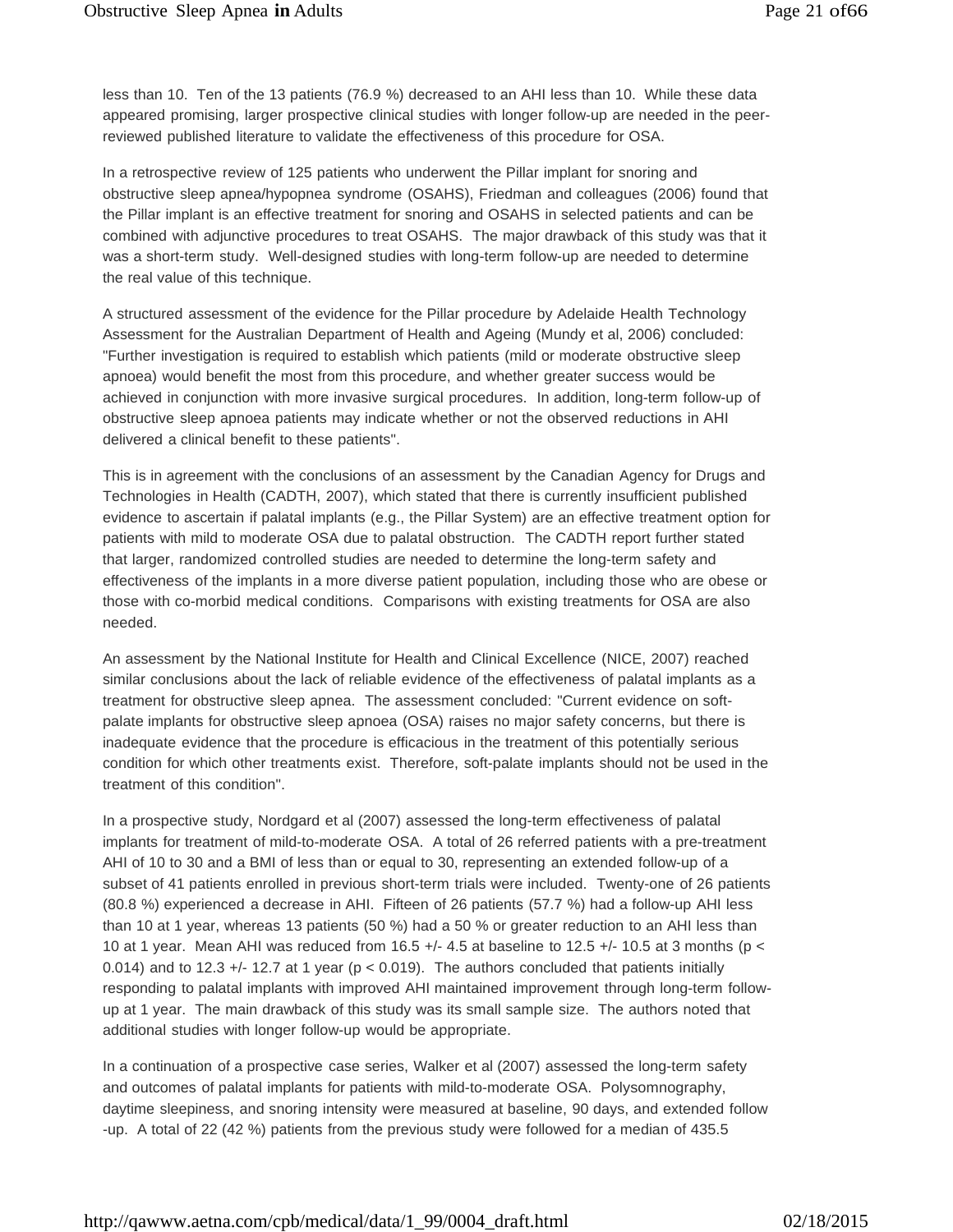days. Thirteen were classified as responders, based on their 90-day evaluation; 76.9 % of initial responders maintained improvements in AHI, daytime sleepiness, and snoring at extended followup. Nine patients were initial non-responders for AHI and daytime sleepiness and remained unchanged at extended follow-up. However, snoring for these 9 patients initially improved, and the improvement continued through extended follow-up. The authors concluded that initial response or non-response to palatal implants remains stable over an extended period. However, they noted that the generalizability of these results is unknown because of significant loss to follow-up (31 of 53 or 58 %). Other drawbacks of this study were small sample size, lack of randomization, as well as selection bias that can occur among patients who chose to participate in a follow-up study.

In a multi-institution, randomized, placebo-controlled study, Steward and colleagues (2008) examined the effectiveness of Pillar palate implants for OSA. A total of 100 patients with mild-tomoderate OSA and suspected retropalatal obstruction were randomly assigned treatment with three palatal implants or sham placebo. Final AHI increased for both groups at 3 months, correlating with increased percentage of supine sleep but was less in the implant group ( $p = 0.05$ ). A clinically meaningful reduction in AHI (greater than or equal to 50 % reduction to less than 20) was more common in the implant group (26 % versus 10 %,  $p = 0.05$ ). Significant differences were noted for changes in lowest oxyhemoglobin saturation ( $p = 0.007$ ) and Functional Outcomes of Sleep Questionnaire ( $p = 0.05$ ). Improvement in Epworth Sleepiness Score did not differ from that of sham  $(p = 0.62)$ . Partial implant extrusion occurred in 2 patients  $(4\%)$ . The authors concluded that palate implants for mild-to-moderate OSA showed effectiveness over placebo for several important outcomes measures with minimal morbidity, but overall effectiveness remains limited. They stated that further study is needed.

In a randomized, double-blind, placebo-controlled study, Gillespie et al (2011) examined if the Pillar palatal implant system reduces CPAP pressure and improves patient compliance with CPAP therapy. Subjects with mild-to-moderate sleep apnea dissatisfied with CPAP because of pressurerelated complaints were randomized to receive Pillar implants or a sham procedure performed in double-blind fashion. Active and sham groups were compared for changes in therapeutic CPAP pressures (primary outcome) with a 90-day follow-up sleep study and CPAP compliance (secondary outcome) with a 90-day smart card report. A total of 26 subjects were randomized to Pillar implants and 25 to a sham implant procedure. There were no differences between groups with regard to demographics and baseline parameters. Both sham and active groups had reduced mean CPAP pressure (-1.1 versus -0.5 cm  $H(2)O$ ) with no difference between groups ( $p = 0.32$ ) at 90-day followup. In addition, there was no difference in average daily CPAP use between groups ( $p = 0.80$ ). Both groups experienced improvements in Epworth sleepiness scores and Functional Outcome of Sleep Questionnaire scores at 90 days with no differences between groups. The active group reported significantly higher CPAP satisfaction scores than the sham group ( $p = 0.04$ ). The authors concluded that Pillar implants do not significantly reduce CPAP pressure or increase CPAP compliance compared to sham controls but marginally improve subjective CPAP satisfaction (but the reason for this is unclear). These findings do not presently support the use of Pillar implants as an adjunctive treatment to improve CPAP compliance.

In a Cochrane review, Smith et al (2006) ascertained the effectiveness of drug therapies in the treatment of OSA. The authors concluded that there is insufficient evidence to recommend the use of drug therapy in the treatment of OSA. They noted that small studies have reported positive effects of certain agents on short-term outcome. Certain agents have been shown to reduce the AHI in largely unselected populations with OSA by between 24 and 45 %. For fluticasone, mirtazipine, physostigmine and nasal lubricant, studies of longer duration are needed to establish if this has an impact on daytime symptoms. Individual patients had more complete responses to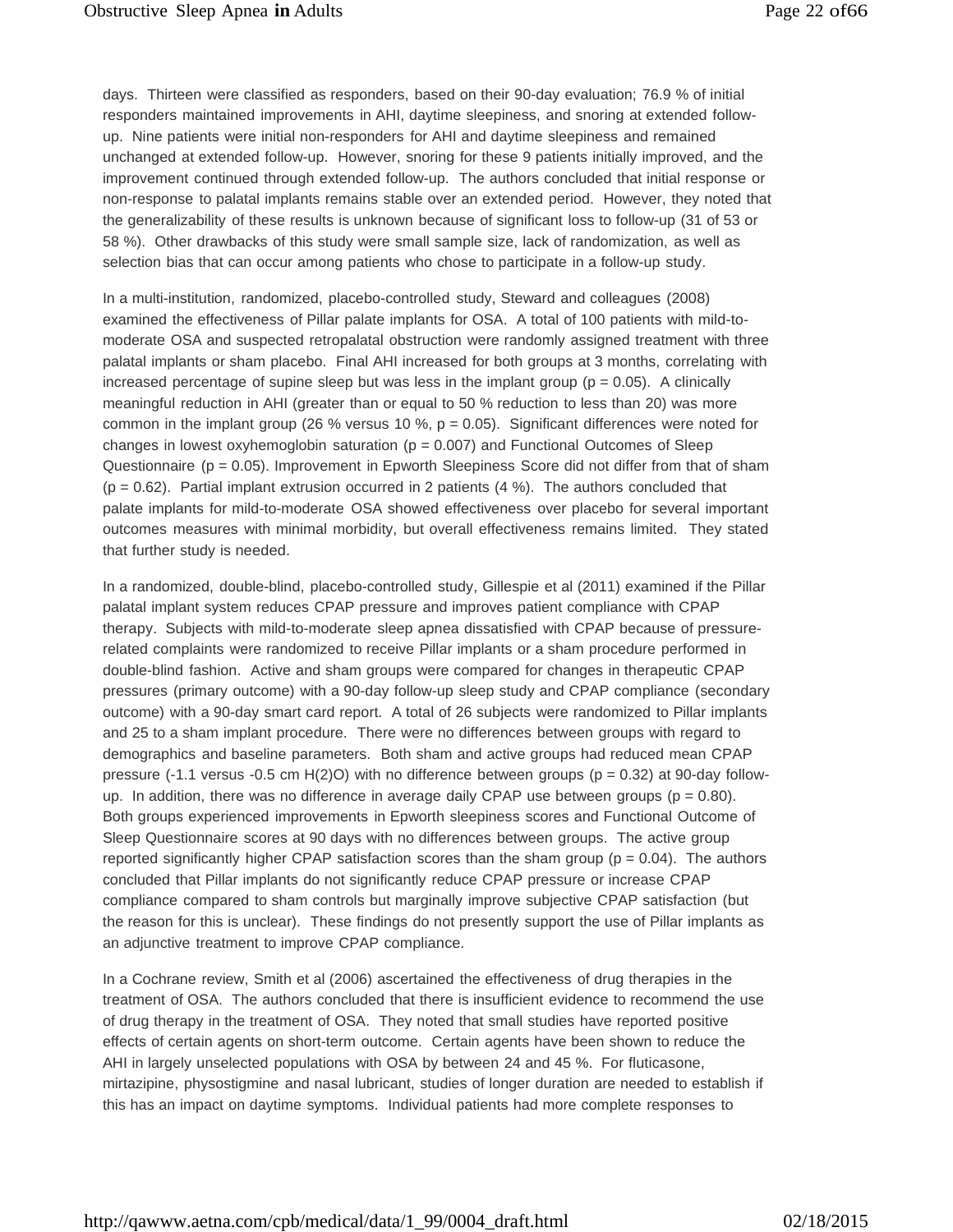particular drugs. It is likely that better matching of drugs to patients according to the dominant mechanism of their OSA will lead to better results and this also requires more investigation.

Transpalatal advancement pharyngoplasty (TAP) changes the retro-palatal airway by advancing the palate forward without excising the soft palate. The TAP procedure has been employed alone or in combination with other soft tissue surgeries for patients with narrowing in the retro-palatal airway, in particular, narrowing proximal to the point of palatal excision using traditional UPPP techniques. A transpalatal approach and advancement has also been advocated for individuals with obstructions in the nasopharynx that can not be accessed through traditional techniques. However, to date, there is very little published outcomes data for patients with OSA. Woodson (2005) described the findings of 30 subjects who underwent TAP; 20 of them also had various tongue-base procedures performed at the same time as TAP. Only 10 had TAP alone. Post-operative AHI in these 30 patients was better than a comparable group of 44 patients undergoing UPPP, 26 of whom had UPPP as the sole procedure. In addition, for the patients in each group who did not have additional tongue base surgery, the AHI improved significantly more in the TAP-treated subjects  $(n = 10)$  than the UPPP-treated subjects ( $n = 26$ ). Larger studies are needed to establish the safety and effectiveness of the TAP procedure, together with prospective comparisons with established palatebased surgical techniques.

It has been suggested that nasal surgery may improve subjective daytime complaints in patients with OSA. However, published reports have not demonstrated that reducing nasal obstruction and resistance from various causes and using various methods, (e.g., polypectomy, septoplasty, turbinectomy, and radiofrequency ablation of inferior nasal turbinates) correlates with a significant reduction in objective OSA indicators (e.g., AHI or nocturnal oxygen desaturation). In this regard, Kohler and colleagues (2007) stated that the impact of treating nasal obstruction in patients with snoring and OSA on long-term outcome remains to be defined through randomized controlled studies of medical as well as surgical treatments.

Koutsourelakis et al (2008) stated that although nasal surgery has limited effectiveness in OSA treatment, some patients experience improvement. These researchers tested the hypothesis that post-surgery improvement is associated with increased nasal breathing epochs. A total of 49 OSA patients (mean AHI 30.1 +/- 16.3 events x h(-1)) with symptomatic fixed nasal obstruction due to deviated septum were randomly assigned to either septoplasty (surgery group;  $n = 27$ ) or sham surgery (placebo group; n = 22). The breathing route was examined during over-night polysomnography. All patients in the placebo group were non-responders, whereas in the surgery group 4 (14.8 %) patients were responders and exhibited considerable increase in nasal breathing epochs (epochs containing more than 3 consecutive phasic nasal signals), and 23 patients were non-responders, presenting a modest increase in nasal breathing epochs. The change in AHI was inversely related to the change in nasal breathing epochs, with responders exhibiting among the greatest increases in nasal breathing epochs. Baseline nasal breathing epochs were positively related to percent change in AHI. Responders had among the lowest baseline nasal breathing epochs; a cut-off value of 62.4 % of total sleep epochs best separated (100 % sensitivity, 82.6 % specificity) responders/non-responders. The authors concluded that nasal surgery rarely treats OSA effectively; but baseline nasal breathing epochs can predict the surgery outcome.

Lin and associates (2008) provided an overview of the literature on multi-level surgery for patients with OSA/hypopnea syndrome (OSAHS) patients. Articles were included only if the surgical intervention involved at least two of the frequently involved anatomical sites: nose, oropharynx, and hypopharynx. After applying specific inclusion criteria, 49 multi-level surgery articles (58 groups) were identified. There were 1,978 patients included in the study. The mean minimal follow-up time was 7.3 months (range of 1 to 100 months). A meta-analysis was performed to re-define the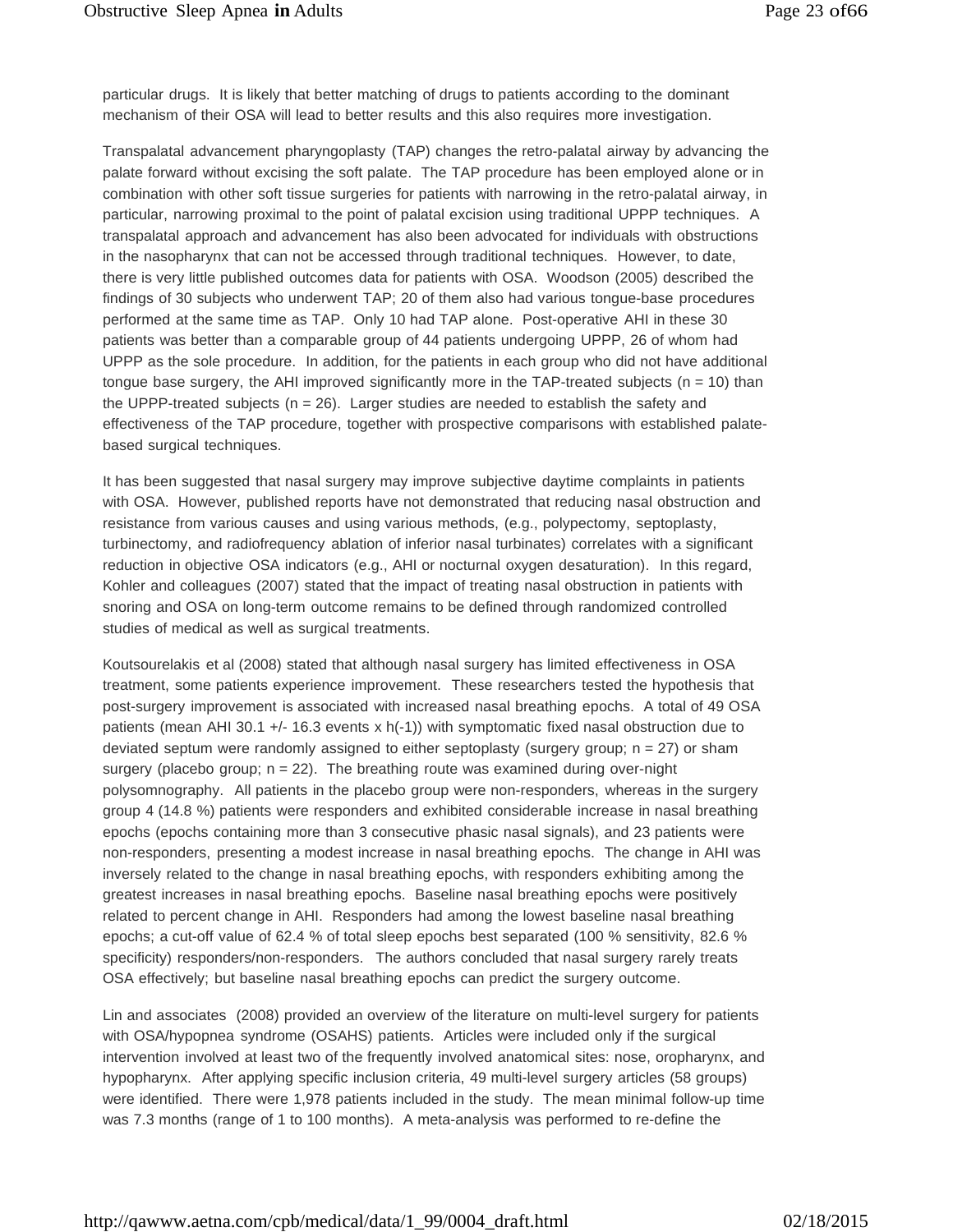success rate to be consistent with the commonly agreed upon criteria, namely "a reduction in the AHI of 50 % or more and an AHI of less than 20". "Success" implies an improved condition and is not meant to imply cure. The re-calculated success rate was 66.4 %. The overall complication rate was 14.6 %. The evidence-base medicine (EBM) level of these 49 studies revealed that only 1 study was EBM level 1, 2 papers were EBM level 3, and the other 46 papers were ranked as level 4 evidence. The authors concluded that multi-level surgery for OSAHS is associated with improved outcomes, although this benefit is supported largely by level 4 evidence. They stated that future research should focus on prospective and controlled studies. This is in agreement with the observation of Randerath et al (2007) who noted that combined surgeries in the sense of multi-level surgery concepts are of increasing interest in the secondary treatment of OSA following failure of nasal ventilation therapy although more evidence from prospective controlled trials are needed.

In a prospective, randomized cross-over study, Thomas et al (2003) compared the effectiveness of 2 tongue-base surgical procedures in the treatment of patients with moderate-to-severe sleepdisordered breathing. A total of 17 patients with moderate-to-severe sleep-disordered breathing and Fujita type II upper airway collapse for whom conservative treatment failed were enrolled in this study. They were randomly assigned to undergo palatopharyngoplasty combined with either tongue advancement (mandibular osteotomy) or tongue suspension. Parameters assessed included severity of sleep-disordered breathing (polysomnography), sleepiness (Epworth Sleepiness Scale [ESS]), and anatomic changes (upper airway endoscopy), as well as demographic factors. Patients not achieving satisfactory improvement in their condition were offered non-surgical management or additional surgical treatment that varied based on the post-operative assessment but included crossing-over to the other tongue surgical procedure. Nine of the 17 patients were randomized to the tongue suspension group, and 8 to the tongue advancement group. In the 9 tongue suspension patients, ESS scores fell from 12.1 to 4.1 ( $p = 0.007$ ). Airway collapse for all 9 patients measured on Müller maneuver improved, by a mean of 64 % ( $p = 0.0006$ ) at the palate and 83 % ( $p = 0.0003$ ) at the base of the tongue. In the 8 tongue advancement patients, ESS scores fell from a mean of 13.3 to 5.4 ( $p = 0.004$ ). Airway collapse for 5 of 8 patients measured on Müller maneuver improved by a mean of 31 % ( $p = 0.1$ ) at the palate and 75 % ( $p = 0.03$ ) at the base of the tongue. The authors concluded that prospective, randomized trials of tongue-base surgery for sleep-disordered breathing are possible. Preliminary findings from the current protocol reveal a slight advantage of tongue suspension over tongue advancement.

In a Cochrane review on surgery for OSA that included tongue advancement and tongue suspension, Sundaram et al (2005) concluded that the review do not provide evidence to support the use of surgery in sleep apnea/hypopnea syndrome, as overall significant benefit has not been demonstrated. Subjects recruited to the studies had mixed levels of AHI, but tended to suffer from moderate daytime sleepiness where this was measured. Short-term outcomes are unlikely to consistently identify suitable candidates for surgery. Long-term follow-up of individuals who undergo surgical correction of upper airway obstruction is needed. This would help to determine whether surgery is a curative intervention, or whether there is a tendency for the signs and symptoms of sleep apnea to re-assert themselves, prompting patients to seek further treatment for sleep apnea.

In a pilot study, Hamans et al (2008) examined the effectiveness of adjustable tongue advancement for the treatment of OSA. A total of 10 patients (mean age of 44 years) with moderate-to-severe OSA, i.e., an AHI between 15 and 50, with CPAP intolerance were included in this prospective, nonrandomized, multi-center study to evaluate the feasibility, safety, and effectiveness of this novel procedure, which consists of the implantation of a tissue anchor in the tongue base and an adjustment spool at the mandible. Titration of this tissue anchor results in advancement of the tongue and a patent upper airway. The mean AHI decreased from 22.8 at baseline to 11.8 at the 6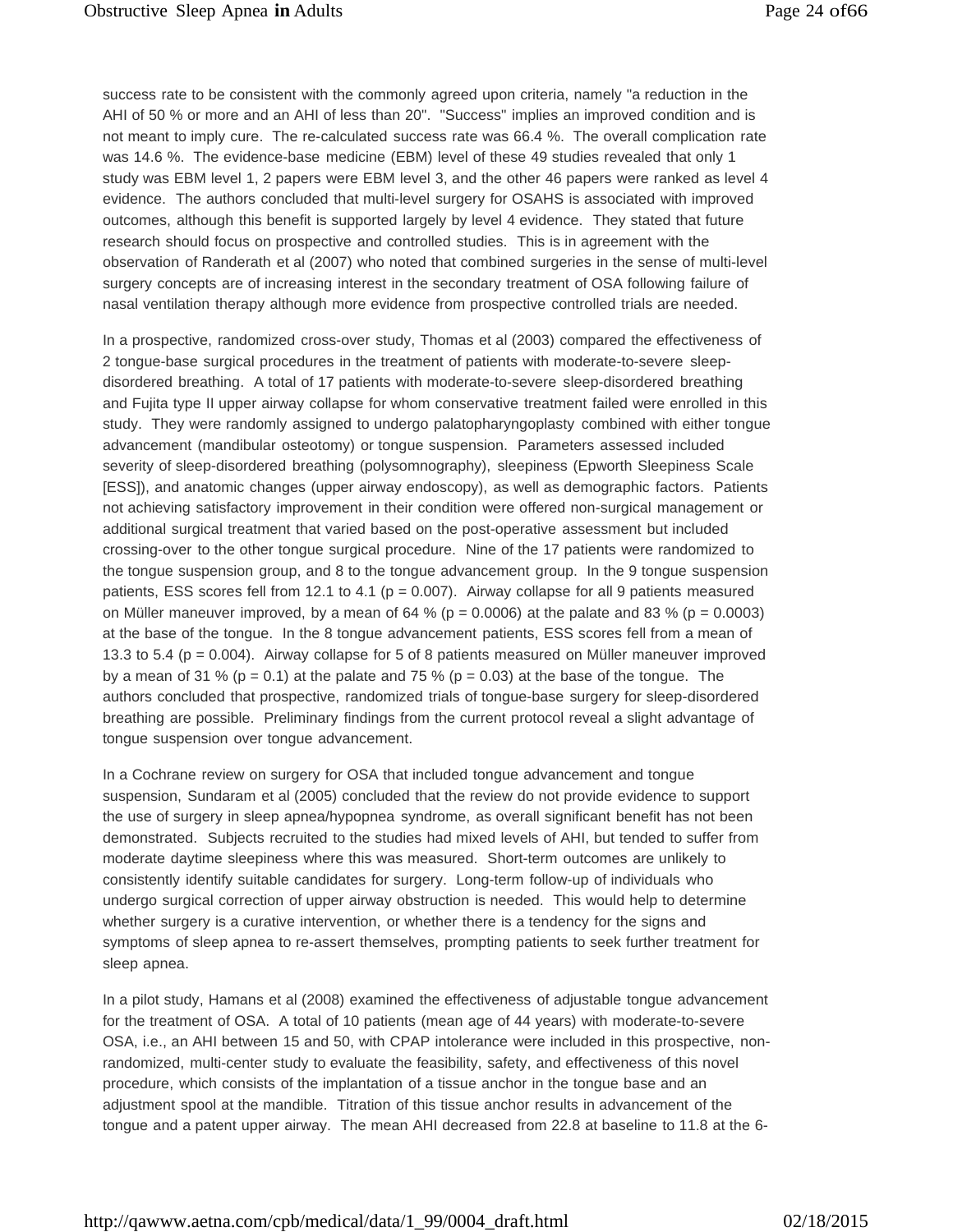month follow-up ( $p = 0.007$ ). The ESS score decreased from 11.4 at baseline to 7.7 at the 6-month follow-up ( $p = 0.094$ ), and the snoring score decreased from 7.5 at baseline to 3.9 at the 6-month follow-up ( $p = 0.005$ ). Four technical adverse events were noted, and 1 clinical adverse event occurred. The authors concluded that adjustable tongue advancement is a feasible and relatively safe way to reduce the AHI and snoring in selected patients with moderate-to-severe OSA and CPAP intolerance. Technical improvements and refinements to the procedure are ongoing.

In a phase II, prospective, multi-center, case series study, Woodson and colleagues (2010) examined the safety and effectiveness of a new surgical device for tongue suspension for OSA - the Advance System (an adjustable tongue-advancement device). Surgically naive patients with moderate-to-severe OSA and tongue base obstruction (BMI less than 32, AHI 15 to 60) underwent surgical insertion of a mid-line tissue anchor into the posterior tongue and connected to an adjustable mandibular bone anchor with a flexible tether. Outcomes included changes in AHI, sleepiness (Epworth Sleepiness Scale), sleep-related quality-of-life (Functional Outcomes of Sleep Questionnaire), snoring, swallowing, speech, and pain (0 to 10 visual analog scale [VAS]). Following implantation of the device, 42 patients (mean age of 50 years, BMI 28) noted improvement at 6 months for AHI (mean [SD]: 35.5 [20.4] to 27.3 [18.8]), Epworth Sleepiness Scale (11.5 [3.9] to 7.8 [4.7]), and Functional Outcomes of Sleep Questionnaire (15.5 [2.6] to 17.5 [2.6], all  $p < 0.01$ ). Snoring VAS scores improved (7.3 [2.1] to 4.7 [2.9],  $p < 0.01$ ). Post-implantation pain scores were mild-to-moderate (4.4) at day 1 and resolved by day 5. Post-titration pain scores were mild (less than 2). Device-related adverse events included wound infection (7 %) and edema or seroma (5 %), which resolved. However, in 31 % of patients, asymptomatic tissue anchor barb fractures were observed radiographically. The authors concluded that the tissue anchor failure rate of the tested device precludes its clinical use; however, the study results support that a titratable, tongue-suspension device with low direct surgical morbidity in patients with moderate-to-severe OSA significantly improves multiple measures of sleep apnea. They stated that further investigation is warranted.

Obstructive sleep apnea has been reported to be common in medically refractory epileptic patients. Chihorek and colleagues (2007) examined if OSA is associated with seizure exacerbation in older adults with epilepsy. Polysomnography was performed in older adult patients with late-onset or worsening seizures (group 1,  $n = 11$ ) and those who were seizure-free or who had improvement of seizures (group 2,  $n = 10$ ). Patients in group 1 had a significantly higher AHI than patients in group  $2 (p = 0.002)$ . Group 1 patients also had higher Epworth Sleepiness Scale scores ( $p = 0.009$ ) and higher scores on the Sleep Apnea Scale of the Sleep Disorders Questionnaire ( $p = 0.04$ ). The two groups were similar in age, BMI, neck circumference, number of anti-epileptic drugs currently used, and frequency of nocturnal seizures. The authors concluded that OSA is associated with seizure exacerbation in older adults with epilepsy, and its treatment may represent an important avenue for improving seizure control in this population. Moreover, they noted that large, prospective, placebocontrolled studies are needed to ascertain if treatment of OSA (e.g., CPAP) improves seizures control in patients with epilepsy.

Malow and colleagues (2008) stated that small, uncontrolled case series suggested that treatment of OSA in patients with epilepsy may improve seizure control. These researchers addressed critical design issues in a pilot study before conducting a definitive, randomized, controlled trial. They identified a cohort of adult patients with medically refractory epilepsy and co-existing OSA, documented by PSG. After an 8-week baseline period, subjects with OSA were randomized to therapeutic or sham CPAP for 10 weeks. Subjects maintained seizure calendars and anti-epileptic drug dosages were held constant. A total of 68 subjects with suspected OSA were enrolled and 35 subjects randomized to therapeutic CPAP ( $n = 22$ ) or sham CPAP ( $n = 13$ ). Male gender and an elevated sleep apnea questionnaire score were predictive of OSA on PSG. Nineteen subjects in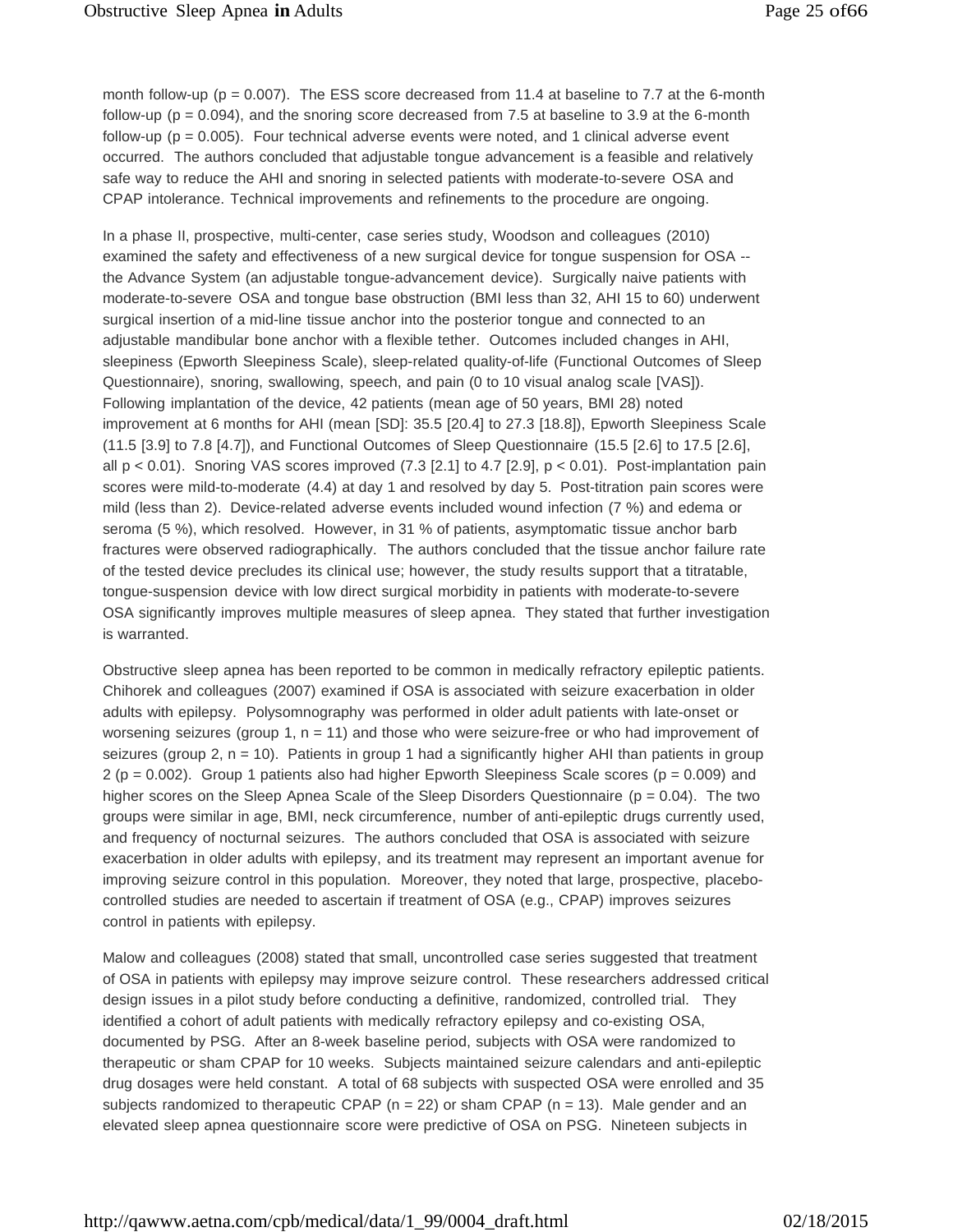the therapeutic group and all 13 subjects in the sham group completed the trial. Baseline AHI and CPAP adherence were comparable between groups. A significant reduction in AHI was observed in the therapeutic CPAP group as compared to the sham group. Subjects, study co-ordinators, and principal investigators were unable to predict treatment allocation. The authors concluded that the findings of this pilot study provided critical information related to study design and feasibility for planning a comprehensive trial to test the hypothesis that treating OSA in patients with epilepsy improves seizure control. They stated that randomized, large-scale, multi-center clinical trials are needed to confirm these results.

The Provent sleep apnea therapy is a non-invasive treatment for OSA. The Provent nasal device uses a novel MicroValve design that attaches over the nostrils and is secured in place with hypoallergenic adhesive. The MicroValve opens and closes, redirecting air through small holes to create resistance upon breathing out.

In a pilot study, Colrain and associates (2008) tested the hypothesis that the application of expiratory resistance via a nasal valve device would improve breathing during sleep in subjects with OSA and in primary snorers. A total of 30 men and women were recruited from the community and from the Stanford University Sleep Disorders Clinic; 24 had at least mild OSA (AHI greater than 5), and 6 were primary snorers. Subjects underwent 2 nights of polysomnographic evaluation, one with and one without a new nasal resistance device with the order of nights counter-balanced across participants. The device consisted of a small valve inserted into each nostril calibrated to provide negligible inspiratory resistance, but increased expiratory resistance with a back pressure between 60 and 90 cm H2O\*sec/Liter (at 100 ml/sec flow). Standard PSG was conducted to compare participants' sleep both with and without the device, with the scoring conducted blind to treatment condition. The AHI ( $p < 0.001$ ) and oxygen desaturation (O2DI) ( $p < 0.01$ ) indices both significantly decreased, and the percentage of the night spent above 90 % saturation ( $p < 0.05$ ) significantly increased with device use. The observed amount of snoring  $(p < 0.001)$  was significantly decreased with device use, and there were no significant changes in measures of sleep architecture. The authors concluded that these findings were suggestive of a therapeutic effect of expiratory nasal resistance for some OSA patients and indicated that this technique is worthy of further clinical study. This trial examined the effect of the device over 1 day, and thus did not provide any information on the durability of the effect of the device in OSA.

In a multi-center study, Rosenthal et al (2009) evaluated the effectiveness of a novel device placed in the nares that imposes an expiratory resistance for the treatment of OSA and assessed adherence to the device over a 30-day in-home trial period. One diagnostic and 3 treatment polysomnograms were administered in a Latin-square design to identify the optimal expiratory resistance to be used during the 30-day in-home trial. Subjects had repeat PSG with the prescribed device at the end of the 30-day trial. Subjects ( $n = 34$ ; aged 27 to 67 years) with a baseline AHI greater than or equal to 5 were included in this study. The AHI was reduced from 24.5 +/- 23.6 (mean  $+/-$  SD) to an average of 13.5  $+/-$  18.7 (p < 0.001) across initial treatment nights. The AHI was 15.5  $+/-$  18.9 (p = 0.001) for the prescribed device at the end of the 30-day trial. Of 24 subjects with an AHI greater than 10 at baseline, 13 achieved an AHI less than 10 on the initial treatment nights; 10 had a similar response on the final treatment night. Percent of the night snoring decreased from 27.5 +/- 23.2 to 11.6 +/- 13.7 ( $p < 0.001$ ) on initial treatment nights and 14.6 +/-20.6 (p = 0.013) at the end of the trial; Epworth Sleepiness scores decreased from 8.7 +/- 4.0 at baseline to 6.9 +/- 4.4 (p < 0.001) at the end of the trial; the Pittsburgh Sleep Quality Index improved from 7.4  $+/-$  3.3 to 6.5  $+/-$  3.6 (p = 0.042). Mean oxygen saturation increased from 94.8  $+/-$  2.0 to 95.2  $+/-$  1.9 (p = 0.023) on initial treatment nights and 95.3  $+/-$  1.9 (p = 0.003) at the end of the trial. Sleep architecture was not affected. Participants reported using the device all night long for 94 % of nights during the in-home trial. The authors concluded that treatment with this novel device was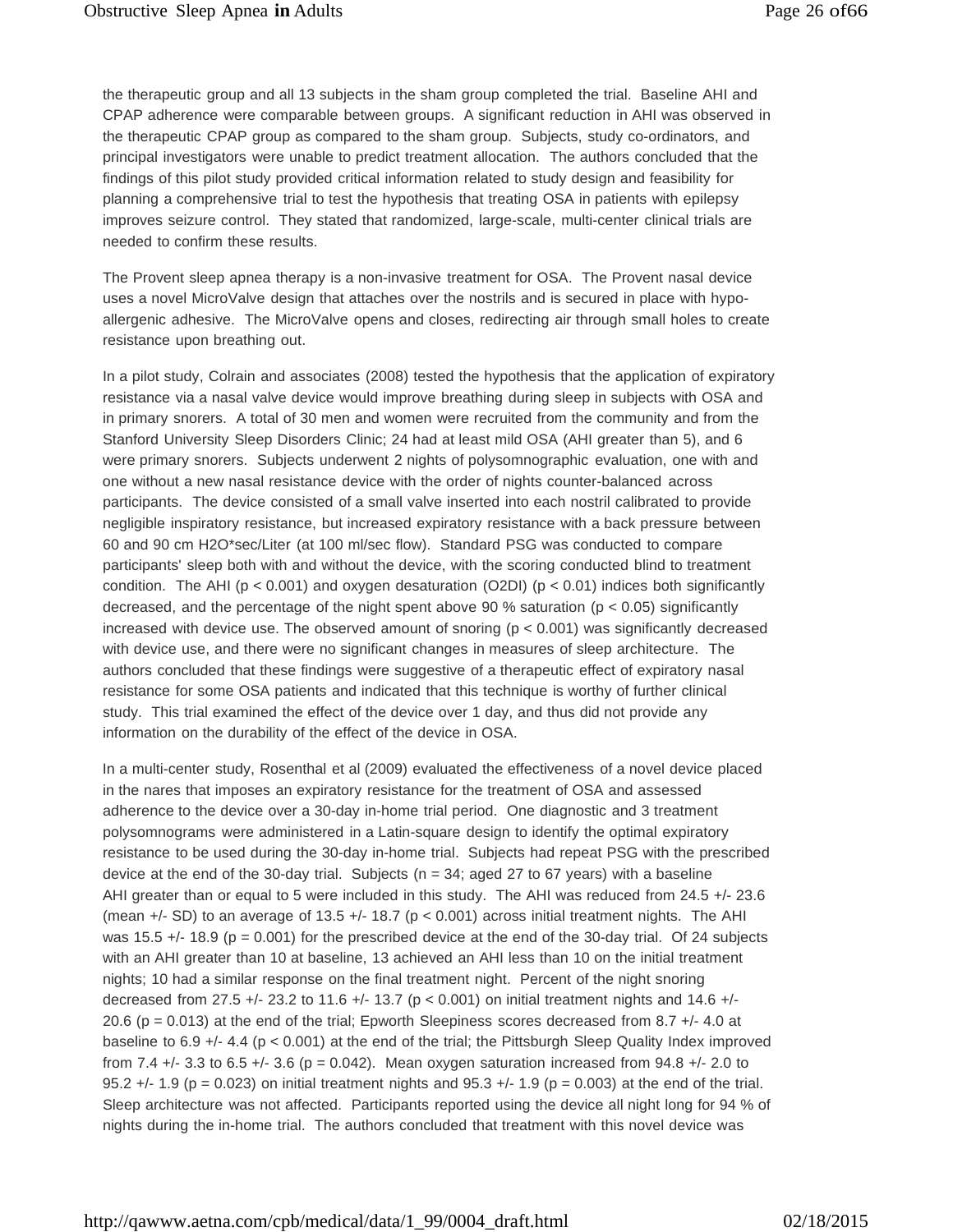well-tolerated and accepted by the participants. An overall reduction in AHI was documented; however, therapeutic response was variable among the participants. They stated that further research is needed to identify the ideal candidates for this new therapeutic option in the management of OSA. This small, uncontrolled trial, which showed a statistically significant impact on one of the primary endpoints, AHI, but a non-significant result for another endpoint, oxygen desaturation index. In addition, Provent has not been either compared to CPAP, or evaluated in persons who have failed CPAP. Although reduction in AHI with Provent was significant, patients on average still had clinically significant OSA (AHI greater than 5); by contrast, studies of CPAP have shown success in getting AHI below 5.

Walsh et al (2011) evaluated the short-term efficacy of and adherence with a convenient expiratory positive airway pressure (EPAP) nasal device was evaluated in OSA patients non-adherent with CPAP. Participants were OSA patients who refused CPAP or used CPAP less than 3 hrs/night. After demonstrating tolerability to the EPAP device during approximately 1 week of home use, patients underwent a screening/baseline polysomnogram (PSG1) and a treatment PSG (PSG2). Patients meeting pre-specified efficacy criteria underwent PSG3 after about 5 weeks of EPAP treatment. Forty-seven of 59 eligible patients (80 %) tolerated the device and underwent PSG1. Forty-three patients (27 males, 16 females;  $53.7 \pm 10.9$  years) met apnea-hypopnea index (AHI) entry criteria and underwent PSG2. Mean AHI decreased from  $43.3 \pm 29.0$  at baseline to 27.0  $\pm$ 26.7 (p < 0.001) at PSG2. Twenty-four patients (56 %) met efficacy criteria; their mean AHI was  $31.9 \pm 19.8$ , 11.0  $\pm$  7.9, 16.4  $\pm$  12.2 at PSG1, PSG2, and PSG3, respectively (p < 0.001, PSG1 versus both PSG2 and PSG3). Mean Epworth Sleepiness Scale (ESS) scores were  $12.3 \pm 4.8$  at baseline, 11.1  $\pm$  5.1 at PSG1, and 8.7  $\pm$  4.4 at PSG3 (p = 0.001 compared to baseline). Device use was reported an average of 92 % of all sleep hours. The authors concluded that the improvements in AHI and ESS, combined with the high degree of treatment adherence observed, suggested that the convenient EPAP device tested may become a useful therapeutic option for OSA. Limitations of this study included lack of a sham or other comparative treatment, lack of objective method for measuring adherence data, small sample size and short duration of study, as well as frequent interaction by study staff.

Berry et al (2011) examined the efficacy of a novel nasal expiratory positive airway pressure (EPAP) device as a treatment for OSA. Patients were treated with a nasal EPAP device ( $n = 127$ ) or similar appearing sham device  $(n = 123)$  for 3 months. Polysomnography (PSG) was performed on 2 nonconsecutive nights (random order: device-on, device-off) at week 1 and after 3 months of treatment. Analysis of an intention- to-treat group (ITT) (patients completing week 1 PSGs) (EPAP  $n = 119$ , sham  $n = 110$ ) was performed. At week 1, the median AHI value (device-on versus deviceoff) was significantly lower with EPAP (5.0 versus 13.8 events/hr, p < 0.0001) but not sham (11.6 versus 11.1 events/h,  $p = NS$ ; the decrease in the AHI (median) was greater (-52.7 % versus -7.3 %, p < 0.0001) for the ITT group. At month 3, the percentage decrease in the AHI was 42.7 % (EPAP) and 10.1 % (sham), p < 0.0001. Over 3 months of EPAP treatment the Epworth Sleepiness Scale decreased (9.9  $\pm$  4.7 to 7.2  $\pm$  4.2, p < 0.0001), and the median percentage of reported nights used (entire night) was 88.2 %. The authors concluded that nasal EPAP device significantly reduced the AHI and improved subjective daytime sleepiness compared to the sham treatment in patients with mild to severe OSA with excellent adherence. The results of this study suggested that nasal EPAP is an effective treatment alternative for a substantial percentage of OSA patients. Limitations of this study included large number of exclusion criteria, and lack of objective method for measuring adherence data. Also, no baseline predictors of treatment success were identified by post hoc analysis.

Patel et al (2011) examine characteristics predictive of therapeutic response to the device and provided pilot data as to its potential mechanisms of action. A total of 20 subjects (15 males, 5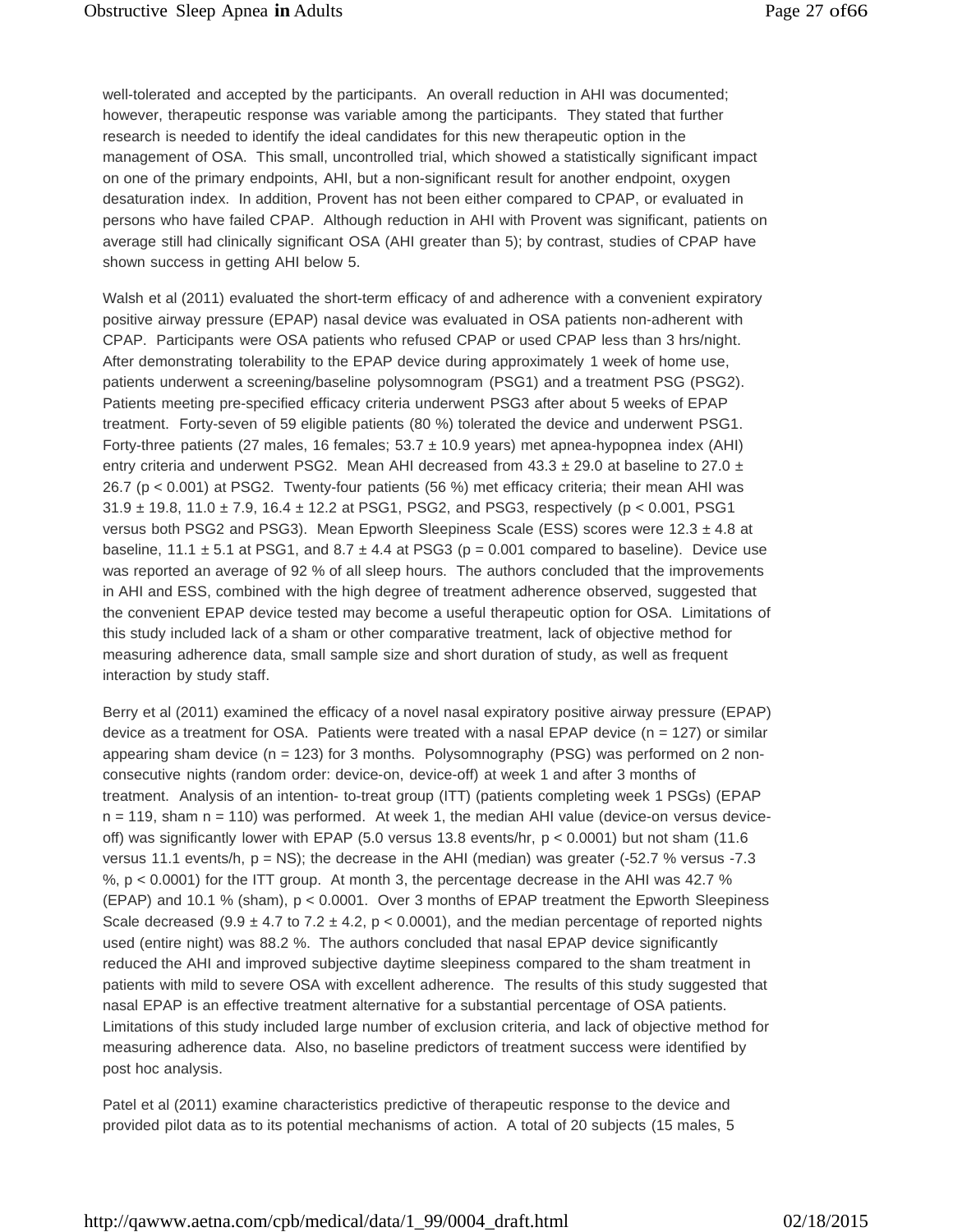females, aged 54  $\pm$  12 years, BMI 33.5  $\pm$  5.6 kg/m<sup>2</sup>) with OSAHS underwent 3 nocturnal polysomnograms (NPSG) including diagnostic, therapeutic (with a Provent® nasal valve device), and CPAP. Additional measurements included intra-nasal pressures and PCO, closing pressures (Pcrit), and awake lung volumes in different body positions. In 19/20 patients who slept with the device, RDI was significantly reduced with the nasal valve device compared to the diagnostic NPSG  $(27 \pm 29/hr$  versus  $49 \pm 28/hr$ ), with 50 % of patients having an acceptable therapeutic response. Among demographic, lung volume, or diagnostic NPSG measures or markers of collapsibility, no significant predictors of therapeutic response were found. There was a suggestion that patients with position-dependent SDB (supine RDI greater than lateral RDI) were more likely to have an acceptable therapeutic response to the device. Successful elimination of SDB was associated with generation and maintenance of an elevated end expiratory pressure. No single definitive mechanism of action was elucidated. The authors concluded that the present study shows that the nasal valve device can alter SDB across the full spectrum of SDB severity. There was a suggestion that subjects with positional or milder SDB in the lateral position were those most likely to respond (but this observation needs to be confirmed in a larger study). An important limitation of this study was that these researchers did not directly assess lung volume during sleep. The authors noted that this pilot study was not able to establish predictors of success or a single definitive mechanism of action; but does help define a restricted list of candidates for further investigation.

Kryger et al (2011) evaluated the long-term durability of treatment response and safety of a nasal EPAP device used to treat OSA. Patients in the EPAP arm of the EPAP versus sham randomized study who used the EPAP device ≥ 4 hrs/night, ≥ 5 nights/week on average during months 1 and 2 of the 3-month trial and had  $\geq 50$  % reduction in AHI or AHI reduction to  $< 10$  documented by polysomnography, comparing the 3-month device-on PSG to the week-one device-off PSG. Treatment with a nasal EPAP device  $(n = 41)$  for 12 months. Polysomnography (PSG) on the patients wearing the device was performed after 12 months of treatment. The month 12 device-on PSG data from the analyzable subject cohort ( $n = 34$ ) was compared to the week 1 device-off PSG from the EPAP versus sham trial. Of the 51 patients eligible, 34 were still using the EPAP device at the end of 12 months. Median AHI was reduced from 15.7 to 4.7 events/hr (week 1 device-off versus month 12 device-on). The decrease in the AHI (median) was 71.3 % ( $p < 0.001$ ). The median proportion of sleep time with snoring was reduced by  $74.4 % (p < 0.001)$ . Over 12 months of EPAP treatment, the Epworth Sleepiness Scale decreased  $(11.1 \pm 4.2 \text{ to } 6.0 \pm 3.2, p < 0.001)$ , and the median percentage of reported nights used (entire night) was 89.3 %. The authors concluded that nasal EPAP significantly reduced the AHI, improved subjective daytime sleepiness and reduced snoring after 12 months of treatment. Long-term adherence to EPAP was excellent in those who had a positive clinical response at month 3 of the EPAP versus sham study. (This appeared to be the same study as reported by Berry et al, 2011 and exhibited similar limitations as that study).

The Zzoma positional device is a cervical pillow designed to prevent positional sleep apnea patients from rolling onto their backs. The device was cleared by the FDA based upon a 510(k) premarket notification due to its substantial equivalence to another positional device, a Sona pillow, which is one of several cervical pillows that have been cleared for treatment of mild obstructive sleep apnea and snoring.

A number of studies have examined various positioning devices for treatment of positional obstructive sleep apnea. Skinner et al (2008) studied a thoracic anti-supine band (TASB), which mimics the 'tennis-ball technique' in a randomized cross-over trial of 20 adults with mild to moderate positional obstructive sleep apnea. Portable sleep studies measuring AHI were performed at start of treatment and at 1-month follow-up. Mean AHI (+/- SD) was 12.0 +/- 14.5/H for TASB and 4.9 +/- 3.9/H for nasal CPAP (nCPAP). No significant difference was founding sleep efficiency or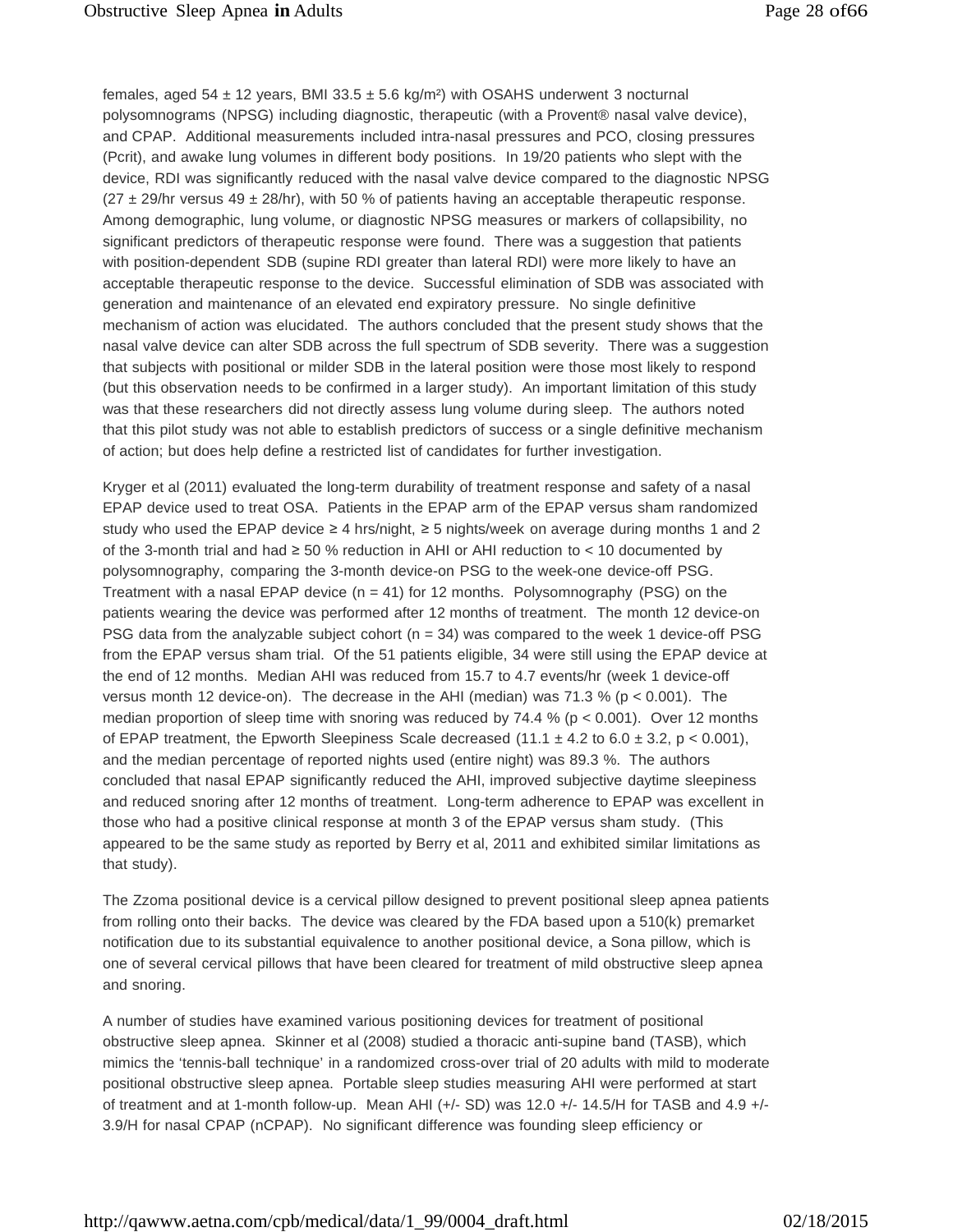subjective responses. The investigators concluded that "control of body position during sleep using an anti-supine device mimicking the so-called 'tennis ball technique' provides benefit in the management of position-dependent [obstructive sleep apnea hypopnea syndrome] in subjects who meet strict inclusion criteria. The overall improvement is, however, less than for nCPAP.

Lee et al (2009) evaluated optimal sleep positions in 16 patients, including lateral position, cervical vertebral support with head tilting (CVS-HT), scapula support (SS), and LP, through use of polysomnography for 2 successive nights. Lateral position was found to have the most dominant effect ( $p = 0.0319$ ) and SS ( $p = 0.0265$ ) for AHI. The study did not, however, specify any particular positional device for cervical support.

The Zzoma positional device has been examined in a clinical trial. Permut et al (2010) randomly assigned 38 patients to either the Zzoma positional device (PD) OR CPAP. They found no significant different between PD and CPAP in their ability to normalize their AHI ( $p = 0.16$ ). However, the mean SaO2 during the night was unchanged compared with baseline with the use of PD but was increased with CPAP therapy from 95 % to 96 % ( $p < 0.001$ ). The lowest SaO2 increased during the night for both PD and CPAP groups. The investigators concluded that positional therapy is equivalent to CPAP at normalizing the AHI in patients with positional OSA, with similar effects on sleep quality and nocturnal oxygenation. They noted that positional therapy is effective at maintaining sleep in the non-supine position during the night and is similar to CPAP therapy in its effects on sleep quality and nocturnal oxygenation. Whether more prolonged use will maintain these effects and how positional therapy compares with CPAP in regard to cognitive function, compliance, and quality of life awaits further study. Drawbacks of this study included (i) it only studied the acute 1-night effects of the PD, as compared with CPAP. Assessment of effectiveness would require the use of other outcome measures, such as daytime sleepiness, cognitive function, and quality of life, all of which would have to be evaluated in a randomized trial after more prolonged use and would be influenced by compliance, and (ii) this study did not include patients with severe OSA.

No studies were found in the peer-reviewed literature comparing the Zzoma device to other positional devices. The Clinical Guideline for the Evaluation, Management and Long-term Care of Obstructive Sleep apnea in Adults released by the Adult Obstructive Sleep Apnea Task Force of the American Academy of Sleep Medicine (Epstein et al, 2009) state that "positional therapy, consisting of a method that keeps the patient in a non-supine position, is an effective secondary therapy or can be a supplement to primary therapies for OSA in patients who have a low AHI in the non-supine versus that in the supine position". The guideline does not, however, specify a particular positional device. The guidelines state "[a] positioning device (e.g., alarm, pillow, back pack, tennis ball) should be used when initiating positional therapy".

Valbuza et al (2010) stated that treatment of OSA using methods for increasing upper airway muscle tone has been controversial and poorly reported. These investigators reviewed the evidence to evaluate the effectiveness of these methods. Data sources are from the Cochrane Library, Medline, Embase and Scielo, registries of ongoing trials, theses indexed at Biblioteca Regional de Medicina/Pan-American Health Organization of the World Health Organization and the reference lists of all the trials retrieved. This was a review of randomized or quasi-randomized double-blind trials on OSA. Two reviewers independently applied eligibility criteria. One reviewer assessed study quality and extracted data, and these processes were checked by a second reviewer. The primary outcome was a decrease in the AHI of below 5 episodes per hour. Other outcomes were subjective sleep quality, sleep quality measured by NPSG, quality of life measured subjectively and adverse events associated with the treatments. Three eligible trials were included - - 2 showed improvements through the objective and subjective analyses, and 1 showed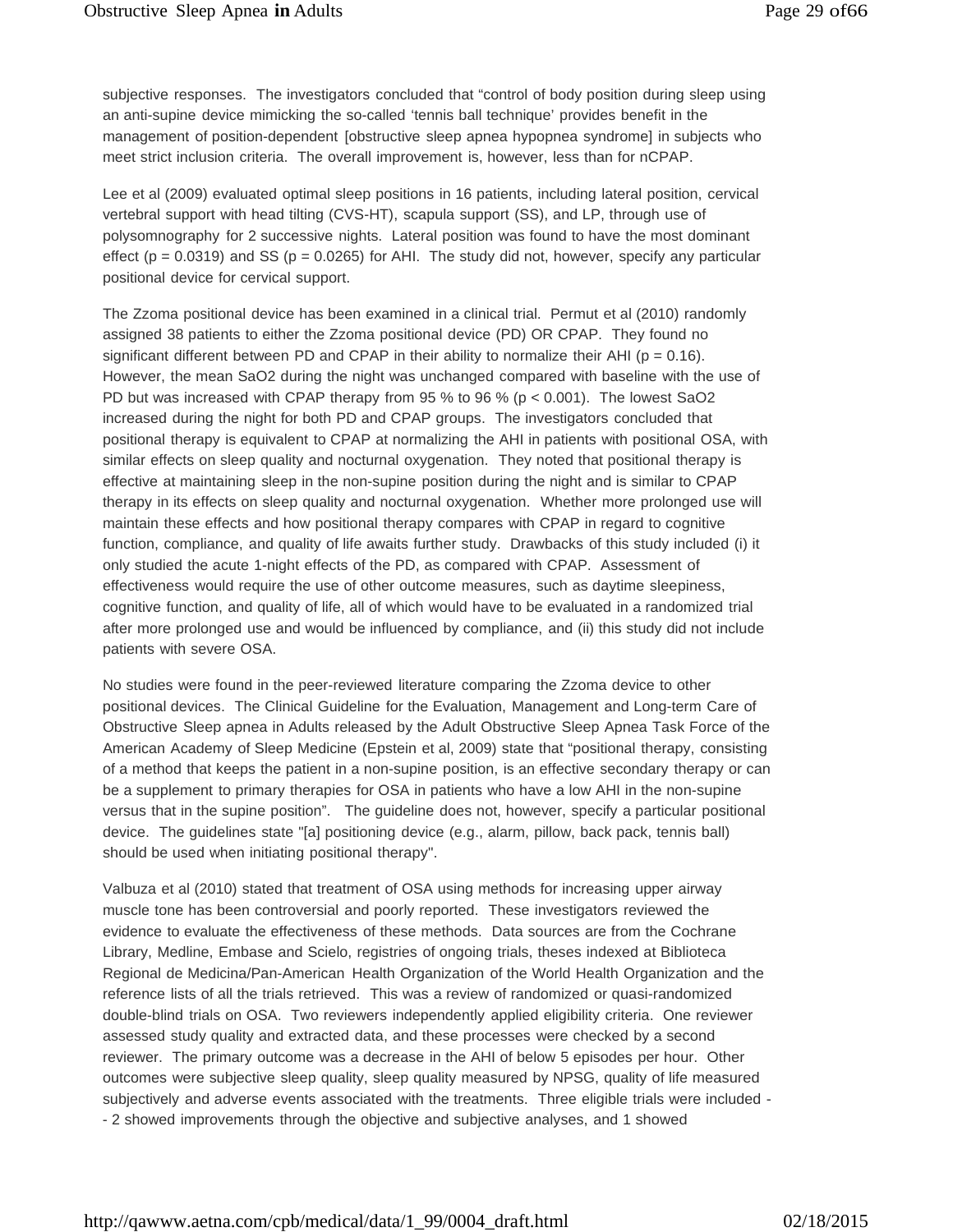improvement of snoring, but not of AHI while the subjective analyses showed no improvement. The adverse events were reported and they were not significant. The authors concluded that there is no accepted scientific evidence that methods aiming to increase muscle tone of the stomatognathic system are effective in reducing AHI to below 5 events per hour. They stated that well-designed randomized controlled trials are needed to assess the effectiveness of such methods.

The European Respiratory Society's task force on non-CPAP therapies in sleep apneas (Randerath et al, 2011) summarized the effectiveness of alternative treatment options in OSAS. The task force evaluated the scientific literature according to the standards of evidence-based medicine. Evidence supports the use of mandibular advancement devices in mild-to-moderate OSAS. Maxillomandibular osteotomy seems to be as efficient as CPAP in patients who refuse conservative treatment. Distraction osteogenesis is usefully applied in congenital micrognathia or mid-face hypoplasia. There is a trend towards improvement after weight reduction. Positional therapy is clearly inferior to CPAP and long-term compliance is poor. Drugs, nasal dilators and apnea triggered muscle stimulation can not be recommended as effective treatments of OSAS at the moment. Although tongue muscle training improves snoring, it is not efficacious in the treatment of sleep apnoea in general. Nasal surgery, radiofrequency tonsil reduction, tongue base surgery, uvulo-palatal flap, laser mid-line glossectomy, tongue suspension and genioglossus advancement can not be recommended as single interventions. Uvulopalatopharyngoplasty, pillar implants and hyoid suspension should only be considered in selected patients and potential benefits should be weighed against the risk of long-term side-effects. Multi-level surgery is only a salvage procedure for OSA patients.

Percutaneous submental electrical stimulation during sleep has been suggested as a method for treating patients with OSA. Electrical stimulation to the submental region during OSA is reported to break the apnea without arousal and to diminish apneic index, time spent in apnea, and oxygen desaturation. The mode of breaking the apnea by electrical stimulation has not yet been shown. Moreover, genioglossus is supposed to be the muscle responsible for breaking the apnea by forward movement of the tongue. However, the therapeutic value of transcutaneous electrical stimulation of the genioglossus muscle in patients with OSA to reduce sleep-disordered breathing is still unclear. The European Respiratory Society's task force on non-CPAP therapies in sleep apneas (Randerath et al, 2011) noted that "[t]here are conflicting results on the clinical efficacy of apnoea triggered neurostimulation. Intraneural stimulation of the hypoglossus nerve and transcutaneous electrical stimulation of the genioglossus muscle showed significant improvements of respiratory disturbances and sleep parameters without adverse effects. In contrast, other groups failed to find an enlargement of the upper airways by transcutaneous or intramuscular stimulation during wakefulness or sleep. However, undesirable contractions of the platysma or tongue were observed and arousals were induced".

#### Multiple Sleep Latency Test (MSLT)

The MSLT, most commonly used in the evaluation of narcolepsy, is also used to document daytime sleepiness in OSA. The MSLT evaluates the rapidity with which a patient falls asleep during daytime nap opportunities at 2-hour intervals throughout the day. The test is typically administered after an overnight polysomnogram. Similar to the polysomnogram, the EEG, EOG and EMG are routinely recorded. A sleep latency of less than 6 mins is considered clinically significant. Although the polysomnogram is always part of the work-up of OAS, the MSLT is considered expensive and time consuming and is infrequently performed. However, with the recent emphasis on excessive daytime sleepiness as an initial symptom of an obstructive sleep disorder, evaluating a patient's daytime sleepiness becomes more important, in order to distinguish true excessive daytime sleepiness from the occasional sleepiness that almost every one experiences.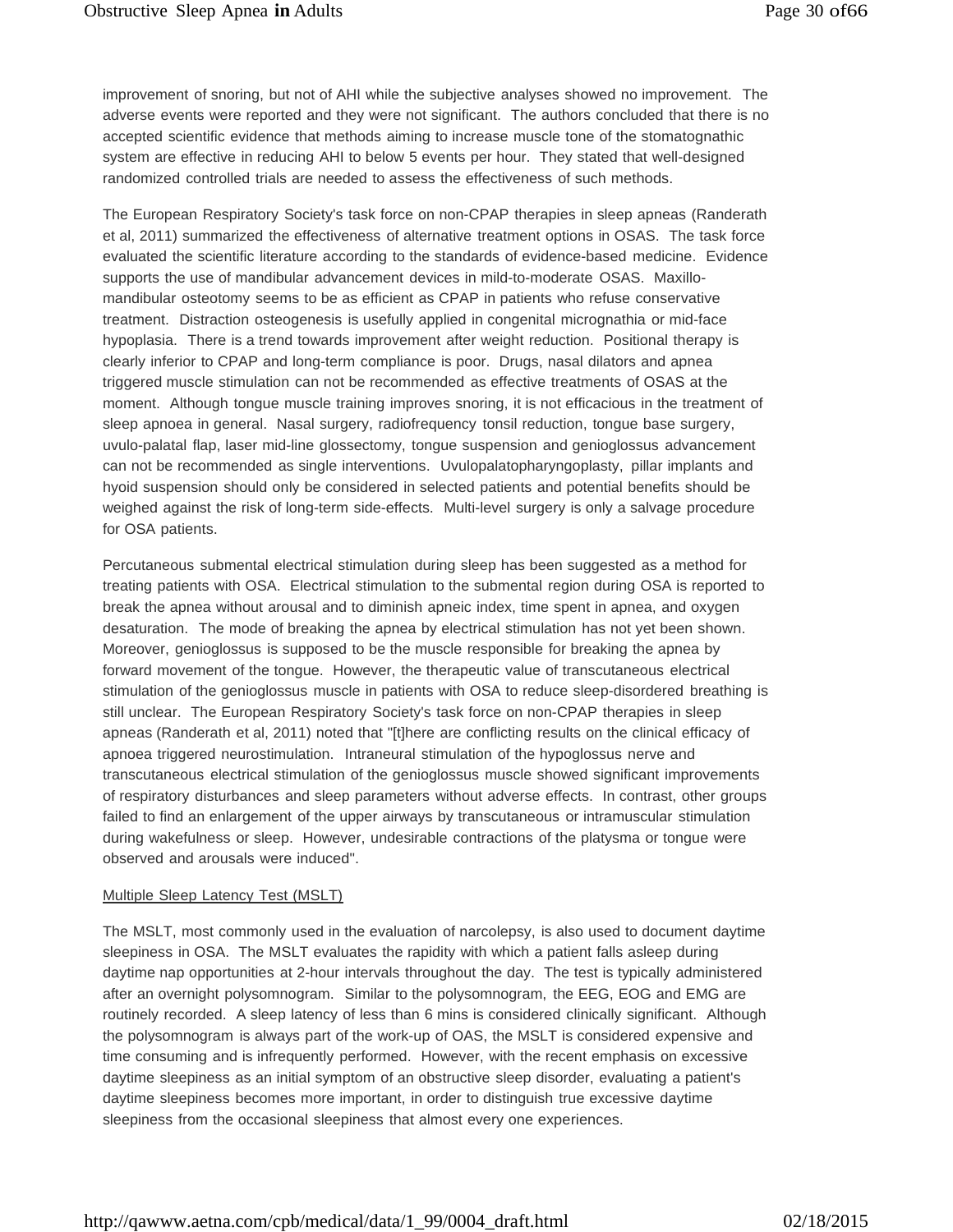According to the Standards of Practice Committee of the American Academy of Sleep Medicine (Littner et al, 2005), the MSLT is indicated as part of the evaluation of patients with suspected narcolepsy and may be useful in the evaluation of patients with suspected idiopathic hypersomnia. The MSLT is not routinely indicated in the initial evaluation and diagnosis of OSAS, or in assessment of change following treatment with nasal CPAP. The MSLT is not routinely indicated for evaluation of sleepiness in medical and neurological disorders (other than narcolepsy), insomnia, or circadian rhythm disorders.

#### Assessment of Adequacy of Response to CPAP

In an article on the use of oral appliance therapy for OSA, Ferguson (2001) used a conservative definition of treatment success. A complete response is defined as a reduction in AHI to less than 5/hour. A partial response was defined as an improvement in symptoms combined with a greater than or equal to 50 % reduction in AHI but the AHI remained greater than 5/hour. Treatment failures were defined as having ongoing symptoms and/or a less than 50 % reduction in AHI. By this definition, a reduction of 55 events/hour of sleep to 33 events/hour of sleep (40 % reduction in AHI) would not be considered as a good response to CPAP.

Wassmuth et al (2000) evaluated the ability of cautery-assisted palatal stiffening operation (CAPSO) to treat OSA syndrome. Twenty-five consecutive patients with OSA syndrome underwent CAPSO. Responders were defined as patients who had a reduction in AHI of 50 % or more and an AHI of 10 or less after surgery.

Furthermore, Heinzer et al (2001) noted that a good response to CPAP treatment is defined as an AHI of less than 10 events/hour.

Javaheri (2000) concluded that an AHI of 4 +/- 3 per hour signifies complete elimination of disordered breathing. The author prospectively studied 29 men with heart failure whose initial polysomnograms showed 15 or more episodes of apnea and hypopnea per hour (AHI). Twenty-one patients had predominately central and 8 patients OSA. All were treated with CPAP during the subsequent night. In 16 patients, CPAP resulted in virtual elimination of disordered breathing. In these patients, the mean AHI (36  $+/-$  12 [SD] versus 4  $+/-$  3 per hour, p = 0.0001), arousal index due to disordered breathing (16 +/- 9 versus  $2 +/2$  per hour,  $p = 0.0001$ ), and percent of total sleep time below saturation of 90 % (20 +/- 23 % to 0.3 +/- 0.7 %,  $p = 0.0001$ ) decreased, and lowest saturation (76 +/- 8 % versus 90 +/- 3 %,  $p = 0.0001$ ) increased with CPAP. In 13 patients who did not respond to CPAP, these values did not change significantly. In patients whose sleep apnea responded to CPAP, the number of hourly episodes of nocturnal premature ventricular contractions  $(66 +/- 117$  versus  $18 +/- 20$ ,  $p = 0.055$ ) and couplets  $(3.2 +/- 6$  versus  $0.2 +/- 0.21$ ,  $p = 0.031$ ) decreased. In contrast, in patients whose sleep apnea did not respond to CPAP, ventricular arrhythmias did not change significantly. The author concluded that in 55 % of patients with heart failure and sleep apnea, first-night nasal CPAP eliminates disordered breathing and reduces ventricular irritability. Based on this study, an AHI of 4 +/- 3 per hour signifies complete elimination of disordered breathing.

The SleepStrip is an instrument used for screening of OSA. It incorporates signal detection, acquisition, as well as display in a disposable package. The device is placed on the upper lip at bed -time and adjusted until respiration is detected, as indicated by a flashing light. Two nasal thermistors and 1 oral thermistor produce flow signals that are processed within the SleepStrip's microprocessor. The 5 possible results are as follows: "0" (no apneas); "1" (mild sleep apnea, comparable to sleep laboratory AHI between 15 and 24); "2" (moderate sleep apnea, comparable to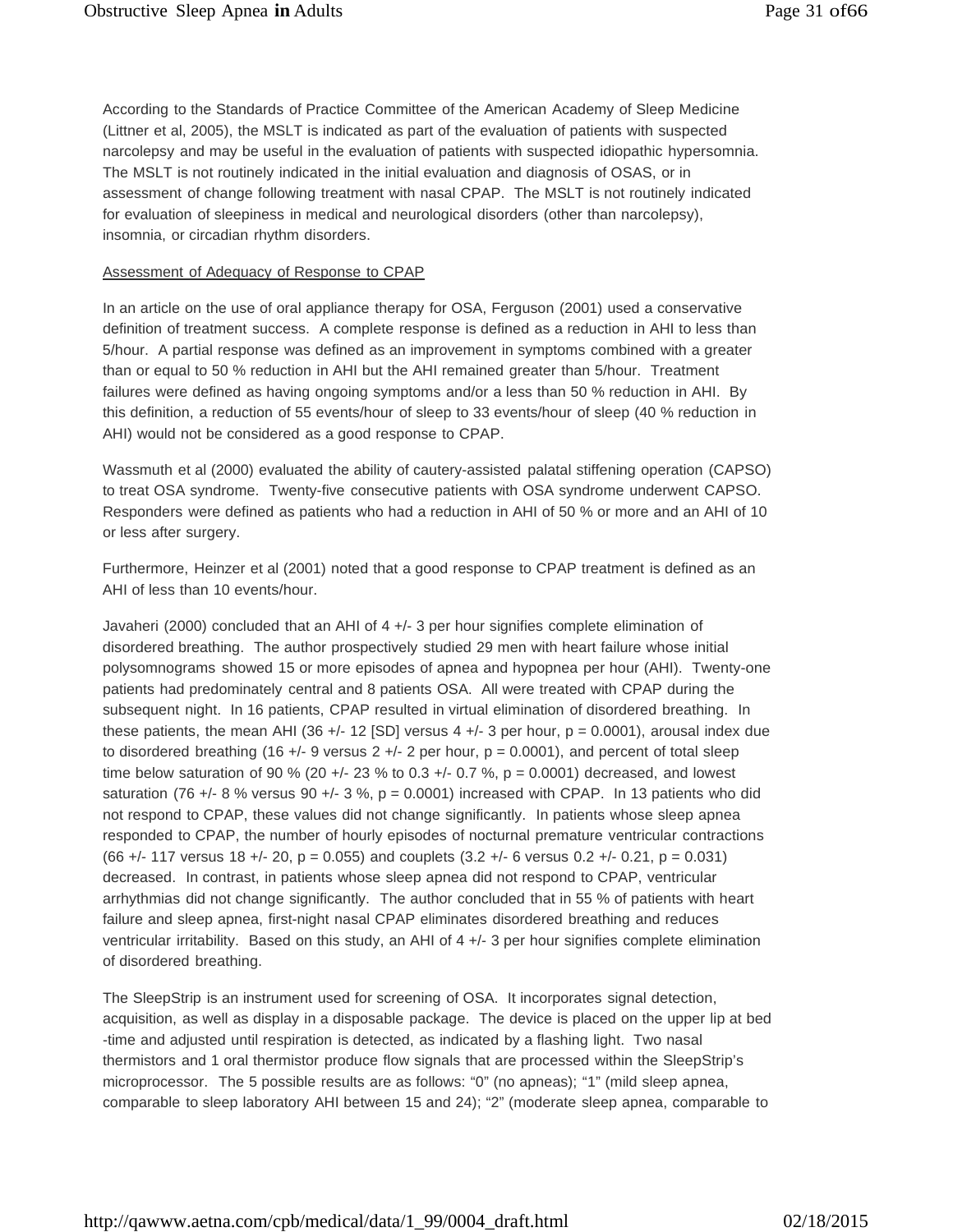sleep laboratory AHI between 25 and 39); "3" (severe sleep apnea, comparable to sleep laboratory AHI of greater than 40); and "E" (error in measurement).

In a prospective, non-randomized double-blinded single cohort study, Pang et al (2006) examined the role of a portable screening device (SleepStrip) in the diagnosis of OSA. Patients with suspected OSA scheduled for an attended over-night Level I PSG and who consented to participate in the study wore the SleepStrip device at home the night after the PSG. The AHI determined by PSG was compared with the results of the SleepStrip recording. A total of 37 patients with a mean age of 52.1 +/- 12.2 years and mean body mass index of 35.7 +/- 5.2 participated in the study. The overall agreement between the AHI and the SleepStrip results using Cohen's Kappa value was 0.139 ( $p = 0.19$ ). The sensitivity and specificity of the SleepStrip for diagnosing severe OSA when the AHI was greater than 40 were 33.3 % and 95 % ( $p = 0.05$ ). When the AHI was greater than 25, the SleepStrip sensitivity and specificity were 43.8 % and 81.3 % ( $p = 0.26$ ). The sensitivity and specificity of the SleepStrip for diagnosing OSA in patients with an AHI greater than 15 were 54.6 % and 70 %, respectively ( $p = 0.26$ ). The authors concluded that SleepStrip has a low correlation with the AHI as measured by PSG; they stated that further studies are needed before this device can be recommended as a screening tool for the diagnosis of OSA.

In a prospective, non-randomized, double-blinded single cohort study, Ozmen et al (2011) examined the reliability of SleepStrip as a screening test in OSA syndrome. A total of 72 patients (50 males, 22 females; mean age of 51.4 +/- 11.1 years; range of 20 to 74 years) with OSA syndrome were included in this study between May 2008 and February 2009. Patients who underwent an attended over-night PSG and consented to participate in the study were asked to use SleepStrip device within the week following PSG recording. The AHI was compared with the SleepStrip score (Sscore). The mean BMI of patients was 31.1 +/- 4.3. Both AHI and Sscore were obtained in 64 patients. There was a strong correlation between Sscore and AHI ( $r = 0.76$ ,  $p <$ 

0.001). The sensitivity and specificity of the SleepStrip were 94.4 % and 93.5 % when used to diagnose cases with AHI = or > 40. The sensitivity and specificity of the SleepStrip was reduced to 80 % and 87.2 % when AHI threshold was chosen as equal or greater than 25 and 83.3 % and 76. 5 % for AHI equal tor greater than 15, respectively. The authors concluded that there is a strong correlation between SleepStrip and AHI. SleepStrip was found to be effective in diagnosing severe OSAS with AHI equal or greater than 40, however, its diagnostic capability was reduced in patients with lower AHI's who constitute the main target of screening.

The Encore tongue base suspension received FDA 510(k) clearance and is intended to be used for anterior advancement of the tongue base by means of a bone screw threaded with suture. It is indicated for the treatment of mild or moderate OSA and/or snoring. [http://www.accessdata.fda.gov/cdrh\\_docs/pdf11/K111179.pdf.](http://www.accessdata.fda.gov/cdrh_docs/pdf11/K111179.pdf) However, there is currently insufficient evidence to support its use.

On behalf of the European Respiratory Society task force on non-CPAP therapies in sleep apnea, Randerath et al (2011) stated that "Evidence supports the use of mandibular advancement devices in mild-to-moderate OSAS. Maxillomandibular osteotomy seems to be as efficient as continuous positive airway pressure (CPAP) in patients who refuse conservative treatment. Distraction osteogenesis is usefully applied in congenital micrognathia or midface hypoplasia. There is a trend towards improvement after weight reduction. Positional therapy is clearly inferior to CPAP and longterm compliance is poor. Drugs, nasal dilators and apnoea triggered muscle stimulation cannot be recommended as effective treatments of OSAS at the moment. Nasal surgery, radiofrequency tonsil reduction, tongue base surgery, uvulopalatal flap, laser midline glossectomy, tongue suspension and genioglossus advancement cannot be recommended as single interventions. Uvulopalatopharyngoplasty, pillar implants and hyoid suspension should only be considered in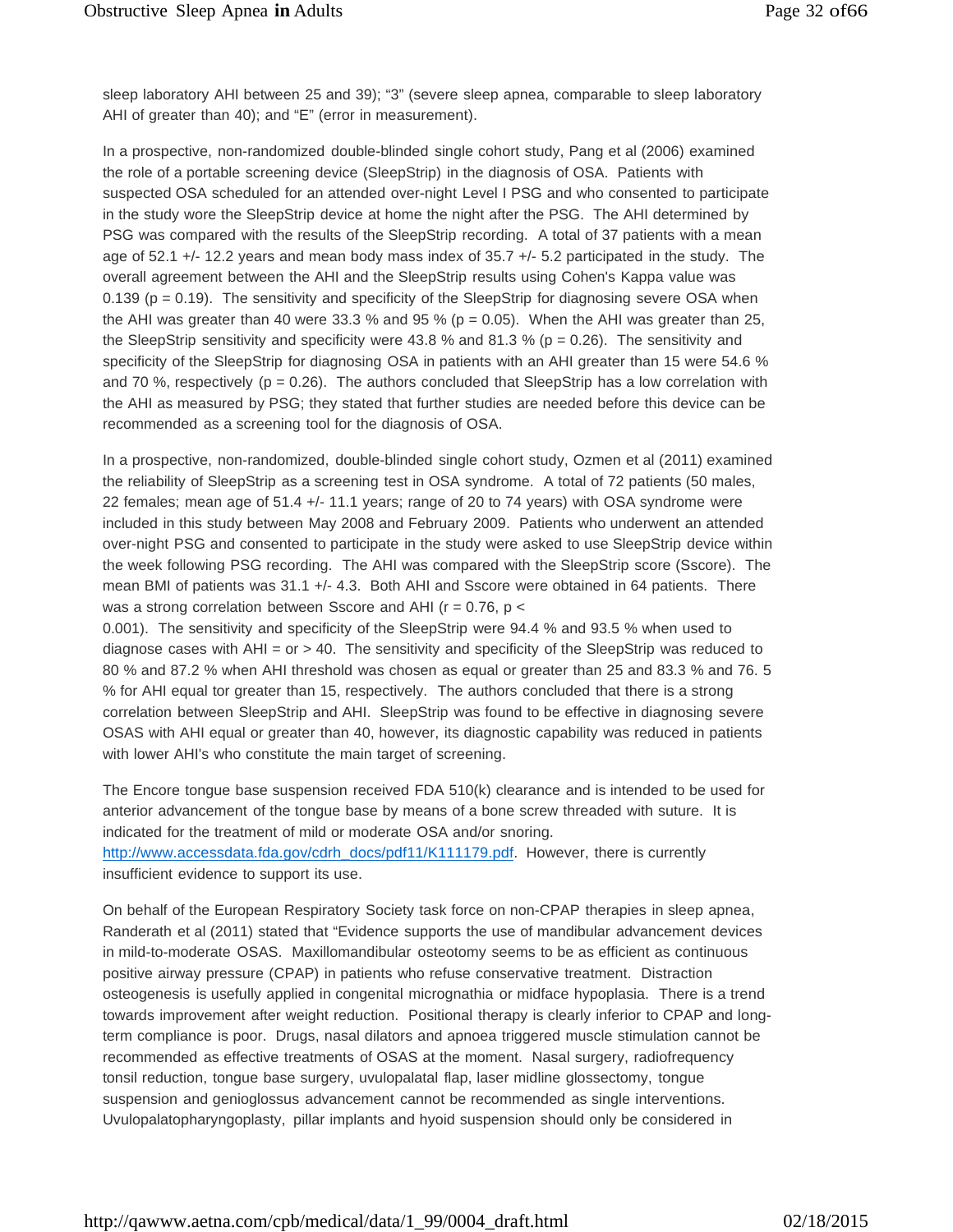selected patients and potential benefits should be weighed against the risk of long-term sideeffects. Multilevel surgery is only a salvage procedure for OSA patients".

The Winx therapy system/oral pressure therapy (OPT) is a light, oral vacuum delivered by a quiet console through a slim tube connected to a soft, flexible mouth-piece. The mouthpiece and vacuum work together to gently pull the soft palate forward and stabilize the tongue, increasing the size of the airway and allowing for natural breathing to occur during sleep. Farid-Moayer et al (2013) conducted a proof-of-concept study that suggested that OPT can produce clinically relevant relief of OSA in certain subjects who are readily identified by PSG during trial use of the noninvasive system. In this single-center, proof-of-concept, single-treatment-night study, subjects with OSA underwent a baseline PSG study followed by PSG during use of an OPT system. Fifty-four men and 17 women, aged  $53.2 \pm 11.5$  years (mean  $\pm$  SD) had a baseline apnea-hypopnea index (AHI) greater than 5 events per hour. The authors reported that OPT was generally well tolerated with no serious adverse events. The authors found that OPT significantly decreased AHI from  $34.4 \pm 28.9$ events per hour (mean  $\pm$  SD) at baseline to 20.7  $\pm$  23.3 (p < 0.001). Treatment produced an AHI less than 10 in 48% of the subjects. The authors stated that OPT significantly improved oxygen desaturation index (p < 0.001) and increased the percentage of the night with oxygen saturation of 90% or greater ( $p = 0.028$ ). Stage-N1 sleep shifts, total sleep-stage shifts, awakenings and the percentage of sleep time spent in N1 sleep were significantly reduced with treatment. Additional studies of longer duration and larger numbers of patients are necessary, as are studies comparing results of OPT with CPAP as current standard of care.

Colrain et al (2013) evaluated the impact of a novel non-invasive oral pressure therapy (OPT) (Winx®, ApniCure) system on polysomnographic measures of sleep-disordered breathing, sleep architecture, and sleep stability in OSA. A 4-week, multi-center, prospective, open-label, randomized, cross-over, first-night order of control versus treatment, single-arm trial was conducted in 5 AASM-accredited sleep clinics and 1 research laboratory. A total of 63 subjects (analysis cohort) were studied from a screening cohort of 367 subjects. The analysis cohort was 69.8 % men, ages  $53.6 \pm 8.9$  years (mean  $\pm$  SD), BMI of  $32.3 \pm 4.5$ kg/m(2), with mild-to-severe OSA. At treatment initiation, subjects received random assignment to 1 night with and 1 without (control) treatment, and they were assessed again following 28 nights of treatment. Breathing and sleep architecture were assessed each night based on blind scoring by a single centralized scorer using AASM criteria. Average nightly usage across the take-home period was  $6.0 \pm 1.4$  hrs. There were no severe or serious device-related adverse events (AEs). Median AHI was 27.5 events/hr on the control night, 13.4 events/hr on the first treatment night, and 14.8 events/hr after 28 days of treatment. A clinically significant response (treatment AHI less than or equal to 10/hr and less than or equal to 50 % of control values) was seen in 20 of the 63 subjects evaluated. Rapid eye movement percentage (REM %) was significantly increased, and N1 %, stage shifts to N1 sleep, overall stage shifts, total awakenings, and arousals/hr were all significantly reduced at both treatment nights compared to controls. Mean ESS score was significantly reduced from 12.1 to 8.6 (Cohen d effect size, 0.68) in those untreated for 2 or more weeks prior to OPT study participation and remained unchanged in subjects who directly switched from CPAP therapy to OPT. The authors concluded that clinically significant improvements in sleep quality and continuity, AHI, oxygen desaturation index (ODI), ESS, and overall clinical status were achieved in an easily identified subgroup; OPT was safe and well-tolerated and nightly usage was high. They stated that these findings suggested that OPT may provide useful therapy for a subset of OSA patients who do not tolerate nasal CPAP.

This study had several drawbacks: (i) treatment efficacy was limited to 2 single-night studies, 1 at the beginning and the other at the end of a 28-day take-home period. Future studies will need to extend the period of use for both safety and long-term efficacy evaluation; (ii) the study should have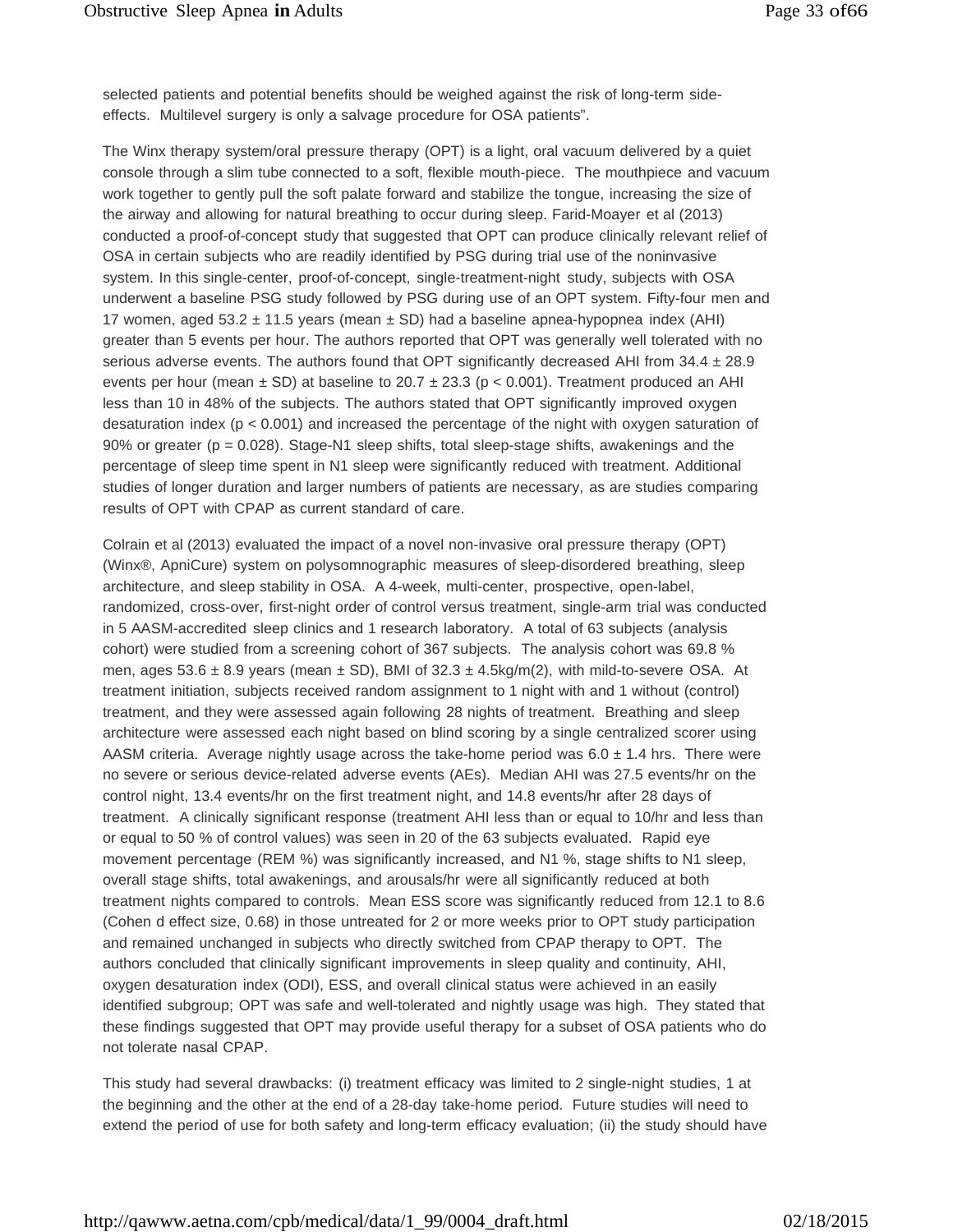had multiple measurement points, if not nightly monitoring of oxygen saturation in the home; (iii) the study was conducted on a highly selected study population; and (iv) the lack of a sham-placebo controlled condition. Furthermore, a review on "Alternative devices for obstructive sleep apnea" (Barone, 2013) states that "the initial data are impressive, and OPT certainly seems safe, but as with all new modalities, real-world experience needs to be ascertained and more extensive clinical trials need to be performed. The manufacturer reports that this promising new device should be widely available this year".

The potential benefits of diagnostic audio recording, used alone or in conjunction with pulse oximetry, has not been demonstrated to provide clinical benefits equivalent to the currently accepted standard of care, PSG. While such methods do potentially identify occurrences of sleep apnea, other aspects of physiological functioning are not recorded simultaneously, thus providing an incomplete clinical picture and allowing the possibility of misdiagnosis.

Dafna et al (2012) described a novel method for sleep quality analysis. Its purpose is to assist an alternative non-contact method for detecting and diagnosing sleep related disorders based on acoustic signal processing. In this study, audio signals of 145 patients with OSA were recorded (more than 1,000 hours) in a sleep laboratory and analyzed. The method is based on the assumption that during sleep the respiratory efforts are more periodically patterned and consistent relative to a waking state; furthermore, the sound intensity of those efforts is higher, making the pattern more noticeable relative to the background noise level. The system was trained on 50 subjects and validated on 95 subjects. The accuracy of the system for detecting sleep/wake state is 82.1 % (epoch by epoch), resulting in 3.9 % error (difference) in detecting sleep latency, 11.4 % error in estimating total sleep time, and 11.4 % error in estimating sleep efficiency. The clinical effectiveness of this novel system needs to be ascertained in well-designed studies.

Yadollahi et al (2013) stated that tracheal respiratory sound analysis is a simple and non-invasive way to study the pathophysiology of the upper airway and has recently been used for acoustic estimation of respiratory flow and sleep apnea diagnosis. However, in none of the previous studies was the respiratory flow-sound relationship studied in people with OSA, nor during sleep. In this study, these researchers recorded tracheal sound, respiratory flow, and head position from 8 non-OSA and 10 OSA individuals during sleep and wakefulness. They compared the flow-sound relationship and variations in model parameters from wakefulness to sleep within and between the 2 groups. The results showed that during both wakefulness and sleep, flow-sound relationship follows a power law but with different parameters. Furthermore, the variations in model parameters may be representative of the OSA pathology. The other objective of this study was to examine the accuracy of respiratory flow estimation algorithms during sleep: these researchers investigated 2 approaches for calibrating the model parameters using the known data recorded during either wakefulness or sleep. The results showed that the acoustical respiratory flow estimation parameters change from wakefulness to sleep. Therefore, if the model was calibrated using wakefulness data, although the estimated respiratory flow follows the relative variations of the real flow, the quantitative flow estimation error would be high during sleep. On the other hand, when the calibration parameters were extracted from tracheal sound and respiratory flow recordings during sleep, the respiratory flow estimation error is less than 10 %.

Eisele et al (1997) examined the motor responses resulting from direct electrical stimulation of the hypoglossal (HG) nerve and correlated these responses to changes in upper airway patency during sleep. The motor effects of direct electrical stimulation of the main trunk of the HG nerve and the branch that supplies the genioglossus muscle during anesthesia and wakefulness were assessed visually. Responses in airflow during sleep to HG nerve stimulation were assessed with standard polysomnographic techniques. A total of 15 patients undergoing a surgical procedure that involved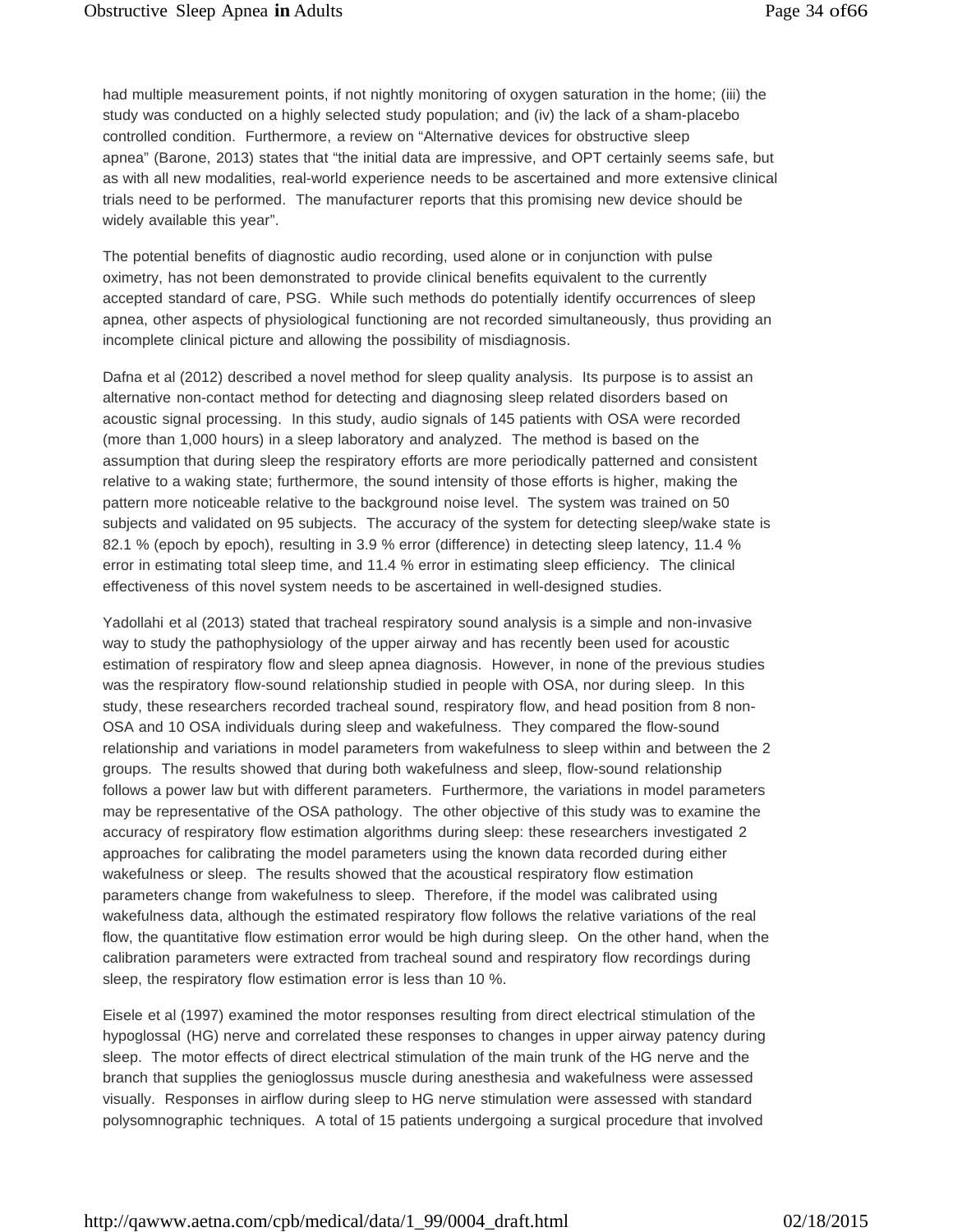the neck that exposed the HG nerve and 5 volunteer patients with OSA constituted the study population. The main trunk ( $n = 3$ ) and genioglossus branch ( $n = 2$ ) of the HG nerve were stimulated electrically with a half-cuff tri-polar electrode. Stimulation of the branch of the HG nerve that innervates the genioglossus muscle caused protrusion and contralateral deviation of the tongue. Stimulation of the main trunk of the HG nerve caused slight ipsilateral deviation and retrusion of the tongue. The arousal threshold for stimulation exceeded the motor recruitment threshold by 0.8 +/- 0.4 V. Inspiratory airflow increased in all patients by 184.5 +/- 61.7 ml/s (mean  $+/-$  SD; p = 0.02, analysis of variance) with stimulation. The authors concluded that direct HG nerve stimulation below the arousal threshold can improve airflow in patients with OSA. The findings of this small study need to be validated by well-designed studies with larger sample size and followups. Eisele et al (2003) noted that the feasibility and potential of upper airway stimulation for the treatment of OSA have been demonstrated. Moreover, they stated that further studies and stimulation-system refinements are presently underway, with hopes of establishing upper airway stimulation as a therapeutic option for this challenging disorder.

Kezirian et al (2010) noted that upper airway occlusion in OSA has been attributed to a decline in pharyngeal neuromuscular activity occurring in a structurally narrowed airway. Surgical treatment focuses on the correction of anatomic abnormalities, but there is a potential role for activation of the upper airway musculature, especially with stimulation of the HG nerve and genioglossus muscle. These investigators presented evidence from research on upper airway neuromuscular electrical stimulation in animals and humans. They also presented results from 8 OSA patients with a fully implanted system for HG nerve stimulation, demonstrating an improvement in upper airway collapsibility and OSA severity. Moreover, they stated that future research, including optimization of device features and stimulation parameters as well as patient selection, is necessary to make HG nerve stimulation a viable alternative to positive airway pressure therapy and upper airway surgical procedures.

Oliven (2011) reviewed a new treatment modality, HG stimulation, recently evaluated by multiple physiological studies and currently assessed by several clinical studies. A phase I, implantable HG nerve stimulation multi-center study was published in 2001. Significant reduction in AHI was reported in 7 of the 8 implanted OSA patients, but technical faults precluded prolonged follow-up. Over the past 2 years, 3 new HG nerve stimulation systems have been evaluated in more than 60 OSA patients. In adequately selected patients, a more than 50 % reduction in AHI was observed. Usually, a decrease in OSA severity from moderate-severe to mild-minimal can be achieved. The author concluded that ongoing research, including recent initiation of a large multi-center phase III study, suggested that HG nerve stimulators are likely to be available as a new treatment modality within a few years. Moreover, they stated that additional data are needed to define which OSA patients are most likely to benefit from HG nerve stimulation. Continuous refinement of electrodes design is likely to improve stimulation efficacy in coming years.

In 2 consecutive open prospective studies, Van de Heyning et al (2012) examined the safety and preliminary effectiveness of the Upper Airway Stimulation (UAS) system, and identified baseline predictors for therapy success. The UAS systems were implanted in patients with moderate-tosevere OSA who failed or were intolerant of CPAP. The study was conducted in 2 parts. In part 1, patients were enrolled with broad selection criteria; AHI was collected using laboratory-based PSG at pre-implant and post-implant visits. Epworth Sleepiness Scale and Functional Outcomes of Sleep Questionnaire (FOSQ) were also collected. In part 2, patients were enrolled using selection criteria derived from the experience in part 1. In part 1, 20 of 22 enrolled patients (2 exited the study) were examined for factors predictive of therapy response. Responders had both a BMI of less than or equal to 32 and AHI less than or equal to 50 ( $p < 0.05$ ) and did not have complete concentric palatal collapse. Part 2 patients  $(n = 8)$  were selected using responder criteria and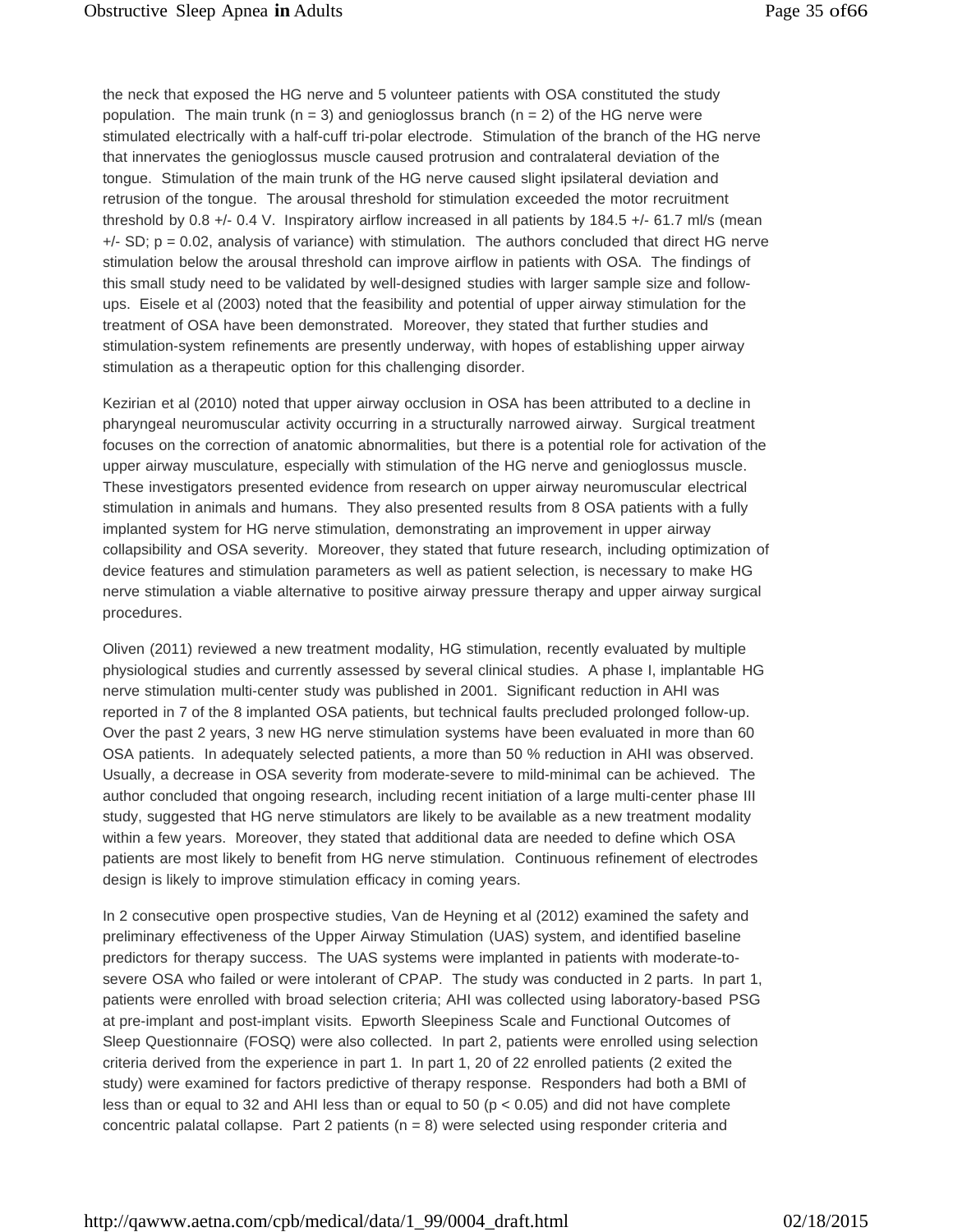showed an improvement on AHI from baseline, from  $38.9 \pm 9.8$  to  $10.0 \pm 11.0$  (p < 0.01) at 6 months post-implant. Both ESS and FOSQ improved significantly in part 1 and 2 subjects. The authors concluded that the current study has demonstrated that therapy with upper airway stimulation is safe and effective in a select group of patients with moderate-to-severe OSA who cannot or will not use CPAP as primary treatment. These preliminary findings need to be validated by well-designed studies with larger sample size and longer follow-up.

Mwenge et al (2013) stated that CPAP is an effective but cumbersome treatment for OSA. Noncompliant patients need alternative therapies. These researchers studied a tongue neurostimulation approach: targeted hypoglossal neurostimulation (THN) therapy with the aura6000™ System. A multi-contact electrode positioned around the main trunk of the 12th nerve connected to an implanted pulse generator stimulates segments of the nerve, activating dilator muscles. The primary objective was to improve the polysomnographically determined AHI at 3 months, and maintain the improvement after 12 months of treatment. Overall, 13 out of 14 operated patients were successfully implanted. At 12 months, the AHI decreased from  $45 \pm 18$  to  $21 \pm 17$ , a 53 % reduction (p < 0.001). The 4 % oxygen desaturation index fell from 29  $\pm$  20 to 15  $\pm$  16 and the arousal index from 37  $\pm$  13 to 25  $\pm$  14, both p < 0.001. The ESS score decreased from 11  $\pm$  7 to 8  $\pm$  $4 (p = 0.09)$ . Targeted hypoglossal neurostimulation was neither painful nor awakened patients, who all complied with therapy. Transient tongue paresis occurred in 2 subjects. The authors concluded that the present study represented the longest study of any HG nerve neurostimulation reported to date. They stated that THN is safe and effective to treat OSA in patients not compliant with CPAP. The findings of this small study need to be validated by well-designed studies.

The American Academy of Sleep Medicine's review on "Obstructive sleep apnea" (2008) did not mention the use of HG nerve stimulation as a therapeutic option. An UpToDate review on "Management of obstructive sleep apnea in adults" (Kryger, 2013) does not mention the use of HG nerve stimulation as a therapeutic option.

Furthermore, a review on "Alternative devices for obstructive sleep apnea" (Barone, 2013) states that "The future -- Next-generation respiratory-triggered implantable devices have recently been designed and have been engineered to provide intermittent electrical impulses to the hypoglossal nerve via an implanted cuff electrode. These devices monitor respiration, via implanted thoracic leads, by sensing changes in motion of the chest wall. Electrical stimulation to the hypoglossal nerve is then provided cyclically during inspiration (which represents the most vulnerable period with regard to upper airway narrowing and collapse). When stimulated, the hypoglossal nerve causes the genioglossus muscle to contract, which results in an anterior displacement of the base of the tongue and an enlargement of the upper airway. The hypoglossal branches that innervate the genioglossus contain mostly efferent fibers, with minimal afferent input; this allows for activation of the genioglossus with less possibility of arousal. In one study, there was a significant improvement from baseline to 6 months in AHI (43.1  $\pm$  17.5 [severe] to 19.5  $\pm$  16.7 [moderate]) and ESS (12.1  $\pm$ 4.7 [excessive sleepiness] to 8.1  $\pm$  4.4 [borderline sleepiness]). Another recent study presented initial data suggesting that upper airway stimulation can be effective and safe in certain patients with moderate to severe OSA who are unable or unwilling to use CPAP. However, like all surgical treatments, this is subject to unpredictable results, potential for adverse events, and likely large expense; fortunately, it will be just one of several alternatives to CPAP available in the near future".

In a prospective, non-randomized trial using historical controls, Lee et al (2012) evaluated the use of transoral robot-assisted lingual tonsillectomy and UPPP for the surgical management of tongue base obstruction in patients with OSA. Patients underwent drug-induced sleep endoscopy, transoral robot-assisted lingual tonsillectomy with UPPP, and pre-operative and post-operative PSG. A total of 20 patients have completed the study to date. The rate of surgical success was 45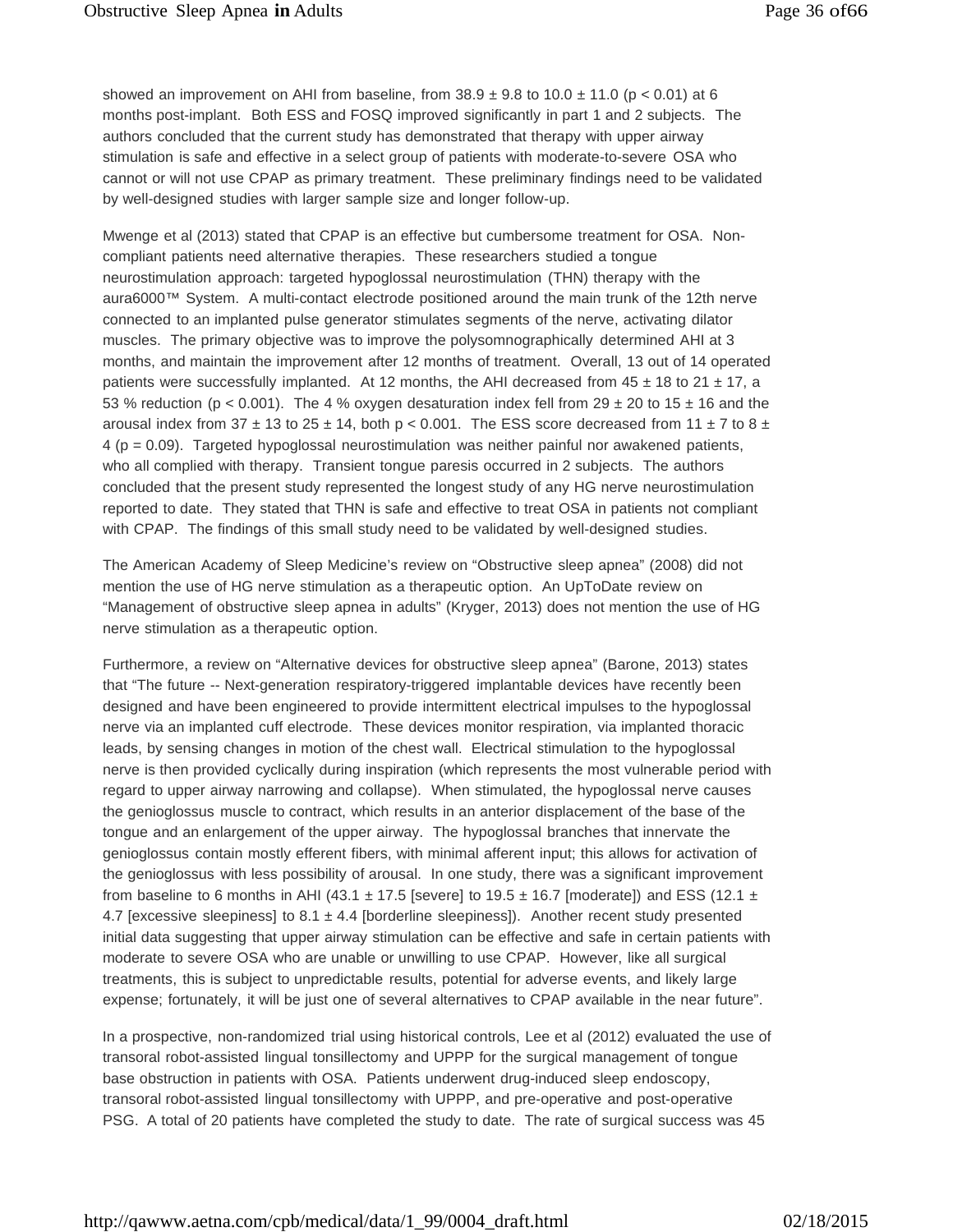%, and the rate of surgical response was 65 %. The mean pre-operative AHI of 55.6 decreased by 56.7 %, to a mean post-operative value of 24.1 ( $p < 0.001$ ), and the minimum arterial oxygen saturation increased from the mean pre-operative value of 75.8 % to the mean post-operative value of 81.7 % ( $p = 0.013$ ). The mean ESS score improved from 13.4 to 5.9 ( $p = 0.003$ ). One patient had post-operative bleeding that required cauterization, resulting in a major complication rate of 4.2 %. The authors concluded that transoral robot-assisted lingual tonsillectomy with UPPP is a novel technique for the surgical management of OSA that results in a significant decrease in the AHI, a significant improvement in minimum arterial oxygen saturation, and a significant improvement in the ESS score and has an acceptable complication rate. The findings of this small, non-randomized study need to be validated by well-designed studies.

In a retrospective case-series review, Suh et al (2013) analyzed the overall success rate of open midline glossectomy with lingual tonsillectomy in the surgical management of OSAS as well as a subset analysis to determine whether certain patient factors influence clinical outcome. A total of 50 consecutive patients who had moderate to severe OSAS with Friedman tongue position III or IV and underwent midline glossectomy with lingual tonsillectomy as part of multi-level sleep apnea surgery and had pre- and post-surgery in-laboratory sleep studies performed. The overall success rate was 56.0 % using success defined as a post-operative AHI less than 20 and a decrease of greater than 50 %. Median AHI decreased from 52.0 to 18.3 with a median change of -26.1 (inter-quartile range, -41.6 and -17.1). Of significance on subset analysis, patients with a pre-operative AHI less than 60 had a 68.8 % success rate ( $p = 0.02$ ), and patients with Friedman tongue position III had a 75.9 % success rate ( $p = 0.0009$ ). The authors concluded that the findings of this case series would suggest that multi-level sleep apnea surgery, incorporating midline glossectomy with lingual tonsillectomy, is a valid alternative for managing moderate-to-severe OSAS in patients who do not respond or are resistant to CPAP therapy. In patients with a pre-operative AHI less than 60 or Friedman tongue position III, surgical success rate is significantly improved.

Moreover, an UpToDate review on "Management of obstructive sleep apnea in adults" (Kryger, 2013) states that "Laser-assisted and radiofrequency ablation (RFA) are less invasive variants of UPPP. Other common surgical procedures for OSA include septoplasty, rhinoplasty, nasal turbinate reduction, nasal polypectomy, palatal advancement pharyngoplasty, tonsillectomy, adenoidectomy, palatal implants (i.e., Pillar procedure), tongue reduction (partial glossectomy, lingual tonsillectomy), genioglossus advancement, and maxillomandibular advancement. A systematic review reported that most of the evidence related to such surgical treatments is from case series. Meta-analyses of data extracted from these series suggest that UPPP, laser-assisted uvulopalatoplasty, radiofrequency ablation, and maxillomandibular advancement (MMA) decrease the AHI. MMA is most consistently associated with a decreased AHI, although the morbidity of MMA has not been determined. These meta-analyses were limited by a serious risk for bias and inconsistency among the series …. Only a small number of trials have directly compared surgery to either conservative management or a nonsurgical therapy. Overall, the trials have failed to consistently demonstrate a benefit from surgical therapy. While this could be a true effect, it may also reflect the small sample sizes, the heterogeneous patient populations, or the use of short-term outcome measures".

Expansion sphincteroplasty is a modification of UPPP; it removes the remaining tonsil, creates an incision on the soft palate, pulls the muscles of the back wall of the tonsils forward to increase throat space and pulls stitches to further open the space. This surgery preserves the uvula most of the time.

Pensler and Reich (1991) compared speech results after the pharyngeal flap and the dynamic sphincteroplasty procedures. Eighty-five patients underwent surgery to reduce velopharyngeal

[http://qawww.aetna.com/cpb/medical/data/1\\_99/0004\\_draft.html](http://qawww.aetna.com/cpb/medical/data/1_99/0004_draft.html) 02/18/2015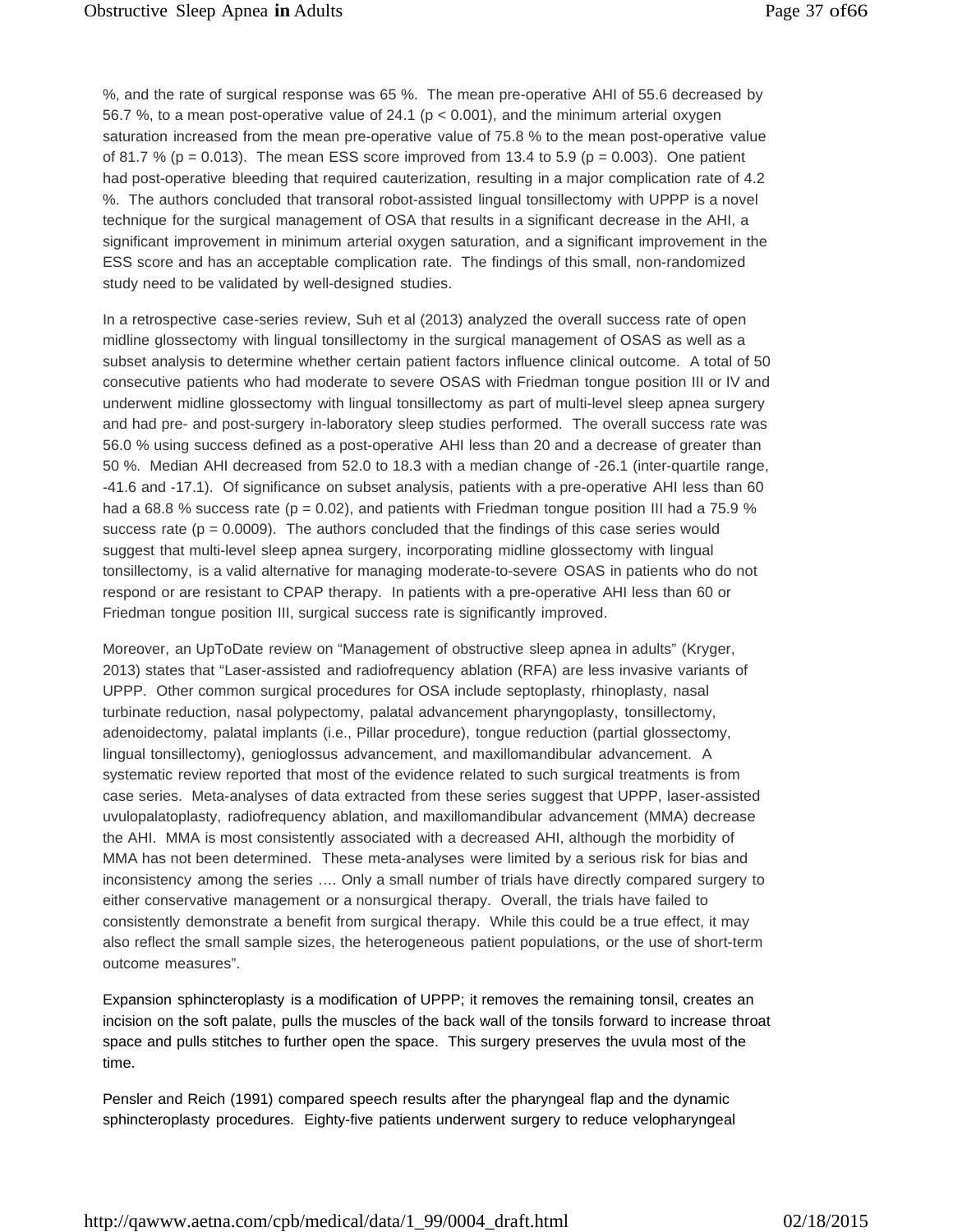incompetence with either a pharyngeal flap ( $n = 75$ ) or a dynamic sphincteroplasty ( $n = 10$ ) performed between April 1958 and August 1989, and were evaluated pre-operatively and postoperatively by a plastic surgeon, speech pathologist, and otolaryngologist. Improvement in speech was noted in 75 % (n = 56) of the patients with pharyngeal flaps and 70 % (n = 7) of the patients with dynamic sphincteroplasties post-operatively; 30 % of the patients in both groups showed no improvement post-operatively in speech; 3 patients (4 %) who underwent pharyngeal flap procedures developed sleep apnea post-operatively. The authors concluded that persistent velopharyngeal incompetence may be treated effectively with either a pharyngeal flap or a dynamic sphincteroplasty. Either procedure appeared to result in improved speech in most patients.

Pang and Woodson (2006) stated that the lateral pharyngeal wall has been known to contribute to the collapse of the upper airway in many patients with obstructive sleep apnea (OSA). It is difficult to create enough tension in the lateral pharyngeal walls to prevent its collapse. To the authors' knowledge, there has not been any surgery that specifically addresses this issue. The lateral pharyngoplasty described by Cahali aims to address the lateral pharyngeal wall collapse in patients with OSA. However, post-operatively, many patients had prolonged dysphagia. The expansion sphincter pharyngoplasty is a simple technique that stiffens the lateral pharyngeal walls and prevents its collapse in patients with OSA. The technique basically consists of a tonsillectomy, expansion pharyngoplasty, rotation of the palatopharyngeus muscle, a partial uvulectomy, and closure of the anterior and posterior tonsillar pillars. This procedure can be performed alone or as part of the multilevel surgical algorithm in the treatment of OSA. Moreover, the authors noted that "This new technique of expansion sphincter pharyngoplasty may offer benefits over traditional methods of UPPP in patients with OSA with small tonsils, Friedman stage II and III, and lateral wall collapse noted on endoscopic examination. The procedure has promising results, is anatomically sound, and has minimal complications".

Mann et al (2011) noted that velopharyngeal dysfunction has been treated with either a pharyngeal flap or sphincteroplasty with varying degrees of success. Both of these entities have their own series of problems, with sleep apnea and nasal mucous flow disruptions at the forefront. The purpose of this study was to review the senior author's (R.J.M.) experience performing the doubleopposing buccal flap for palatal lengthening. All patients who were treated with double-opposing buccal flaps between October of 1994 and July of 2007 were reviewed. These patients presented with varying degrees of velopharyngeal dysfunction showing some degree of velar movement at the time of surgery. Pre-operative and post-operative speech results were reviewed for comparison. A total of 27 patients underwent palatal lengthening, with an average length of follow-up of 58 months. Distal flap necrosis occurred in 2 patients. The level of intelligibility (65.4 % versus 95.5 %) and resonance (moderately hyper-nasal versus normal resonance) improved significantly postoperatively (p < 0.0001). Only 1 patient required the addition of a pharyngeal flap for persistent velopharyngeal dysfunction, and there were no post-operative issues with sleep apnea. The authors concluded that the double-opposing buccal flap is an effective technique for lengthening the palate, improving speech, and decreasing the risks of post-operative sleep apnea. All patients experienced a dramatic improvement in their resonance and intelligibility. They stated that this technique appeared most effective in patients with intact velar movement who demonstrate a smallto-moderate posterior velar gap. The double-opposing buccal flap is a useful means of treating velopharyngeal dysfunction, thus serving as an adjunct when improving pharyngeal closure.

Also, and UpToDate review on "Overview of obstructive sleep apnea in adults" (Strohl, 2014) does not mention sphincteroplasty as a management option.

Kitamura et al (2014) evaluated the objective and subjective improvement after multi-level surgery, genioglossus advancement (GA) plus UPPP for the treatment of OSAS. Genioglossus

[http://qawww.aetna.com/cpb/medical/data/1\\_99/0004\\_draft.html](http://qawww.aetna.com/cpb/medical/data/1_99/0004_draft.html) 02/18/2015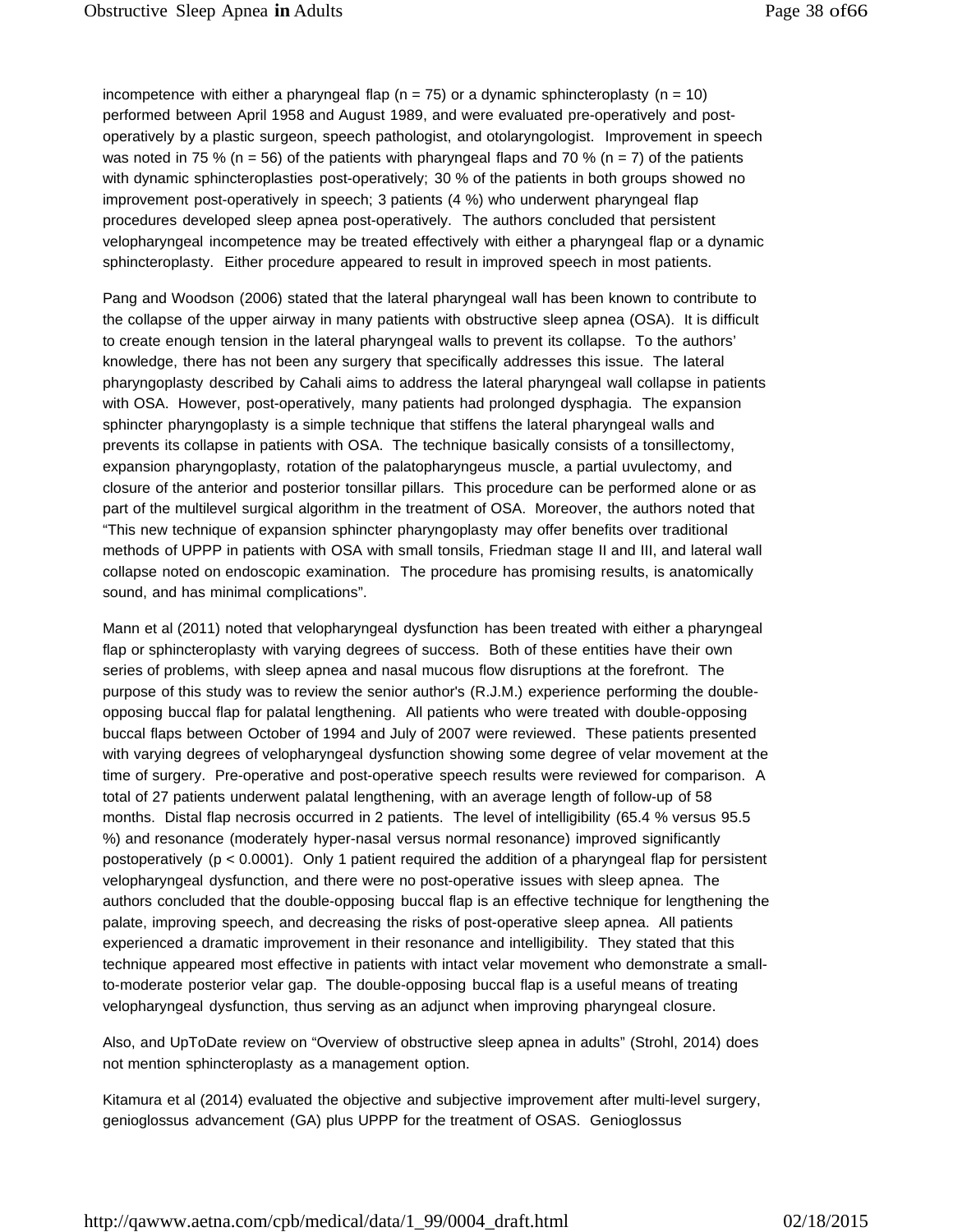advancement and UPPP were undertaken in 24 patients with moderate and severe OSAS between January 2006 and December 2011. Epworth Sleepiness Scale score, snoring, the feeling of having slept well and PSG were used for the evaluation of surgical outcomes. In addition, these researchers determined whether baseline PSG, cephalometry, and authropometry data could predict GA and UPPP success or failure. The mean ESS score decreased significantly from 12.96 to 7.08. The mean AHI improved from 37.3 to 19.33. Objective success as evaluated by a 50 % reduction in AHI or by AHI less than 15 was obtained in 16 of 24 patients. The lowest oxygen saturation and stage 1 and stage 2 were also improved significantly. There were no major postoperative complications. There were significant differences in SNA, SNB, FX and PNS-P (length of soft palate) between the success and failure of GA and UPPP. The indication of GA and UPPP were SNA greater than 79.11 degrees, SNB greater than 75.69 degrees, FX greater than 78.67 degrees, and 36.79 mm < PNS-P < 42.29 mm. The authors concluded that GA and UPPP surgeries are effective and safe for patients with moderate and severe OSAS. However, they stated that further studies are needed to decide definitively if GA and UPPP are appropriate treatments for OSAS.

Strollo et al (2014) evaluated the safety and effectiveness of upper-airway stimulation at 12 months for the treatment of moderate-to-severe OSA. Using a multi-center, prospective, single-group, cohort design, these researchers surgically implanted an upper-airway stimulation device in patients with OSA who had difficulty either accepting or adhering to CPAP therapy. The primary outcome measures were the AHI (with a score of greater than or equal to 15 indicating moderate-to-severe apnea) and the ODI (the number of times per hour of sleep that the blood oxygen level drops by greater than or equal to 4 percentage points from baseline). Secondary outcome measures were the ESS, the FOSQ, and the percentage of sleep time with the oxygen saturation less than 90 %. Consecutive participants with a response were included in a randomized, controlled therapywithdrawal trial. The study included 126 participants; 83 % were men. The mean age was 54.5 years, and the mean BMI was 28.4. The median AHI score at 12 months decreased 68 %, from 29.3 events/hour to 9.0 events/hour ( $p < 0.001$ ); the ODI score decreased 70 %, from 25.4 events/hour to 7.4 events/hour (p < 0.001). Secondary outcome measures showed a reduction in the effects of sleep apnea and improved quality of life. In the randomized phase, the mean AHI score did not differ significantly from the 12-month score in the non-randomized phase among the 23 participants in the therapy-maintenance group (8.9 and 7.2 events/hour, respectively); the AHI score was significantly higher (indicating more severe apnea) among the 23 participants in the therapy-withdrawal group (25.8 versus 7.6 events/hour, p < 0.001). The ODI results followed a similar pattern. The rate of procedure-related serious adverse events was less than 2 %. The authors concluded that in this uncontrolled cohort study, upper-airway stimulation led to significant improvements in objective and subjective measurements of the severity of OSA. Moreover, they stated that "Additional objective data on adherence will be required to confirm the findings of the current study".

An UpToDate review on "Management of obstructive sleep apnea in adults" (Kryger and Malhotra, 2014) states that "Hypoglossal nerve stimulation via an implantable neurostimulator device is a novel treatment strategy that may have a role in selected patients with moderate to severe OSA who decline or fail to adhere to positive airway pressure therapy, but further data are required".

#### **Appendix**

#### Table 1: Epworth Sleepiness Scale

Indicate the likelihood of falling asleep in the following commonly encountered situations. Assign the following scores to the patient's responses: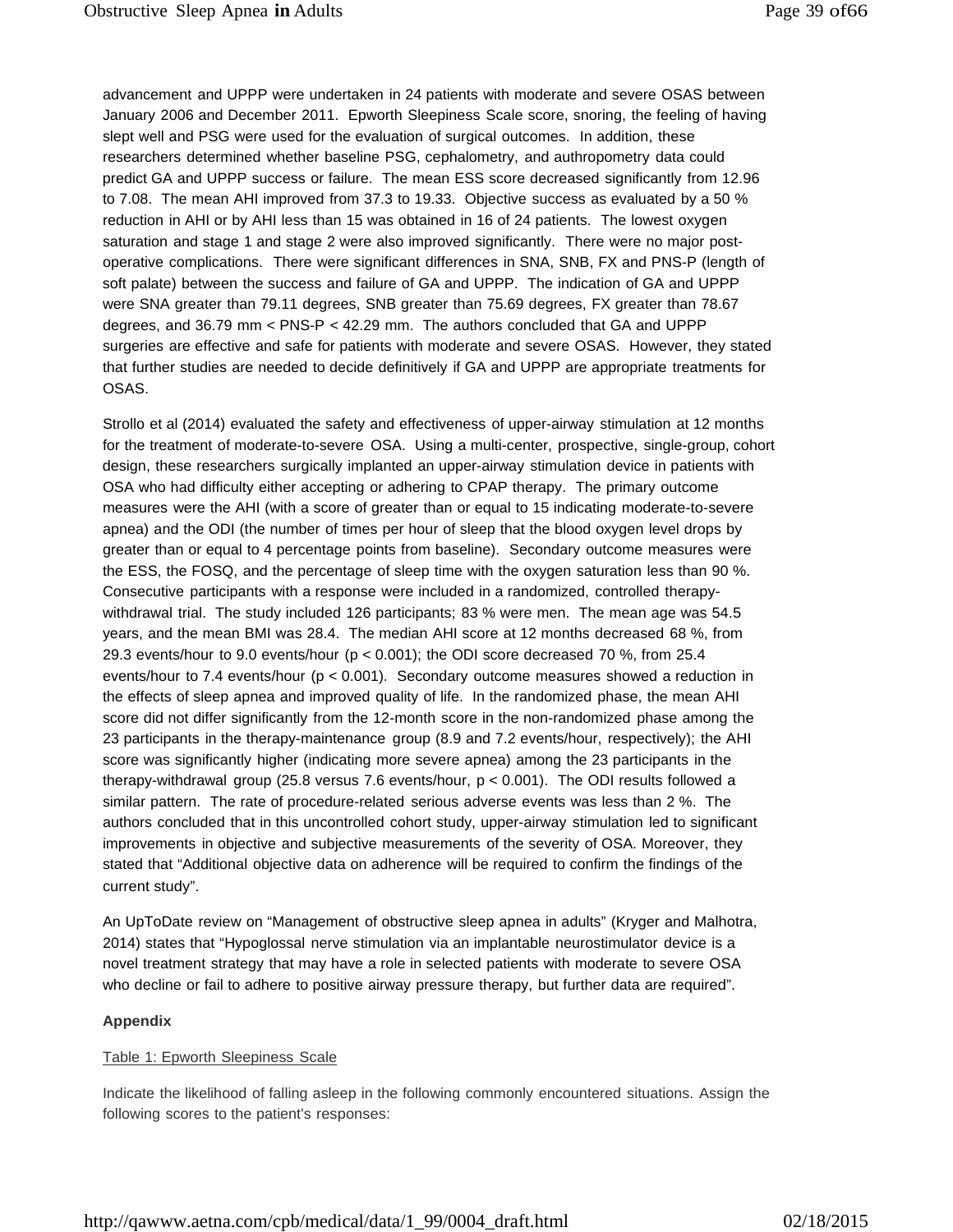| <b>Likelihood of dozing</b> | <b>Score</b> |
|-----------------------------|--------------|
| None                        |              |
| Low Chance                  |              |
| Moderate Chance             | 2            |
| <b>High Chance</b>          | З            |

- 1. Sitting and reading
- 2. Watching TV
- 3. Sitting, inactive, in a public place, i.e., theater
- 4. As a passenger in a car for an hour without a break
- 5. Lying down to rest in the afternoon when circumstances permit
- 6. Sitting and talking to someone
- 7. In a car, while stopped for a few minutes in traffic.

Sum the scores. A total greater than 10 is considered abnormal.

#### Table 2: Monitoring Devices

| <b>Monitoring Devices</b> |                                                                                                                                           |                                                                                                                                                                                      |
|---------------------------|-------------------------------------------------------------------------------------------------------------------------------------------|--------------------------------------------------------------------------------------------------------------------------------------------------------------------------------------|
| Type I:                   | Comprehensive standard overnight<br>polysomnography in a sleep center<br>or laboratory with a sleep technician<br>in constant attendance. | Minimum of 7 parameters including<br>EEG, EOG, chin EMG, ECG or heart<br>rate, airflow, respiratory effort, oxygen<br>saturation                                                     |
| Type II:                  | Comprehensive, portable sleep<br>study                                                                                                    | Minimum of 7 parameters including<br>EEG, EOG, chin EMG, ECG or heart<br>rate, airflow, respiratory effort, oxygen<br>saturation                                                     |
| Type III:                 | Modified portable sleep apnea<br>testing                                                                                                  | Minimum of 4 parameters, including<br>ventilation (at least 2 channels of<br>respiratory movement, or respiratory<br>movement and airflow), heart rate or<br>ECG, oxygen saturation) |
| Type $IV(A)$ :            | Three or more bioparameters                                                                                                               | Airflow and at least 2 other<br>parameters (e.g., EOG, peripheral<br>arterial tonometry (PAT), snoring,<br>actigraphy, pulse oximetry)                                               |
| Type $IV(B)$ :            | Continuous single- or dual-<br>bioparameter recording                                                                                     | Minimum of 1 parameter (e.g.,<br>overnight oximetry) and does not meet<br>criteria for Types I to III or Type IV(A)<br>device.                                                       |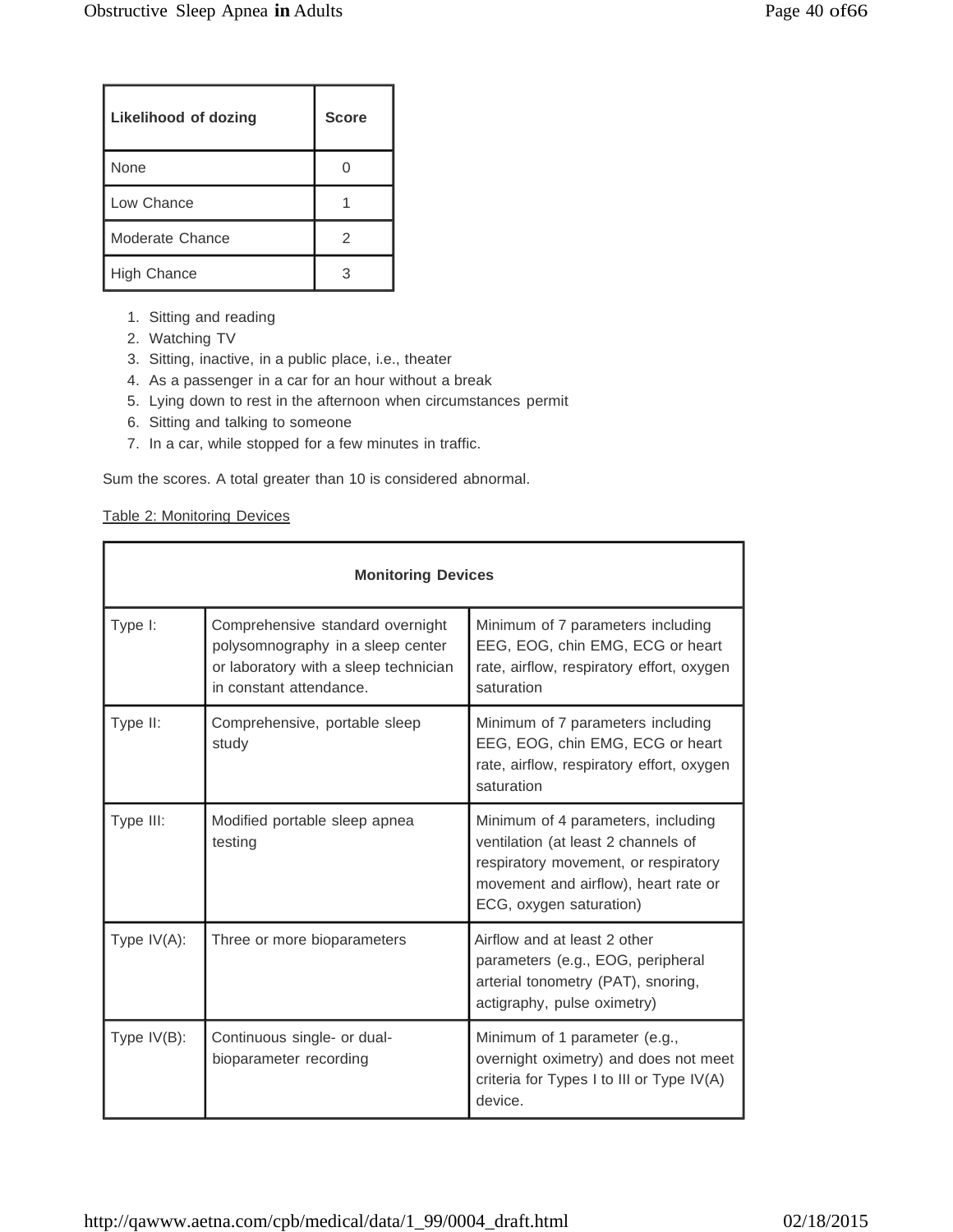| Table 3: Usual Medically Necessary Quantities of Positive Airway Pressure Supplies |
|------------------------------------------------------------------------------------|
|------------------------------------------------------------------------------------|

| <b>Supply Description</b>                                                              | Quantity              |
|----------------------------------------------------------------------------------------|-----------------------|
| Tubing with integrated heating element for use with positive airway<br>pressure device | 1 per 3<br>months     |
| Combination oral/nasal mask, used with continuous positive airway<br>pressure, each    | 1 per 3<br>months     |
| Oral cushion for combination oral/nasal mask, replacement only                         | 2 per 1<br>month      |
| Nasal pillows for combination oral/nasal mask                                          | 2 per 1<br>month      |
| Full face mask used with positive airway pressure device                               | 1 per 3<br>months     |
| Full face mask interface, replacement for full face mask                               | 1 per $1$<br>month    |
| Cushion for use on nasal mask interface                                                | 2 per 1<br>month      |
| Pillow for use on nasal cannula type interface                                         | 2 per 1<br>month      |
| Nasal interface (mask or cannula type, used with positive aiway<br>pressure            | $1per$ 3<br>months    |
| Headgear used with positive airway pressure device                                     | $1$ per $6$<br>months |
| Chinstrap used with positive airway pressure device                                    | 1 per $6$<br>months   |
| Tubing used with positive airway pressure device                                       | 1 per 3<br>months     |
| Filter, disposable, used with positive airway pressure devcie                          | 2 per 1<br>month      |
| Filter, nondisposable, used with positive airway pressure device                       | $1$ per $6$<br>months |
| Water chamber for humidifier, used with positie airway pressure                        | $1$ per $6$<br>months |

**CPT Codes / HCPCS Codes / ICD-9 Codes**

*Diagnosis*: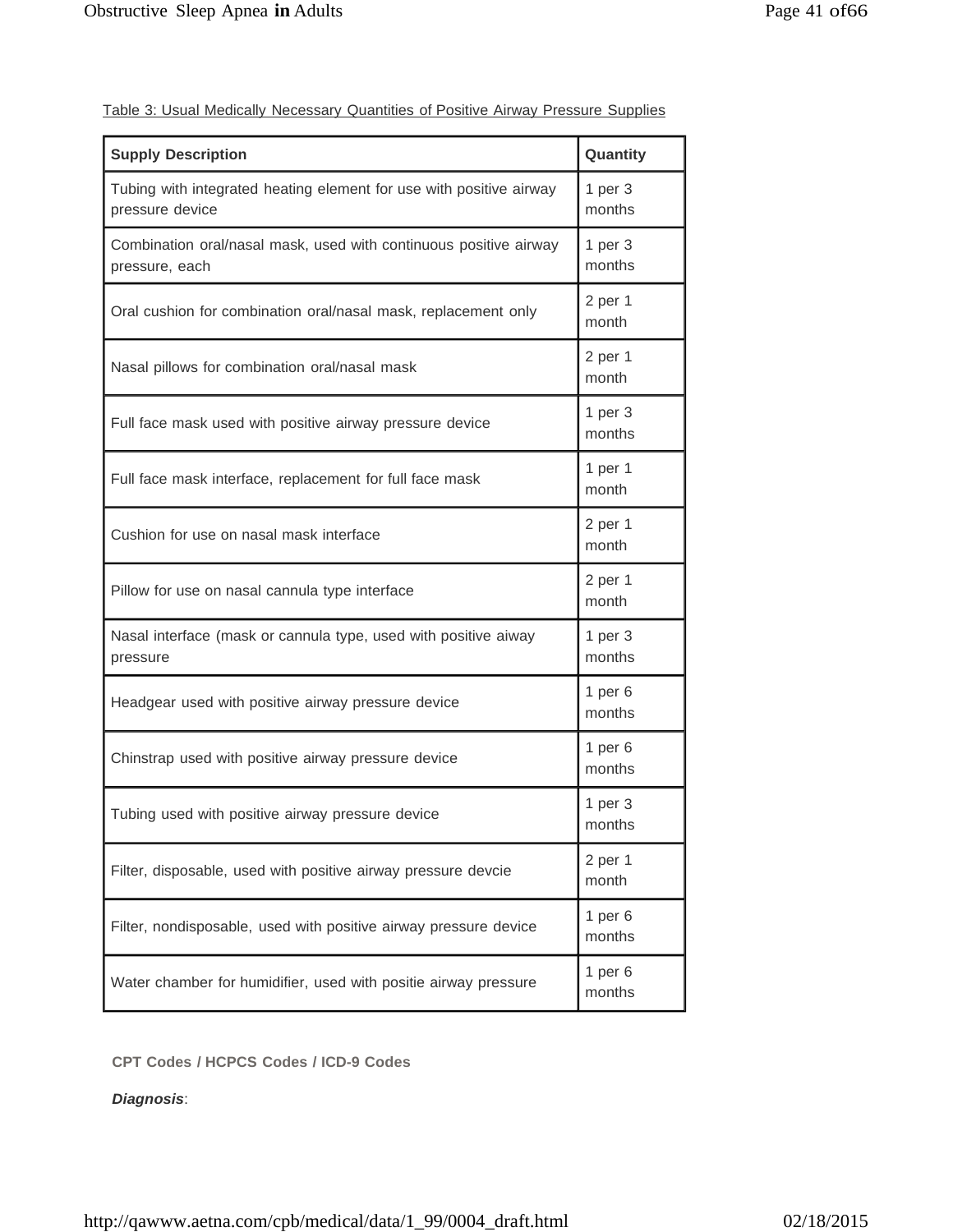# **CPT codes covered if selection criteria are met**:

| 70350 | Cephalogram, orthodontic                                                                                                                                                                                                                                                                                                                                           |
|-------|--------------------------------------------------------------------------------------------------------------------------------------------------------------------------------------------------------------------------------------------------------------------------------------------------------------------------------------------------------------------|
| 70355 | Orthopantogram(eg, panoramic X-Ray)                                                                                                                                                                                                                                                                                                                                |
| 95800 | Sleep study, unattended, simultaneous recording; heart rate, oxygen<br>saturation, respiratory analysis (eg, by airflow or peripheral arterial tone) and<br>sleep time                                                                                                                                                                                             |
| 95801 | minimum of heart rate, oxygen saturation, and respiratory analysis (eg, by<br>airflow or peripheral arterial tone)                                                                                                                                                                                                                                                 |
| 95805 | Multiple sleep latency or maintenance of wakefulness testing, recording,<br>analysis and interpretation of physiological measurements of sleep during<br>multiple trials to assess sleepiness                                                                                                                                                                      |
| 95806 | Sleep study, simultaneous recording of ventilation, respiratory effort, ECG or<br>heart rate, and oxygen saturation, unattended by a technologist                                                                                                                                                                                                                  |
| 95807 | Sleep study, simultaneous recording of ventilation, respiratory effort, ECG or<br>heart rate, and oxygen saturation, attended by a technologist                                                                                                                                                                                                                    |
| 95808 | Polysomnography; any age, sleep staging with 1-3 additional parameters of<br>sleep, attended by a technologist                                                                                                                                                                                                                                                     |
| 95810 | age 6 years or older, sleep staging with 4 or more additional parameters of<br>sleep, attended by a technologist                                                                                                                                                                                                                                                   |
| 95811 | age 6 years or older, sleep staging with 4 or more additional parameters of<br>sleep, with initiation of continuous positive airway pressure therapy or bilevel<br>ventilation, attended by a technologist                                                                                                                                                         |
| 95951 | Monitoring for localization of cerebral seizure focus by cable or radio, 16 or<br>more channel telemetry, combined EEG and video recording and<br>interpretation (e.g., for presurgical localization), each 24 hours [to assist with<br>the diagnosis of paroxysmal arousals or other sleep disruptions thought to be<br>seizure related when EEG is inconclusive] |
|       | CPT codes not covered for indications listed in the CPB:                                                                                                                                                                                                                                                                                                           |
| 70100 | Radiologic examination, mandible; partial, less than 4 views                                                                                                                                                                                                                                                                                                       |
| 70110 | complete, minimum of 4 views                                                                                                                                                                                                                                                                                                                                       |
| 70240 | Radiologic examination, sella turcica                                                                                                                                                                                                                                                                                                                              |
| 70332 | Temporomandibular joint arthrography, radiological supervision and<br>interpretation                                                                                                                                                                                                                                                                               |
| 76101 | Radiologic examination, complex motion (i.e., hypercycloidal) body section<br>(e.g., mastoid polytomography), other than urography; unilateral                                                                                                                                                                                                                     |
| 76102 | bilateral                                                                                                                                                                                                                                                                                                                                                          |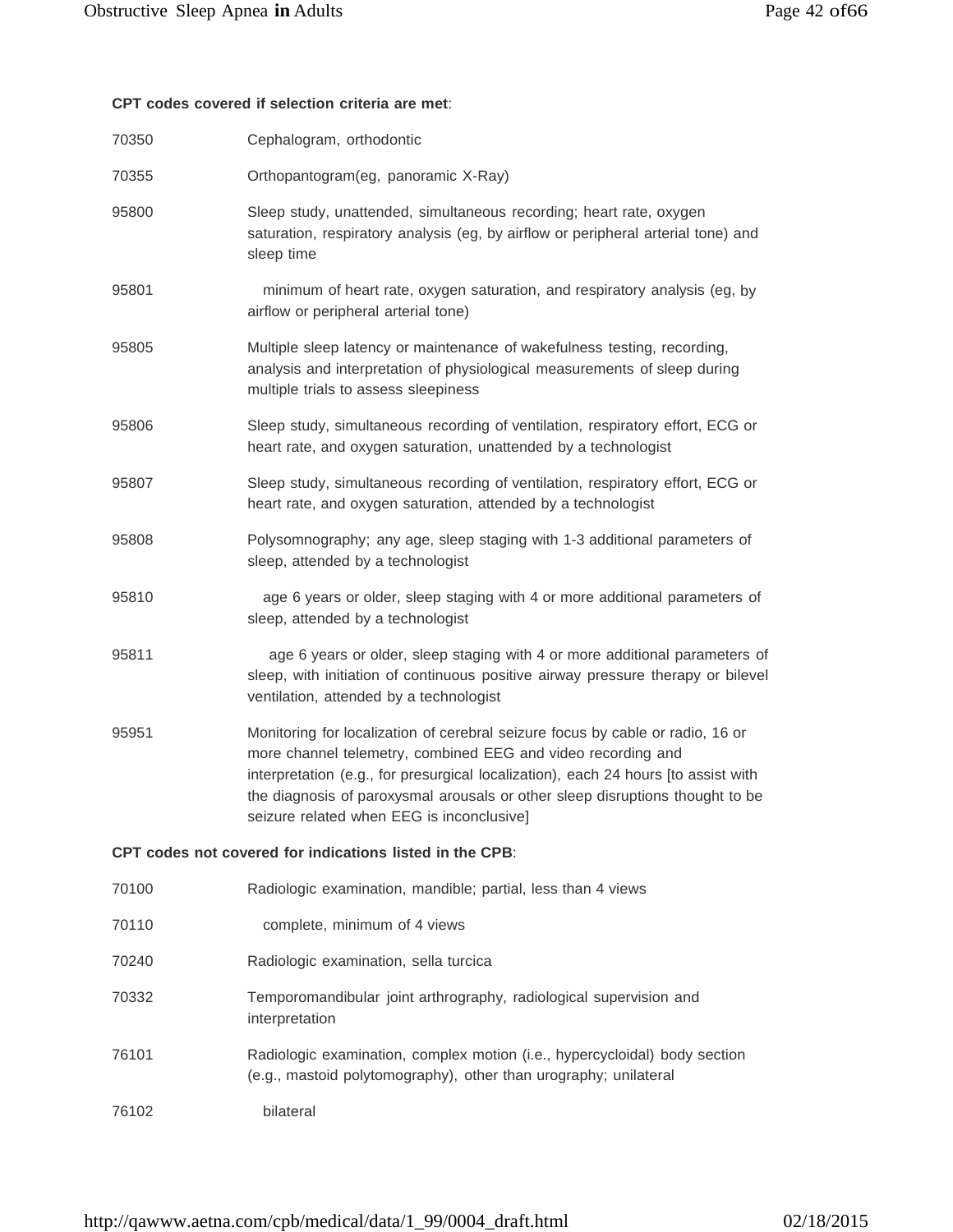| 76536                                              | Ultrasound, soft tissues of head and neck (e.g., thyroid, parathyroid, parotid),<br>real time with image documentation                                                                                                                      |  |
|----------------------------------------------------|---------------------------------------------------------------------------------------------------------------------------------------------------------------------------------------------------------------------------------------------|--|
| 78300                                              | Bone and/or joint imaging; limited area                                                                                                                                                                                                     |  |
| 92520                                              | Laryngeal function studies (i.e., aerodynamic testing and acoustic testing)                                                                                                                                                                 |  |
| 94760 - 94762                                      | Noninvasive ear or pulse oximetry for oxygen saturation; single<br>determination; multiple determinations (e.g., during exercise); or by<br>continuous overnight monitoring (separate procedure) [as a screening<br>method to rule out OSA] |  |
| 95803                                              | Actigraphy testing, recording, analysis, interpretation, and report (minimum<br>of 72 hours to 14 consecutive days of recording)                                                                                                            |  |
| 95805                                              |                                                                                                                                                                                                                                             |  |
|                                                    | HCPCS codes covered if selection criteria are met:                                                                                                                                                                                          |  |
| G0398                                              | Home sleep study test (HST) with type II portable monitor, unattended;<br>minimum of 7 channels: EEG, EOG, EMG, ECG/heart rate, airflow,<br>respiratory effort and oxygen saturation                                                        |  |
| G0399                                              | Home sleep test (HST) with type III portable monitor, unattended; minimum<br>of 4 channels: 2 respiratory movement/airflow, 1 ECG/heart rate and 1<br>oxygen saturation                                                                     |  |
| G0400                                              | Home sleep test (HST) with type IV portable monitor, unattended; minimum<br>of 3 channels                                                                                                                                                   |  |
|                                                    | HCPCS codes not covered for indications listed in the CPB:                                                                                                                                                                                  |  |
| D0320                                              | Temporomandibular joint arthrogram, including injection                                                                                                                                                                                     |  |
| D0321                                              | Other temporomandibular joint films, by report                                                                                                                                                                                              |  |
| D0322                                              | Tomographic survey                                                                                                                                                                                                                          |  |
| D0330                                              | Panoramic film                                                                                                                                                                                                                              |  |
| D0340                                              | Cephalometric film                                                                                                                                                                                                                          |  |
| E0445                                              | Oximeter device for measuring blood oxygen levels non-invasively [as a<br>screening method to rule out OSA]                                                                                                                                 |  |
| ICD-9 codes covered if selection criteria are met: |                                                                                                                                                                                                                                             |  |
| 327.00 - 327.8                                     | Organic sleep disorders                                                                                                                                                                                                                     |  |
| 780.50 - 780.59                                    | Sleep disturbances                                                                                                                                                                                                                          |  |
| 786.03                                             | Apnea                                                                                                                                                                                                                                       |  |
| 786.09                                             | Other dyspnea and respiratory abnormality                                                                                                                                                                                                   |  |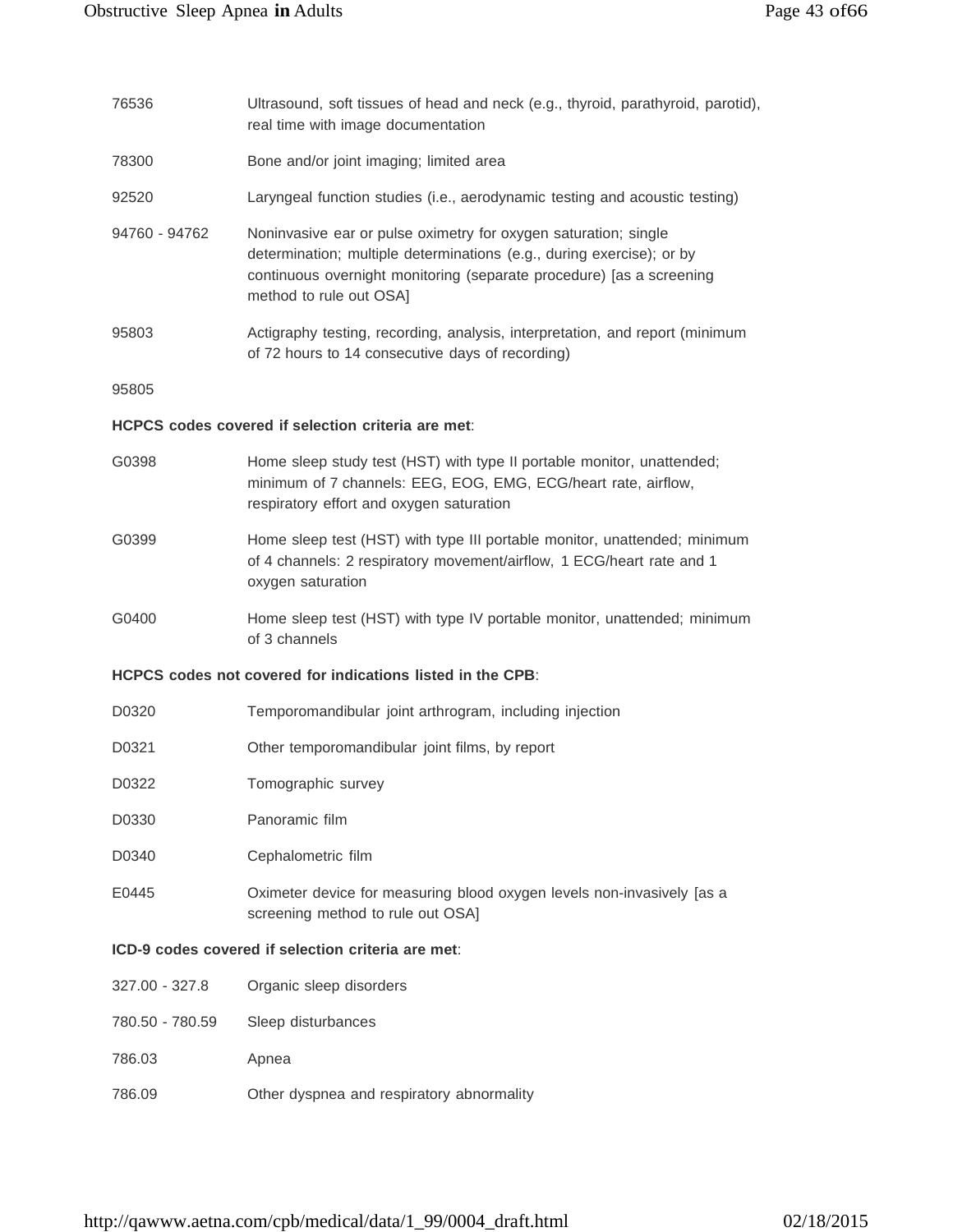#### **Other ICD-9 codes related to the CPB**:

| 278.00 - 278.01         | Overweight and obesity                                                 |
|-------------------------|------------------------------------------------------------------------|
| 278.03                  | Obesity hypoventilation syndrome                                       |
| 291.82                  | Alcohol induced sleep disorders (parasomnia)                           |
| 292.85                  | Drug induced sleep disorders (parasomnia)                              |
| 307.47                  | Other dysfunctions of sleep stages or arousal from sleep [parasomnias] |
| 332.0                   | Paralysis agitans (Parkinson's disease)                                |
| 335.20                  | Amyotrophic lateral sclerosis                                          |
| 345.00 - 345.91         | Epilepsy and recurrent seizures                                        |
| 347.00 - 347.11         | Narcolepsy                                                             |
| 359.21                  | Myotonic dystrophy                                                     |
| 428.0                   | Congestive heart failure                                               |
| 433.00 - 434.91,<br>436 | <b>Stroke</b>                                                          |
| 741.00 - 741.93         | Spina Bifida                                                           |
| 780.39                  | Other convulsions                                                      |
| 780.79                  | Other malaise and fatigue                                              |
| V85.42 - V85.45         | BMI greater than 45                                                    |
| <b>Treatment</b>        |                                                                        |

#### *Oral Appliances*:

#### **HCPCS codes covered if selection criteria are met**:

- E0485 Oral device/appliance used to reduce upper airway collapsibility, adjustable or non-adjustable, prefabricated, includes fitting and adjustment [covered only for obstructive sleep apnea in persons that meet criteria for CPAP but who are intolerant to positive airway pressure devices]
- E0486 Oral device/appliance used to reduce upper airway collapsibility, adjustable or non-adjustable, custom fabricated, includes fitting and adjustment
- S8262 Mandibular orthopedic repositioning device, each

#### **ICD-9 codes covered if selection criteria are met**:

327.23 Obstructive sleep apnea (adult) (pediatric)

**ICD-9 codes not covered for indications listed in the CPB**: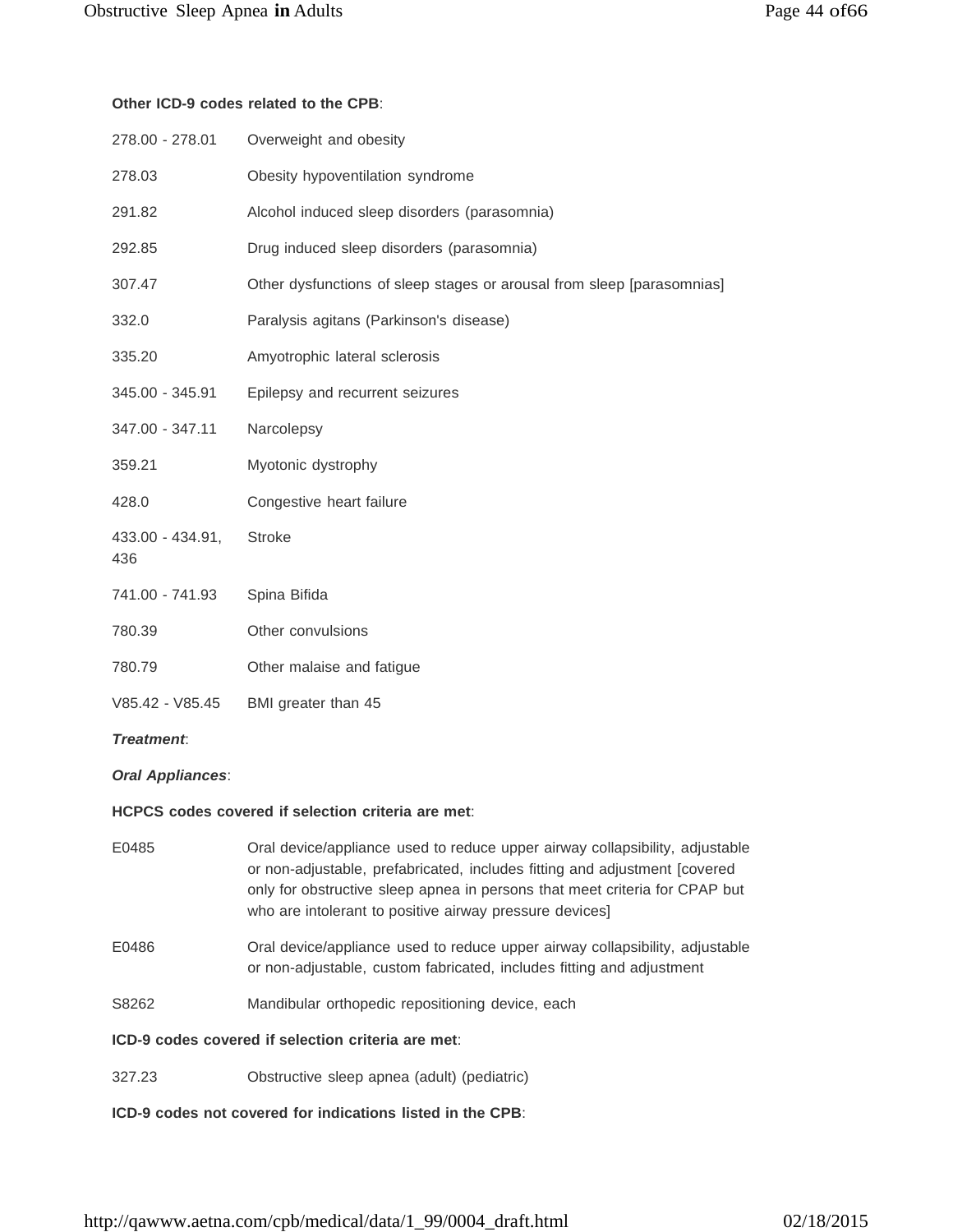|                 | Organic disorders of initiating and maintaining sleep (organic Insomnia) |  |  |  |
|-----------------|--------------------------------------------------------------------------|--|--|--|
| 327.00 - 327.09 |                                                                          |  |  |  |
|                 |                                                                          |  |  |  |
|                 |                                                                          |  |  |  |

- 327.20 Organic sleep apnea, unspecified
- 327.21 Primary central sleep apnea
- 327.22 High altitude periodic breathing
- 327.24 Idiopathic sleep related nonobstructive alveolar hypoventilation
- 327.25 Congenital central alveolar hypoventilation syndrome
- 327.26 Sleep related hypoventilation/hypoxemia in conditions classified elsewhere
- 327.27 Central sleep apnea in conditions classified elsewhere
- 327.29 Other organic sleep apnea
- 327.30 327.39 Circadian rhythm sleep disorder
- 780.50 780.59 Sleep disturbances [unspecified sleep disorders that remain a general symptom without a specifically identified sleep disorder diagnosis]
- 786.03 Apnea

#### *Continuous Positive Airway Pressure (CPAP)*:

#### **CPT codes covered if selection criteria are met**:

94660 Continuous positive airway pressure ventilation (CPAP), initiation and management

#### **HCPCS codes covered if selection criteria are met**:

| A4604 | Tubing with integrated heating element for use with positive airway pressure<br>device [4 per 12 months]                                          |
|-------|---------------------------------------------------------------------------------------------------------------------------------------------------|
| A7027 | Combination oral/nasal mask, used with continuous positive airway pressure<br>device, each [4 per 12 months]                                      |
| A7028 | Oral cushion for combination oral/nasal mask, replacement only, each [24<br>per 12 months]                                                        |
| A7029 | Nasal pillows for combination oral/nasal mask, replacement only, pair [24 per<br>12 months]                                                       |
| A7030 | Full face mask used with positive airway pressure device, each [4 per 12<br>months][replacement device is not covered due to misuse or abuse]     |
| A7031 | Face mask interface, replacement for full face mask, each [12 per 12<br>months] [replacement device is not covered due to misuse or abuse]        |
| A7032 | Cushion for use on nasal mask interface, replacement only, each [24 per 12]<br>months] [replacement device is not covered due to misuse or abuse] |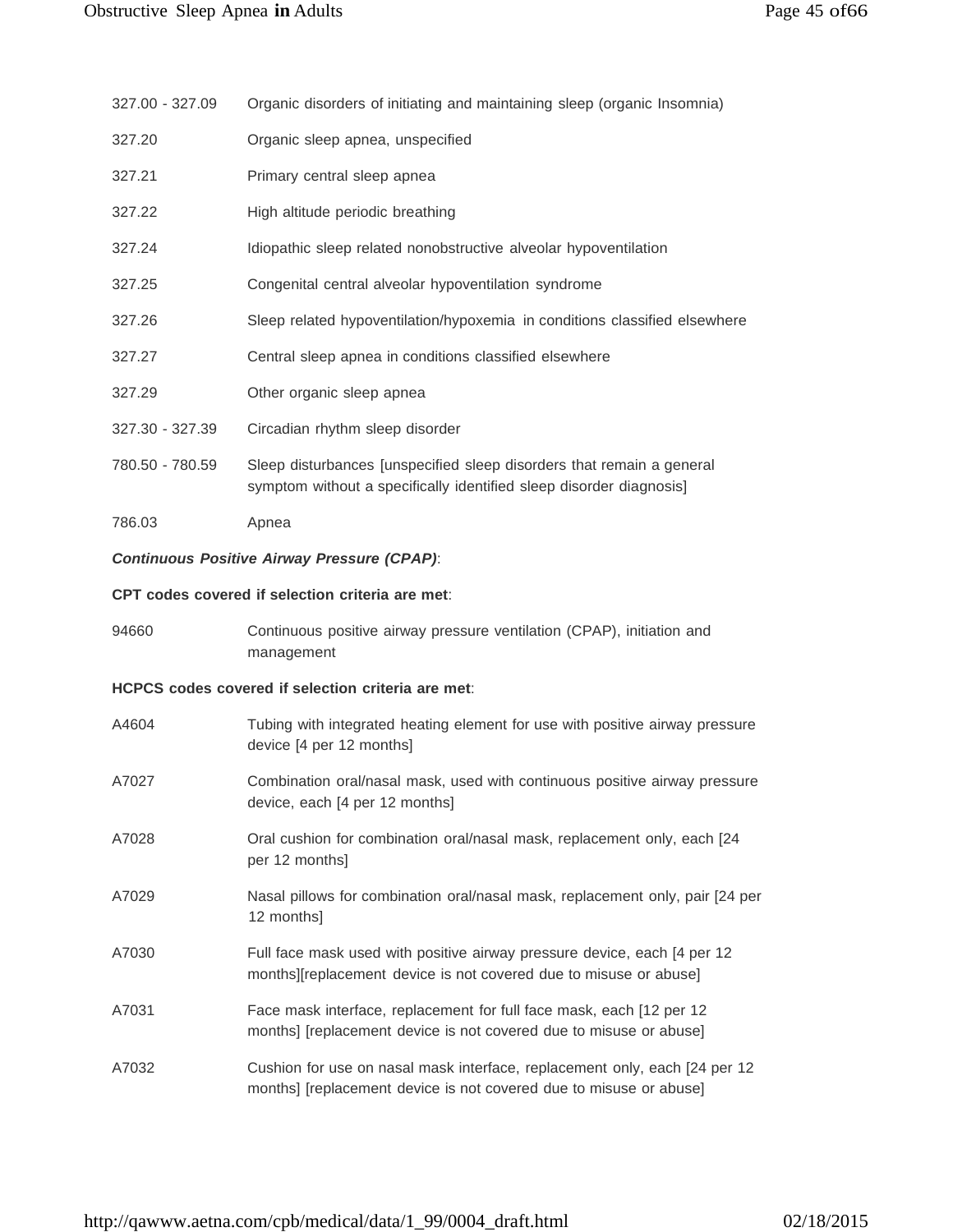| A7033 | Pillow for use on nasal cannula type interface, replacement only, pair [24 per<br>12 months] [replacement device is not covered due to misuse or abuse]                                                                                                                                                                                 |
|-------|-----------------------------------------------------------------------------------------------------------------------------------------------------------------------------------------------------------------------------------------------------------------------------------------------------------------------------------------|
| A7034 | Nasal interface (mask or cannula type) used with positive airway pressure<br>device, with or without head strap [4 per 12 months][replacement device is<br>not covered due to misuse or abuse]                                                                                                                                          |
| A7035 | Headgear used with positive airway pressure device [2 per 12 months]<br>[replacement device is not covered due to misuse or abuse]                                                                                                                                                                                                      |
| A7036 | Chinstrap used with positive airway pressure device [2 per 12 months]<br>[replacement device is not covered due to misuse or abuse]                                                                                                                                                                                                     |
| A7037 | Tubing used with positive airway pressure device [4 per 12 months]<br>[replacement device is not covered due to misuse or abuse]                                                                                                                                                                                                        |
| A7038 | Filter, disposable, used with positive airway pressure device [24 per 12<br>months] [replacement device is not covered due to misuse or abuse]                                                                                                                                                                                          |
| A7039 | Filter, non-disposable, used with positive airway pressure device [2 per 12<br>months] [replacement device is not covered due to misuse or abuse]                                                                                                                                                                                       |
| A7044 | Oral interface used with positive airway pressure device, each                                                                                                                                                                                                                                                                          |
| A7045 | Exhalation port with or without swivel used with accessories for positive<br>airway devices, replacement only                                                                                                                                                                                                                           |
| A7046 | Water chamber for humidifier, used with positive airway pressure device,<br>replacement, each [2 per 12 months]                                                                                                                                                                                                                         |
| E0470 | Respiratory assist device, bi-level pressure capability, without back-up rate<br>feature, used with noninvasive interface, e.g., nasal or facial mask<br>(intermittent assist device with continuous positive airway pressure device)<br>[for OSA members intolerant of CPAP or AutoPAP, or for whom CPAP or<br>AutoPAP is ineffective] |
| E0472 | Respiratory assist device, bi-level pressure capability, with back-up rate<br>feature, used with invasive interface, e.g., tracheostomy tube (intermittent<br>assist device with continuous positive airway pressure device) [for OSA<br>members intolerant of CPAP]                                                                    |
| E0561 | Humidifier, non-heated, used with positive airway pressure device<br>[replacement device is not covered due to misuse or abuse]                                                                                                                                                                                                         |
| E0562 | Humidifier, heated, used with positive airway pressure device [replacement<br>device is not covered due to misuse or abuse]                                                                                                                                                                                                             |
| E0601 | Continuous positive airway pressure (CPAP) device                                                                                                                                                                                                                                                                                       |
|       | HCPCS codes not covered for indications listed in the CPB:                                                                                                                                                                                                                                                                              |
| E0471 | Respiratory assist device, bi-level pressure capability, with back-up rate                                                                                                                                                                                                                                                              |

feature, used with noninvasive interface, e.g., nasal or facial mask (intermittent assist device with continuous positive airway pressure device)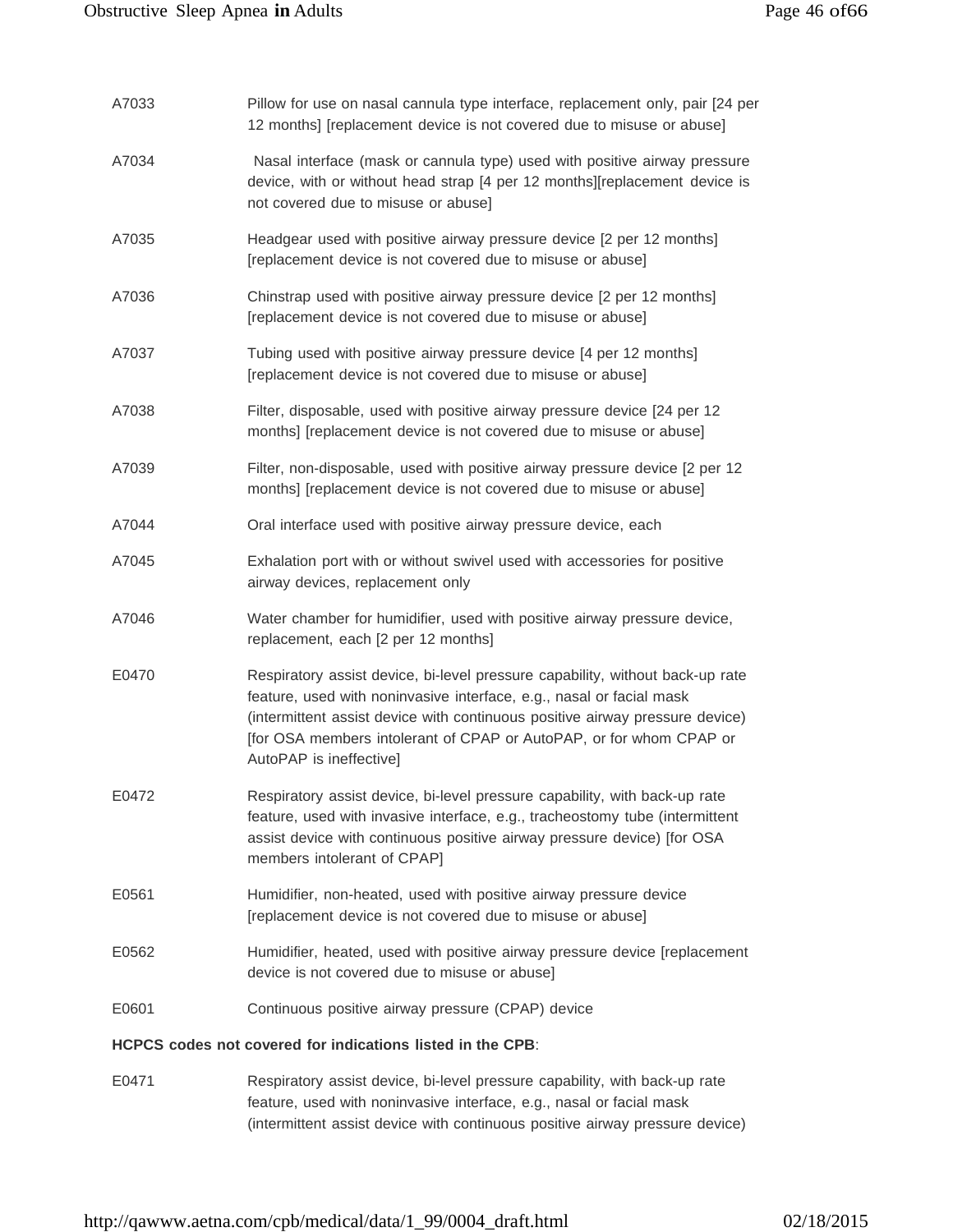# **ICD-9 codes covered if selection criteria are met [with AHI 15 or >]**:

| 327.23                                                                     | Obstructive sleep apnea (adult) (pediatric)                                                                          |  |  |
|----------------------------------------------------------------------------|----------------------------------------------------------------------------------------------------------------------|--|--|
| ICD-9 codes covered if selection criteria are met [with OSA and AHI 5-14]: |                                                                                                                      |  |  |
| 293.83                                                                     | Mood disorder in conditions classified elsewhere                                                                     |  |  |
| 296.90 - 296.99                                                            | Episodic mood disorders                                                                                              |  |  |
| $401.0 - 405.99$                                                           | Hypertensive disease [documented systolic blood pressure > 140 mmHg<br>and/or diastolic blood pressure $> 90$ mm Hg] |  |  |
| 410.00 - 414.9                                                             | Ischemic heart disease                                                                                               |  |  |
| 438.0 - 438.9                                                              | Late effects of cerebrovascular disease [history of stroke]                                                          |  |  |
| 780.79                                                                     | Other malaise and fatigue [excessive daytime sleepiness by Epworth >10 or<br>Multiple Sleep Latency Test (MSLT) <6]  |  |  |
| V12.54                                                                     | Personal history of transient ischemic attack (TIA), and cerebral infarction<br>without residual deficits            |  |  |
| V12.59                                                                     | Personal history of other diseases of circulatory system [history of stroke]                                         |  |  |

# **ICD-9 codes covered [for BIPAP, DPAP, VPAP, VPAP Adapt SV, and AutoPAP] if selection criteria are met [for OSA member intolerant of CPAP]**:

| 327.23                                                     | Obstructive sleep apnea (adult) (pediatric)                                                               |  |
|------------------------------------------------------------|-----------------------------------------------------------------------------------------------------------|--|
| 327.24                                                     | Idiopathic sleep related nonobstructive alveolar hypoventilation [nocturnal<br>hypoventilation]           |  |
| 327.26                                                     | Sleep related hypoventilation/hypoxemia in conditions classified elsewhere<br>[nocturnal hypoventilation] |  |
| 358.00 - 358.9                                             | Myoneural disorders (restrictive thoracic disorders)                                                      |  |
| $490 - 496$                                                | Chronic obstructive pulmonary disease and allied conditions                                               |  |
| 738.3                                                      | Acquired deformity of chest and rib [restrictive thoracic disorders]                                      |  |
| 754.89                                                     | Other congenital musculoskeletal deformities [chest wall] [restrictive thoracic<br>disorders]             |  |
| ICD-9 codes not covered for indications listed in the CPB: |                                                                                                           |  |

# 345.00 - 345.91 Epilepsy and recurrent seizures [for the improvement of seizure control]

780.39 Other convulsions [for the improvement of seizure control]

*There is no specific code for Nasal Dilators*:

*There is no specific code for Apnea-Triggered Muscle Stimulator*:

*There is no specific code for SleepStrip*: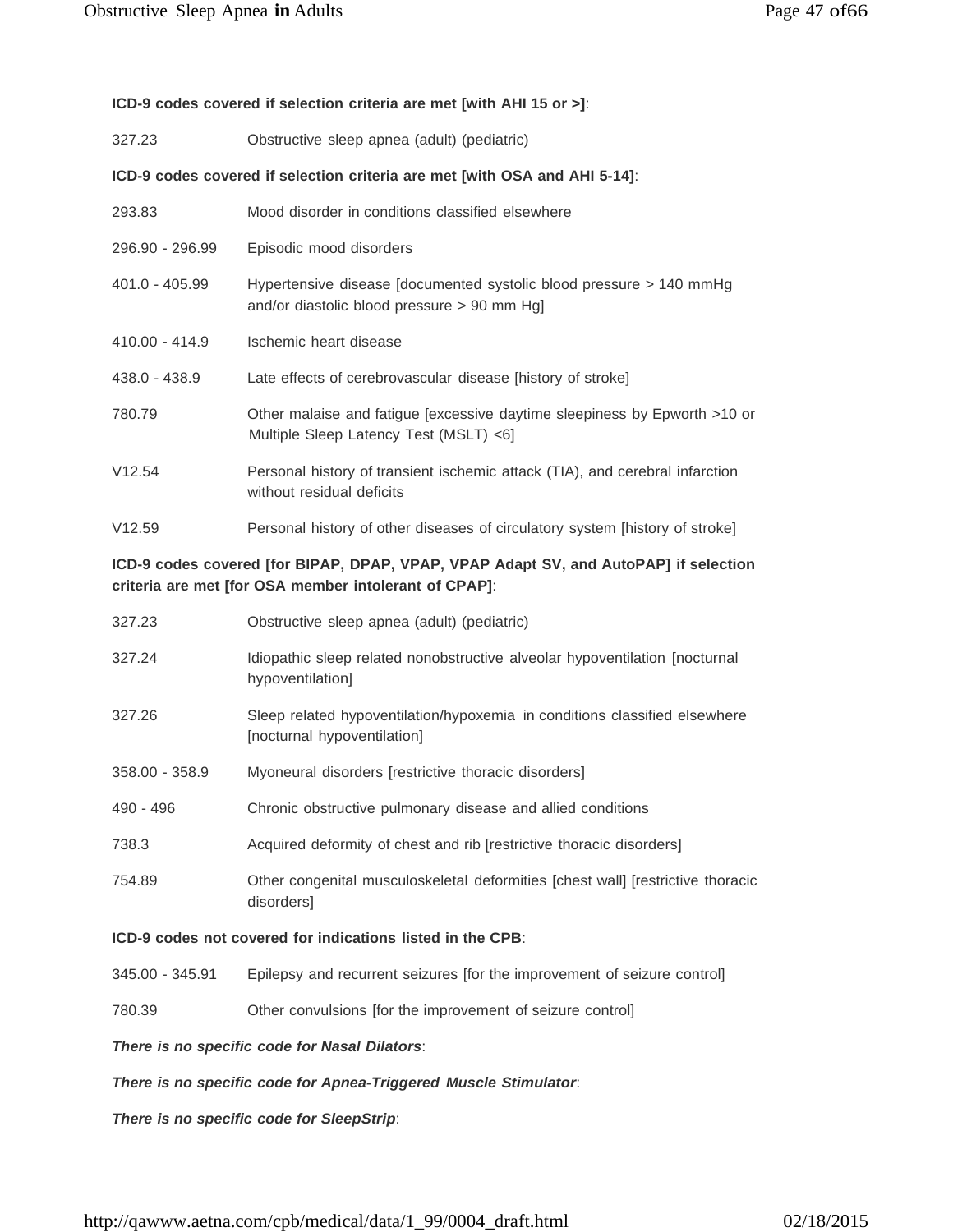*There is no specific code for Encore Tongue Base Suspension:*:

*There is no specific code for Winx Therapy System/Oral Pressure Therapy:*:

*Uvulopalatopharyngoplasty (UPPP)*:

**CPT codes covered if selection criteria are met**:

42145 Palatopharyngoplasty (e.g., uvulopalatopharyngoplasty, uvulopharyngoplasty) [for OSA members who meet criteria for CPAP but are intolerant]

**ICD-9 codes covered if selection criteria are met [for OSA members who are intolerant of CPAP]**:

327.23 Obstructive sleep apnea (adult) (pediatric)

#### **ICD-9 codes not covered for indications listed in the CPB**:

- 327.00 327.09 Organic disorders of initiating and maintaining sleep (organic insomnia)
- 327.20 Organic sleep apnea, unspecified
- 327.21 Primary central sleep apnea
- 327.22 High altitude periodic breathing
- 327.24 Idiopathic sleep related nonobstructive alveolar hypoventilation
- 327.25 Congenital central alveolar hypoventilation syndrome
- 327.26 Sleep related hypoventilation/hypoxemia in conditions classified elsewhere
- 327.27 Central sleep apnea in conditions classified elsewhere
- 327.29 Other organic sleep apnea
- 327.30 327.39 Circadian rhythm sleep disorder
- 780.50 780.59 Sleep disturbances
- 786.03 Apnea

*Uvulectomy*:

#### **CPT codes covered if selection criteria are met**:

42140 Uvulectomy, excision of uvula

#### **Other ICD-9 codes related to the CPB**:

- 782.3 Edema [acute of uvula causing respiratory distress]
- 786.09 Other dyspnea and respiratory abnormalities [respiratory distress caused by acute edema of the uvula]

*Laser Assisted Uvuloplasty (LAUP)*: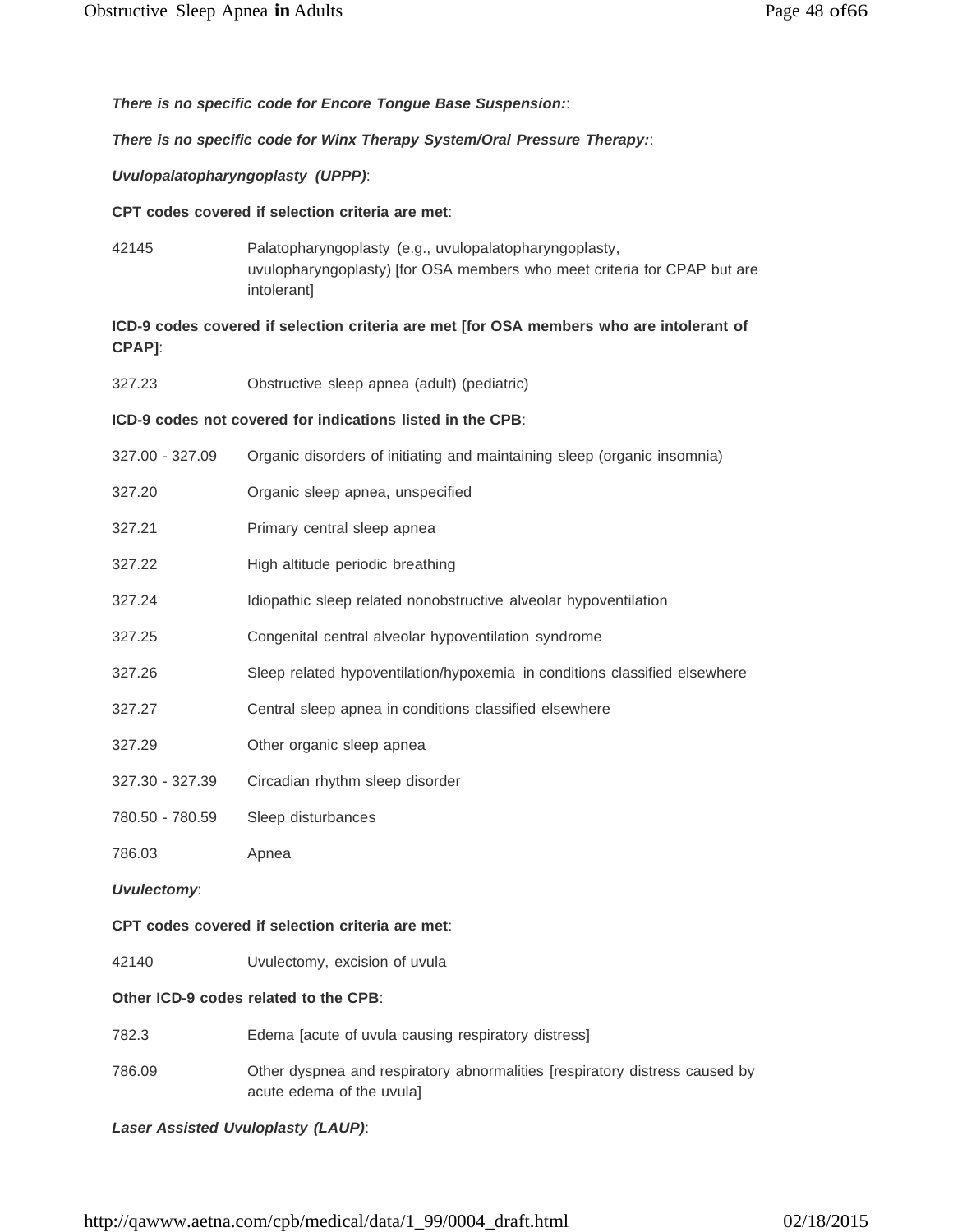#### **CPT codes not covered for indications listed in the CPB**:

- 42160 Destruction of lesion, palate or uvula (thermal, cryo or chemical)
- 42890 Limited pharyngectomy

#### **HCPCS codes not covered for indications listed in the CPB**:

- S2080 Laser-assisted uvulopalatoplasty (LAUP)
- **ICD-9 codes not covered for indications listed in the CPB**:
- 327.00 327.8 Organic sleep disorders
- 780.50 780.59 Sleep disturbances

#### *Somnoplasty and Coblation or Tongue Base Reduction*:

#### **CPT codes not covered for indications listed in the CPB**:

- 30801 Cautery and/or ablation, mucosa of inferior turbinates, unilateral or bilateral, any method; superficial [if used to report somnoplasty or coblation]
- 30802 intramural [if used to report somnoplasty or coblation]
- 41530 Submucosal ablation of the tongue base, radiofrequency, one or more sites, per session

#### **ICD-9 codes not covered for indications listed in the CPB**:

| 327.00 - 327.8  | Organic sleep disorders |
|-----------------|-------------------------|
| 780.50 - 780.59 | Sleep disturbances      |
| 786.03          | Apnea                   |
|                 |                         |

786.09 Other dyspnea and respiratory abnormalities

#### *The Repose System or Advance System*:

#### **CPT codes not covered for indications listed in the CPB**:

41512 Tongue base suspension, permanent suture technique

#### *Tonsillectomy (adult)*:

#### **CPT codes covered if selection criteria are met**:

42821 Tonsillectomy age 12 and over

#### **CPT codes not covered for indications listed in the CPB**:

42870 Excision or destruction lingual tonsil, any method (separate procedure)

#### **ICD-9 codes covered if selection criteria are met**:

474.10 Hypertrophy of tonsils with adenoids

[http://qawww.aetna.com/cpb/medical/data/1\\_99/0004\\_draft.html](http://qawww.aetna.com/cpb/medical/data/1_99/0004_draft.html) 02/18/2015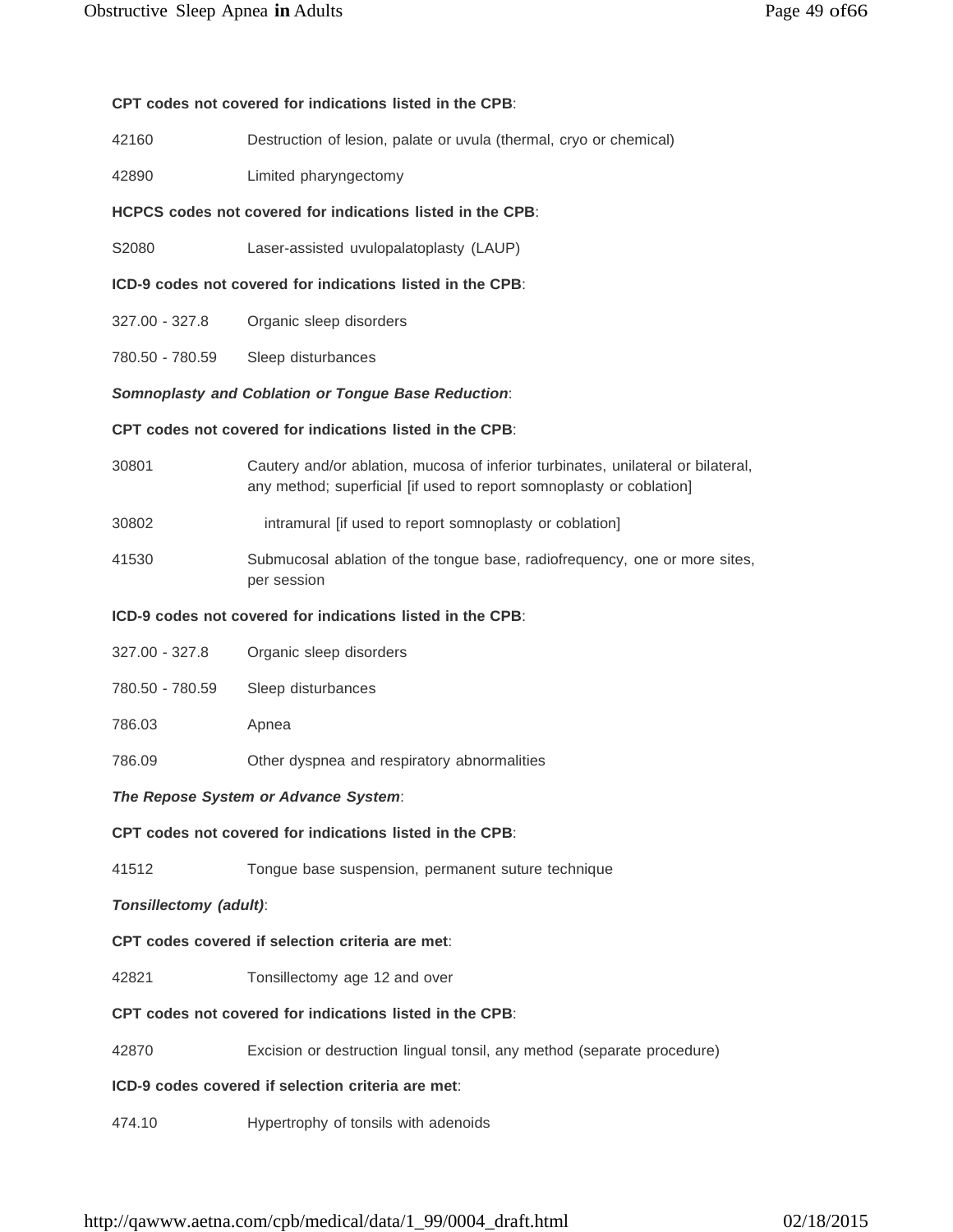#### 474.11 Hypertrophy of tonsils alone

#### **ICD-9 codes not covered for indications listed in the CPB**:

327.0 - 327.8 Organic sleep disorders (adult)

#### *Zzoma positional device*:

#### **HCPCS codes not covered for indications listed in the CPB**:

E0190 Positioning cushion/pillow/wedge, any shape or size, includes all components and accessories [Zzoma positional device]

#### *Jaw Realignment Surgery*:

#### **CPT codes covered if selection criteria are met**:

| 21198 | Osteotomy, mandible, segmental [for OSA members who fail other treatment<br>approaches]                                                        |
|-------|------------------------------------------------------------------------------------------------------------------------------------------------|
| 21199 | with genioglossus advancement for OSA members who fail other<br>treatment approaches]                                                          |
| 21208 | Osteoplasty, facial bones; augmentation (autograft, allograft, or prosthetic<br>implant) [for OSA members who fail other treatment approaches] |
| 21209 | reduction [for OSA members who fail other treatment approaches]                                                                                |
| 21685 | Hyoid myotomy and suspension [for OSA members who fail other treatment<br>approaches                                                           |

#### **ICD-9 codes covered if selection criteria are met**:

327.23 Obstructive sleep apnea (adult) (pediatric)

#### **Other ICD-9 codes related to the CPB**:

756.0 Anomalies of skull and face bones

#### *Tracheostomy*:

#### **CPT codes covered if selection criteria are met**:

31600 - 31601 Tracheostomy

#### **ICD-9 codes covered if selection criteria are met**:

327.23 Obstructive sleep apnea (adult) (pediatric) [for members with the most severe OSA not manageable by other interventions]

#### *Cardiac (Atrial) Pacing*:

#### **CPT codes not covered for indications listed in the CPB**:

33202 - 33249 Pacemaker procedures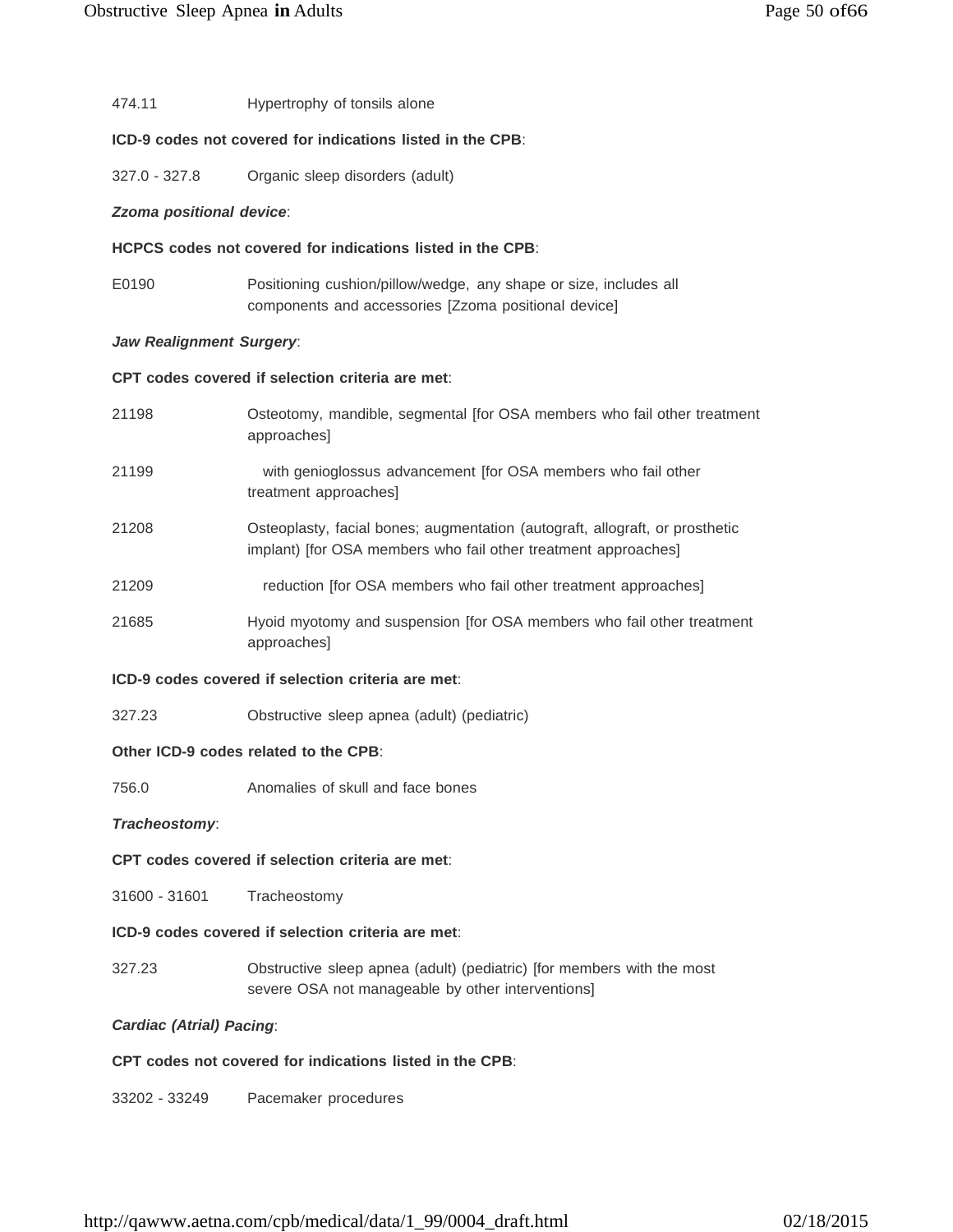#### **ICD-9 codes not covered for indications listed in the CPB**:

- 327.00 327.8 Organic sleep disorders
- 780.50 780.59 Sleep disturbances
- 786.03 Apnea
- 786.09 Other dyspnea and respiratory abnormalities

#### *Injection Snoreplasty*:

No specific codes

#### *Cautery-Assisted Palatal Stiffening Operation (CAPSO)*:

#### **CPT codes not covered for indications listed in the CPB**:

42950 Pharyngoplasty (plastic or reconstructive operation on pharynx) [if used to report CAPSO]

#### **ICD-9 codes not covered for indications listed in the CPB**:

| 327.00 - 327.8 |  | Organic sleep disorders |
|----------------|--|-------------------------|
|----------------|--|-------------------------|

- 780.50 780.59 Sleep disturbances
- 786.03 Apnea
- 786.09 Other dyspnea and respiratory abnormalities

#### *Pillar™ Palatal Implant System*:

#### **HCPCS codes not covered for indications listed in the CPB**:

C9727 Insertion of implants into the soft palate; minimum of three implants

#### **ICD-9 codes not covered for indications listed in the CPB**:

- 327.00 327.8 Organic sleep disorders
- 780.50 780.59 Sleep disturbances [if used to report OSA]
- 786.03 Apnea
- 786.09 Other dyspnea and respiratory abnormalities

#### *Transpalatal Advancement Pharyngoplasty*:

#### **CPT codes not covered for indications listed in the CPB**:

42145 Palatopharyngoplasty (e.g., uvulopalatopharyngoplasty, uvulopharyngoplasty) [if used to report transpalatal advancement pharyngoplasty]

[http://qawww.aetna.com/cpb/medical/data/1\\_99/0004\\_draft.html](http://qawww.aetna.com/cpb/medical/data/1_99/0004_draft.html) 02/18/2015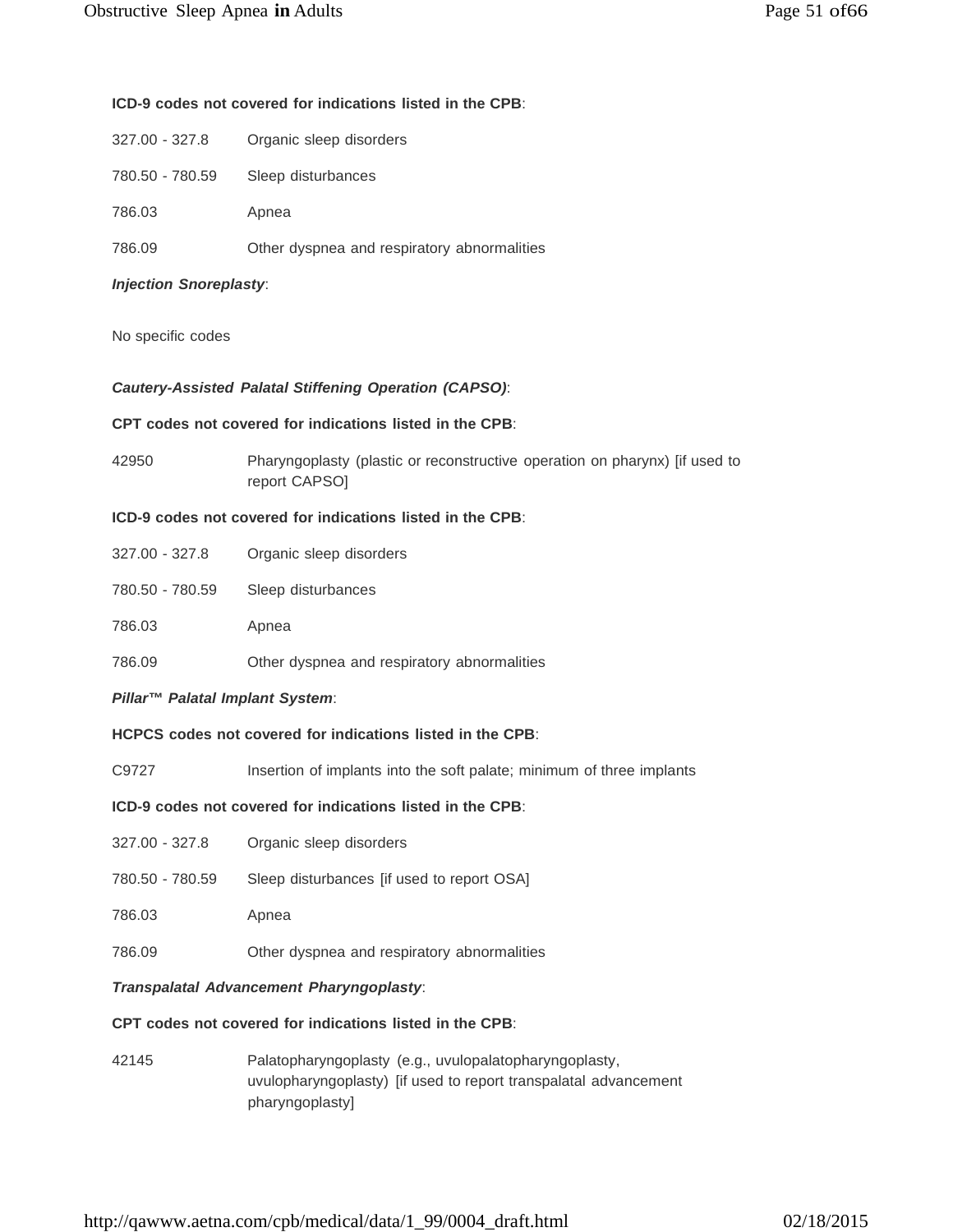| ICD-9 codes not covered for indications listed in the CPB:<br>327.00 - 327.8<br>Organic sleep disorders<br>780.50 - 780.59<br>Sleep disturbances [if used to report OSA]<br>786.03<br>Apnea<br>786.09<br>Other dyspnea and respiratory abnormalities<br><b>Nasal Surgery:</b><br>CPT codes not covered for indications listed in the CPB:<br>Surgery/Respiratory System, nose/nasal<br>30000 - 30999<br>ICD-9 codes not covered for indications listed in the CPB:<br>327.00 - 327.8<br>Organic sleep disorders<br>780.50 - 780.59<br>Sleep disturbances [if used to report OSA]<br>786.03<br>Apnea<br>786.09<br>Other dyspnea and respiratory abnormalities<br><b>Partial Glossectomy:</b><br>CPT codes not covered for indications listed in the CPB:<br>41120<br>Glossectomy; less than one-half tongue<br>41130<br>Hemiglossectomy<br>41135<br>Partial; with unilateral radical neck dissection<br>ICD-9 codes not covered for indications listed in the CPB:<br>327.00 - 327.8<br>Organic sleep disorders<br>780.50 - 780.59<br>Sleep disturbances [if used to report OSA]<br>786.03<br>Apnea<br>Other dyspnea and respiratory abnormalities<br>786.09<br>Provent sleep apnea therapy: | 42950 | Pharyngoplasty (plastic or reconstructive operation on pharynx) [if used to<br>report transpalatal advancement pharyngoplasty] |  |  |
|---------------------------------------------------------------------------------------------------------------------------------------------------------------------------------------------------------------------------------------------------------------------------------------------------------------------------------------------------------------------------------------------------------------------------------------------------------------------------------------------------------------------------------------------------------------------------------------------------------------------------------------------------------------------------------------------------------------------------------------------------------------------------------------------------------------------------------------------------------------------------------------------------------------------------------------------------------------------------------------------------------------------------------------------------------------------------------------------------------------------------------------------------------------------------------------------|-------|--------------------------------------------------------------------------------------------------------------------------------|--|--|
|                                                                                                                                                                                                                                                                                                                                                                                                                                                                                                                                                                                                                                                                                                                                                                                                                                                                                                                                                                                                                                                                                                                                                                                             |       |                                                                                                                                |  |  |
|                                                                                                                                                                                                                                                                                                                                                                                                                                                                                                                                                                                                                                                                                                                                                                                                                                                                                                                                                                                                                                                                                                                                                                                             |       |                                                                                                                                |  |  |
|                                                                                                                                                                                                                                                                                                                                                                                                                                                                                                                                                                                                                                                                                                                                                                                                                                                                                                                                                                                                                                                                                                                                                                                             |       |                                                                                                                                |  |  |
|                                                                                                                                                                                                                                                                                                                                                                                                                                                                                                                                                                                                                                                                                                                                                                                                                                                                                                                                                                                                                                                                                                                                                                                             |       |                                                                                                                                |  |  |
|                                                                                                                                                                                                                                                                                                                                                                                                                                                                                                                                                                                                                                                                                                                                                                                                                                                                                                                                                                                                                                                                                                                                                                                             |       |                                                                                                                                |  |  |
|                                                                                                                                                                                                                                                                                                                                                                                                                                                                                                                                                                                                                                                                                                                                                                                                                                                                                                                                                                                                                                                                                                                                                                                             |       |                                                                                                                                |  |  |
|                                                                                                                                                                                                                                                                                                                                                                                                                                                                                                                                                                                                                                                                                                                                                                                                                                                                                                                                                                                                                                                                                                                                                                                             |       |                                                                                                                                |  |  |
|                                                                                                                                                                                                                                                                                                                                                                                                                                                                                                                                                                                                                                                                                                                                                                                                                                                                                                                                                                                                                                                                                                                                                                                             |       |                                                                                                                                |  |  |
|                                                                                                                                                                                                                                                                                                                                                                                                                                                                                                                                                                                                                                                                                                                                                                                                                                                                                                                                                                                                                                                                                                                                                                                             |       |                                                                                                                                |  |  |
|                                                                                                                                                                                                                                                                                                                                                                                                                                                                                                                                                                                                                                                                                                                                                                                                                                                                                                                                                                                                                                                                                                                                                                                             |       |                                                                                                                                |  |  |
|                                                                                                                                                                                                                                                                                                                                                                                                                                                                                                                                                                                                                                                                                                                                                                                                                                                                                                                                                                                                                                                                                                                                                                                             |       |                                                                                                                                |  |  |
|                                                                                                                                                                                                                                                                                                                                                                                                                                                                                                                                                                                                                                                                                                                                                                                                                                                                                                                                                                                                                                                                                                                                                                                             |       |                                                                                                                                |  |  |
|                                                                                                                                                                                                                                                                                                                                                                                                                                                                                                                                                                                                                                                                                                                                                                                                                                                                                                                                                                                                                                                                                                                                                                                             |       |                                                                                                                                |  |  |
|                                                                                                                                                                                                                                                                                                                                                                                                                                                                                                                                                                                                                                                                                                                                                                                                                                                                                                                                                                                                                                                                                                                                                                                             |       |                                                                                                                                |  |  |
|                                                                                                                                                                                                                                                                                                                                                                                                                                                                                                                                                                                                                                                                                                                                                                                                                                                                                                                                                                                                                                                                                                                                                                                             |       |                                                                                                                                |  |  |
|                                                                                                                                                                                                                                                                                                                                                                                                                                                                                                                                                                                                                                                                                                                                                                                                                                                                                                                                                                                                                                                                                                                                                                                             |       |                                                                                                                                |  |  |
|                                                                                                                                                                                                                                                                                                                                                                                                                                                                                                                                                                                                                                                                                                                                                                                                                                                                                                                                                                                                                                                                                                                                                                                             |       |                                                                                                                                |  |  |
|                                                                                                                                                                                                                                                                                                                                                                                                                                                                                                                                                                                                                                                                                                                                                                                                                                                                                                                                                                                                                                                                                                                                                                                             |       |                                                                                                                                |  |  |
|                                                                                                                                                                                                                                                                                                                                                                                                                                                                                                                                                                                                                                                                                                                                                                                                                                                                                                                                                                                                                                                                                                                                                                                             |       |                                                                                                                                |  |  |
|                                                                                                                                                                                                                                                                                                                                                                                                                                                                                                                                                                                                                                                                                                                                                                                                                                                                                                                                                                                                                                                                                                                                                                                             |       |                                                                                                                                |  |  |
|                                                                                                                                                                                                                                                                                                                                                                                                                                                                                                                                                                                                                                                                                                                                                                                                                                                                                                                                                                                                                                                                                                                                                                                             |       |                                                                                                                                |  |  |
|                                                                                                                                                                                                                                                                                                                                                                                                                                                                                                                                                                                                                                                                                                                                                                                                                                                                                                                                                                                                                                                                                                                                                                                             |       |                                                                                                                                |  |  |
|                                                                                                                                                                                                                                                                                                                                                                                                                                                                                                                                                                                                                                                                                                                                                                                                                                                                                                                                                                                                                                                                                                                                                                                             |       |                                                                                                                                |  |  |
|                                                                                                                                                                                                                                                                                                                                                                                                                                                                                                                                                                                                                                                                                                                                                                                                                                                                                                                                                                                                                                                                                                                                                                                             |       |                                                                                                                                |  |  |

**The above policy is based on the following references:**

No specific codes

[http://qawww.aetna.com/cpb/medical/data/1\\_99/0004\\_draft.html](http://qawww.aetna.com/cpb/medical/data/1_99/0004_draft.html) 02/18/2015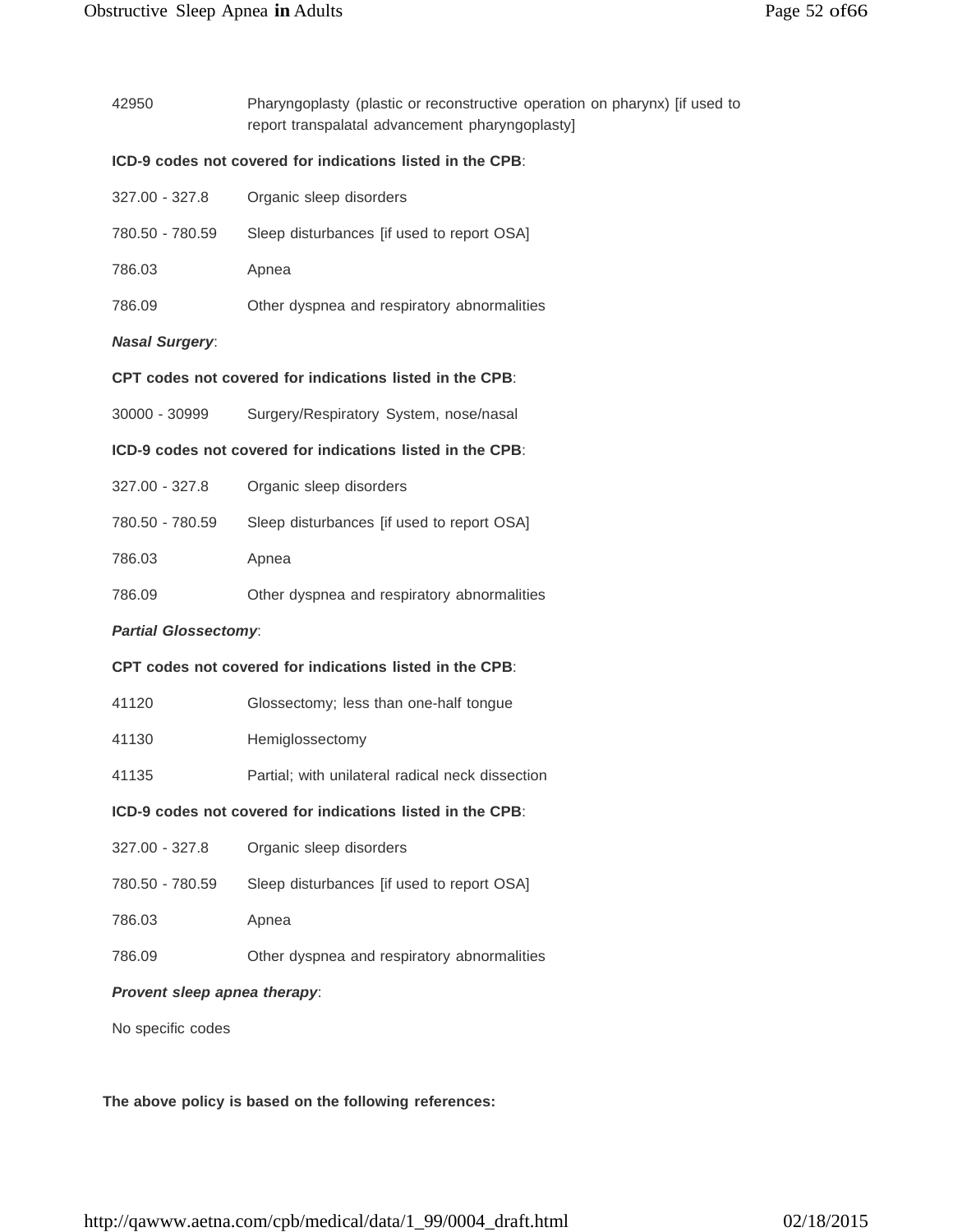- 1. U.S. Department of Health and Human Services, Centers for Medicare & Medicaid Services (CMS). Continuous positive airway pressure (CPAP). Medicare Coverage Issues Manual §60 -17. Baltimore, MD: CMS; 2002.
- 2. Fujita S, Conway WA, Zorick FJ. Evaluation of the effectiveness of uvulopalatopharyngoplasty. Laryngoscope. 1985;95:70-75.
- 3. Riley, RW, Powell NB, Guilleminault C. Maxillary mandibular and hyoid advancement for treatment of obstructive sleep apnea. A review of 40 patients. J Oral Maxillofac Surg. 1990;48:20-26.
- 4. Riley RW, Powell NB, Guilleminault C. Inferior sagittal osteotomy of the mandible with hyoid myomotomy suspension: A new procedure for obstructive sleep apnea. Otolaryngol Head Neck Surg. 1986;84:589.
- 5. Riley RW, Powell NB, Guilleminault C. Inferior mandibular osteotomy and hyoid myotomy suspension for obstructive sleep apnea. A review of 55 patients. J Oral Maxillofacial Surg. 1989;47:159-164.
- 6. American Sleep Disorders Association, Standards of Practice Committee, Polysomnography Task Force. Practice parameters for the indications for polysomnography and related procedures. Sleep. 1997;20(6):406-422.
- 7. American Sleep Disorders Association, Standards of Practice Committee. Practice parameter for the use of portable recording of the assessment of obstructive sleep apnea. Sleep. 1994;17(4):372-377.
- 8. American Sleep Disorders Association, Standards of Practice Committee. Practice parameters for the use of laser-assisted uvulopalatoplasty: An American Sleep Disorders Association Report. Sleep. 1994;17(8):744-748.
- 9. Thorpy MJ. The clinical use of the multiple sleep latency test. Standards of Practice Committee of the American Sleep Disorders Association Report. Sleep. 1992;15(3):268-276.
- 10. American Sleep Disorders Association. Practice parameters for the treatment of snoring and obstructive sleep apnea with oral appliances. Sleep. 1995;18(6):511-513.
- 11. Hillberg RE, Johnson DC. Current concepts: Noninvasive ventilation. N Engl J Med. 1997;337(24):1746-1752.
- 12. Schmidt-Nowara W, Lowe A, Wiegand L, et al. Oral appliances for the treatment of snoring and obstructive sleep apnea: An American Sleep Disorders Association Review. Sleep. 1995;18(6):501-510.
- 13. Wright J, Johns R, Watt I, et al. Health effects of obstructive sleep apnea and the effectiveness of continuous positive airways pressure: A systematic review of the research evidence. BMJ. 1997;314(7084):851-860.
- 14. Loube DI, Gay PC, Strohl KP, et al. Indications for positive airway pressure treatment of adult obstructive sleep apnea patients: A consensus statement. Chest. 1999;115(3):863-866.
- 15. Agency for Healthcare Policy and Research (AHCPR). Systematic review of the literature regarding the diagnosis of sleep apnea. Evidence Report/Technology Assessment No. 1. AHCPR Publication No. 99-E002. Bethesda, MD: AHCPR; December 1998.
- 16. Coleman J. Sleep studies. Current techniques and future trends. Otolaryngol Clin North Am. 1999;32(2):195-210.
- 17. Olson LG, Ambrogetti A, Gyulay SG. Prediction of sleep-disordered breathing by unattended overnight oximetry. J Sleep Res. 1999;8(1):51-55.
- 18. Epstein LJ, Dorlac GR. Cost-effectiveness analysis of nocturnal oximetry as a method of screening for sleep apnea-hypopnea syndrome. Chest. 1998;113(1):97-103.
- 19. Lacassagne L, Didier A, Murris-Espin M, et al. Role of nocturnal oximetry in screening for sleep apnea syndrome in pulmonary medicine. Study of 329 patients. Rev Mal Respir. 1997;14(3):201-207.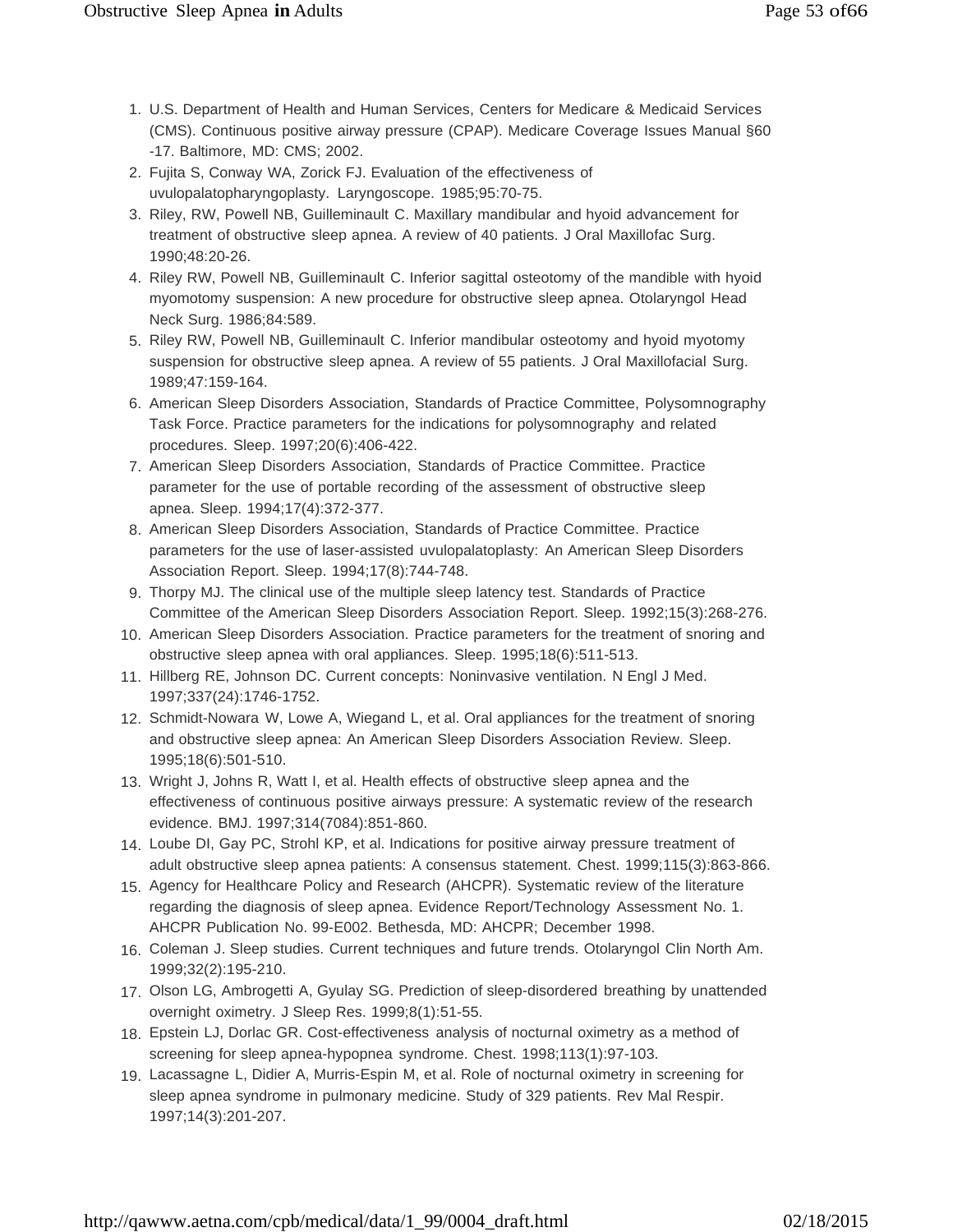- 20. Chesson AL Jr, Ferber RA, Fry JM, et al. The indications for polysomnography and related procedures. Sleep. 1997;20(6):423-487.
- 21. McNicholas WT. Clinical diagnosis and assessment of obstructive sleep apnoea syndrome. Monaldi Arch Chest Dis. 1997;52(1):37-42.
- 22. Levy P, Pepin JL, Deschaux-Blanc C, et al. Accuracy of oximetry for detection of respiratory disturbances in sleep apnea syndrome. Chest. 1996;109(2):395-399.
- 23. Ryan PJ, Hilton MF, Boldy DA, et al. Validation of British Thoracic Society guidelines for the diagnosis of the sleep apnoea/hypopnoea syndrome: Can polysomnography be avoided? Thorax. 1995;50(9):972-975.
- 24. Series F, Marc I, Cormier Y, et al. Utility of nocturnal home oximetry for case finding in patients with suspected sleep apnea hypopnea syndrome. Ann Intern Med. 1993;119:449- 453.
- 25. Stoohs R, Guilleminault C. MESAM 4: An ambulatory device for the detection of patients at risk for obstructive sleep apnea. Chest. 1992;101(5):1221-1227.
- 26. Fibbi A, Presta A, Fasciolo G. The REPOSE system. Acta Otorhinolaryngol Ital. 1999;19 (1):21-25.
- 27. Coleman J, Bick PA. Suspension sutures for the treatment of obstructive sleep apnea and snoring. Otolaryngol Clin North Am. 1999;32(2):277-285.
- 28. Troell RJ, Riley RW, Powell NB, et al. Surgical management of the hypopharyngeal airway in sleep disordered breathing. Otolaryngol Clin North Am. 1998;31(6):979-1012.
- 29. Teschler H, Stampa JW, Farhat AA, et al. Comparison of the efficacy of BiPAP-S/T and the VPAP-S/T ventilators in patients with stable chronic respiratory insufficiency. Pneumologie. 1998;52(6):305-310.
- 30. Schulz R, Mahmoudi S, Hattar K, et al. Enhanced release of superoxide from polymorphonuclear neutrophils in obstructive sleep apnea. Impact of continuous positive airway pressure therapy. Am J Respir Crit Care Med. 2000;162(2 Pt 1):566-570.
- 31. Bloch KE, Iseli A, Zhang JN, et al. A randomized, controlled crossover trial of two oral appliances for sleep apnea treatment. Am J Respir Crit Care Med. 2000;162(1):246-251.
- 32. Series F. Accuracy of an unattended home CPAP titration in the treatment of obstructive sleep apnea. Am J Respir Crit Care Med. 2000;162(1):94-97.
- 33. Tun Y, Hida W, Okabe S, et al. Effects of nasal continuous positive airway pressure on awake ventilatory responses to hypoxia and hypercapnia in patients with obstructive sleep apnea. Tohoku J Exp Med. 2000;190(2):157-168.
- 34. Kingshott RN, Vennelle M, Hoy CJ, et al. Predictors of improvements in daytime function outcomes with CPAP therapy. Am J Respir Crit Care Med. 2000;161(3 Pt 1):866-871.
- 35. Findley L, Smith C, Hooper J, et al. Treatment with nasal CPAP decreases automobile accidents in patients with sleep apnea. Am J Respir Crit Care Med. 2000;161(3 Pt 1):857- 859.
- 36. Fletcher EC, Stich J, Yang KL. Unattended home diagnosis and treatment of obstructive sleep apnea without polysomnography. Arch Fam Med. 2000;9(2):168-174.
- 37. Javaheri S. Effects of continuous positive airway pressure on sleep apnea and ventricular irritability in patients with heart failure. Circulation. 2000;101(4):392-397.
- 38. Woodson BT, Derowe A, Hawke M, et al. Pharyngeal suspension suture with repose bone screw for obstructive sleep apnea. Otolaryngol Head Neck Surg. 2000;122(3):395-401.
- 39. DeRowe A, Gunther E, Fibbi A, et al. Tongue-base suspension with a soft tissue-to-bone anchor for obstructive sleep apnea: Preliminary clinical results of a new minimally invasive technique. Otolaryngol Head Neck Surg. 2000;122(1):100-103.
- 40. U.S. Department of Health and Human Services, National Institutes of Health (NIH), National Heart, Lung and Blood Institute (NHLBI). Sleep apnea: Is your patient at risk? NIH Pub. No.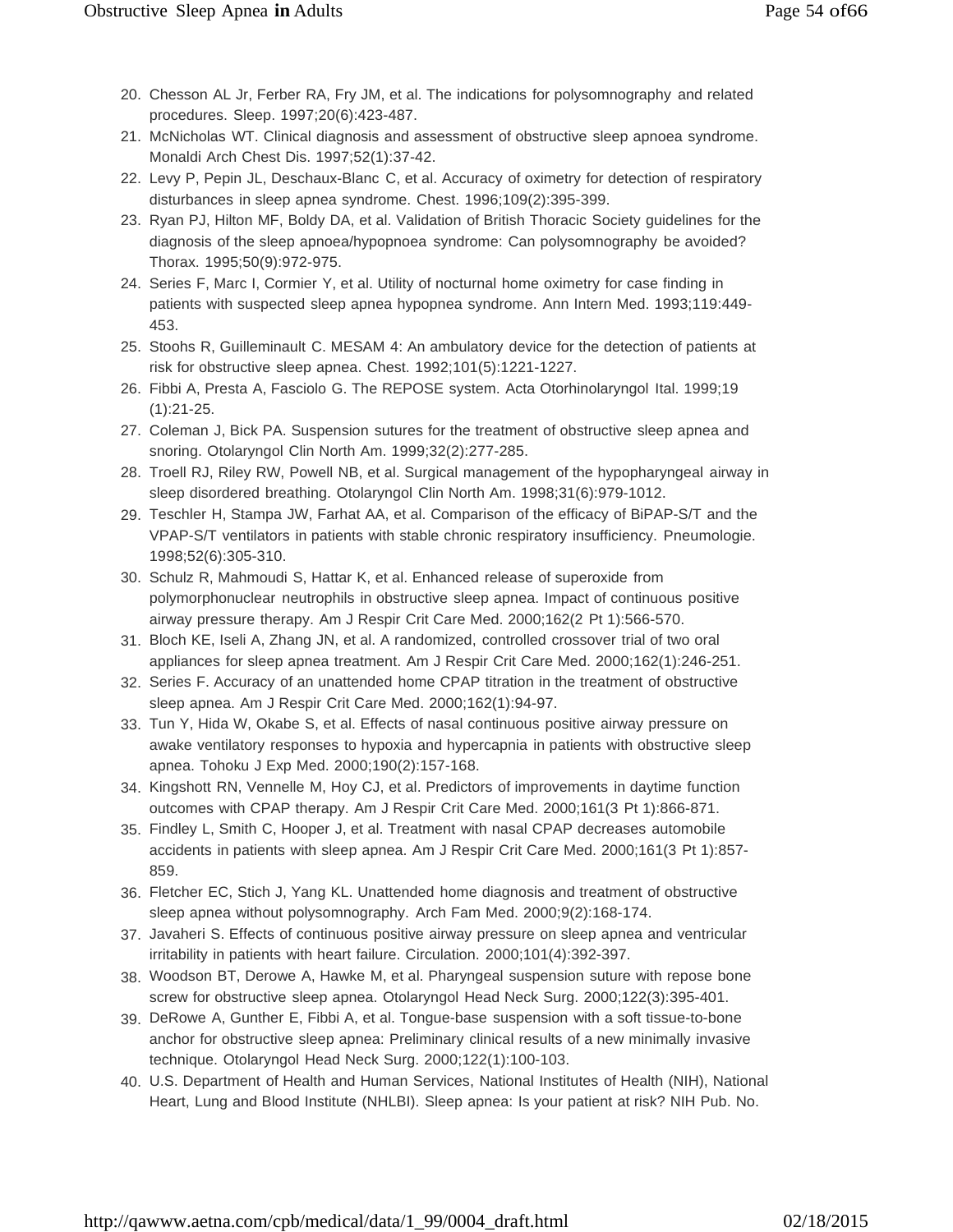95-3803. Bethesda, MD: NIH; September 1995. Available at: [http://www.nhlbi.nih.gov/health/prof/sleep/slpaprsk.pdf. A](http://www.nhlbi.nih.gov/health/prof/sleep/slpaprsk.pdf)ccessed January 18, 2002.

- 41. Sher AE. Update on upper airway surgery for obstructive sleep apnea. Curr Opin Pulm Med. 1995;1(6):504-511.
- 42. Sher AE, Schechtman KB, Piccirillo JF. The efficacy of surgical modifications of the upper airway in adults with obstructive sleep apnea syndrome. Sleep. 1996;19(2):156-177.
- 43. Morgan CE, Johnson K. Snoring/obstructive sleep apnea, surgery. eMedicine J 2001;2(9). Available at: [http://www.emedicine.com/ent/topic370.htm. A](http://www.emedicine.com/ent/topic370.htm)ccessed January 18, 2002.
- 44. American Sleep Disorders Association. Practice parameters for the treatment of obstructive sleep apnea in adults: The efficacy of surgical modifications of the upper airway. Report of the American Sleep Disorders Association. Sleep. 1996;19:152-155.
- 45. Sundaram S, Bridgman SA, Lim J, Lasserson TJ. Surgery for obstructive sleep apnoea. Cochrane Database Syst Rev. 2005;(4): CD001004..
- 46. Garrigue S, Bordier P, Jais P, et al. Benefit of atrial pacing in sleep apnea syndrome. N Engl J Med. 2002;346(6):404-412.
- 47. Gottlieb DJ. Cardiac pacing a novel therapy for sleep apnea? N Engl J Med. 2002;346 (6):444-445.
- 48. Brietzke SE, Mair EA. Injection snoreplasty: How to treat snoring without all the pain and expense. Otolaryngol Head Neck Surg. 2001;125(5):579-580.
- 49. Brown LK. Back to basics: If it's dry, wet it. The case for humidification of nasal continuous positive airway pressure air. Chest. 2000;117(3):617-169.
- 50. Hayes MJ, McGregor FB, Roberts DN, et al. Continuous nasal positive airway pressure (nasal CPAP) with a mouth leak: Effect on nasal mucosal blood flux and nasal geometry. Thorax. 1995;50(11):1179-1182.
- 51. Massie CA, Hart RW, Peralez K, Richards GN. Effects of humidification on nasal symptoms and compliance in sleep apnea patients using continuous positive airway pressure. Chest. 1999;116(2):403-408.
- 52. Rakotonanahary D, Pelletier-Fleury N, Gagnadoux F, Fleury B. Predictive factors for the need for additional humidification during nasal continuous positive airway pressure therapy. Chest. 2001;119(2):460-465.
- 53. OPAP Inc. Oral Pressure Appliance [website]. Capitola, CA: OPAP; October 31, 2001. Available at: [http://www.opap.com.](http://www.opap.com/) Accessed May 31, 2002.
- 54. OPAP Inc. Product labeling for OPAP Oral Pressure Appliance. Capitola, CA: OPAP; revised January 28, 2000. Available at: [http://www.opap.com/fda\\_insert.htm. A](http://www.opap.com/fda_insert.htm)ccessed May 31, 2002.
- 55. Littner M, Kushida CA, Hartse K, et al. Practice parameters for the use of laser-assisted uvulopalatoplasty: An update for 2000. Sleep. 2001;24(5):603-619.
- 56. Masood A, Phillips B. Radiofrequency ablation for sleep-disordered breathing. Curr Opin Pulm Med. 2001;7(6):404-406.
- 57. Pazos G, Mair EA. Complications of radiofrequency ablation in the treatment of sleepdisordered breathing. Otolaryngol Head Neck Surg. 2001;125(5):462-467.
- 58. Guilleminault C, Chervin R, Palombini L, et al. Radiofrequency (pacing and thermic effects) in the treatment of sleep-disordered breathing. Sleep. 2000;23 Suppl 4:S182-S186. Powell
- 59. NB, Riley RW, Guilleminault C. Radiofrequency tongue base reduction in sleep- disordered breathing: A pilot study. Otolaryngol Head Neck Surg. 1999;120(5):656-664. Powell NB,
- 60. Riley RW, Troell RJ, et al. Radiofrequency volumetric reduction of the tongue. A porcine pilot study for the treatment of obstructive sleep apnea syndrome. Chest. 1997;111 (5):1348-1355.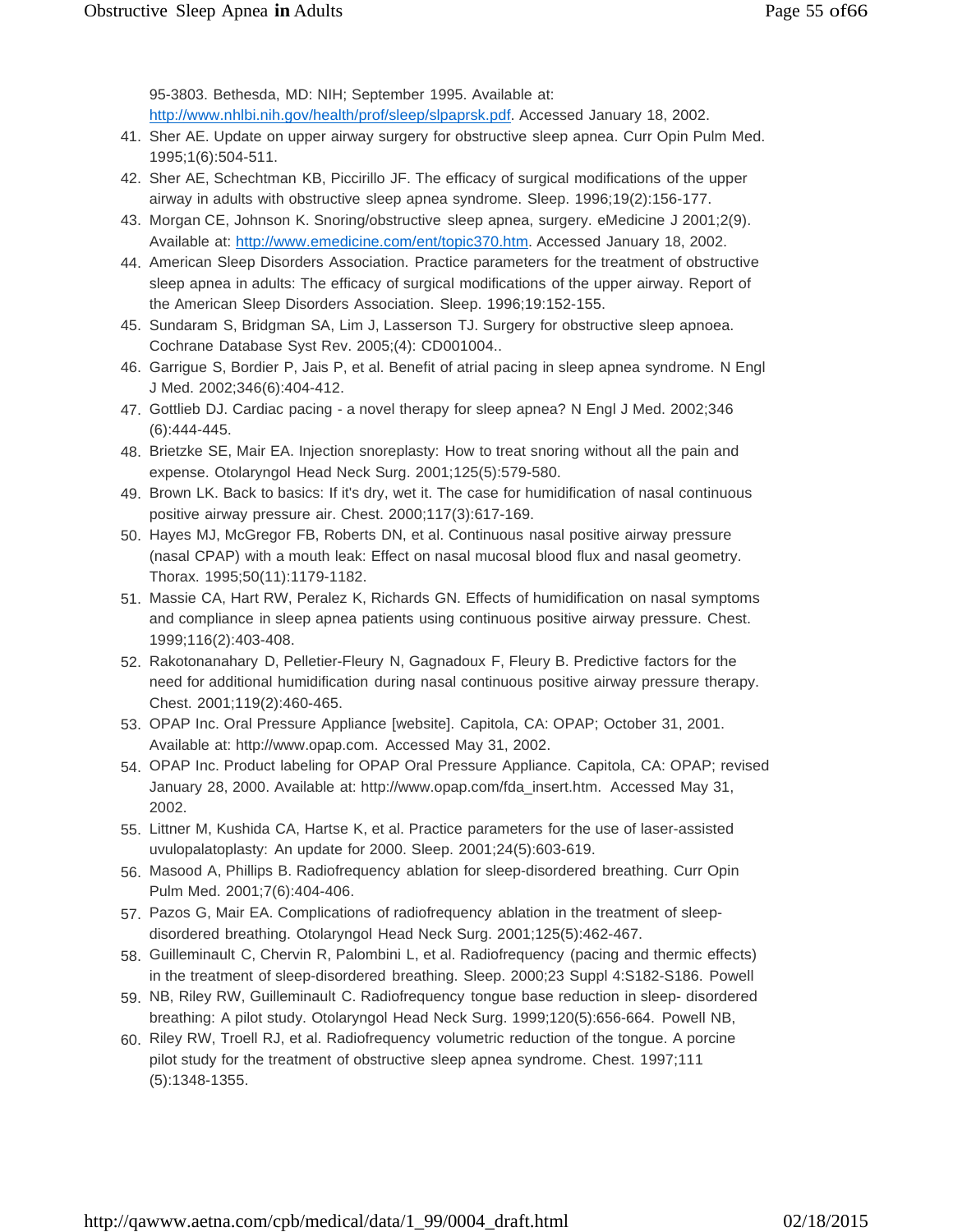- 61. Haniffa M, Lasserson TJ, Smith I. Interventions to improve compliance with continuous positive airway pressure for obstructive sleep apnoea. Cochrane Database Syst Rev. 2004; (4):CD003531.
- 62. Nino-Murcia G, McCann CC, Bliwise DL, et al. Compliance and side effects in sleep apnea patients treated with nasal continuous positive airway pressure. Western J Med. 1989;150 (2):165-169.
- 63. Waldhorn RE, Herrick TW, Nguyen MC, et al. Long-term compliance with nasal continuous positive airway pressure therapy of obstructive sleep apnea. Chest. 1990;97(1):33-38.
- 64. Rolfe I, Olson LG, Saunders NA. Long-term acceptance of continuous airway pressure in obstructive sleep apnea. Am Rev Respir Dis. 1991;144(5):1130-1133.
- 65. Hoffstein V, Viner S, Mateika S, Conway J. Treatment of obstructive sleep apnea with nasal continuous airway pressure: Patient compliance, perception of benefits and side effects. Am Rev Respir Dis. 1992;145(4 Pt 1):841-845.
- 66. Krieger J. Long-term compliance with nasal continuous positive airway pressure (CPAP) in obstructive sleep apnea patients and nonapneic snorers. Sleep. 1992;15(6):S42-S46.
- 67. Pepin JL, Krieger J, Rodenstein D, et al. Effective compliance during the first 3 months of continuous positive airway pressure treatment. A European prospective study of 121 patients. Am J Respir Crit Care Med. 1999;160(4):1124-1129.
- 68. Guilleminault C, Stoohs R, Clerk A, et al. A cause of daytime sleepiness. The upper airway resistance syndrome. Chest. 1993;104(3):781-787.
- 69. Chesson AL Jr, Ferber RA, Fry JM, et al. The indications for polysomnography and related procedures. Sleep. 1997;20(6):424-487.
- 70. Guilleminault C, Khramtsov A. Upper airway resistance syndrome in children: A clinical review. Semin Pediatr Neurol. 2001;8(4):207-215.
- 71. Becker HF, Jerrentrup A, Ploch T, et al. Effect of nasal continuous positive airway pressure treatment on blood pressure in patients with obstructive sleep apnea. Circulation. 2003;107 (1):68-73.
- 72. Blumen MB, Dahan S, Fleury B, et al. Radiofrequency ablation for the treatment of mild to moderate obstructive sleep apnea. Laryngoscope. 2002;112(11):2086-2092.
- 73. Stuck BA, Maurer JT, Verse T, Hormann K. Tongue base reduction with temperaturecontrolled radiofrequency volumetric tissue reduction for treatment of obstructive sleep apnea syndrome. Acta Otolaryngol. 2002;122(5):531-536.
- 74. Stuck BA, Maurer JT, Hormann K. Tongue base reduction with radiofrequency tissue ablation: Preliminary results after two treatment sessions. Sleep Breath. 2000;4(4):155-162.
- 75. Brown DJ, Kerr P, Kryger M. Radiofrequency tissue reduction of the palate in patients with moderate sleep-disordered breathing. J Otolaryngol. 2001;30(4):193-198.
- 76. Terris DJ, Chen V. Occult mucosal injuries with radiofrequency ablation of the palate. Otolaryngol Head Neck Surg. 2001;125(5):468-472.
- 77. Pazos G, Mair EA. Complications of radiofrequency ablation in the treatment of sleepdisordered breathing. Otolaryngol Head Neck Surg. 2001;125(5):462-467.
- 78. Back L, Palomaki M, Piilonen A, Ylikoski J. Sleep-disordered breathing: Radiofrequency thermal ablation is a promising new treatment possibility. Laryngoscope. 2001;111(3):464- 471.
- 79. Blumen MB, Dahan S, Wagner I, et al. Radiofrequency versus LAUP for the treatment of snoring. Otolaryngol Head Neck Surg. 2002;126(1):67-73.
- 80. Woodson BT, Nelson L, Mickelson S, et al. A multi-institutional study of radiofrequency volumetric tissue reduction for OSAS. Otolaryngol Head Neck Surg. 2001;125(4):303-311.
- 81. Nelson LM. Combined temperature-controlled radiofrequency tongue reduction and UPPP in apnea surgery. Ear Nose Throat J. 2001;80(9):640-644.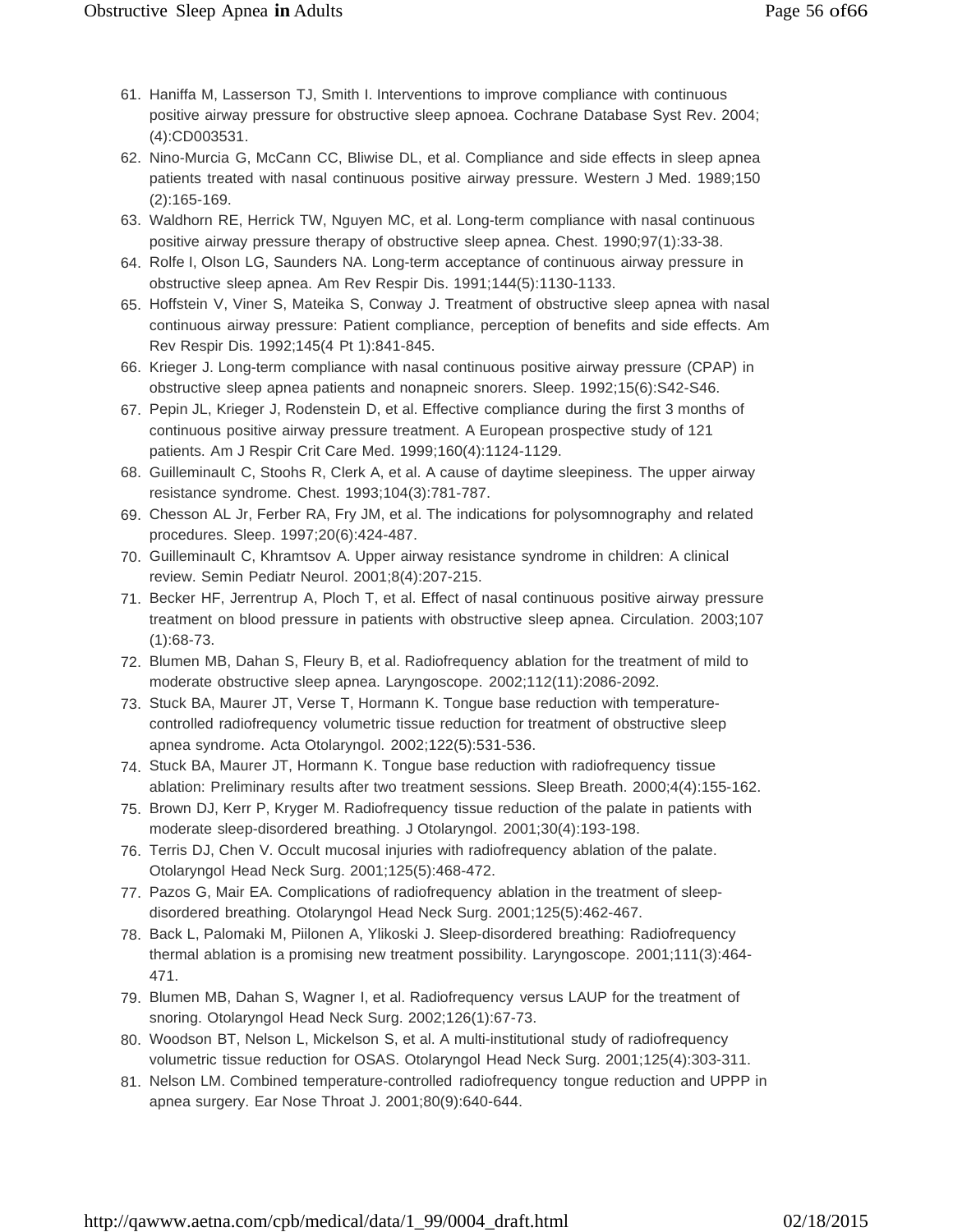- 82. Boudewyns A, Van De Heyning P. Temperature-controlled radiofrequency tissue volume reduction of the soft palate (somnoplasty) in the treatment of habitual snoring: Results of a European multicenter trial. Acta Otolaryngol. 2000;120(8):981-985.
- 83. Woodson BT, Steward DL, Weaver EM, et al. A randomized trial of temperature-controlled radiofrequency, continuous positive airway pressure, and placebo for obstructive sleep apnea syndrome. Otolaryngol Head Neck Surg. 2003;128(6):848-861.
- 84. Wassmuth Z, Mair E, Loube D, Leonard D. Cautery-assisted palatal stiffening operation for the treatment of obstructive sleep apnea syndrome. Otolaryngol Head Neck Surg. 2000;123 (1 Pt 1):55-60.
- 85. Mair EA, Day RH. Cautery-assisted palatal stiffening operation. Otolaryngol Head Neck Surg. 2000;122(4):547-556.
- 86. American Academy of Pediatrics. Clinical practice guideline: Diagnosis and management of childhood obstructive sleep apnea syndrome. Pediatrics. 2002;109(4):704-712.
- 87. American Academy of Sleep Medicine, Standards of Practice Committee. Practice parameters for the use of auto-titrating continuous positive airway pressure devices for titrating pressures and treating adult patients with obstructive sleep apnea. Sleep. 2002;25 (2):143-147.
- 88. Littner M, Kushida CA, Anderson WM, et al. Practice parameters for the role of actigraphy in the study of sleep and circadian rhythms: An update for 2002. Sleep. 2003;26(3):337-341.
- 89. Meoli AL, Rosen CL, Kristo D, et al. Nonprescription treatments of snoring or obstructive sleep apnea: An evaluation of products with limited scientific evidence. Sleep. 2003;26 (5):619-624.
- 90. Chesson AL, Jr, Berry RB, Pack A. Practice parameters for the use of portable monitoring devices in the investigation of suspected obstructive sleep apnea in adults. American Academy of Sleep Medicine. Sleep. 2003;26(7):907-913.
- 91. Littner M, Hirshkowitz M, Kramer M, et al. Practice parameters for using polysomnography to evaluate insomnia: An update. American Academy of Sleep Medicine. Published September 2003. Available at: [http://www.aasmnet.org/practiceparameters.asp. A](http://www.aasmnet.org/practiceparameters.asp)ccessed January 6, 2004.
- 92. Alberta Heritage Foundation for Medical Research (AHFMR). Radiofrequency ablation of excess tongue tissue. Emerging Technology Report. Edmonton, AB: AHFMR; 1999.
- 93. Alberta Heritage Foundation for Medical Research (AHFMR). Somnoplasty system. Emerging Technology Report. Edmonton, AB: AHFMR; 2000.
- 94. Alberta Heritage Foundation for Medical Research (AHFMR). RF tonsillar ablation. Emerging Technology Report. Edmonton, AB: AHFMR; 2000.
- 95. Shneerson J, Wright J. Lifestyle modification for obstructive sleep apnoea. Cochrane Database Syst Rev. 2001;(1):CD002875.
- 96. Hailey D, Jacobs P, Mayers I, Mensinkai S. Auto-titrating nasal continuous positive airway pressure systems in the management of obstructive sleep apnea. Technology Report 39. Ottawa, ON: Canadian Coordinating Office for Health Technology Assessment (CCOHTA); September 2003.
- 97. Berry RB, Parish JM, Hartse KM. The use of auto-titrating continuous positive airway pressure for treatment of adult obstructive sleep apnea. Sleep. 2002;25(2):148-173.
- 98. Patel SR, White DP, Malhotra A, et al. Continuous positive airway pressure therapy for treating sleepiness in a diverse population with obstructive apnea. Arch Internal Med. 2003;163:565-571.
- 99. Agency for Healthcare Research and Quality (AHRQ), Technology Assessment Program. Effectiveness of portable monitoring devices for diagnosing obstructive sleep apnea: Update of a systematic review. Technology Assessment. Final Report. Prepared by RTI International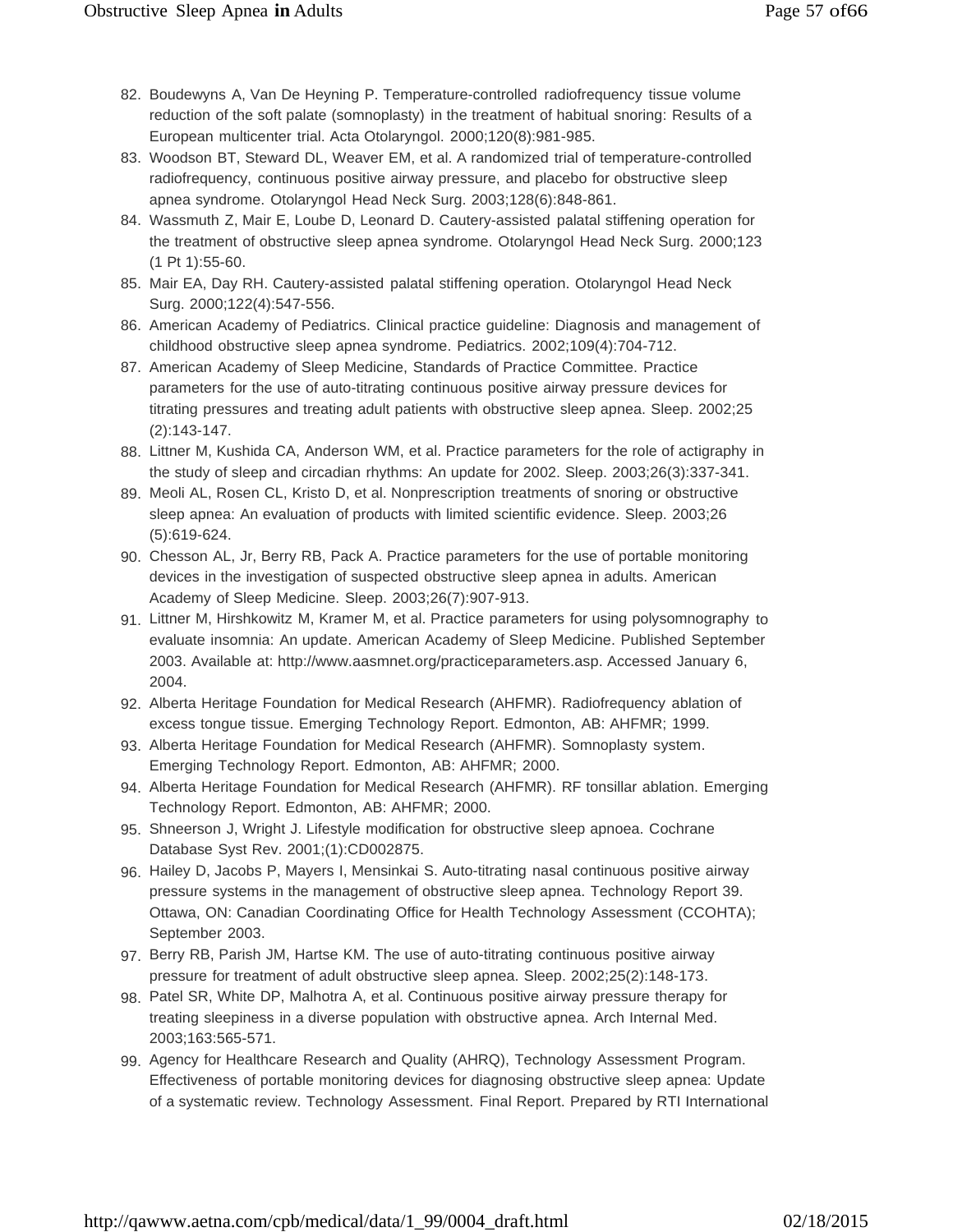for AHRQ. Rockville, MD: AHRQ: September 1, 2004. Available at: https:/[/www.cms.hhs.gov/mcd/viewtrackingsheet.asp?id=110. A](http://www.cms.hhs.gov/mcd/viewtrackingsheet.asp?id=110)ccessed September 9, 2004.

- 100. Marcoux M. Home sleep diagnostics fall short of facility-based testing in MCAC's eyes. Health News Daily. 2004;16(190):1-2.
- 101. Restore Medical, Inc. Simple, effective treatment for sleep apnea and snoring. Announcing a breakthrough treatment for sleep-related breathing disorders-the Pillar® Procedure from Restore Medical [website]. St. Paul, MN: Restore Medical; 2004. Available at: [http://www.restoremedical.com. A](http://www.restoremedical.com/)ccessed December 21, 2004.
- 102. U.S. Food and Drug Administration (FDA), Center for Devices and Radiologic Health (CDRH). Pillar ™ Palatal Implant System. 510(k) no. K040417. Rockville, MD: FDA; July 28, 2004.
- 103. National Institute for Clinical Excellence (NICE). Radiofrequency ablation of the soft palate for snoring. Interventional Procedure Guidance No.124 . London, UK: NICE; May 2005.
- 104. Center for Medicare and Medicaid Services (CMS). Decision memo for continuous positive airway pressure (CPAP) therapy for obstructive sleep apnea (OSA) (CAG-00093R). Medicare Coverage Database. Baltimore, MD: CMS; April 4, 2005.
- 105. Hailey D, Tran K, Dales R, et al. A review of guidelines for referral of patients to sleep laboratories. Technology Report. Issue 55. Ottawa, ON: Canadian Coordinating Office for Health Technology Assessment (CCOHTA); 2005. Available at: https:/[/www.ccohta.ca/publications/pdf/183\\_sleeplabs\\_tr\\_e.pdf. A](http://www.ccohta.ca/publications/pdf/183_sleeplabs_tr_e.pdf)ccessed January 9, 2006.
- 106. Tice JA. Portable devices for home testing for obstructive sleep apnea. Technology Assessment. San Francisco, CA: California Technology Assessment Forum (CTAF); June 15, 2005. Available at: [http://ctaf.org/ass/viewfull.ctaf?id=54588264130. A](http://ctaf.org/ass/viewfull.ctaf?id=54588264130)ccessed January 9, 2006.
- 107. Ayas NT, Patel SR, Malhotra A, et al. Auto-titrating versus standard continuous positive airway pressure for the treatment of obstructive sleep apnea: Results of a meta-analysis. Sleep. 2004;27(2):249-253.
- 108. Lim J, Lasserson TJ, Fleetham J, Wright J. Oral appliances for obstructive sleep apnoea. Cochrane Database Syst Rev. 2006;(1):CD004435.
- 109. Hensley N, Ray C. Sleep apnoea. In: BMJ Clinical Evidence. London, UK: BMJ Publishing Group; May 2008.
- 110. Nixon GM, Brouillette RT. Diagnostic techniques for obstructive sleep apnoea: Is polysomnography necessary? Paediatr Respir Rev. 2002;3(1):18-24.
- 111. D'Andrea LA. Diagnostic studies in the assessment of pediatric sleep-disordered breathing: Techniques and indications. Pediatr Clin North Am. 2004;51(1):169-186.
- 112. Kuhnel TS, Schurr C, Wagner B, Geisler P. Morphological changes of the posterior airway space after tongue base suspension. Laryngoscope. 2005;115(3):475-480.
- 113. Littner MR, Kushida C, Wise M, et al. Practice parameters for clinical use of the multiple sleep latency test and the maintenance of wakefulness test. Sleep. 2005;28(1):113-121. Luthje L,
- 114. Unterberg-Buchwald C, Dajani D, et al. Atrial overdrive pacing in patients with sleep apnea with implanted pacemaker. Am J Respir Crit Care Med. 2005;172(1):118-122.
- 115. Pepin JL, Defaye P, Garrigue S, Overdrive atrial pacing does not improve obstructive sleep apnoea syndrome. Eur Respir J. 2005;25(2):343-347.
- 116. Simantirakis EN, Schiza SE, Chrysostomakis SI, et al. Atrial overdrive pacing for the obstructive sleep apnea-hypopnea syndrome. N Engl J Med. 2005;353(24):2568-2577.
- 117. Kushida CA, Morgenthaler TI, Littner MR, et al.; American Academy of Sleep Medicine. Practice parameters for the treatment of snoring and obstructive sleep apnea with oral appliances: An update for 2005. Sleep. 2006;29(2):240-243.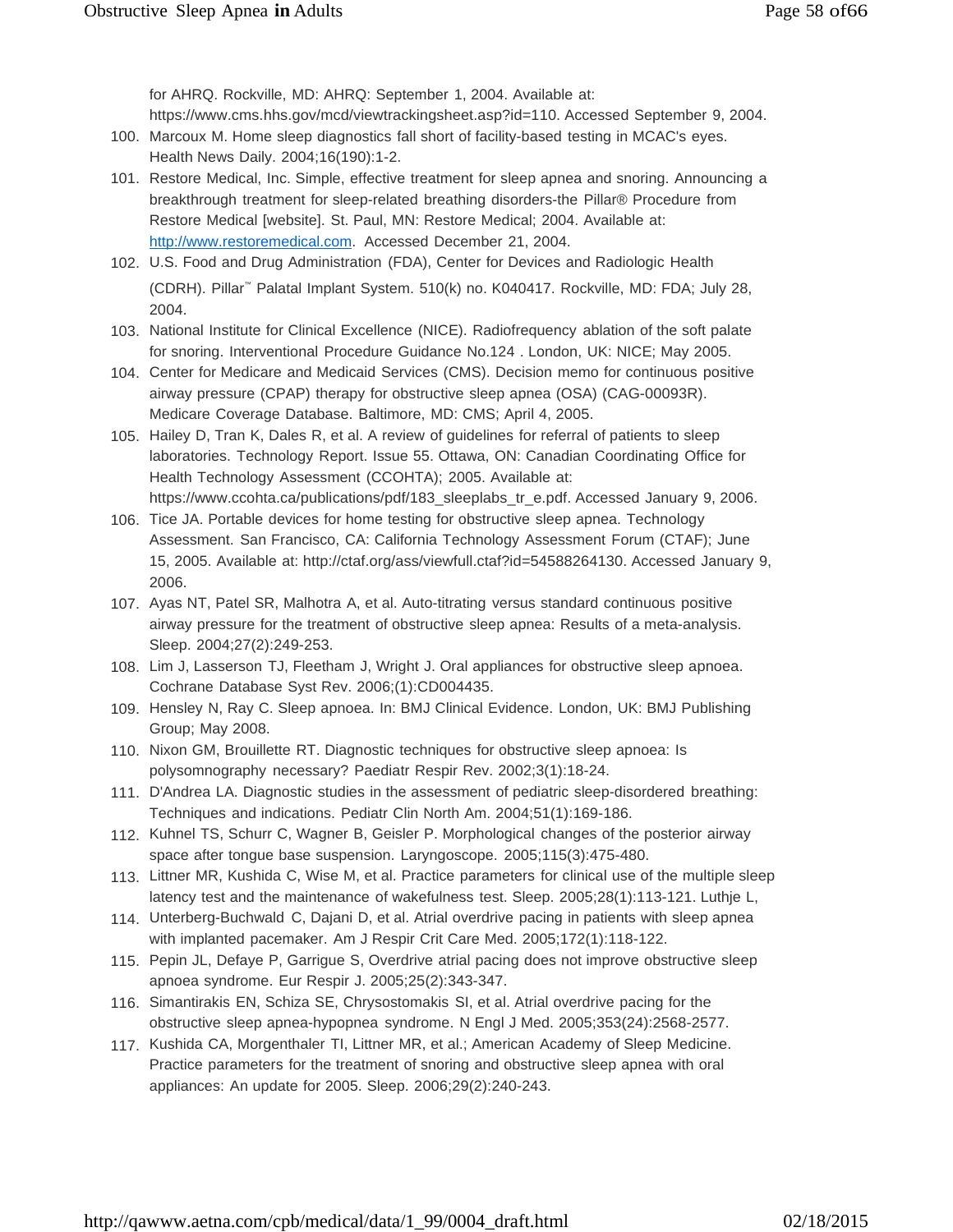- 118. Friedman M, Vidyasagar R, Bliznikas D, Joseph NJ. Patient selection and efficacy of Pillar implant technique for treatment of snoring and obstructive sleep apnea/hypopnea syndrome. Otolaryngol Head Neck Surg. 2006;134(2):187-196.
- 119. Krahn AD, Yee R, Erickson MK, et al. Physiologic pacing in patients with obstructive sleep apnea: A prospective, randomized crossover trial. J Am Coll Cardiol. 2006;47(2):379-383
- 120. Institute for Clinical Systems Improvement (ICSI). Diagnosis and treatment of obstructive sleep apnea. Health Care Guideline. 4<sup>th</sup> ed. Bloomington, MN: ISCI; March 2006. Available at: [http://www.icsi.org/knowledge/detail.asp?catID=29&itemID=891. A](http://www.icsi.org/knowledge/detail.asp?catID=29&itemID=891)ccessed May 22, 2006.
- 121. Pichon Riviere A, Augustovski F, Alcaraz A, et al. Outpatient BiPAP (bi-level positive airway pressure) in obstructive sleep apnea. Technology Assessment. Buenos Aires, Argentina; Institute for Clinical Effectiveness and Health Policy (IECS); January 2006. Available at: [http://www.iecs.org.ar/iecs-visor-publicacion.php?](http://www.iecs.org.ar/iecs-visor-publicacion.php) cod\_publicacion=337&origen\_publicacion=publicaciones. Accessed May 22, 2006.
- 122. Javaheri S. Effects of continuous positive airway pressure on sleep apnea and ventricular irritability in patients with heart failure. Circulation. 2000;101(4):392-397.
- 123. Wassmuth Z, Mair E, Loube D, Leonard D. Cautery-assisted palatal stiffening operation for the treatment of obstructive sleep apnea syndrome. Otolaryngol Head Neck Surg. 2000;123 (1 Pt 1):55-60.
- 124. Heinzer R, Gaudreau H, Décary A, et al. Slow-wave activity in sleep apnea patients before and after continuous positive airway pressure treatment. Contribution to daytime sleepiness. Chest. 2001;119(6):1807-1813.
- 125. Ferguson K. Oral appliance therapy for obstructive sleep apnea: Finally evidence you can sink your teeth into. Am J Respir Crit Care Med. 2001;163(6):1294-1295.
- 126. Smith I, Lasserson TJ, Wright J. Drug therapy for obstructive sleep apnoea in adults. Cochrane Database Syst Rev. 2006;(2):CD003002.
- 127. Brietzke SE, Gallagher D. The effectiveness of tonsillectomy and adenoidectomy in the treatment of pediatric obstructive sleep apnea/hypopnea syndrome: A meta-analysis. Otolaryngol Head Neck Surg. 2006;134(6):979-984.
- 128. Giles TL, Lasserson TJ, Smith BH, et al. Continuous positive airways pressure for obstructive sleep apnoea in adults. Cochrane Database Syst Rev. 2006;3:CD001106.
- 129. Kushida CA, Littner MR, Hirshkowitz M, et al; American Academy of Sleep Medicine. Practice parameters for the use of continuous and bilevel positive airway pressure devices to treat adult patients with sleep-related breathing disorders. Sleep. 2006;29(3):375-380.
- 130. Morgenthaler TI, Kapen S, Lee-Chiong T, et al; Standards of Practice Committee, American Academy of Sleep Medicine. Practice parameters for the medical therapy of obstructive sleep apnea. Sleep. 2006;29(8):1031-1035.
- 131. Mundy L, Sullivan T, Merlin T, et al.; Horizon Scanning Unit, Adelaide Health Technology Assessment, University of Adelaide. The Pillar procedure: For the treatment of obstructive sleep apnoea and snoring. Horizon Scanning Report. Canberra, ACT: HealthPACT Secretariat, Department of Health and Ageing, Australian Government; September 2006. Available at: [http://www.health.adelaide.edu.au/publichealth/research/horizon\\_scanning.html.](http://www.health.adelaide.edu.au/publichealth/research/horizon_scanning.html) Accessed January 29, 2007.
- 132. Canadian Agency for Drugs and Technologies in Health (CADTH). Obstructive sleep apnea: A palatable treatment option? Issues in Emerging health Technologies, Issue 97. Ottawa, ON: CADTH; January 2007. Available at: [http://www.cadth.ca/media/pdf/E0008\\_obstructive](http://www.cadth.ca/media/pdf/E0008_obstructive-)sleep-apnea\_cetap\_e.pdf. Accessed January 31, 2007.
- 133. Danish Centre for Evaluation and Health Technology Assessment (DACEHTA). Diagnosis and treatment of obstructive sleep apnoea - a health technology assessment. Danish Health Technology Assessment -- grant funded projects. Copenhagen, Denmark; DACEHTA; 2006;6(5).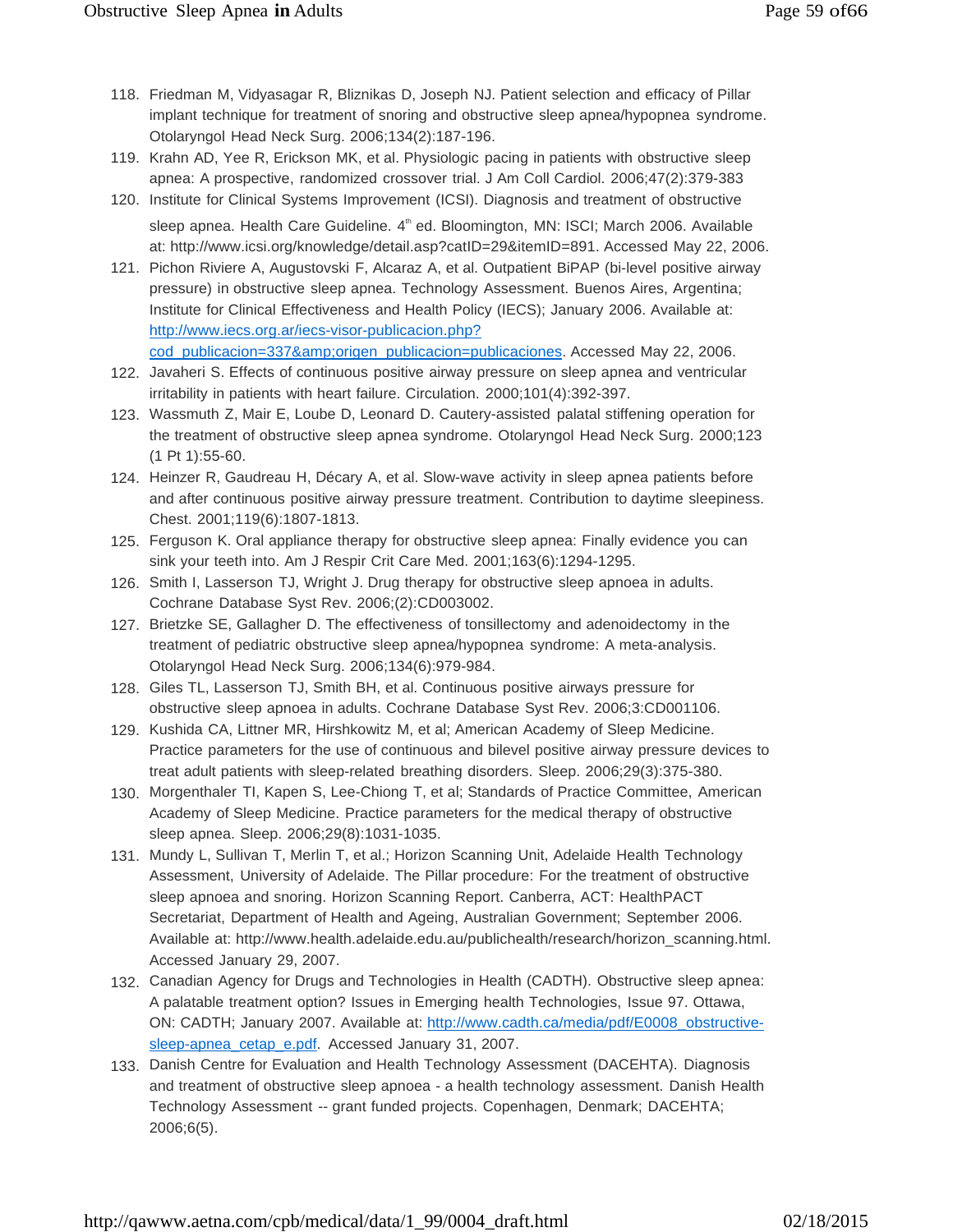- 134. Hawke M, Kwok P. Acute inflammatory edema of the uvula (uvulitis) as a cause of respiratory distress: A case report. J Otolaryngol. 1987;16(3):188-190.
- 135. Waeckerle JF, Smith HA, McNabney WK. Hereditary angioneurotic edema treated by partial uvulectomy. JACEP. 1976;5(6):446-448.
- 136. Dawodu ST. Swallowing disorders. eMedicine Physicial Medicine & Rehabilitation Topic 152. Omaha, NE: eMedicine.com; updated January 26, 2007.
- 137. Aloia MS, Stanchina M, Arnedt JT, et al. Treatment adherence and outcomes in flexible vs. standard continuous positive airway pressure therapy. Chest. 2005;127(6):2085-2093.
- 138. Nilius G, Happel A, Domanski U, Ruhle KH. Pressure-relief continuous positive airway pressure vs constant continuous positive airway pressure: A comparison of efficacy and compliance. Chest. 2006;130(4):1018-1024.
- 139. Swedish Council on Technology Assessment in Healthcare (SBU). Obstructive sleep apnoea syndrome - Report of a joint Nordic project. A systematic literature review. SBU Report 184E. Stockholm, Sweden: SBU; 2007.
- 140. Pang KP, Terris DJ. Modified cautery-assisted palatal stiffening operation: New method for treating snoring and mild obstructive sleep apnea. Otolaryngol Head Neck Surg. 2007;136 (5):823-826.
- 141. Nordgård S, Hein G, Stene BK, et al. One-year results: Palatal implants for the treatment of obstructive sleep apnea. Otolaryngol Head Neck Surg. 2007;136(5):818-822.
- 142. Walker RP, Levine HL, Hopp ML, Greene D. Extended follow-up of palatal implants for OSA treatment. Otolaryngol Head Neck Surg. 2007;137(5):822-827.
- 143. Chihorek AM, Abou-Khalil B, Malow BA. Obstructive sleep apnea is associated with seizure occurrence in older adults with epilepsy. Neurology. 2007;69(19):1823-1827.
- 144. U.S. Department of Health and Human Services, Centers for Medicare and Medicaid Services (CMS). Decision memo for continuous positive airway pressure (CPAP) therapy for obstructive sleep apnea (OSA) (CAG-0093R2). Medicare Coverage Database. Baltimore, MD: CMS; March 13, 2008.
- 145. Ghegan MD, Angelos PC, Stonebraker AC, et al. Laboratory versus portable sleep studies: A meta-analysis.Laryngoscope. 2006;116(6):859-864.
- 146. Trikalinos TA, Ip S, Raman G, et al. Home diagnosis of obstructive sleep apnea-hypopnea syndrome. Technology Assessment. Prepared for AHRQ by the Tufts-New England Medical Center Evidence-based Practice Center. Rockville, MD: Agency for Healthcare Research and Quality (AHRQ); August 8, 2007. Available at: [http://www.cms.hhs.gov/determinationprocess/downloads/id48TA.pdf. A](http://www.cms.hhs.gov/determinationprocess/downloads/id48TA.pdf)ccessed December 21, 2007.
- 147. Trikalinos TA, Lau J. Obstructive sleep apnea-hypopnea syndrome: Modeling different diagnostic strategies. Technology Assessment. Prepared for AHRQ by the Tufts-New England Medical Center Evidence-based Practice Center. Rockvill, MD: Agency for Healthcare Research and Quality (AHRQ); December 4, 2007. Available at: [http://www.cms.hhs.gov/determinationprocess/downloads/id50TA.pdf. A](http://www.cms.hhs.gov/determinationprocess/downloads/id50TA.pdf)ccessed January 14, 2008.
- 148. Ontario Ministry of Health and Long-Term Care, Medical Advisory Secretariat (MAS). Polysomnography in adults with obstructive sleep apnea. Health Technology Policy Assessment. Toronto, ON: MAS; June 2006.
- 149. Chai CL, Pathinathan A, Smith B. Continuous positive airway pressure delivery interfaces for obstructive sleep apnoea. Cochrane Database Syst Rev. 2006;(4):CD005308.
- 150. National Institute for Health and Clinical Excellence (NICE). Continuous positive airway pressure for the treatment of obstructive sleep apnoea/hypopnoea syndrome. Technology Appraisal Guidance 139. London, UK: NICE; March 26, 2008.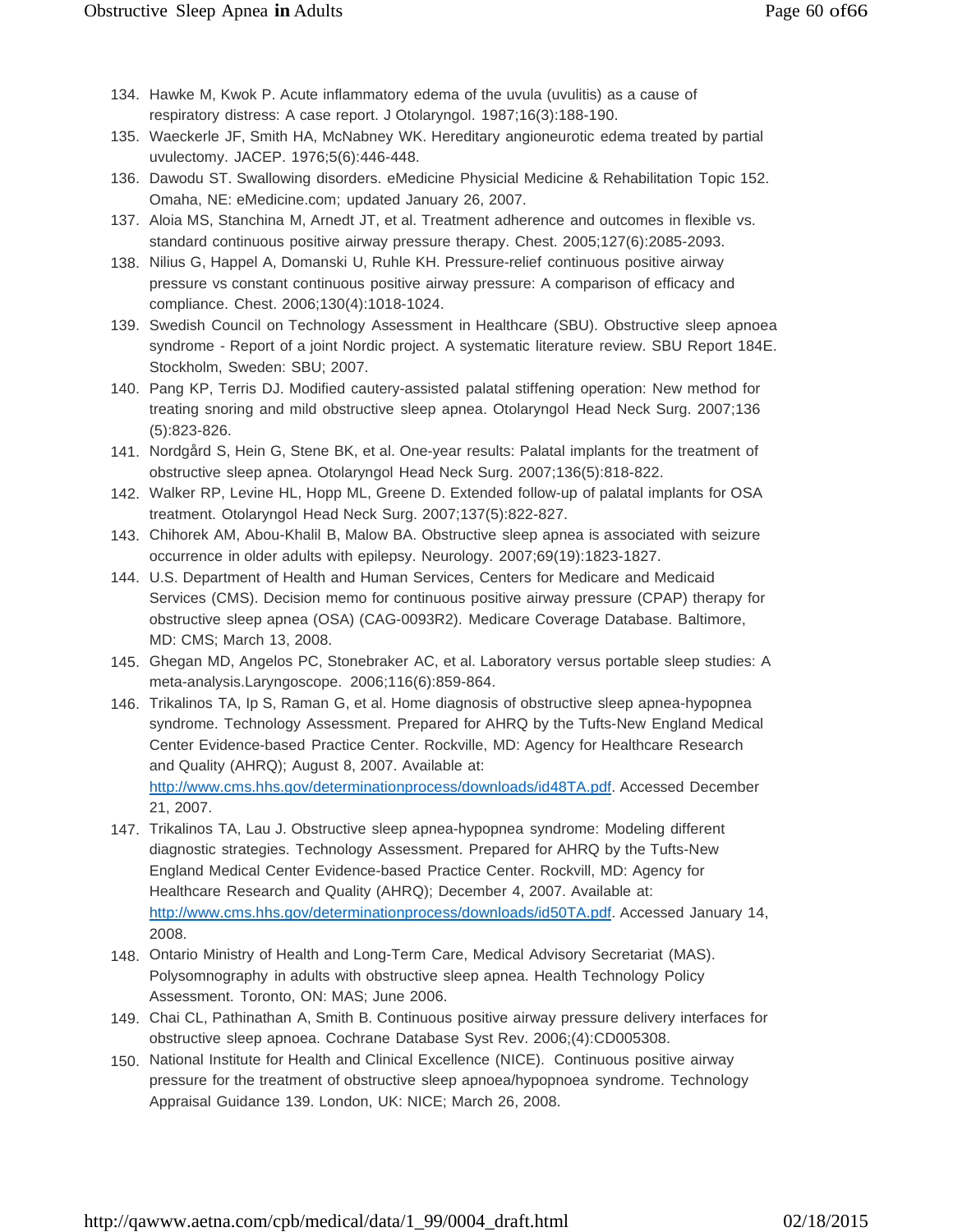- 151. National Institute for Health and Clinical Excellence (NICE). Soft palate implants for simple snoring. Interventional Procedure Guidance 240. London, UK: NICE; November 2007.
- 152. National Institute for Health and Clinical Excellence (NICE). Soft palate implants for obstructive sleep apnoea syndrome. Interventional Procedure Guidance 241. London, UK: NICE; November 2007.
- 153. Teschler H, Dohring J, Wang YM, et al. Adaptive pressure support servo-ventilation: a novel treatment for Cheyne-Stokes respiration in heart failure. Am J Respir Crit Care Med. 2001;164(4):614-619.
- 154. Littner M, Hirshkowitz M, Davila D., et al.; Standard of Practice Committee of the American Academy of Sleep Medicine (AASM). Practice parameters for the use of auto-titrating continuous positive airway pressure devices for titrating pressures and treating adult patients with obstructive sleep apnea syndrome. Sleep. 2002;25(2):143-147.
- 155. Pepperell JC, Maskell NA, Jones DR, et al. A randomized controlled trial of adaptive ventilation for Cheyne-Stokes breathing in heart failure. Am J Respir Crit Care Med. 2003;168(9):1109-1114.
- 156. Töpfer V, El-Sebai M, Wessendorf TE, et al. [Adaptive servoventilation: Effect on Cheyne-Stokes-Respiration and on quality of life]. Pneumologie. 2004;58(1):28-32.
- 157. Kasai T, Narui K, Dohi T, et al. First experience of using new adaptive servo-ventilation device for Cheyne-Stokes respiration with central sleep apnea among Japanese patients with congestive heart failure: Report of 4 clinical cases. Circ J. 2006;70(9):1148-1154.
- 158. Pepin JL, Chouri-Pontarollo N, Tamisier R, et al. Cheyne-Stokes respiration with central sleep apnoea in chronic heart failure: Proposals for a diagnostic and therapeutic strategy. Sleep Med Rev. 2006;10(1):33-47.
- 159. Zhang XL, Yin KS, Li XL, et al. Efficacy of adaptive servoventilation in patients with congestive heart failure and Cheyne-Stokes respiration. Chin Med J (Engl). 2006;119(8):622- 627.
- 160. Szollosi I, O'Driscoll DM, Dayer MJ, et al. Adaptive servo-ventilation and deadspace: Effects on central sleep apnoea. J Sleep Res. 2006;15(2):199-205.
- 161. Banno K, Okamura K, Kryger MH. Adaptive servo-ventilation in patients with idiopathic Cheyne-Stokes breathing. J Clin Sleep Med. 2006;2(2):181-186.
- 162. Banno K, Kryger MH. Sleep apnea: Clinical investigations in humans. Sleep Med. 2007;8 (4):400-426.
- 163. Morrell MJ, Meadows GE, Hastings P, et al. The effects of adaptive servo ventilation on cerebral vascular reactivity in patients with congestive heart failure and sleep-disordered breathing. Sleep. 2007;30(5):648-653.
- 164. Morgenthaler TI, Gay PC, Gordon N, et al. Adaptive servoventilation versus noninvasive positive pressure ventilation for central, mixed, and complex sleep apnea syndromes. Sleep. 2007;30(4):468-475.
- 165. Hastings PC, Vazir A, Meadows GE, et al. Adaptive servo-ventilation in heart failure patients with sleep apnea: A real world study. Int J Cardiol. 2010;139(1):17-24.
- 166. Morgenthaler TI, Aurora RN, Brown T, et al.; Standards of Practice Committee of the American Academy of Sleep Medicine (AASM). Practice parameters for the use of autotitrating continuous positive airway pressure devices for titrating pressures and treating adult patients with obstructive sleep apnea syndrome: An update for 2007. Sleep. 2008;31 (1):141-147.
- 167. Woodson BT. Transpalatal advancement pharyngoplasty outcomes compared with uvulopalatopharyngoplasty. Otolaryngol Head Neck Surg. 2005;133(2):211-217.
- 168. Kohler M, Bloch KE, Stradling JR. The role of the nose in the pathogenesis of obstructive sleep apnoea and snoring. Eur Respir J. 2007;30(6):1208-1215.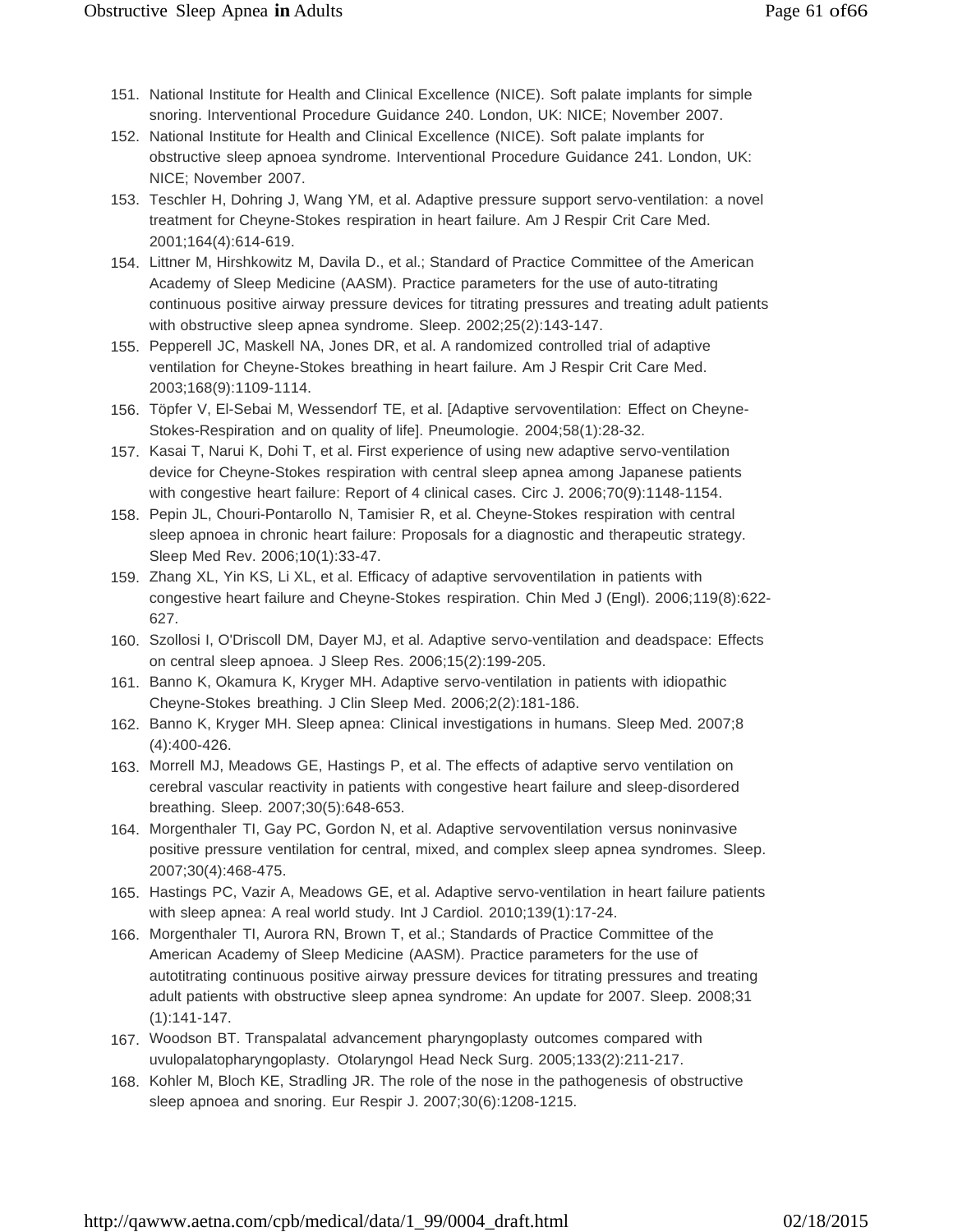- 169. Randerath W, Bauer M, Blau A, et al; Taskforce der Arbeitsgruppe Apnoe der DGSM. Are there alternative therapeutical options other than CPAP in the treatment of the obstructive sleep apnea syndrome? Pneumologie. 2007;61(7):458-466.
- 170. Australian Safety and Efficacy Register of New Interventional Procedures -Surgical (ASERNIP-S). Rapid Review - Upper airway surgery for the treatment of adult obstructive sleep apnoea. ASERNIP-S Report No. 67. Stepney, SA: Australian Safety and Efficacy Register of New Interventional Procedures -Surgical (ASERNIP-S); 2008.
- 171. Steward DL, Huntley TC, Woodson BT, Surdulescu V. Palate implants for obstructive sleep apnea: Multi-institution, randomized, placebo-controlled study. Otolaryngol Head Neck Surg. 2008;139(4):506-510.
- 172. NHIC Inc. Draft LCD for oral appliances for obstructive sleep apnea. LCD ID No. DL28603. Hingham, MA: NHIC; September 18, 2008. Available at[:](http://www.medicarenhic.com/dme/medical_review/mr_lcds/mr_lcd_draft/OAOSA_Draft_LCD) [http://www.medicarenhic.com/dme/medical\\_review/mr\\_lcds/mr\\_lcd\\_draft/OAOSA\\_Draft\\_LCD](http://www.medicarenhic.com/dme/medical_review/mr_lcds/mr_lcd_draft/OAOSA_Draft_LCD) 091808.pdf. Accessed November 12, 2008.
- 173. Koutsourelakis I, Georgoulopoulos G, Perraki E, et al. Randomised trial of nasal surgery for fixed nasal obstruction in obstructive sleep apnoea. Eur Respir J. 2008;31(1):110-117.
- 174. Lin HC, Friedman M, Chang HW, Gurpinar B. The efficacy of multilevel surgery of the upper airway in adults with obstructive sleep apnea/hypopnea syndrome. Laryngoscope. 2008;118 (5):902-908.
- 175. Centers for Medicare & Medicaid Services (CMS). Decision memo for sleep testing for obstructive sleep apnea (OSA) (CAG-00405N). Medicare Coverge Database. Baltimore, MD: CMS; March 3, 2009.
- 176. Tice JA. Portable devices in home testing for obstructive sleep apnea. A Technology Assessment. San Francisco, CA: California Technology Assessment Forum (CTAF); 2009.
- 177. Smith I, Nadig V, Lasserson TJ. Educational, supportive and behavioural interventions to improve usage of continuous positive airway pressure machines for adults with obstructive sleep apnoea. Cochrane Database Syst Rev. 2009;(2): CD007736.
- 178. Smith I, Lasserson TJ. Pressure modification for improving usage of continuous positive airway pressure machines in adults with obstructive sleep apnoea. Cochrane Database Syst Rev. 2009;(4):CD003531.
- 179. NHIC, Corp. Respiratory assist devices. Local Coverage Determination (LCD) No. L11504. Durable Medical Equipment Medicare Administrative Carrier (DME MAC) Jurisdiction A. Hingham, MA: NHIC; revised March 13, 2008.
- 180. McDaid C, Griffin S, Weatherly H, et al. Continuous positive airway pressure devices for the treatment of obstructive sleep apnoea-hypopnoea syndrome: A systematic review and economic analysis. Health Technol Assess. 2009;13(4): 1-142.
- 181. Vanderveken OM, Devolder A, Marklund M, et al. Comparison of a custom-made and a thermoplastic oral appliance for the treatment of mild sleep apnea. Am J Respir Crit Care Med. 2008;178(2):197-202.
- 182. Ferguson KA, Cartwright R, Rogers R, et al. Oral appliances for snoring and obstructive sleep apnea: A review. Sleep. 2006;29(2):244-262.
- 183. Gotsopoulos H, Chen C, Qian J, Cistulli PA. Oral appliance therapy improves symptoms in obstructive sleep apnea: A randomized, controlled trial. Am J Respir Crit Care Med. 2002;166(5):743-748.
- 184. Henke K, Frantz DE, Kuna ST. An oral elastic mandibular advancement device for obstructive sleep apnea. Am J Respir Crit Care Med. 2000;161:420-425.
- 185. Thomas AJ, Chavoya M, Terris DJ. Preliminary findings from a prospective, randomized trial of two tongue-base surgeries for sleep-disordered breathing. Otolaryngol Head Neck Surg. 2003;129(5):539-546.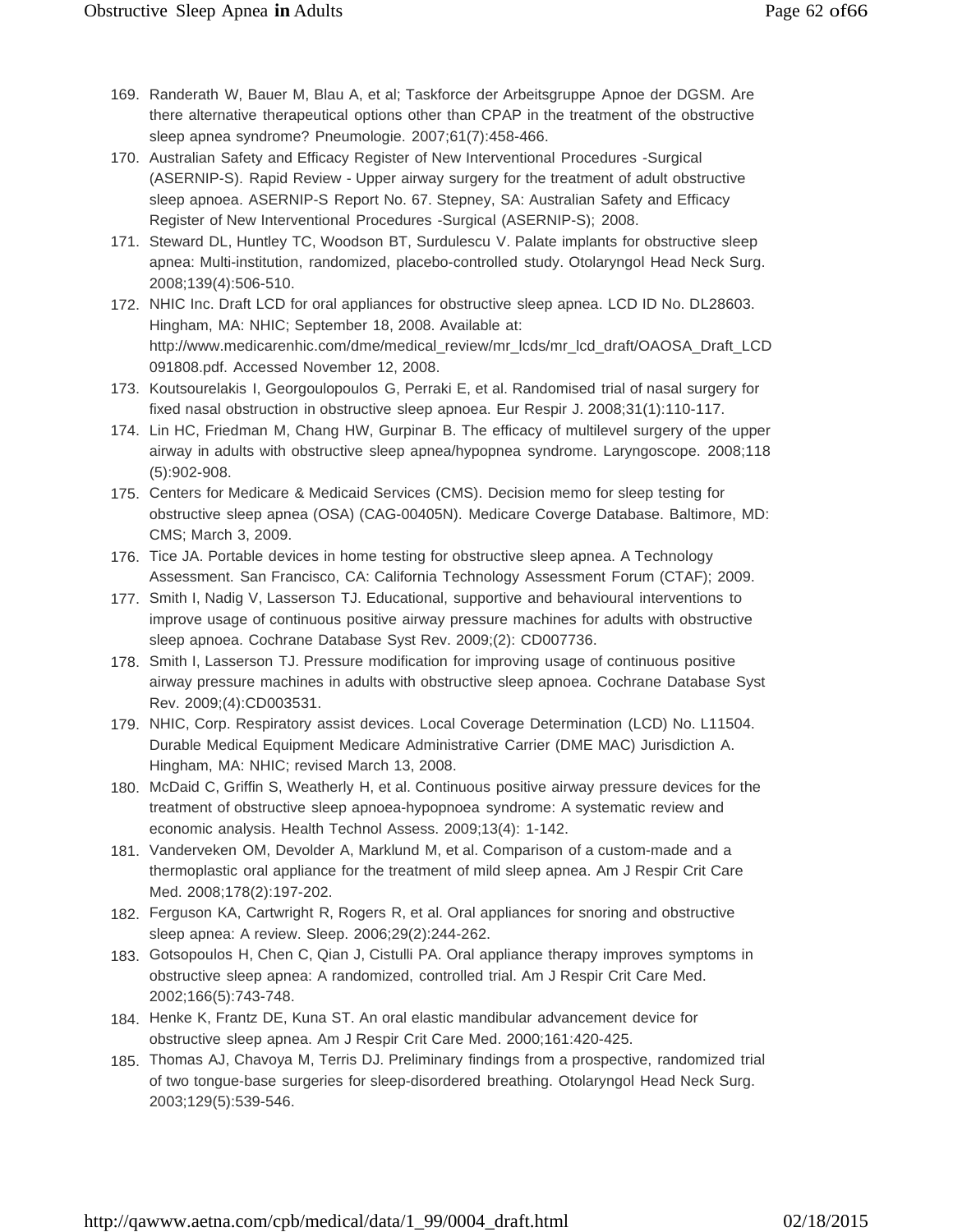- 186. Hamans E, Boudewyns A, Stuck BA, et al. Adjustable tongue advancement for obstructive sleep apnea: A pilot study. Ann Otol Rhinol Laryngol. 2008;117(11):815-823.
- 187. Malow BA, Foldvary-Schaefer N, Vaughn BV, et al. Treating obstructive sleep apnea in adults with epilepsy: A randomized pilot trial. Neurology. 2008;71(8):572-577.
- 188. Ramachandran SK, Josephs LA. A meta-analysis of clinical screening tests for obstructive sleep apnea. Anesthesiology. 2009;110(4):928-939.
- 189. Canadian Agency for Drugs and Technologies in Health (CADTH). Portable monitoring devices for diagnosis of obstructive sleep apnea at home: Review of accuracy, costeffectiveness, guidelines, and coverage in Canada. Ottawa, ON: CADTH; December 2009. Available at: [http://www.cadth.ca/index.php/en/hta/reports](http://www.cadth.ca/index.php/en/hta/reports-)publications/search/publication/950. Accessed January 7, 2010.
- 190. Colrain IM, Brooks S, Black J. A pilot evaluation of a nasal expiratory resistance device for the treatment of obstructive sleep apnea. J Clin Sleep Med. 2008;4(5):426-433.
- 191. Rosenthal L, Massie CA, Dolan DC, et al. A multicenter, prospective study of a novel nasal EPAP device in the treatment of obstructive sleep apnea: Efficacy and 30-day adherence. J Clin Sleep Med. 2009;5(6):532-537.
- 192. Fernández-Julián E, Muñoz N, Achiques MT, et al. Randomized study comparing two tongue base surgeries for moderate to severe obstructive sleep apnea syndrome. Otolaryngol Head Neck Surg. 2009;140(6):917-923.
- 193. Woodson BT, Steward DL, Mickelson S, et al. Multicenter study of a novel adjustable tongue -advancement device for obstructive sleep apnea. Otolaryngol Head Neck Surg. 2010;143 (4):585-590.
- 194. Aurora RN, Casey KR, Kristo D, et al. Practice parameters for the surgical modifications of the upper airway for obstructive sleep apnea in adults. Sleep. 2010;33(10):1409-1413.
- 195. Martinho FL, Zonato AI, Bittencourt LR, Soares MC. Obese obstructive sleep apnea patients with tonsil hypertrophy submitted to tonsillectomy. Brazil J Med Biol Res. 2006;39(8):1137- 1142.
- 196. Verse T, Kroker BA, Pirsig W, Brosch S. Tonsillectomy as a treatment of obstructive sleep apnea in adults with tonsillar hypertrophy. Laryngoscope. 2000;110(9):1556-1559.
- 197. Skinner MA, Kingshott RN, Filsell S, et al. Efficacy of the 'tennis ball technique' versus nCPAP in the management of position-dependent obstructive sleep apnea syndrome. Respirology. 2008;13(5):708-715.
- 198. Epstein LJ, Kristo D, Strollo PJ Jr, et al; Adult Obstructive Sleep Apnea Task Force of the American Academy of Sleep Medicine. Clinical guideline for the evaluation, management and long-term care of obstructive sleep apnea in adults. J Clin Sleep Med. 2009;5(3):263- 276.
- 199. Lee JB, Park YH, Hong JH, et al. Determining optimal sleep position in patients with positional sleep-disordered breathing using response surface analysis. J Sleep Res. 2009;18 (1):26-35.
- 200. Permut I, Montserrat D, Wissam C, et al. Comparison of positional therapy to CPAP in patients with positional obstructive sleep apnea. J Clin Sleep Med. 2010;6(3):238-243.
- 201. U.S. Food and Drug Administration (FDA). Zzoma Positional Sleeper. 510(k) No. K100160. Rockville, MD: FDA; May 11, 2010.
- 202. Collop NA, Anderson WM, Boehlecke B, et al.; Portable Monitoring Task Force of the American Academy of Sleep Medicine. Clinical guidelines for the use of unattended portable monitors in the diagnosis of obstructive sleep apnea in adult patients. Portable Monitoring Task Force of the American Academy of Sleep Medicine. J Clin Sleep Med 2007;3(7):737- 747.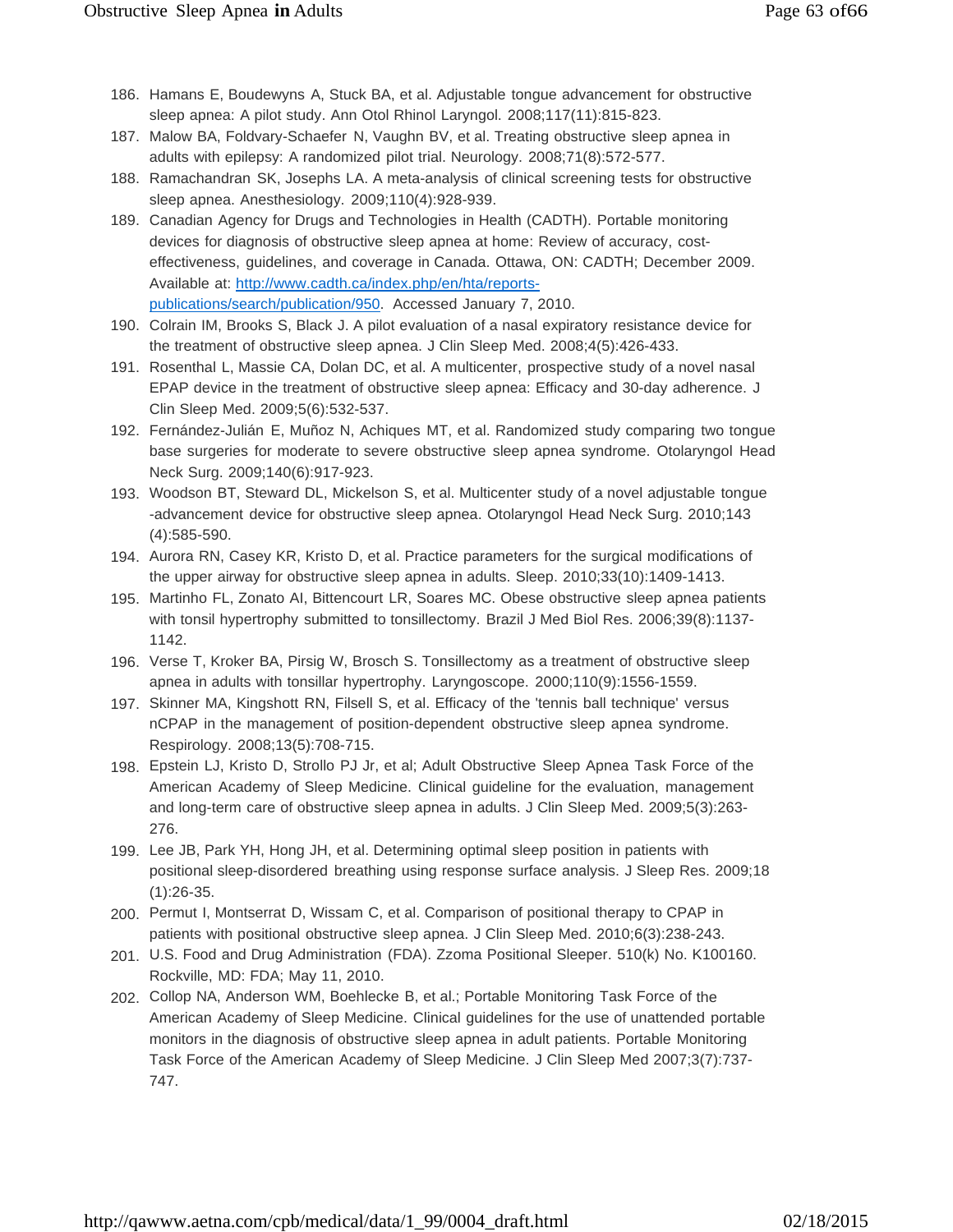- 203. Valbuza JS, de Oliveira MM, Conti CF, et al. Methods for increasing upper airway muscle tonus in treating obstructive sleep apnea: Systematic review. Sleep Breath. 2010;14(4):299- 305.
- 204. Gillespie MB, Wylie PE, Lee-Chiong T, Rapoport DM. Effect of palatal implants on continuous positive airway pressure and compliance. Otolaryngol Head Neck Surg. 2011;144 (2):230-236.
- 205. Randerath WJ, Verbraecken J, Andreas S, et al; European Respiratory Society task force on non-CPAP therapies in sleep apnoea. Non-CPAP therapies in obstructive sleep apnoea. Eur Respir J. 2011;37(5):1000-1028. Available at: http://www.erseducation.org/media/2011/pdf/156487.pdf. Accessed January 3, 2012.
- 206. Walsh JK, Griffin KS, Forst EH, et al. A convenient expiratory positive airway pressure nasal device for the treatment of sleep apnea in patients non-adherent with continuous positive airway pressure. Sleep Med. 2011;12(2):147-152.
- 207. Berry RB, Kryger MH, Massie CA. A novel nasal expiratory positive airway pressure (EPAP) device for the treatment of obstructive sleep apnea: A randomized controlled trial. Sleep. 2011;34(4):479–485.
- 208. Patel AV, Hwang D, Masdeu MJ, et al. Predictors of response to a nasal expiratory resistor device and its potential mechanisms of action for treatment of obstructive sleep apnea. J Clin Sleep Med. 2011;7(1):13-22.
- 209. Kryger MH, Berry RB, Massie CA. Long-term use of a nasal expiratory positive airway pressure (EPAP) device as a treatment for obstructive sleep apnea (OSA). J Clin Sleep Med. 2011;7(5):449-453.
- 210. Pang KP, Dillard TA, Blanchard AR, et al. A comparison of polysomnography and the SleepStrip in the diagnosis of OSA. Otolaryngol Head Neck Surg. 2006;135(2):265-268.
- 211. Ozmen OA, Tüzemen G, KasapoAYlu F, et al. The reliability of SleepStrip as a screening test in obstructive sleep apnea syndrome. Kulak Burun Bogaz Ihtis Derg. 2011;21(1):15-19.
- 212. Randerath WJ, Verbraecken J, Andreas S, et al; European Respiratory Society task force on non-CPAP therapies in sleep apnoea. Non-CPAP therapies in obstructive sleep apnoea. Eur Respir J. 2011;37(5):1000-1028.
- 213. Farid-Moayer M, Siegel LC, Black J. A feasability evaluation of oral pressure therapy for the treatment of obstructive sleep apnea. Ther Adv Respir Dis. 2013;7(1):3-12.
- 214. Eisele DW, Smith PL, Alam DS, et al. Direct hypoglossal nerve stimulation in obstructive sleep apnea. Arch Otolaryngol Head Neck Surg. 1997;123(1):57-61.
- 215. Eisele DW, Schwartz AR, Smith PL. Tongue neuromuscular and direct hypoglossal nerve stimulation for obstructive sleep apnea. Otolaryngol Clin North Am. 2003;36(3):501-510.
- 216. No authors listed. Obstructive sleep apnea. American Academy of Sleep Medicine. 2008. Available at: [http://www.aasmnet.org/Resources/FactSheets/SleepApnea.pdf.](http://www.aasmnet.org/Resources/FactSheets/SleepApnea.pdf) Accessed October 29, 2013.
- 217. Kezirian EJ, Boudewyns A, Eisele DW, et al. Electrical stimulation of the hypoglossal nerve in the treatment of obstructive sleep apnea. Sleep Med Rev. 2010;14(5):299-305.
- 218. Oliven A. Treating obstructive sleep apnea with hypoglossal nerve stimulation. Curr Opin Pulm Med. 2011;17(6):419-424.
- 219. Van de Heyning PH, Badr MS, Baskin JZ, et al. Implanted upper airway stimulation device for obstructive sleep apnea. Laryngoscope. 2012;122(7):1626-1633.
- 220. Mwenge GB, Rombaux P, Dury M, et al. Targeted hypoglossal neurostimulation for obstructive sleep apnoea. A 1 year pilot study. Eur Respir J. 2013;41(2):360-367.
- 221. Barone DA. Alternative devices for obstructive sleep apnea. Neurol Clin Pract. 2013;3(1):67- 70.
- 222. Dafna E, Tarasiuk A, Zigel Y. Sleep-quality assessment from full night audio recordings of sleep apnea patients. Conf Proc IEEE Eng Med Biol Soc. 2012;2012:3660-3663.